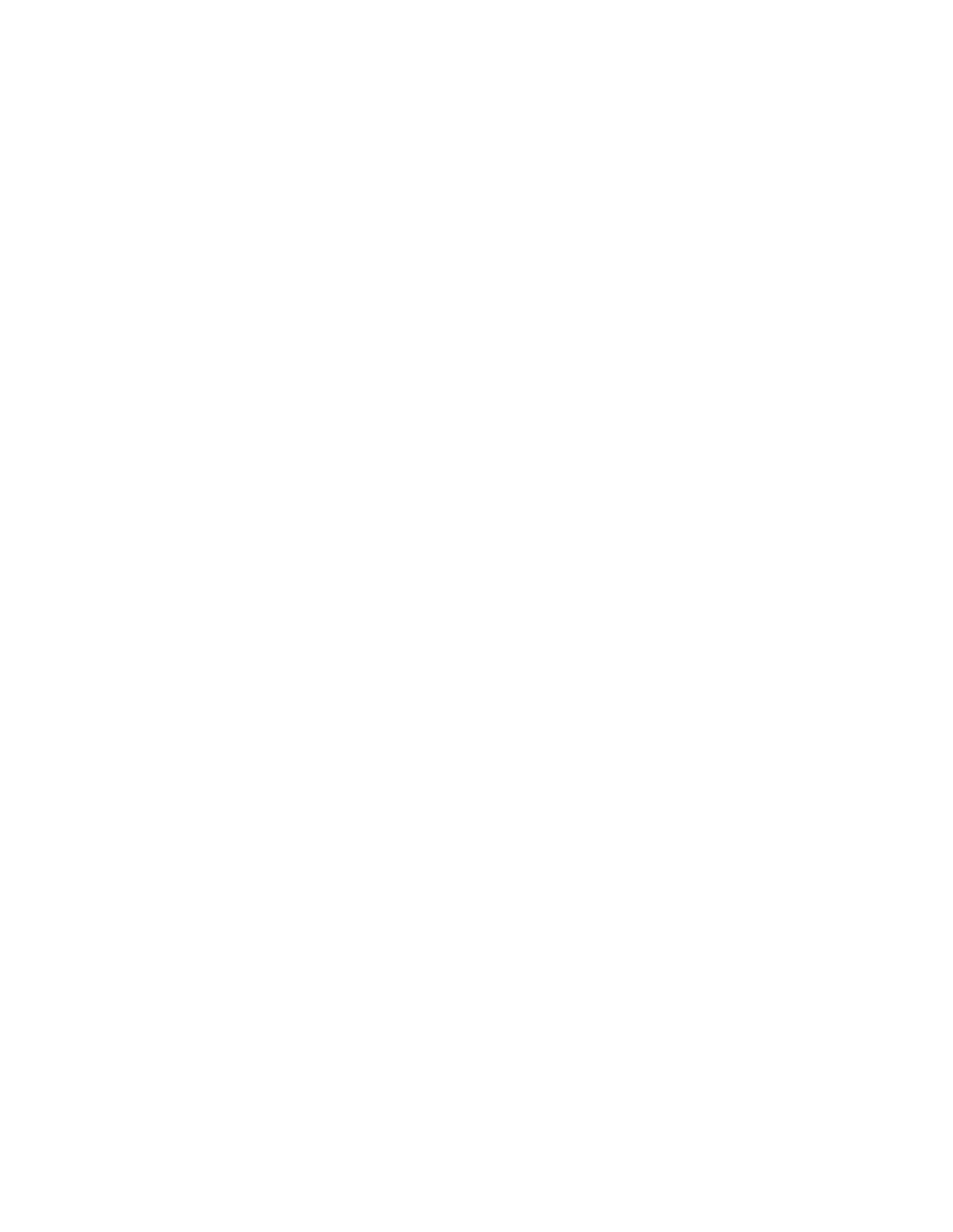## **UNIVERSITY OF MISSOURI SYSTEM**

# **OPERATING BUDGET**

**FISCAL YEAR 2013** 

**Office of Planning and Budget 118 University Hall Columbia, Missouri 65211 Telephone (573) 882-3400**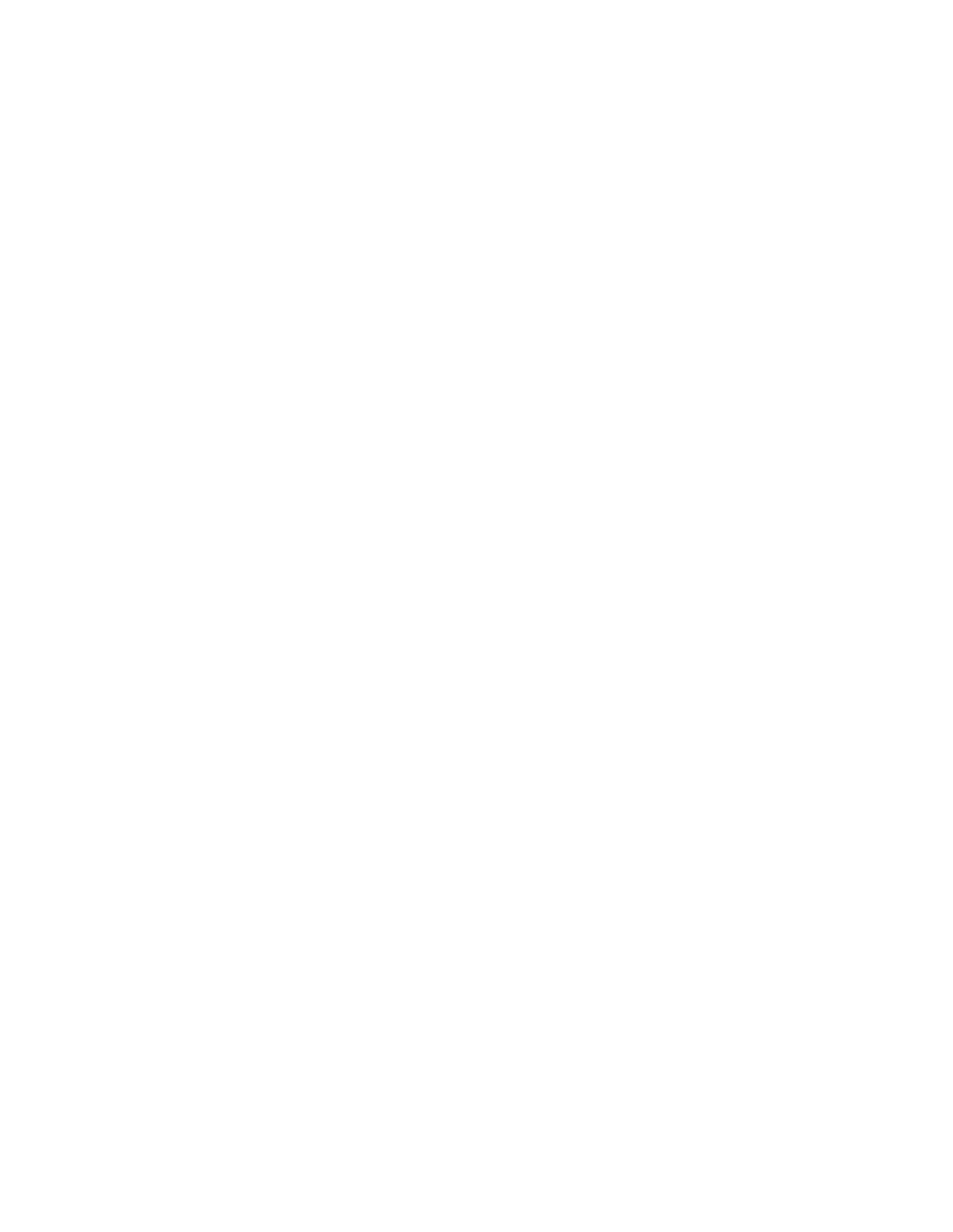## TABLE OF CONTENTS

| <b>PAGE</b> |
|-------------|
|             |

|                                                                                                                                                                                               | $\mathbf{1}$                     |
|-----------------------------------------------------------------------------------------------------------------------------------------------------------------------------------------------|----------------------------------|
|                                                                                                                                                                                               | 3                                |
|                                                                                                                                                                                               | 4                                |
| Current Funds Budget by Type of Fund                                                                                                                                                          |                                  |
|                                                                                                                                                                                               | 10                               |
|                                                                                                                                                                                               | 11                               |
|                                                                                                                                                                                               | -12                              |
|                                                                                                                                                                                               | 13                               |
|                                                                                                                                                                                               | 14                               |
|                                                                                                                                                                                               | 15                               |
|                                                                                                                                                                                               | 16                               |
|                                                                                                                                                                                               | 17                               |
| Table 12. University of Missouri - University-wide Resources & University Bank                                                                                                                | 18                               |
|                                                                                                                                                                                               | 19                               |
|                                                                                                                                                                                               | 23                               |
| <u>Appendix</u><br>Operations Fund Expenditure Budget by Administrative Division by Major Object of Expense<br>Table A7. University of Missouri - University-wide Resources & University Bank | 26<br>27<br>29<br>30<br>31<br>32 |
| Operations Fund Expenditure Budget by Program by Major Object of Expense                                                                                                                      |                                  |
|                                                                                                                                                                                               | 33                               |
|                                                                                                                                                                                               | 34                               |
|                                                                                                                                                                                               | 35                               |
|                                                                                                                                                                                               | 36                               |
|                                                                                                                                                                                               | 37                               |
|                                                                                                                                                                                               | 38                               |
|                                                                                                                                                                                               |                                  |
| Table A15. University of Missouri - University-wide Resources & University Bank                                                                                                               | 39<br>40                         |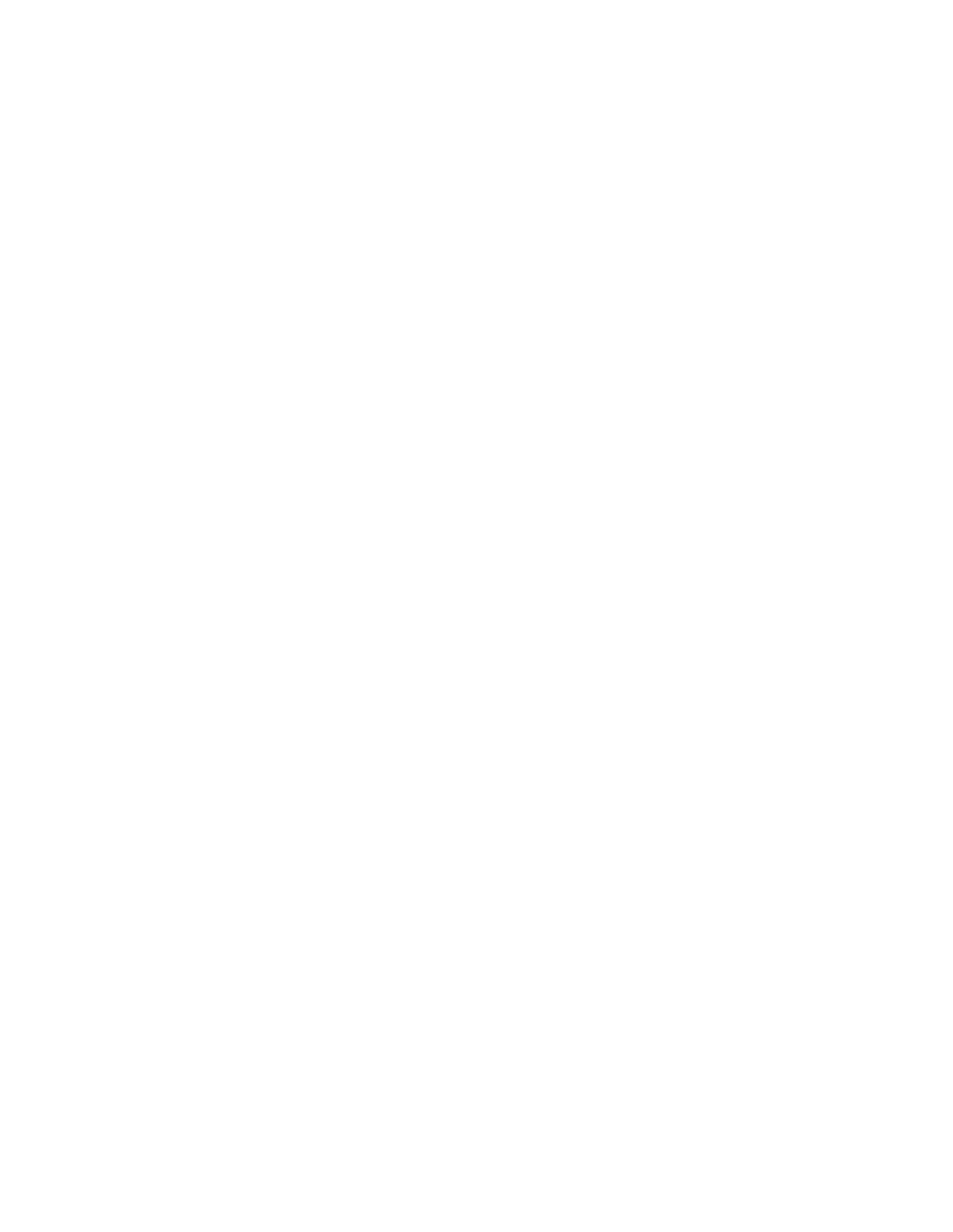## **FY2013 University of Missouri All Funds Budget Summary**

The Board of Curators approved a FY2013 all funds original budget with revenue of approximately \$2.8 billion dollars. This budget included \$2,676.2 million for current funds and a combined total for loan, endowment, and plant funds of \$91.7 million. The table below shows the total budget by major source of revenue and object of expense.

| <b>Table 1. All Funds Budget Summary</b> |                      |                       |                        |                        |
|------------------------------------------|----------------------|-----------------------|------------------------|------------------------|
|                                          |                      | <b>Estimated Loan</b> |                        |                        |
|                                          | <b>Total Current</b> | & Endowment           | <b>Estimated Plant</b> |                        |
| <b>FY2013 Original Budget</b>            | Funds                | Funds                 | Funds                  | <b>Total All Funds</b> |
| <b>REVENUES</b>                          |                      |                       |                        |                        |
| <b>Net Student Fees</b>                  | \$508,426,033        |                       |                        | \$508,426,033          |
| <b>State Appropriations</b>              | 397,780,981          |                       |                        | 397,780,981            |
| <b>Grants and Contracts</b>              | 366,500,000          |                       |                        | 366,500,000            |
| Gift Income                              | 44,676,255           | \$29,000,000          | \$10,000,000           | 83,676,255             |
| Endowment and Investment Income          | 70,890,386           | 42,800,000            | 6,800,000              | 120,490,386 *          |
| Sales & Services-Educ Act/Auxiliaries    | 1,226,668,278        |                       |                        | 1,226,668,278          |
| Miscellaneous Income                     | 61,307,532           | 1,730,000             | 1,400,000              | 64,437,532             |
| <b>TOTAL REVENUES</b>                    | \$2,676,249,465      | \$73,530,000          | \$18,200,000           | \$2,767,979,465        |
| <b>EXPENDITURES</b>                      |                      |                       |                        |                        |
| Salaries and Wages                       | \$1,333,457,078      |                       |                        | \$1,333,457,078        |
| <b>Employee Benefits</b>                 | 379,085,191          |                       |                        | 379,085,191            |
| Compensation                             | \$1,712,542,269      |                       |                        | \$1,712,542,269        |
| Payments to Beneficiaries                |                      | \$1,100,000           |                        | 1,100,000              |
| Other Operating Expense                  | 739,971,052          | 800,000               | \$54,625,000           | 795,396,052            |
| Capital Expenditures                     | 52,548,600           |                       | (52, 548, 600)         |                        |
| <b>Interest Expense</b>                  |                      |                       | 48,400,000             | 48,400,000             |
| Depreciation                             |                      |                       | 166,870,769            | 166,870,769            |
| <b>TOTAL EXPENDITURES</b>                | \$2,505,061,921      | \$1,900,000           | \$217,347,169          | \$2,724,309,090        |
| <b>Mandatory Transfers</b>               | \$90,222,384         |                       | $(\$90,222,384)$       |                        |
| Non-Mandatory Transfers                  | 89,116,252           | $(\$2,525,300)$       | (86,590,952)           |                        |
| <b>TOTAL TRANSFERS</b>                   | \$179,338,636        | $(\$2,525,300)$       | $(\$176,813,336)$      |                        |
| <b>Change in Net Assets</b>              | $(\$8,151,092)$      | \$74,155,300          | $(\$22,333,832)$       | $$43,670,376$ *        |

\* The estimated change in net assets for FY2013 all funds budget is driven by anticipated changes in the market.

The total budget is made up of several component budgets; current funds, loan funds, endowment funds, and plant funds. The loan fund activity is a revolving fund and the loan terms are driven by the terms of loan resources. Endowment fund revenues are driven by the Board's asset allocation policy and market performance, and expenses are driven by the payout policy. The resources that cover plant fund expenditures are budgeted in other funds and are transferred into the plant fund as expenses are incurred, with the exception of major capital projects, which the Board approves individually by project. The loan fund, endowment fund, and plant funds combine to make up 3% of the all funds budget. Current funds make up the remaining 97% of the budget and are described in detail in the following sections of this document.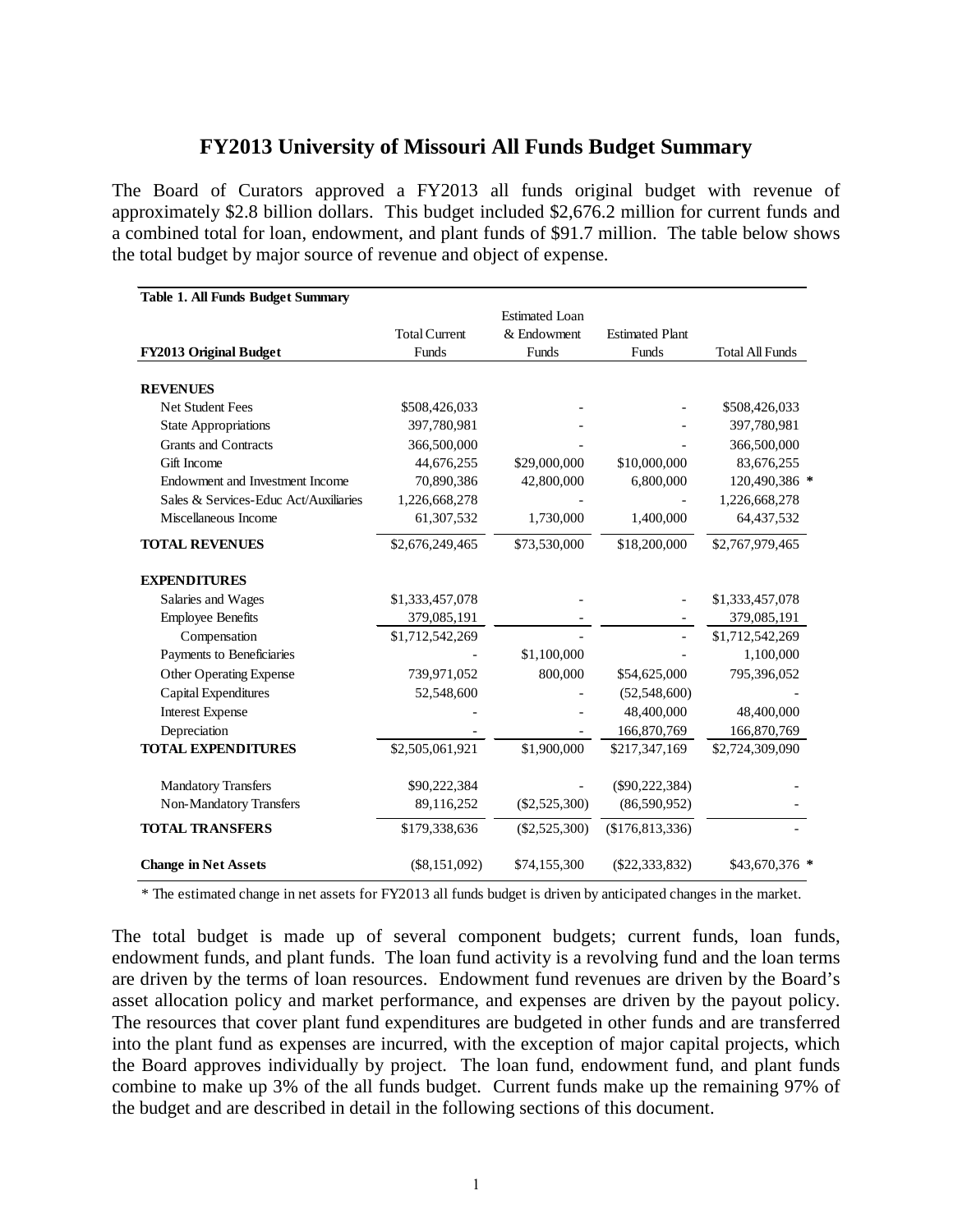

## **Chart 1. FY2013 University of Missouri All Funds Budget**

## **Loan, Endowment & Plant Funds:**

For this analysis, loan, endowment, and plant funds have been combined due to their relative magnitude. Loan funds are used to record activity of funds available for loans to students. Endowment and similar funds include all gifts, bequests, and other funds directed to be used to support a University program in perpetuity. Ninety percent of the endowment fund is restricted for use by donors and most of the remaining ten percent has been designated by the Board or administration for special use. The plant fund group is used to record acquisition and replacement of assets, to pay off debt, and to record the net investment in assets (equity) from both current expenditures and reserves for renewal and replacement.

Projected revenues for this group of funds are anticipated to be \$91.7 million and are comprised of:

- \$39.0 million in gift income for loans, endowments and capital projects
- \$49.6 million in endowment and investment income
- \$3.1 million in other income

## **Current Funds Budget:**

When the plant, loan, and endowment funds are removed from the University's total budget, the current funds, what we term operating funds, remain. Detailed descriptions of the current funds budget are provided in the following section.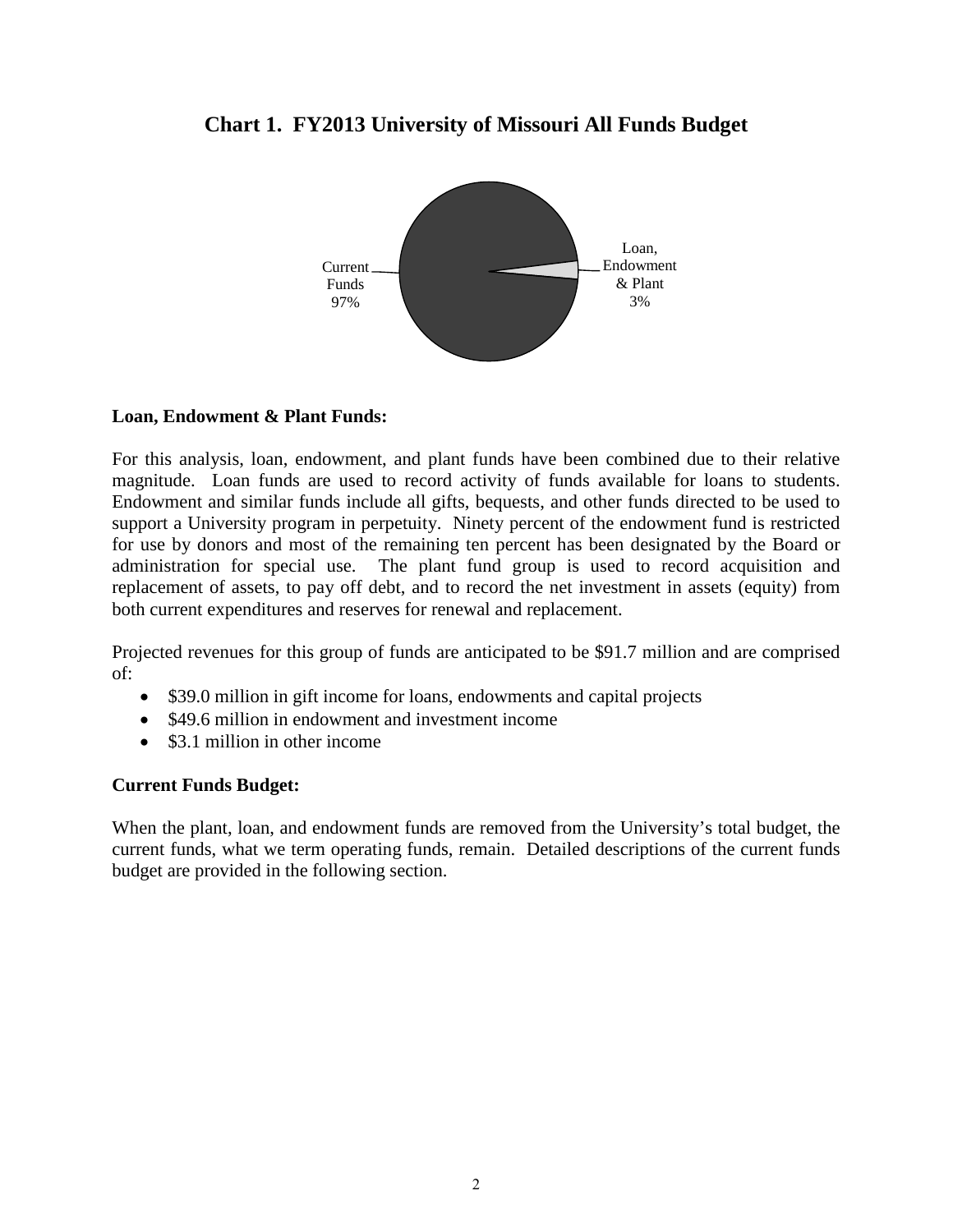## **University of Missouri System FY2013 Operating Budget**

## **Introduction and Overview**

### **Introduction**

The University of Missouri System Operating Budget Book presents information on total sources and uses of the University's current funds. Sources of funds include estimated beginning balances and anticipated revenues. Uses of funds include expenditures, transfers, and planned ending balances. Current funds include resources of the University that are expendable for any purpose directly related to the primary missions of the University, i.e., instruction, research, and public service, as well as related support services. Current funds can be divided into restricted and unrestricted funds. Restricted funds are those that are restricted in use by the donor or supporting agency.

## **Context for Budget Planning**

Budget planning and development for fiscal year 2013 was guided by the policy decisions and planning parameters of the President and the Board of Curators. Net tuition and fee revenues included in these budgets are based on tuition and required fee rates approved by the Board in February 2012. The increase in net fee revenues included in the budget is driven by enrollment changes related to student mix, enrollment growth, and financial aid combined with approved rate increases in tuition, supplemental course fees, and other required fees. Expenditure assumptions for planning included the following:

- The salary and wages planning assumptions presented at the June 2012 Board meeting included, salary and wage budget increases that varied by campus from a 1% increase in the salary and wage base at UMSL to 2% at MU. Individual awards will be based on merit and special salary needs due to promotion, tenure, and market.
- Increased benefit costs for the medical plan and the retirement plan will be funded by an increase in the flat benefit rate assessment equal to 2% of benefit eligible salaries. The total campus assessment will increase from 24.22% of eligible salaries to 26.22% of eligible salaries plus applicable FICA charges. The Hospital benefit rate increased as well to 28.50%.
- Given economic conditions, the President asked the general officers to take whatever actions necessary to balance the budget in FY2013. Those actions that resulted in permanent budget changes are reflected in the FY2013 budget. Many actions were taken to reduce costs, including elimination of positions and activities, so that the budget could be balanced and investments made in higher priority and more strategic areas.

The budgets reported in this document are based on the original detail budgets for the University as entered into the PeopleSoft general ledger financial system as of June 30, 2012.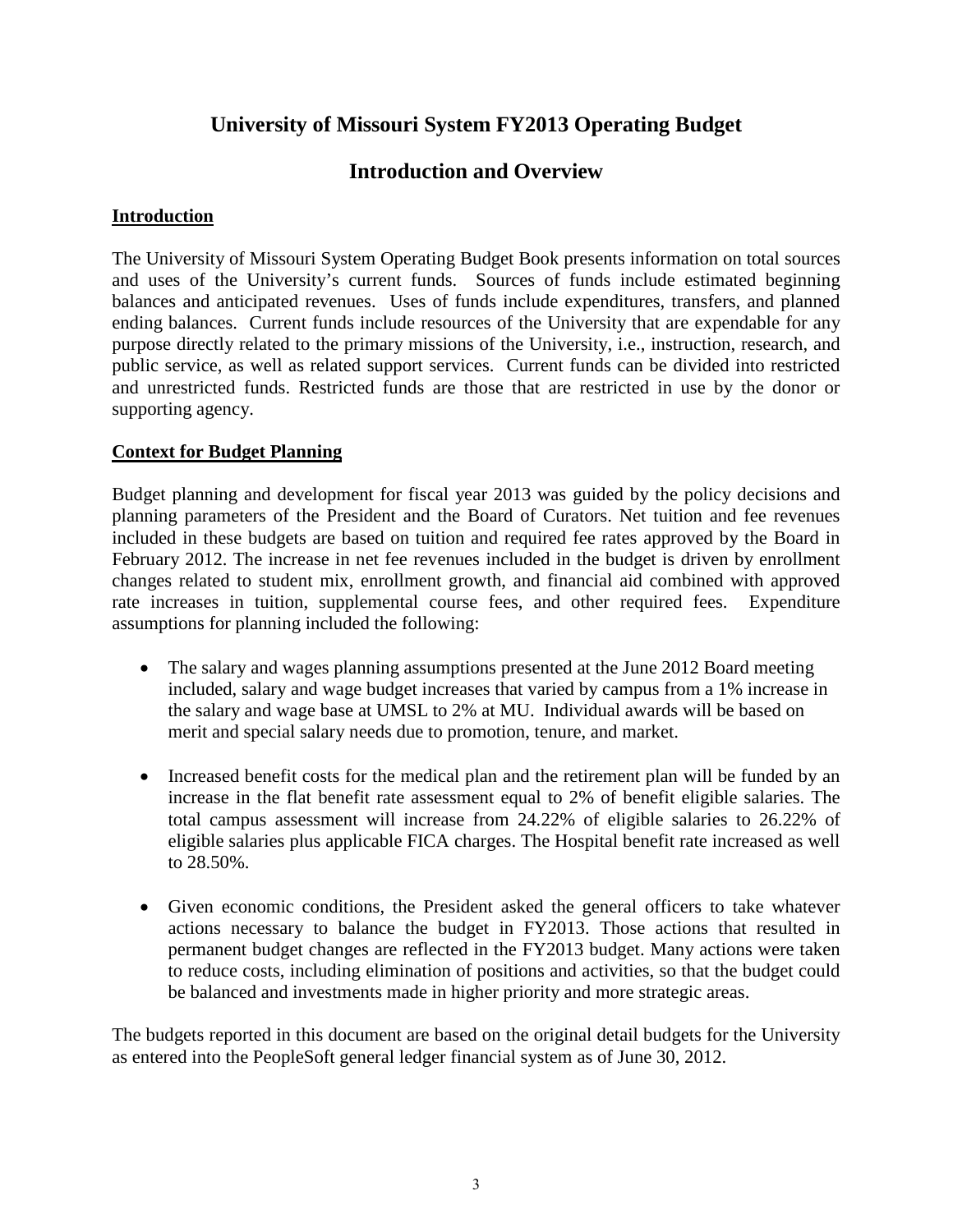### **Withholding of State Appropriations**

State appropriations for the University of Missouri are subject to a 3.0% withholding by the State of Missouri. The University's FY2013 budget was developed and entered into the University's financial system based on the assumption that state appropriation revenues would equal 97.0% of state funds appropriated to the University. For the operations fund, there was a decline in recurring state appropriations. The Legislature passed a budget that was basically flat but an additional spending restriction was imposed by the Governor of 1% or \$3.9 million.

## **FY2013 Current Funds Budget Summary**

Current funds as shown in Chart 2 below can be divided into restricted and unrestricted funds. Restricted funds are those that are restricted in use by a third party such as the donor or supporting agency. For fiscal year 2013, the University of Missouri's current funds budget totals approximately \$2.7 billion. Of the total current funds budget, 88.7% is unrestricted and 11.3% is restricted. The current funds budget is made up of the University's operations fund, as well as the operating budgets for the Hospitals, auxiliary enterprises, continuing education, service operations, self-insurance funds, and restricted funds.





The largest piece of the current funds budget is the operations fund. The operations fund is where the majority of the University's instructional and public service activities are budgeted and accounted for. The operations fund comprises approximately 41.3% of the institution's current funds budget. This is the part of the institution's budget that is funded primarily by tuition and fees and state appropriations for operations.

The next largest component is the University Hospitals and Clinics, which contributes 25.5% of the current funds budget. The third largest component is auxiliary enterprises, which contributes 19.5% of the current funds budget. Other enterprise like operations, which includes service operations, continuing education, and self-insurance make up 2.4% of the current funds budget.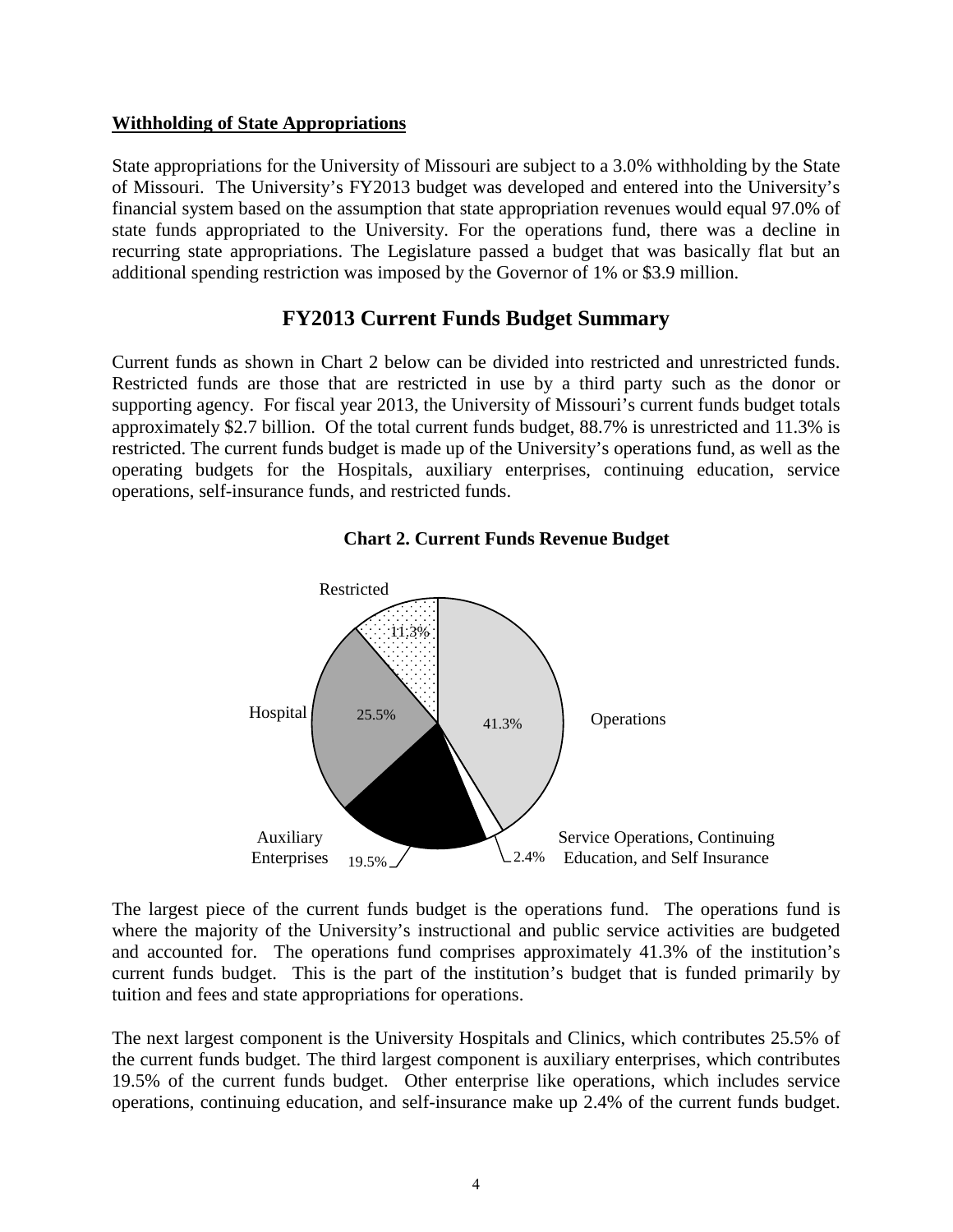Auxiliary enterprises are self-supporting activities whose services are provided primarily to individuals in the University community such as students, faculty, and staff, and may incidentally offer services to the public. Examples include residential life, bookstores, parking, and intercollegiate athletics. Service operations provide a specific type of service to departments or other organizational units within the University rather than to individuals. These activities are supported by internal charges to the using department. Examples include campus computing, mail operations, printing services, telephone services, and science instrument shops. Continuing education includes distance education and other off campus credit and non-credit courses as well as on campus continuing education programs. The self-insurance funds include medical benefits, dental benefits, educators' legal liability, medical malpractice, auto and general liability, longterm disability, and workers' compensation.

Restricted funds are comprised of grant and contract activities, as well as activities funded by endowment distributions, gifts, and restricted state appropriations. The restricted grants and contracts budget is developed at a campus level and represents an estimate of the fiscal year activity of the more than 3,900 individual grants and projects that are budgeted and managed on a project by project basis.

The total FY2013 current funds budget includes an estimated beginning balance of \$1.1 billion and anticipated revenues of \$2.7 billion, for a total source of funds of \$3.8 billion. Planned expenditures of \$2.5 billion and transfers of \$179.3 million combine for a total planned use of funds of approximately \$2.7 billion. The FY2013 current funds budget includes a planned decrease in ending balance of \$8.2 million.

## **Revenues**

The total FY2013 current funds revenue budget at approximately \$2.7 billion is 2.0% higher than the FY2012 original budget. The increase in current funds revenue is driven by an increase in net fees driven by enrollment changes related to student mix, enrollment growth, and financial aid combined with approved rate increases in tuition, supplemental course fees, and other required fees. Chart 3 below shows the current funds revenue budget by source of funds. Chart 4 on the right shows the further distribution of the sales and services budget by type.

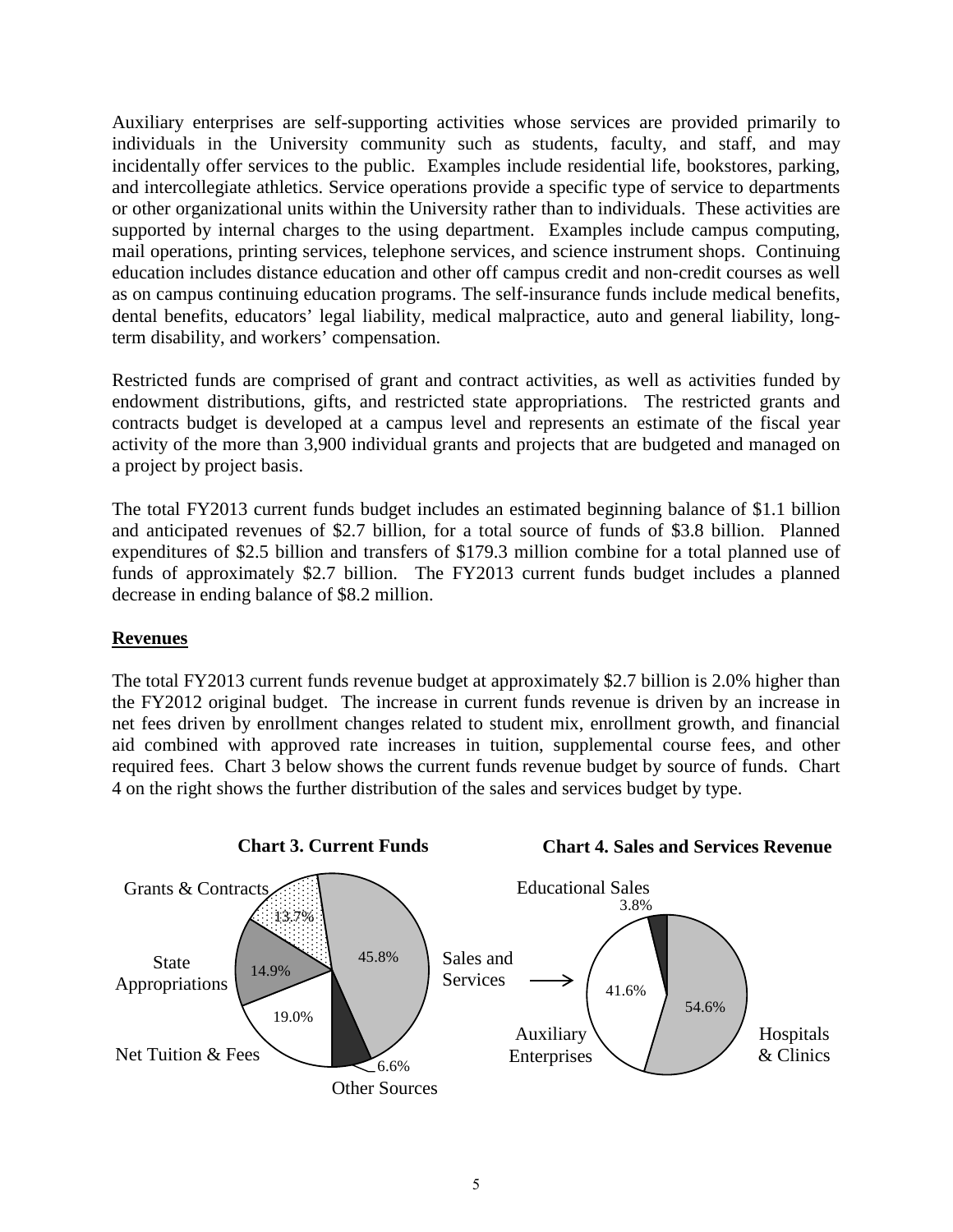Sales and services are the largest contributor of current funds revenues at 45.8%. Sales and services are comprised of three types of activities: Hospitals & Clinics, other auxiliary enterprises, and educational activities. The chart on the right shows the distribution of sales and services revenues (including patient revenues) for each of these three types of activities.

Sales and services of Hospitals & Clinics, totaling \$669.8 million, make up 54.6% of the sales and services budget for current funds revenues. These are funds primarily derived from the combined clinical operations of MU Hospitals & Clinics, Ellis Fischel Cancer Center, Columbia Regional Hospital, Missouri Psychiatric Center, and the Missouri Rehabilitation Center. Not included in this category are funds generated from the University Physicians' clinical operations, which are part of the MU Medical School's physicians' practice plan.

Sales and services of auxiliary enterprises totaling \$510.3 million, or 41.6% of the current funds sales and services budget, include revenues from essentially self-supporting activities that provide services and sales primarily to students, faculty, staff and patients. These include housing and dining halls, intercollegiate athletics, bookstores, parking operations, student unions, recreational facilities, the television station, University Physicians clinics, veterinary medicine clinics, and other miscellaneous activities.

Sales and services of educational activities, totaling \$46.6 million or 3.8%, includes the operations of the dental and optometry clinics, as well as activities related to the UMKC medical residency program, Agricultural Experiment Station, Cooperative Extension, and other activities.

Gross tuition and fee revenues total \$764.8 million. Tuition and fees of \$714.1 million are recorded in the operations fund, another \$50.5 million are in continuing education and \$0.2 million are recorded in the restricted grants and contracts. Scholarship allowances, or financial aid, reduce revenue from student fees to \$508.4 million or 19.0% of total net revenue, making it the second largest contributor of total net revenue.

State appropriations, at \$397.8 million, comprise the third largest source of net current funds revenues at 14.9%. State appropriations include \$384.0 million in the operations fund for the general mission of the University and \$10.0 million for Missouri Rehabilitation Center (MRC), part of MU Healthcare. Restricted appropriations for the Missouri Kidney Program, Missouri Telehealth Network, and Spinal Cord Injury Research total approximately \$3.7 million.

Federal, state, Pell and other grants and contracts combine for total projected revenues of \$366.5 million or 13.7% of the total current funds revenue budget. These revenues are an estimate of the funds that will be received during FY2013 and are restricted in nature.

Other revenue sources include federal appropriations (primarily for the Agricultural Experiment Station and Cooperative Extension), investment income, gifts and endowment income (primarily for student aid and chairs/professorships), recovery of facilities and administrative costs (recovery of F&A), which are generated from externally funded grants and contracts, and miscellaneous income.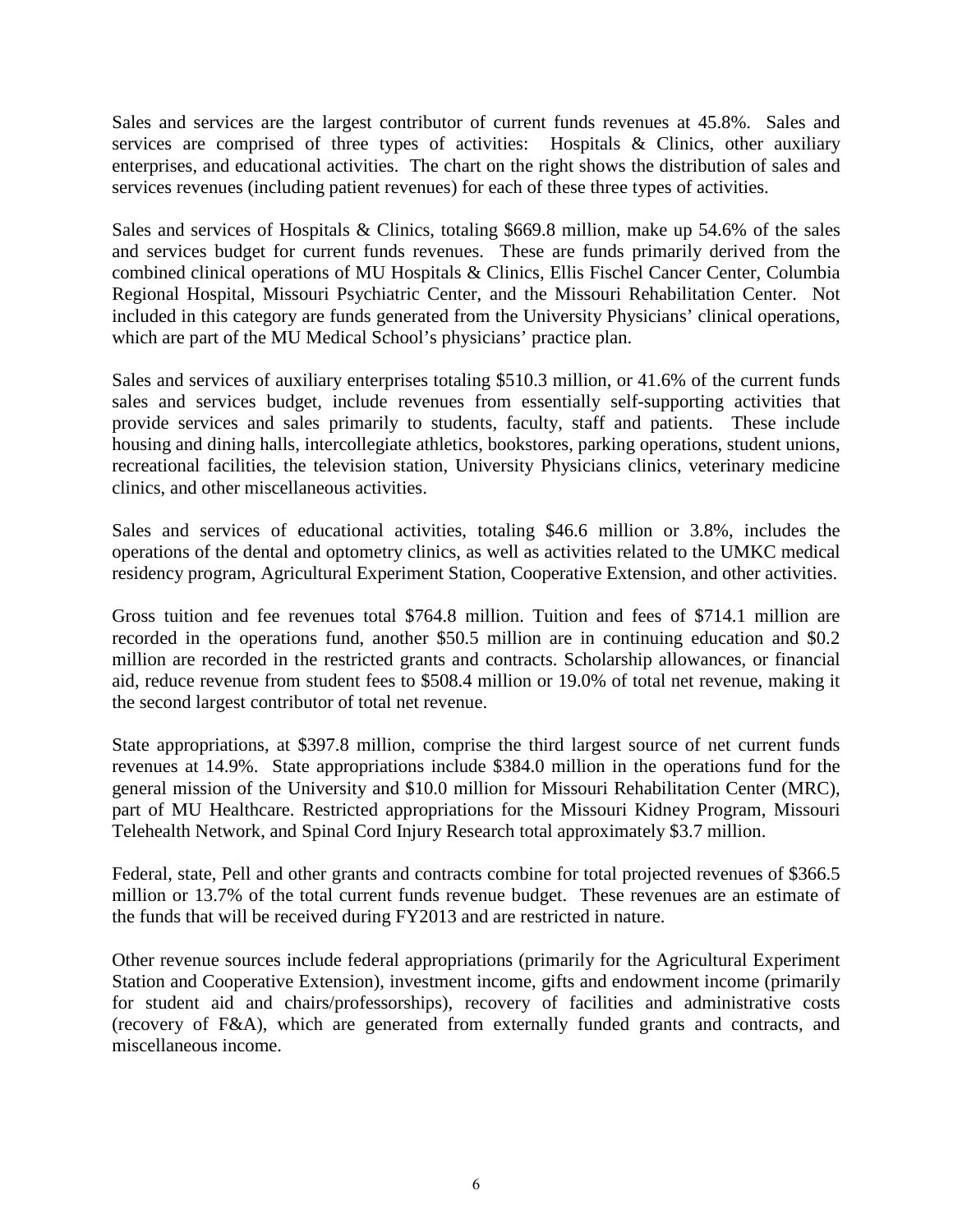Table 2, shows the percentage distribution of current funds revenues by major revenue source for each campus, UM Extension, the Hospitals, and the system administrative units. Tuition and fees net of financial aid is the largest source of revenue for the Kansas City, Missouri S&T, and St. Louis campuses. State appropriations is the largest contributor for UM Extension, U-wide Resources and University Bank. Sales & services of educational activities and auxiliary enterprises is the largest source of revenue for the Columbia campus, Hospitals (Patient Services), and UM System Administration. State appropriations are the second largest source of funds for the Hospitals (Patient Services), Kansas City, Missouri S&T, and St. Louis campuses. Net tuition and fees are the second largest source for MU. State grants, which include federal flow through grants and contracts, are the second largest source for UM Extension. Endowment and investment income is the second largest source for UM System Administration, U-wide Resources and University Bank.

|  | Table 2. Percentage Distribution of FY2013 Current Funds Revenue Budgets by Major Source, by Campus |  |  |  |  |  |
|--|-----------------------------------------------------------------------------------------------------|--|--|--|--|--|
|  |                                                                                                     |  |  |  |  |  |

|                                     |        | <b>UM</b>        |                 |         |         |        | <b>UM</b><br><b>System</b> | <b>U-wide</b><br><b>Resources</b> | System       |
|-------------------------------------|--------|------------------|-----------------|---------|---------|--------|----------------------------|-----------------------------------|--------------|
|                                     | MU     | <b>Extension</b> | <b>Hospital</b> | UMKC    | S&T     | UMSL   | Admin.                     | & UBANK                           | <b>Total</b> |
| Net Tuition and Fees                | 23.0%  | $0.0\%$          | 0.0%            | 34.0%   | 32.4%   | 36.0%  | $0.0\%$                    | $-0.6%$                           | 19.0%        |
| Federal Appropriations              | 0.4%   | 19.0%            | 0.0%            | $0.0\%$ | $0.0\%$ | 0.0%   | $0.0\%$                    | 0.0%                              | 0.5%         |
| <b>State Appropriations</b>         | 14.8%  | 44.8%            | 1.5%            | 22.1%   | 25.3%   | 27.1%  | 22.3%                      | 80.0%                             | 14.9%        |
| Federal Grants & Contracts          | 10.2%  | 7.2%             | 0.0%            | 7.3%    | 12.4%   | 5.6%   | 1.9%                       | 0.0%                              | 6.8%         |
| <b>Federal Pell Grants</b>          | 2.1%   | 0.0%             | 0.0%            | 4.3%    | 3.7%    | 8.6%   | $0.0\%$                    | 0.0%                              | 2.3%         |
| <b>State Grants</b>                 | 2.0%   | 21.1%            | 0.0%            | 1.6%    | 1.2%    | 2.1%   | 4.8%                       | 0.0%                              | 1.9%         |
| Other Grants & Contracts            | 3.8%   | 3.9%             | 0.0%            | 2.5%    | 7.7%    | 2.7%   | $0.0\%$                    | 0.0%                              | 2.8%         |
| Gift Income                         | 2.0%   | 0.2%             | 0.3%            | 2.1%    | 2.1%    | 3.9%   | 0.3%                       | 0.0%                              | 1.7%         |
| Recovery of F&A                     | 0.0%   | $0.0\%$          | 0.0%            | $0.0\%$ | 0.0%    | 0.0%   | $0.0\%$                    | 0.0%                              | $0.0\%$      |
| Endowment and Investment Income     | 2.8%   | 0.2%             | 0.2%            | 2.7%    | 3.5%    | 1.9%   | 25.8%                      | 20.6%                             | 2.6%         |
| Sales & Services-Educ. Act./Aux.    | 36.7%  | $0.6\%$          | 98.0%           | 20.7%   | 10.3%   | 10.4%  | 36.4%                      | 0.0%                              | 45.8%        |
| Miscellaneous Income                | 2.1%   | 3.0%             | 0.0%            | 2.7%    | 1.4%    | 1.7%   | 8.5%                       | 0.0%                              | 1.7%         |
| <b>Total Current Funds Revenues</b> | 100.0% | 100.0%           | 100.0%          | 100.0%  | 100.0%  | 100.0% | 100.0%                     | 100.0%                            | 100.0%       |

Note: University of Missouri Extension is a cooperative effort administered by the University of Missouri - MU

#### **Expenditures**

Chart 5 shows the current fund expenditures budget. Compensation expenditures of \$1.7 billion account for 68.4% of current funds expenditures and transfers in FY2013. Salary expenditures total \$1.3 billion and employee benefits expense is anticipated to be \$0.4 billion. Expense and equipment and capital expenditures of \$792.5 million contribute 31.6% of current funds expenditures.



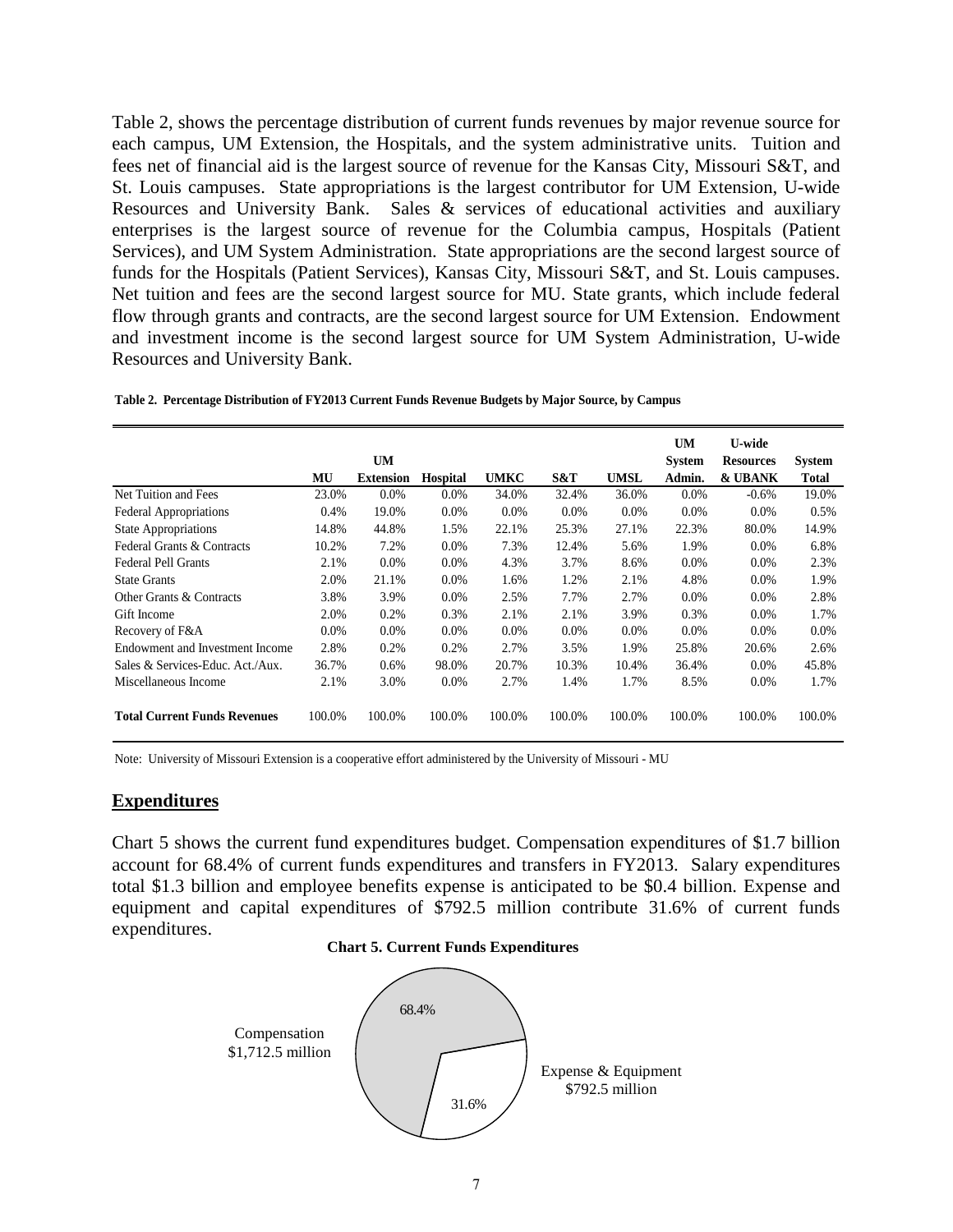## **Expenditure Budget by Program**

Primary program activities of instruction, research, and public service make up 39.5% of current funds expenditures at the University of Missouri. Hospitals account for 24.9% of the expenditure budget. Auxiliary enterprises make up 18.2% of the expenditure budget and the remaining 17.4% of budgeted expenditures are spent for support services, scholarships, and operation and maintenance of the physical plant.

#### **Chart 6. Current Funds Expenditures by Program**



Table 3 shows the percentage distribution of the University's current funds expenditure budget by major program classification for each campus, UM Extension, the Hospitals, and UM system units.

| Table 3. Percentage Distribution of FY2013 Current Funds Expenditure Budgets by Program Classification, by Campus |  |  |  |  |
|-------------------------------------------------------------------------------------------------------------------|--|--|--|--|
|                                                                                                                   |  |  |  |  |

|                              |         | <b>UM</b>        |                 |             |         |             | <b>UM</b><br><b>System</b> | U-wide<br><b>Resources</b> | <b>System</b> |
|------------------------------|---------|------------------|-----------------|-------------|---------|-------------|----------------------------|----------------------------|---------------|
|                              | MU      | <b>Extension</b> | <b>Hospital</b> | <b>UMKC</b> | S&T     | <b>UMSL</b> | Admin.                     | <b>&amp; UBANK</b>         | Total         |
| Instruction                  | 28.9%   | 0.0%             | 0.0%            | 49.8%       | 47.0%   | 42.4%       | 2.1%                       | 0.0%                       | 25.2%         |
| Research                     | 14.7%   | 0.1%             | 0.0%            | 5.7%        | 16.5%   | 5.8%        | 2.2%                       | 0.0%                       | 8.6%          |
| <b>Public Service</b>        | 4.1%    | 99.9%            | 0.0%            | 5.0%        | 1.6%    | 7.9%        | 7.3%                       | $0.0\%$                    | 5.6%          |
| Academic Support             | 7.4%    | $0.0\%$          | 0.0%            | 9.2%        | 3.9%    | 14.7%       | 2.3%                       | 0.0%                       | 5.8%          |
| <b>Student Services</b>      | 2.8%    | $0.0\%$          | 0.0%            | 3.9%        | 8.2%    | 4.7%        | 3.1%                       | 0.0%                       | 2.7%          |
| <b>Institutional Support</b> | 0.7%    | 0.0%             | 0.0%            | 9.6%        | 6.0%    | 8.8%        | 49.7%                      | 100%                       | 4.1%          |
| Operation & Maintenance      | 5.5%    | $0.0\%$          | 0.0%            | 6.7%        | 10.2%   | 8.0%        | 1.3%                       | $0.0\%$                    | 4.5%          |
| Scholarships & Fellowships   | 0.5%    | $0.0\%$          | 0.0%            | 0.4%        | 0.3%    | 0.1%        | 0.0%                       | $0.0\%$                    | 0.3%          |
| Auxiliaries Enterprises      | 35.4%   | 0.0%             | 0.0%            | 9.7%        | 6.3%    | 7.6%        | 32.0%                      | 0.0%                       | 18.3%         |
| Hospitals                    | $0.0\%$ | $0.0\%$          | 100.0%          | $0.0\%$     | $0.0\%$ | $0.0\%$     | 0.0%                       | 0.0%                       | 24.9%         |
| <b>Total Expenditures</b>    | 100.0%  | 100.0%           | 100.0%          | 100.0%      | 100.0%  | 100.0%      | 100.0%                     | 100.0%                     | 100.0%        |

Note 1: University of Missouri Extension is a cooperative effort administered by the University of Missouri - MU

Note 2: The majority of student aid is treated as a reduction of revenue rather than as a scholarship expense.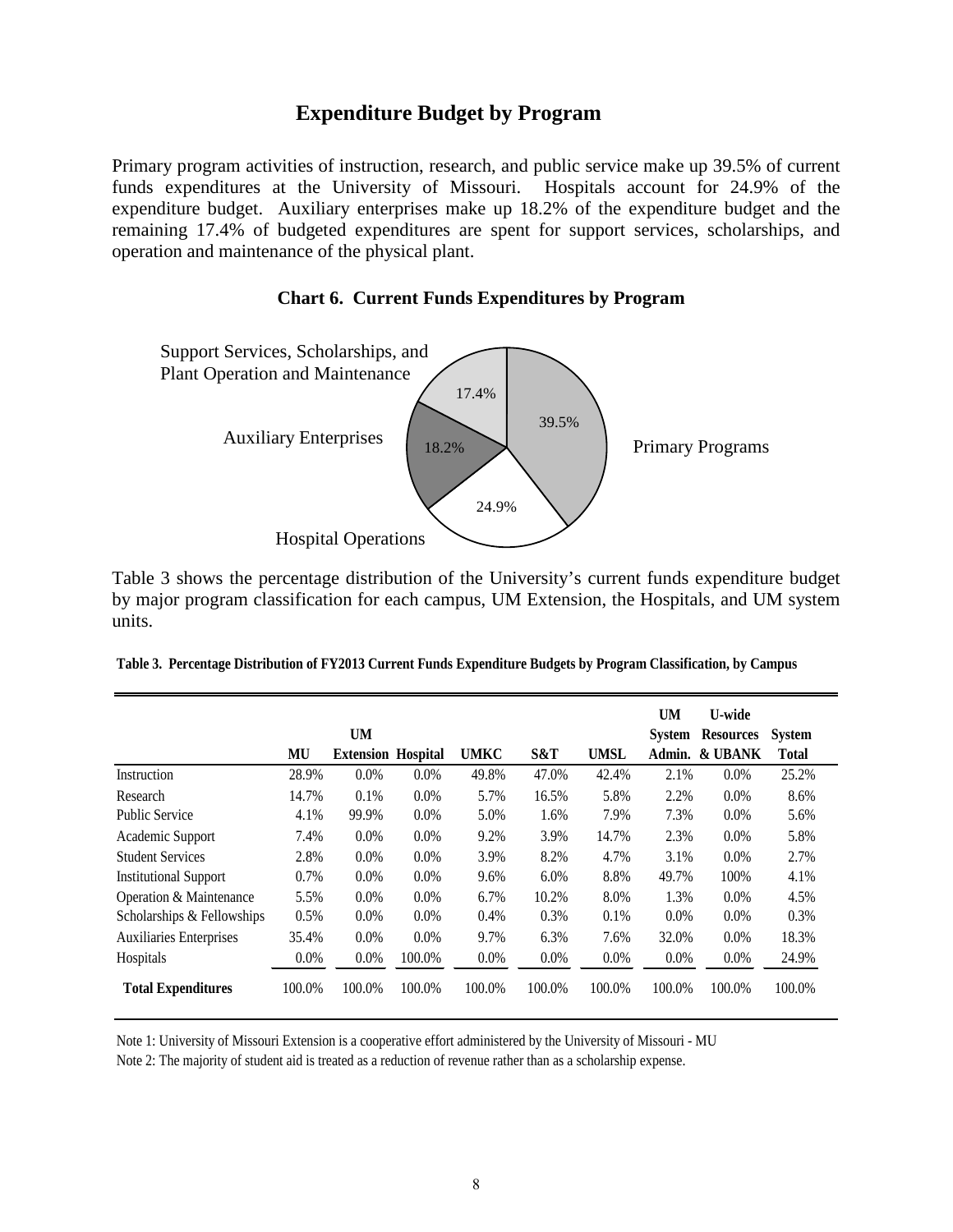Table 4 on the following page presents the FY2013 University of Missouri consolidated current funds revenue budget by major revenue source, and the expenditures and transfers budget by object of expense and by major program classification, for the following fund groupings:

- Operations
- Service Operations, Continuing Education and Self Insurance
- Auxiliary Enterprises
- Hospital Operations
- Restricted Expendable Gifts, Endowments, and State Appropriations
- Restricted Grants and Contracts (fiscal year estimate of project budgeted funds)

Tables 4 through 12 provide the same information for each campus, as well as for the Hospitals, University of Missouri Extension, University of Missouri System Administration, Universitywide Resources and University Bank.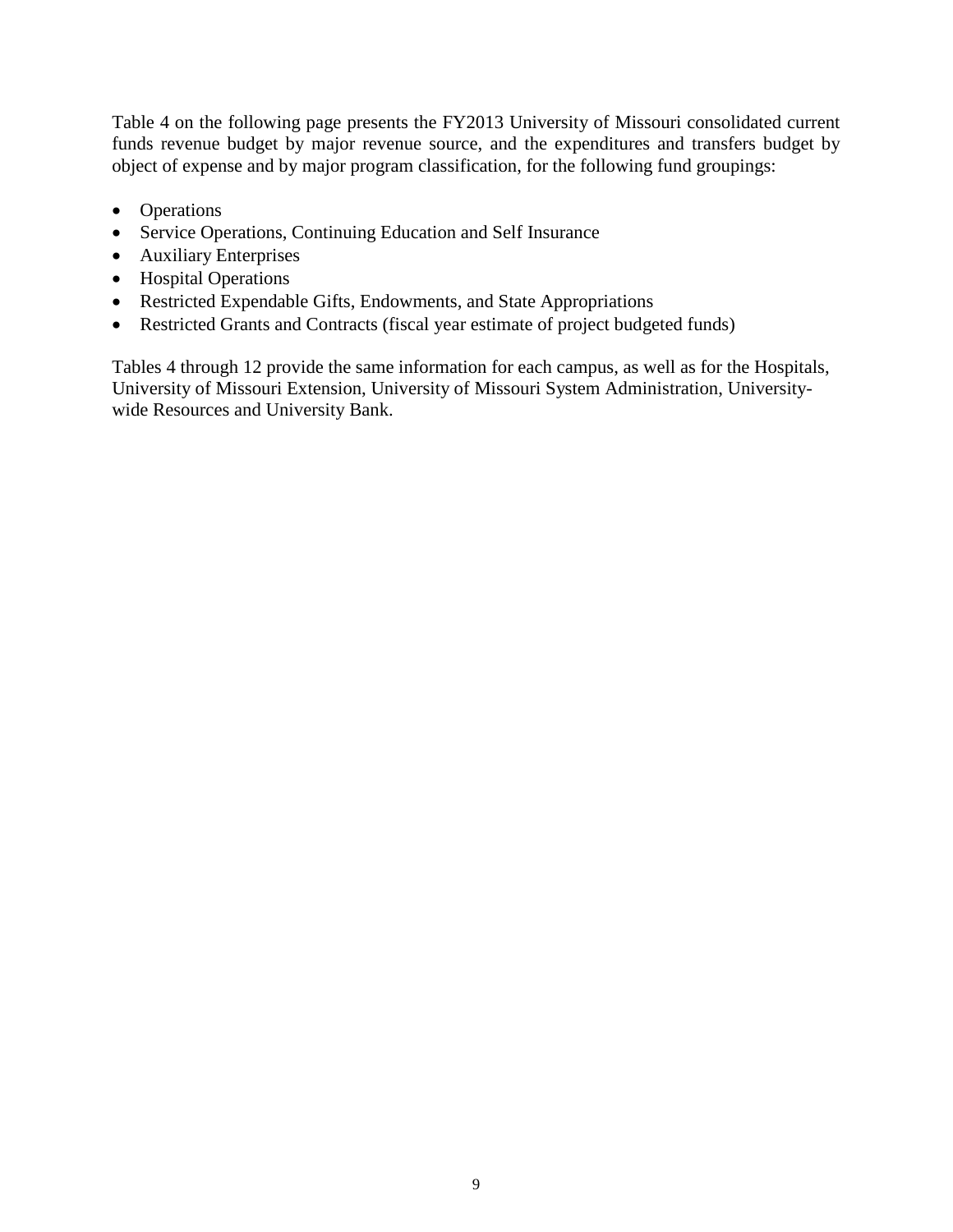|                                                     |                   | Service<br>Operations,<br>Continuing<br>Education and | Auxiliary       | Hospital                 |                           | Restricted<br>Expendable Gifts,<br>Endowments,<br>and State | Restricted<br>Grants and |                         | Total<br>Current |
|-----------------------------------------------------|-------------------|-------------------------------------------------------|-----------------|--------------------------|---------------------------|-------------------------------------------------------------|--------------------------|-------------------------|------------------|
|                                                     | <b>Operations</b> | Self Insurance                                        | Enterprises     | Operations               | <b>Total Unrestricted</b> | Appropriations                                              | Contracts                | <b>Total Restricted</b> | Funds            |
|                                                     |                   |                                                       |                 |                          |                           |                                                             |                          |                         |                  |
| <b>BEGINNING BALANCE</b><br><b>REVENUES</b>         | \$446,529,469     | \$137,968,799                                         | \$54,183,107    | \$339,500,000            | \$978,181,375             | \$145,807,910                                               | (\$11,100,000)           | \$134,707,910           | \$1,112,889,285  |
| Tuition and Fees                                    | \$714,135,669     | \$50,479,584                                          |                 |                          | \$764,615,253             |                                                             | \$200,000                | \$200,000               | \$764,815,253    |
| Less: Scholarship Allowances                        | (161, 273, 187)   | (2,149,130)                                           |                 |                          | (163, 422, 317)           | $(\$21,866,903)$                                            | (71,100,000)             | (92,966,903)            | (256, 389, 220)  |
| Net Student Fees                                    | \$552,862,482     | \$48,330,454                                          |                 |                          | \$601,192,936             | (\$21,866,903)                                              | $(\$70,900,000)$         | $(\$92,766,903)$        | \$508,426,033    |
| <b>Federal Appropriations</b>                       | 14,706,529        |                                                       |                 |                          | 14,706,529                |                                                             |                          |                         | 14,706,529       |
| <b>State Appropriations</b>                         | 384,020,601       |                                                       |                 | \$10,027,740             | 394,048,341               | 3,732,640                                                   | $\sim$                   | 3,732,640               | 397,780,981      |
| <b>Federal Grants and Contracts</b>                 |                   |                                                       |                 |                          |                           | $\blacksquare$                                              | 180,700,000              | 180,700,000             | 180,700,000      |
| <b>Federal Pell Grants</b>                          |                   |                                                       |                 |                          |                           | $\overline{\phantom{a}}$                                    | 62,250,000               | 62,250,000              | 62,250,000       |
| <b>State Grants and Contracts</b>                   |                   |                                                       |                 |                          |                           |                                                             | 49,600,000               | 49,600,000              | 49,600,000       |
| Other Grants and Contracts                          |                   |                                                       |                 |                          |                           | $\overline{\phantom{a}}$                                    | 73,950,000               | 73,950,000              | 73,950,000       |
| Gift Income                                         | 1,112,484         | 1,500                                                 | \$10,320,500    |                          | 11,434,484                | 33,241,771                                                  | $\sim$                   | 33, 241, 771            | 44,676,255       |
| Recovery of F&A                                     | 52,650,000        | $\sim$                                                |                 |                          | 52,650,000                | $\overline{a}$                                              | (52,650,000)             | (52,650,000)            |                  |
| Endowment and Investment Income                     | 24,159,421        | 5,386,470                                             | 764,373         | 3,006,000                | 33,316,264                | 37,574,122                                                  | $\sim$                   | 37,574,122              | 70,890,386       |
| Sales & Services-Educ Act/Auxiliaries               | 43,194,914        | 3,358,015                                             | 510,324,457     | 669, 656, 135            | 1,226,533,521             | 134,757                                                     | $\overline{\phantom{a}}$ | 134,757                 | 1,226,668,278    |
| Miscellaneous Income                                | 32,556,641        | 7,190,235                                             | $\sim$          | $\overline{\phantom{a}}$ | 39,746,876                | 3,654,127                                                   | 3,200,000                | 6,854,127               | 46,601,003       |
| <b>TOTAL REVENUES</b>                               | \$1,105,263,072   | \$64,266,674                                          | \$521,409,330   | \$682,689,875            | \$2,373,628,951           | \$56,470,515                                                | \$246,150,000            | \$302,620,515           | \$2,676,249,465  |
| <b>EXPENDITURES</b>                                 |                   |                                                       |                 |                          |                           |                                                             |                          |                         |                  |
| Salaries and Wages                                  | \$673,925,374     | \$50,757,133                                          | \$222,666,611   | \$235,556,753            | \$1,182,905,871           | \$25,246,206                                                | \$125,305,000            | \$150,551,206           | \$1,333,457,078  |
| <b>Employee Benefits</b>                            | 194,543,317       | 15,788,429                                            | 54,604,926      | 77,452,178               | 342,388,850               | 6,491,341                                                   | 30,205,000               | 36,696,341              | 379,085,191      |
| <b>Total Compensation</b>                           | \$868,468,692     | \$66,545,562                                          | \$277,271,537   | \$313,008,931            | \$1,525,294,721           | \$31,737,548                                                | \$155,510,000            | \$187,247,548           | \$1,712,542,269  |
| <b>Expense and Equipment</b>                        |                   |                                                       |                 |                          |                           |                                                             |                          |                         |                  |
| Other Operating Expense                             | \$243,815,359     | \$90,798,956                                          | \$201,647,630   | \$311,233,444            | \$847,495,390             | \$26,222,081                                                | \$80,885,000             | \$107,107,081           | \$954,602,471    |
| <b>Capital Expenditures</b>                         | 40,064,952        | 648,610                                               | 1,951,756       |                          | 42,665,318                | 2,233,282                                                   | 7,650,000                | 9,883,282               | 52,548,600       |
| <b>Internal Sales</b>                               | (33,757,469)      | (150, 305, 430)                                       | (24,806,376)    |                          | (208, 869, 275)           | (32,600)                                                    | $\overline{\phantom{a}}$ | (32,600)                | (208, 901, 875)  |
| <b>Self Insurance Benefits</b>                      | (998, 300)        | (4,861,244)                                           | 130,000         |                          | (5,729,544)               |                                                             |                          |                         | (5,729,544)      |
| Net Expense and Equipment Expenditures              | \$249,124,542     | $(\$63,719,108)$                                      | \$178,923,010   | \$311,233,444            | \$675,561,889             | \$28,422,763                                                | \$88,535,000             | \$116,957,763           | \$792,519,652    |
| <b>TOTAL EXPENDITURES</b>                           | \$1,117,593,234   | \$2,826,454                                           | \$456,194,547   | \$624,242,375            | \$2,200,856,610           | \$60,160,311                                                | \$244,045,000            | \$304,205,311           | \$2,505,061,921  |
| <b>Internal Transfers</b>                           | (\$16, 253, 382)  | \$17,091,064                                          | $(\$5,553,818)$ | \$2,437,960              | $(\$2,278,176)$           | \$1,364,442                                                 | \$913,734                | \$2,278,176             |                  |
| <b>Mandatory Transfers</b>                          | 9,633,963         | 10,557,372                                            | 46,164,309      | 24,002,840               | 90,358,484                | (136,100)                                                   | $\sim$                   | (136,100)               | \$90,222,384     |
| Non-Mandatory Transfers                             | 13,738,394        | 20,229,464                                            | 17,401,018      | 40,800,000               | 92,168,877                | (4,552,624)                                                 | 1,500,000                | (3,052,624)             | 89,116,252       |
| <b>TOTAL TRANSFERS</b>                              | \$7,118,975       | \$47,877,900                                          | \$58,011,509    | \$67,240,800             | \$180,249,185             | $(\$3,324,283)$                                             | \$2,413,734              | $(\$910,549)$           | \$179,338,636    |
| <b>ENDING BALANCE</b>                               | \$427,080,331     | \$151,531,119                                         | \$61,386,380    | \$330,706,700            | \$970,704,530             | \$145,442,397                                               | ( \$11,408,734)          | \$134,033,663           | \$1,104,738,193  |
|                                                     |                   |                                                       |                 |                          |                           |                                                             |                          |                         |                  |
| <b>Expenditures by Program Classification</b>       |                   |                                                       |                 |                          |                           |                                                             |                          |                         |                  |
| Instruction                                         | \$562,709,623     | \$23,871,212                                          |                 |                          | \$586,580,835             | \$30,262,038                                                | \$15,616,000             | \$45,878,038            | \$632,458,873    |
| Research                                            | 56,096,418        | 233,493                                               |                 |                          | 56,329,911                | 6,715,074                                                   | 151,706,000              | 158,421,074             | 214,750,985      |
| Public Service                                      | 54,787,517        | 2,482,371                                             |                 |                          | 57,269,888                | 12,901,565                                                  | 70,809,000               | 83,710,565              | 140,980,453      |
| Academic Support                                    | 136,453,567       | 3,769,757                                             |                 |                          | 140,223,324               | 4,853,414                                                   | 157,000                  | 5,010,414               | 145, 233, 738    |
| <b>Student Services</b>                             | 66,061,684        | (68, 818)                                             |                 |                          | 65,992,866                | 1,375,702                                                   | 274,000                  | 1,649,702               | 67,642,568       |
| <b>Institutional Support</b>                        | 127,562,323       | (26,997,682)                                          |                 |                          | 100,564,641               | 1,358,532                                                   | 124,000                  | 1,482,532               | 102,047,173      |
| Operation & Maintenance of Plant                    | 113,725,666       | (463, 879)                                            |                 |                          | 113,261,787               | 170,837                                                     | 6,000                    | 176,837                 | 113,438,624      |
| Scholarships & Fellowships                          | 196,436           |                                                       |                 |                          | 196,436                   | 1,770,970                                                   | 5,280,000                | 7,050,970               | 7,247,406        |
| Auxiliaries                                         |                   | $\overline{\phantom{a}}$                              | \$456,194,547   |                          | 456,194,547               | $\sim$                                                      | 73,000                   | 73,000                  | 456,267,547      |
| Hospitals                                           |                   | $\overline{\phantom{a}}$                              |                 | \$624,242,375            | 624, 242, 375             | 752,179                                                     |                          | 752,179                 | 624,994,554      |
| <b>Total Expenditures by Program Classification</b> | \$1,117,593,234   | \$2,826,454                                           | \$456,194,547   | \$624.242.375            | \$2,200,856,610           | \$60,160,311                                                | \$244,045,000            | \$304,205,311           | \$2,505,061,921  |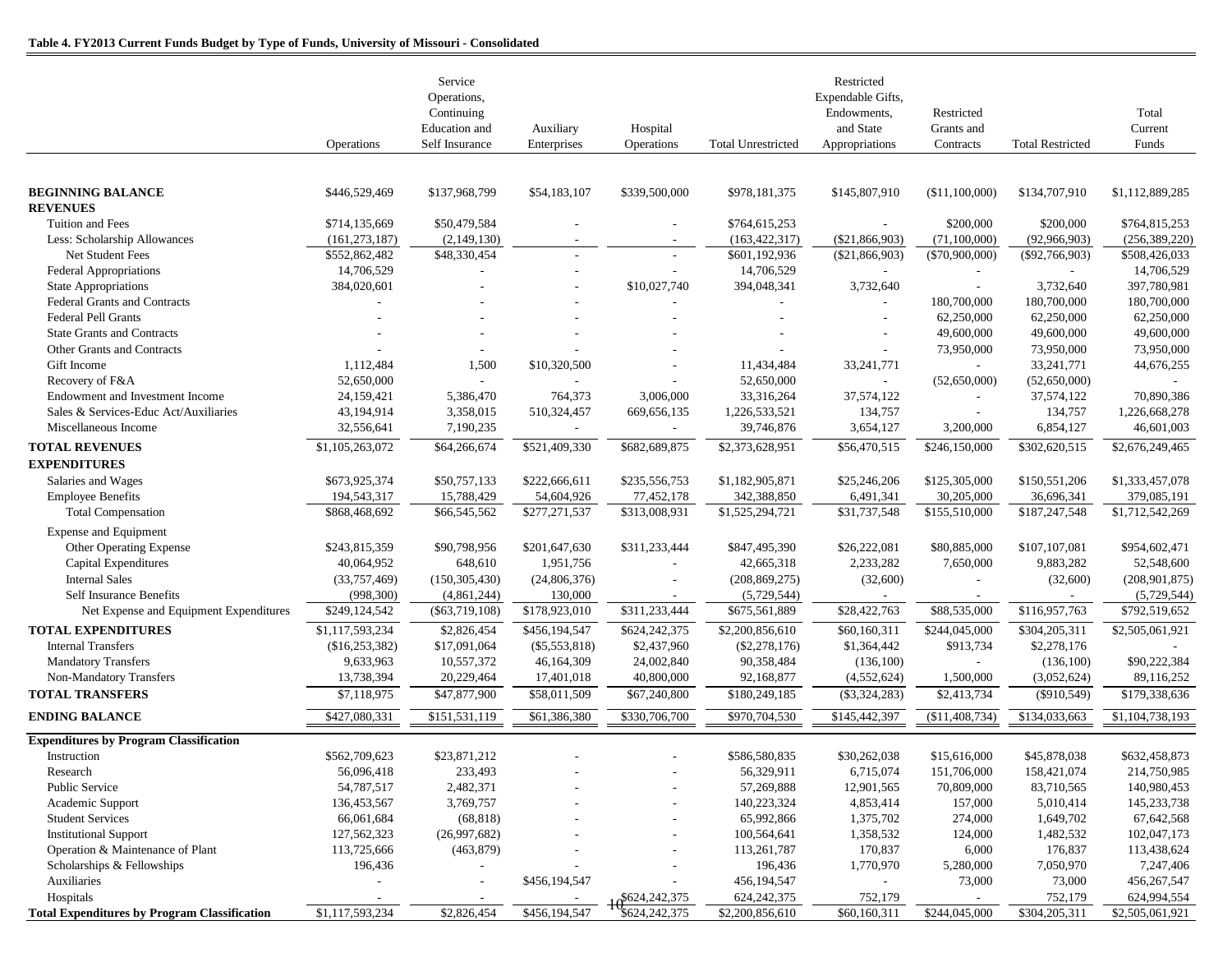#### **Table 5. FY2013 Current Funds Budget by Type of Funds, University of Missouri - Columbia (MU)**

|                                                     |                | Service<br>Operations,<br>Continuing<br>Education and | Auxiliary      | Hospital                 | <b>Total</b>            | Restricted<br>Expendable Gifts,<br>Endowments,<br>and State | Restricted<br>Grants and | <b>Total</b>               | <b>Total</b>             |
|-----------------------------------------------------|----------------|-------------------------------------------------------|----------------|--------------------------|-------------------------|-------------------------------------------------------------|--------------------------|----------------------------|--------------------------|
|                                                     | Operations     | Self Insurance                                        | Enterprises    | Operations               | <b>Unrestricted</b>     | Appropriations                                              | Contracts                | <b>Restricted</b>          | <b>Current Funds</b>     |
| <b>BEGINNING BALANCE</b>                            | \$222,227,020  | \$19,275,987                                          | \$29,675,610   |                          | \$271,178,617           | \$70,729,648                                                | (\$5,000,000)            | \$65,729,648               | \$336,908,265            |
| <b>REVENUES</b>                                     |                |                                                       |                |                          |                         |                                                             |                          |                            |                          |
| Tuition and Fees                                    | \$374,339,192  | \$22,806,277                                          |                |                          | \$397,145,469           |                                                             | \$200,000                | \$200,000                  | \$397,345,469            |
| Less: Scholarship Allowances                        | (88,749,425)   | (206,000)                                             |                |                          | (88,955,425)            | (\$13,611,171)                                              | (29,000,000)             | (42, 611, 171)             | (131, 566, 596)          |
| Net Student Fees                                    | \$285,589,767  | \$22,600,277                                          |                |                          | \$308,190,044           | (\$13,611,171)                                              | (\$28,800,000)           | $(\$42,411,171)$           | \$265,778,873            |
| Federal Appropriations                              | 4,086,900      |                                                       |                |                          | 4,086,900               |                                                             |                          |                            | 4,086,900                |
| State Appropriations                                | 168,583,018    |                                                       |                |                          | 168,583,018             | 1,892,640                                                   | $\sim$                   | 1,892,640                  | 170,475,658              |
| Federal Grants and Contracts                        |                |                                                       |                |                          |                         |                                                             | 118,000,000              | 118,000,000                | 118,000,000              |
| <b>Federal Pell Grants</b>                          |                |                                                       |                |                          |                         |                                                             | 24,500,000               | 24,500,000                 | 24,500,000<br>23,000,000 |
| <b>State Grants and Contracts</b>                   |                |                                                       |                |                          |                         |                                                             | 23,000,000               | 23,000,000                 |                          |
| Other Grants and Contracts<br>Gift Income           |                |                                                       | \$9,968,500    |                          |                         |                                                             | 44,450,000               | 44,450,000                 | 44,450,000<br>23,587,990 |
| Recovery of F&A                                     | 36,500,000     |                                                       |                |                          | 9,968,500<br>36,500,000 | 13,619,490                                                  |                          | 13,619,490<br>(36,500,000) |                          |
| Endowment and Investment Income                     | 4,055,017      |                                                       | 584,373        |                          | 4,639,390               | 27,791,490                                                  | (36,500,000)<br>$\sim$   | 27,791,490                 | 32,430,880               |
| Sales & Services-Educ Act/Auxiliaries               | 12,971,923     | 2,763,380                                             | 408,474,986    |                          | 424,210,289             |                                                             |                          |                            | 424,210,289              |
| Miscellaneous Income                                | 17,274,091     | 4,738,048                                             |                | $\overline{\phantom{a}}$ | 22,012,139              | 257,012                                                     | 2,000,000                | 2,257,012                  | 24,269,151               |
| <b>TOTAL REVENUES</b>                               | \$529,060,716  | \$30,101,705                                          | \$419,027,859  |                          | \$978,190,280           | \$29,949,461                                                | \$146,650,000            | \$176,599,461              | \$1,154,789,741          |
|                                                     |                |                                                       |                |                          |                         |                                                             |                          |                            |                          |
| <b>EXPENDITURES</b>                                 |                |                                                       |                |                          |                         |                                                             |                          |                            |                          |
| Salaries and Wages                                  | \$317,598,475  | \$35,003,350                                          | \$197,781,011  |                          | \$550,382,836           | \$13,823,011                                                | \$77,000,000             | \$90,823,011               | \$641,205,847            |
| <b>Employee Benefits</b>                            | 87,752,847     | 11,105,540                                            | 47,260,891     |                          | 146, 119, 278           | 3,481,651                                                   | 18,500,000               | 21,981,651                 | 168,100,930              |
| <b>Total Compensation</b>                           | \$405,351,322  | \$46,108,890                                          | \$245,041,902  |                          | \$696,502,114           | \$17,304,662                                                | \$95,500,000             | \$112,804,662              | \$809,306,776            |
| <b>Expense and Equipment</b>                        |                |                                                       |                |                          |                         |                                                             |                          |                            |                          |
| <b>Other Operating Expense</b>                      | \$123,360,153  | \$69,795,770                                          | \$148,410,807  |                          | \$341,566,730           | \$11,426,256                                                | \$46,550,000             | \$57,976,256               | \$399,542,987            |
| Capital Expenditures                                | 14,183,898     | 145,110                                               | 1,260,191      |                          | 15,589,199              | 627,829                                                     | 3,000,000                | 3,627,829                  | 19,217,028               |
| <b>Internal Sales</b>                               | (27, 343, 752) | (126, 413, 669)                                       | (20, 859, 561) |                          | (174, 616, 982)         |                                                             |                          |                            | (174, 616, 982)          |
| Self Insurance Benefits                             |                |                                                       | 130,000        |                          | 130,000                 |                                                             |                          |                            | 130,000                  |
| Net Expense and Equipment Expenditures              | \$110,200,299  | $(\$56,472,789)$                                      | \$128,941,437  | $\sim$                   | \$182,668,948           | \$12,054,085                                                | \$49,550,000             | \$61,604,085               | \$244,273,033            |
| <b>TOTAL EXPENDITURES</b>                           | \$515,551,621  | (\$10,363,899)                                        | \$373,983,340  | $\sim$                   | \$879,171,061           | \$29,358,748                                                | \$145,050,000            | \$174,408,748              | \$1,053,579,809          |
| <b>Internal Transfers</b>                           | (\$1,084,488)  | \$5,686,177                                           | \$345,034      |                          | \$4,946,723             | \$44,000                                                    | \$413,734                | \$457,734                  | \$5,404,457              |
| <b>Mandatory Transfers</b>                          | 4,025,109      | 10,557,372                                            | 27,408,247     |                          | 41,990,728              |                                                             | $\overline{a}$           | $\sim$                     | 41,990,728               |
| Non-Mandatory Transfers                             | 3,048,513      | 20,398,978                                            | 13,395,018     |                          | 36,842,510              | 328,886                                                     | 1,500,000                | 1,828,886                  | 38,671,396               |
| <b>TOTAL TRANSFERS</b>                              | \$5,989,134    | \$36,642,527                                          | \$41,148,299   | $\blacksquare$           | \$83,779,961            | \$372,886                                                   | \$1,913,734              | \$2,286,620                | \$86,066,581             |
| <b>ENDING BALANCE</b>                               | \$229,746,981  | \$23,099,063                                          | \$33,571,830   | $\overline{a}$           | \$286,417,874           | \$70,947,475                                                | $(\$5,313,734)$          | \$65,633,741               | \$352,051,616            |
| <b>Expenditures by Program Classification</b>       |                |                                                       |                |                          |                         |                                                             |                          |                            |                          |
| Instruction                                         | \$270,676,746  | \$11,752,548                                          |                |                          | \$282,429,294           | \$15,708,417                                                | \$6,121,000              | \$21,829,417               | \$304,258,711            |
| Research                                            | 45,576,318     | 23,403                                                |                |                          | 45,599,721              | 3,351,421                                                   | 105,553,000              | 108,904,421                | 154,504,142              |
| <b>Public Service</b>                               | 6,414,204      | 1,663,933                                             |                |                          | 8,078,137               | 5,642,236                                                   | 29,112,000               | 34,754,236                 | 42,832,373               |
| Academic Support                                    | 72,962,404     | 2,845,277                                             |                |                          | 75,807,681              | 2,423,026                                                   |                          | 2,423,026                  | 78,230,707               |
| <b>Student Services</b>                             | 28,397,830     | (68, 818)                                             |                |                          | 28,329,012              | 846,451                                                     |                          | 846,451                    | 29,175,463               |
| <b>Institutional Support</b>                        | 33,460,445     | (26, 108, 815)                                        |                |                          | 7,351,630               | 495,843                                                     |                          | 495,843                    | 7,847,473                |
| Operation & Maintenance of Plant                    | 57,952,540     | (471, 427)                                            |                |                          | 57,481,113              | 89,250                                                      |                          | 89,250                     | 57,570,363               |
| Scholarships & Fellowships                          | 111,133        |                                                       |                |                          | 111,133                 | 802,104                                                     | 4,264,000                | 5,066,104                  | 5,177,237                |
| Auxiliaries                                         |                |                                                       | \$373,983,340  |                          | 373,983,340             |                                                             |                          |                            | 373,983,340              |
| Hospitals                                           |                |                                                       |                |                          |                         |                                                             |                          |                            |                          |
| <b>Total Expenditures by Program Classification</b> | \$515,551,621  | (\$10,363,899)                                        | \$373,983,340  |                          | \$879,171,061           | \$29,358,748                                                | \$145,050,000            | \$174,408,748              | \$1,053,579,809          |
|                                                     |                |                                                       |                |                          |                         |                                                             |                          |                            |                          |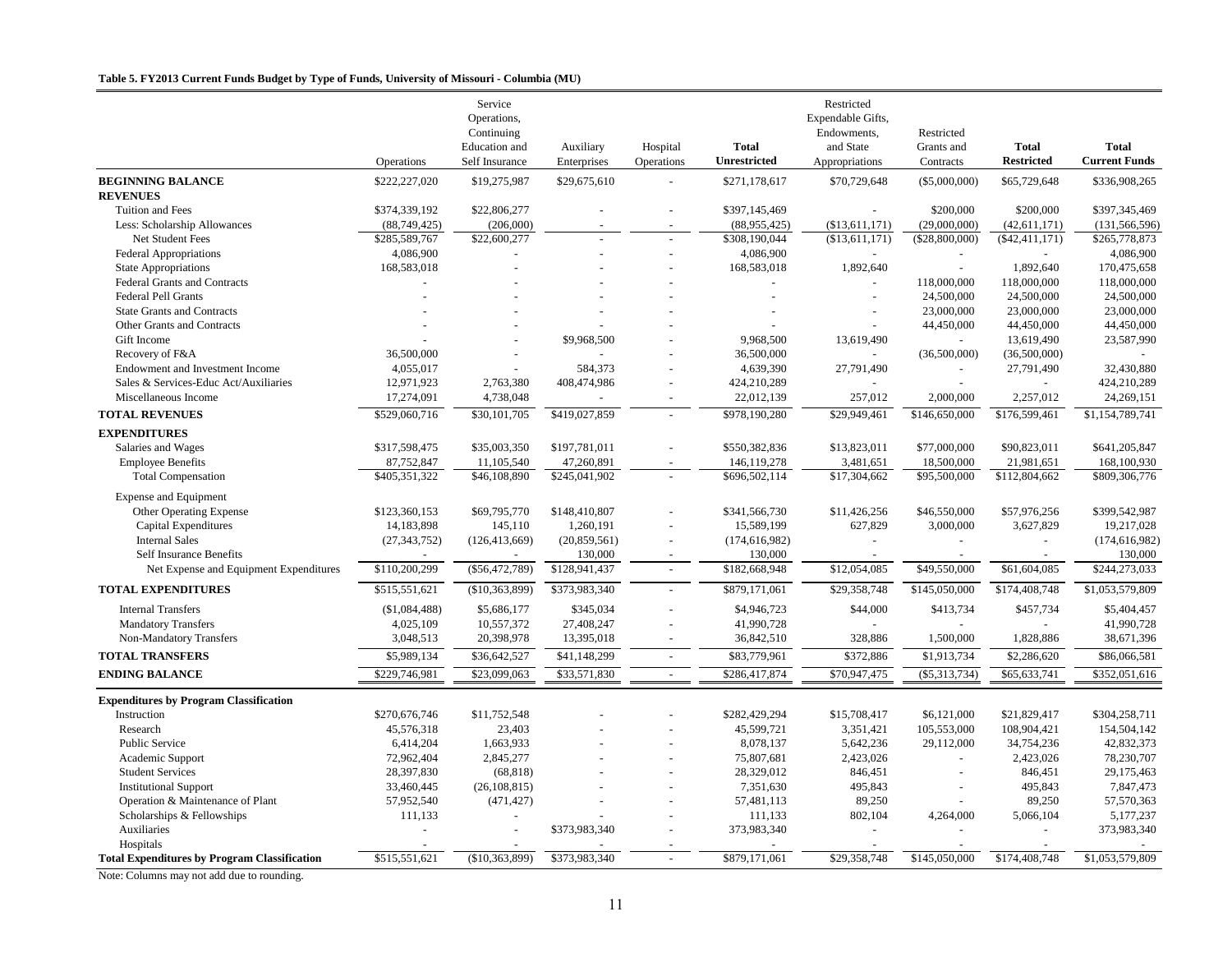#### **Table 6. FY2013 Current Funds Budget by Type of Funds, University of Missouri Extension**

|                                                       |               | Service        |               |                     | Restricted               |               |                          |                      |
|-------------------------------------------------------|---------------|----------------|---------------|---------------------|--------------------------|---------------|--------------------------|----------------------|
|                                                       |               | Operations,    |               |                     | Expendable Gifts,        |               |                          |                      |
|                                                       |               | Continuing     |               |                     | Endowments,              | Restricted    |                          |                      |
|                                                       |               | Education and  | Auxiliary     | <b>Total</b>        | and State                | Grants and    |                          | <b>Total Current</b> |
|                                                       | Operations    | Self Insurance | Enterprises   | <b>Unrestricted</b> | Appropriations           | Contracts     | <b>Total Restricted</b>  | <b>Funds</b>         |
| <b>BEGINNING BALANCE</b>                              | \$25,596,365  | \$434,302      |               | \$26,030,667        | \$1,543,173              | (\$1,200,000) | \$343,173                | \$26,373,840         |
| <b>REVENUES</b>                                       |               |                |               |                     |                          |               |                          |                      |
| Tuition and Fees                                      |               |                |               |                     |                          |               |                          |                      |
| Less: Scholarship Allowances                          |               |                |               |                     |                          |               |                          |                      |
| Net Student Fees                                      |               |                |               |                     |                          |               |                          |                      |
| <b>Federal Appropriations</b>                         | \$10,619,629  |                |               | \$10,619,629        |                          |               | $\overline{\phantom{a}}$ | \$10,619,629.00      |
| <b>State Appropriations</b>                           | 24,662,692    |                |               | 24,662,692          | \$340,000                |               | \$340,000                | 25,002,692           |
| Federal Grants and Contracts                          |               |                |               |                     |                          | \$4,000,000   | 4,000,000                | 4,000,000            |
| <b>Federal Pell Grants</b>                            |               |                |               |                     |                          |               |                          |                      |
| <b>State Grants and Contracts</b>                     |               |                |               |                     |                          | 11,800,000    | 11,800,000               | 11,800,000           |
| Other Grants and Contracts                            |               |                |               |                     | $\overline{\phantom{a}}$ | 2,200,000     | 2,200,000                | 2,200,000            |
| Gift Income                                           |               |                |               |                     | 100,550                  |               | 100,550                  | 100,550              |
| Recovery of F&A                                       |               |                |               |                     |                          |               |                          |                      |
| Endowment and Investment Income                       | 1,000         |                |               | 1,000               | 102,650                  |               | 102,650                  | 103,650              |
| Sales & Services-Educ Act/Auxiliaries                 | 84,950        | \$230,000      |               | 314,950             |                          |               |                          | 314,950              |
| Miscellaneous Income                                  | 1,440,431     | 85,000         |               | 1,525,431           |                          | 200,000       | 200,000                  | 1,725,431            |
| <b>TOTAL REVENUES</b>                                 | \$36,808,702  | \$315,000      | $\mathcal{L}$ | \$37,123,702        | \$543,200                | \$18,200,000  | \$18,743,200             | \$55,866,902         |
| <b>EXPENDITURES</b>                                   |               |                |               |                     |                          |               |                          |                      |
| Salaries and Wages                                    | \$26,584,228  | \$215,001      |               | \$26,799,229        | \$256,556                | \$10,252,000  | \$10,508,556             | \$37,307,785         |
| <b>Employee Benefits</b>                              | 8,659,406     | 64,956         |               | 8,724,362           | 85,913                   | 2,908,000     | 2,993,913                | 11,718,275           |
| <b>Total Compensation</b>                             | \$35,243,634  | \$279,957      |               | \$35,523,591        | \$342,469                | \$13,160,000  | \$13,502,469             | \$49,026,060         |
| <b>Expense and Equipment</b>                          |               |                |               |                     |                          |               |                          |                      |
| Other Operating Expense                               | \$4,261,064   | \$69,150       |               | \$4,330,214         | \$134,185                | \$4,890,000   | \$5,024,185              | \$9,354,399          |
| Capital Expenditures                                  | 10,000        | 15,000         |               | 25,000              |                          | 150,000       | 150,000                  | 175,000              |
| <b>Internal Sales</b>                                 | (157,300)     | (128,000)      |               | (285,300)           |                          |               |                          | (285, 300)           |
| Self Insurance Benefits                               |               |                |               |                     |                          |               |                          |                      |
| Net Expense and Equipment Expenditures                | \$4,113,764   | $(\$43,850)$   |               | \$4,069,914         | \$134,185                | \$5,040,000   | \$5,174,185              | \$9,244,099          |
| <b>TOTAL EXPENDITURES</b>                             | \$39,357,398  | \$236,107      |               | \$39,593,505        | \$476,654                | \$18,200,000  | \$18,676,654             | \$58,270,159         |
| <b>Internal Transfers</b>                             | (\$1,086,380) |                |               | (\$1,086,380)       |                          |               |                          | (\$1,086,380)        |
| <b>Mandatory Transfers</b><br>Non-Mandatory Transfers | 150,000       |                |               | 150,000             |                          |               |                          | 150,000              |
|                                                       |               |                |               |                     |                          |               |                          |                      |
| <b>TOTAL TRANSFERS</b>                                | (\$936,380)   | $\overline{a}$ | $\sim$        | (\$936,380)         |                          |               | $\overline{a}$           | $(\$936,380)$        |
| <b>ENDING BALANCE</b>                                 | \$23,984,049  | \$513,195      | $\sim$        | \$24,497,244        | \$1,609,719              | (\$1,200,000) | \$409,719                | \$24,906,963         |
| <b>Expenditures by Program Classification</b>         |               |                |               |                     |                          |               |                          |                      |
| Instruction                                           |               |                |               |                     |                          | \$9,000       | \$9,000                  | \$9,000              |
| Research                                              | \$15,000      |                |               | \$15,000            |                          | 42,000        | 42,000                   | 57,000               |
| <b>Public Service</b>                                 | 39, 342, 398  | \$236,107      |               | 39,578,505          | \$472,764                | 18,149,000    | 18,621,764               | 58,200,269           |
| Academic Support                                      |               |                |               |                     |                          |               |                          |                      |
| <b>Student Services</b>                               |               |                |               |                     |                          |               |                          |                      |
| <b>Institutional Support</b>                          |               |                |               |                     |                          |               |                          |                      |
| Operation & Maintenance of Plant                      |               |                |               |                     |                          |               |                          |                      |
| Scholarships & Fellowships                            |               |                |               |                     | 3,890                    |               | 3,890                    | 3,890                |
| Auxiliaries                                           |               |                |               |                     |                          |               |                          |                      |
| Hospitals                                             |               |                |               |                     |                          |               |                          |                      |
| <b>Total Expenditures by Program Classification</b>   | \$39,357,398  | \$236,107      |               | \$39,593,505        | \$476,654                | \$18,200,000  | \$18,676,654             | \$58,270,159         |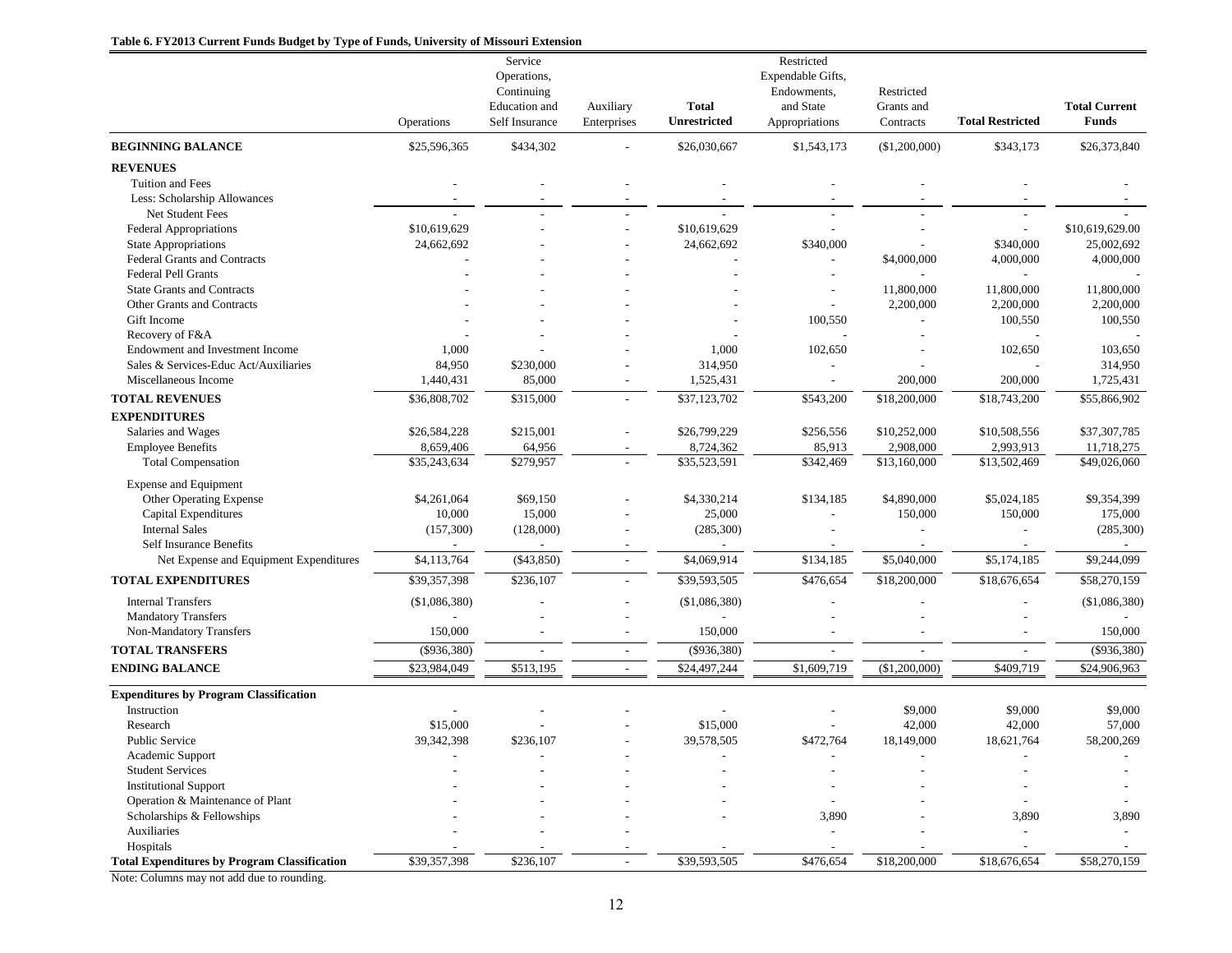|                                                                          | Operations | Service<br>Operations,<br>Continuing<br>Education and<br>Self Insurance | Auxiliary<br>Enterprises | Hospital<br>Operations | <b>Total Unrestricted</b> | Restricted<br>Expendable Gifts,<br>Endowments,<br>and State<br>Appropriations | Restricted<br>Grants and<br>Contracts | <b>Total Restricted</b> | <b>Total Current Funds</b> |
|--------------------------------------------------------------------------|------------|-------------------------------------------------------------------------|--------------------------|------------------------|---------------------------|-------------------------------------------------------------------------------|---------------------------------------|-------------------------|----------------------------|
| <b>BEGINNING BALANCE</b>                                                 |            |                                                                         | $\overline{a}$           | \$339,500,000          | \$339,500,000             | \$5,900,000                                                                   | $\overline{a}$                        | \$5,900,000             | \$345,400,000              |
| <b>REVENUES</b>                                                          |            |                                                                         |                          |                        |                           |                                                                               |                                       |                         |                            |
| Tuition and Fees                                                         |            |                                                                         |                          |                        |                           |                                                                               |                                       |                         |                            |
| Less: Scholarship Allowances                                             |            |                                                                         |                          |                        |                           |                                                                               |                                       |                         |                            |
| Net Student Fees                                                         |            |                                                                         |                          |                        |                           |                                                                               |                                       |                         |                            |
| Federal Appropriations                                                   |            |                                                                         |                          |                        |                           |                                                                               |                                       |                         |                            |
| <b>State Appropriations</b>                                              |            |                                                                         |                          | \$10,027,740           | \$10,027,740              |                                                                               |                                       |                         | \$10,027,740               |
| Federal Grants and Contracts                                             |            |                                                                         |                          |                        |                           |                                                                               |                                       |                         |                            |
| <b>Federal Pell Grants</b>                                               |            |                                                                         |                          |                        |                           |                                                                               |                                       |                         |                            |
| <b>State Grants and Contracts</b>                                        |            |                                                                         |                          |                        |                           |                                                                               |                                       |                         |                            |
| Other Grants and Contracts                                               |            |                                                                         |                          |                        |                           |                                                                               |                                       |                         |                            |
| Gift Income                                                              |            |                                                                         |                          |                        |                           | \$2,060,182                                                                   |                                       | \$2,060,182             | 2,060,182                  |
|                                                                          |            |                                                                         |                          |                        |                           |                                                                               |                                       |                         |                            |
| Recovery of F&A                                                          |            |                                                                         |                          |                        |                           |                                                                               |                                       |                         |                            |
| Endowment and Investment Income<br>Sales & Services-Educ Act/Auxiliaries |            |                                                                         |                          | 3,006,000              | 3,006,000                 | (1,693,527)                                                                   |                                       | (1,693,527)             | 1,312,473<br>669,772,992   |
| Miscellaneous Income                                                     |            |                                                                         |                          | 669,656,135            | 669,656,135               | 116,857<br>92,922                                                             |                                       | 116,857<br>92,922       | 92,922                     |
|                                                                          |            |                                                                         |                          |                        |                           |                                                                               |                                       |                         |                            |
| <b>TOTAL REVENUES</b>                                                    |            |                                                                         |                          | \$682,689,875          | \$682,689,875             | \$576,435                                                                     |                                       | \$576,435               | \$683,266,310              |
| <b>EXPENDITURES</b>                                                      |            |                                                                         |                          |                        |                           |                                                                               |                                       |                         |                            |
| Salaries and Wages                                                       |            |                                                                         |                          | \$235,556,753          | \$235,556,753             | \$22,072                                                                      |                                       | \$22,072                | \$235,578,825              |
| <b>Employee Benefits</b>                                                 |            |                                                                         |                          | 77,452,178             | 77,452,178                | 7,649                                                                         |                                       | 7,649                   | 77,459,827                 |
| <b>Total Compensation</b><br><b>Expense and Equipment</b>                |            |                                                                         |                          | \$313,008,931          | \$313,008,931             | \$29,721                                                                      |                                       | \$29,721                | \$313,038,652              |
| Other Operating Expense                                                  |            |                                                                         |                          | \$311,233,444          | \$311,233,444             | \$722,457                                                                     |                                       | \$722,457               | \$311,955,901              |
| Capital Expenditures                                                     |            |                                                                         |                          |                        |                           |                                                                               |                                       |                         |                            |
| <b>Internal Sales</b>                                                    |            |                                                                         |                          |                        |                           |                                                                               |                                       |                         |                            |
| <b>Self Insurance Benefits</b>                                           |            |                                                                         |                          |                        |                           |                                                                               |                                       |                         |                            |
| Net Expense and Equipment Expenditures                                   |            |                                                                         |                          | \$311,233,444          | \$311,233,444             | \$722,457                                                                     | $\overline{a}$                        | \$722,457               | \$311,955,901              |
| <b>TOTAL EXPENDITURES</b>                                                |            |                                                                         |                          | \$624,242,375          | \$624,242,375             | \$752,179                                                                     |                                       | \$752,179               | \$624,994,554              |
| <b>Internal Transfers</b>                                                |            |                                                                         |                          | \$2,437,960            | \$2,437,960               | (\$11,000)                                                                    |                                       | (\$11,000)              | \$2,426,960                |
| <b>Mandatory Transfers</b>                                               |            |                                                                         |                          | 24,002,840             | 24,002,840                |                                                                               |                                       |                         | 24,002,840                 |
| Non-Mandatory Transfers                                                  |            |                                                                         |                          | 40,800,000             | 40,800,000                | 3,341                                                                         |                                       | 3,341                   | 40,803,341                 |
| <b>TOTAL TRANSFERS</b>                                                   |            |                                                                         | $\overline{\phantom{a}}$ | \$67,240,800           | \$67,240,800              | $(\$7,660)$                                                                   | $\sim$                                | $(\$7,660)$             | \$67,233,141               |
| <b>ENDING BALANCE</b>                                                    |            |                                                                         | $\overline{a}$           | \$330,706,700          | \$330,706,700             | \$5,731,916                                                                   | $\sim$                                | \$5,731,916             | \$336,438,615              |
|                                                                          |            |                                                                         |                          |                        |                           |                                                                               |                                       |                         |                            |
| <b>Expenditures by Program Classification</b>                            |            |                                                                         |                          |                        |                           |                                                                               |                                       |                         |                            |
| Instruction                                                              |            |                                                                         |                          |                        |                           |                                                                               |                                       |                         |                            |
| Research                                                                 |            |                                                                         |                          |                        |                           |                                                                               |                                       |                         |                            |
| Public Service                                                           |            |                                                                         |                          |                        |                           |                                                                               |                                       |                         |                            |
| Academic Support                                                         |            |                                                                         |                          |                        |                           |                                                                               |                                       |                         |                            |
| <b>Student Services</b>                                                  |            |                                                                         |                          |                        |                           |                                                                               |                                       |                         |                            |
| <b>Institutional Support</b>                                             |            |                                                                         |                          |                        |                           |                                                                               |                                       |                         |                            |
| Operation & Maintenance of Plant                                         |            |                                                                         |                          |                        |                           |                                                                               |                                       |                         |                            |
| Scholarships & Fellowships                                               |            |                                                                         |                          |                        |                           |                                                                               |                                       |                         |                            |
| Auxiliaries                                                              |            |                                                                         |                          |                        |                           |                                                                               |                                       |                         |                            |
| Hospitals                                                                |            |                                                                         |                          | \$624,242,375          | \$624,242,375             | \$752,179                                                                     |                                       | \$752,179               | \$624,994,554              |
| <b>Total Expenditures by Program Classification</b>                      |            |                                                                         |                          | \$624,242,375          | \$624,242,375             | \$752,179                                                                     |                                       | \$752,179               | \$624.994.554              |

\* Excludes University Physicians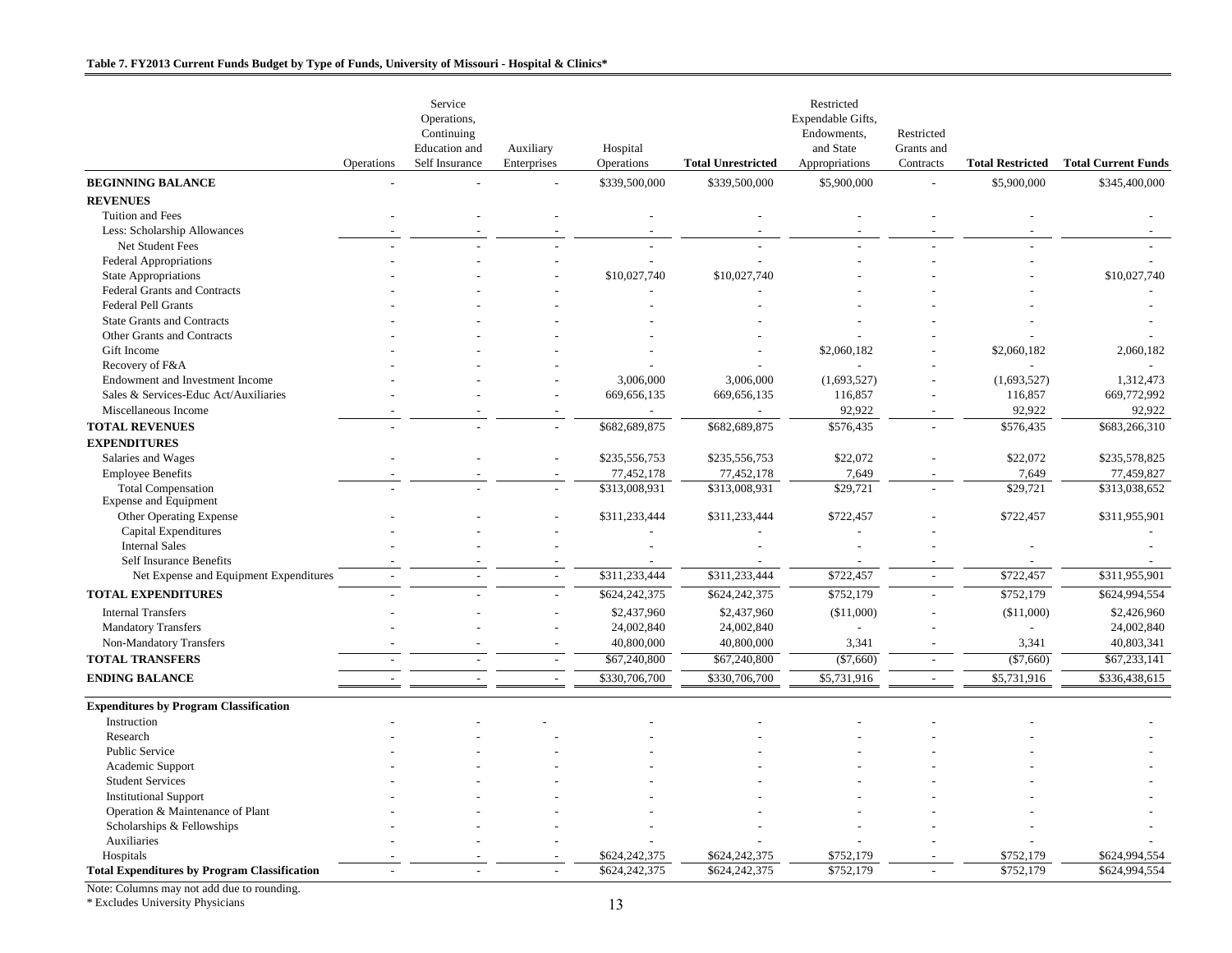#### **Table 8. FY2013 Current Funds Budget by Type of Funds, University of Missouri - Kansas City**

|                                                         |                        | Service<br>Operations,<br>Continuing<br>Education and | Auxiliary                    | Hospital                 |                           | Restricted<br>Expendable Gifts,<br>Endowments,<br>and State | Restricted<br>Grants and    | <b>Total</b>            | <b>Total</b>         |
|---------------------------------------------------------|------------------------|-------------------------------------------------------|------------------------------|--------------------------|---------------------------|-------------------------------------------------------------|-----------------------------|-------------------------|----------------------|
|                                                         | <b>Operations</b>      | Self Insurance                                        | Enterprises                  | Operations               | <b>Total Unrestricted</b> | Appropriations                                              | Contracts                   | <b>Restricted</b>       | <b>Current Funds</b> |
| <b>BEGINNING BALANCE</b>                                | \$39,133,023           | \$2,796,733                                           | \$9,015,436                  |                          | \$50,945,192              | \$33,695,065                                                | (\$1,900,000)               | \$31,795,065            | \$82,740,257         |
| <b>REVENUES</b>                                         |                        |                                                       |                              |                          |                           |                                                             |                             |                         |                      |
| Tuition and Fees                                        | \$156,118,430          | \$10,800,678                                          |                              |                          | \$166,919,108             |                                                             |                             |                         | \$166,919,108        |
| Less: Scholarship Allowances                            | (31,884,096)           | (261, 200)                                            |                              |                          | (32, 145, 296)            | $(\$3,010,032)$                                             | (\$16,100,000)              | (\$19,110,032)          | (51, 255, 328)       |
| Net Student Fees                                        | \$124,234,334          | \$10,539,478                                          |                              |                          | \$134,773,812             | $(\$3,010,032)$                                             | (\$16,100,000)              | (\$19,110,032)          | \$115,663,780        |
| Federal Appropriations                                  | $\sim$                 |                                                       |                              |                          | $\overline{a}$            |                                                             |                             |                         |                      |
| <b>State Appropriations</b>                             | 75,097,668             |                                                       |                              |                          | 75,097,668                |                                                             |                             |                         | 75,097,668           |
| Federal Grants and Contracts                            |                        |                                                       |                              |                          |                           |                                                             | 25,000,000                  | 25,000,000              | 25,000,000           |
| <b>Federal Pell Grants</b>                              |                        |                                                       |                              |                          |                           |                                                             | 14,700,000                  | 14,700,000              | 14,700,000           |
| <b>State Grants and Contracts</b>                       |                        |                                                       |                              |                          |                           |                                                             | 5,600,000                   | 5,600,000               | 5,600,000            |
| Other Grants and Contracts                              |                        |                                                       |                              |                          |                           |                                                             | 8,400,000                   | 8,400,000               | 8,400,000            |
| Gift Income                                             | 84,527                 | 1,500                                                 | \$290,000                    |                          | 376,027                   | 6,895,282                                                   | $\mathcal{L}_{\mathcal{A}}$ | 6,895,282               | 7,271,309            |
| Recovery of F&A                                         | 6,000,000              |                                                       |                              |                          | 6,000,000                 |                                                             | (6,000,000)                 | (6,000,000)             |                      |
| Endowment and Investment Income                         | 1,012,846              |                                                       |                              |                          | 1,012,846                 | 8,069,951                                                   |                             | 8,069,951               | 9,082,797            |
| Sales & Services-Educ Act/Auxiliaries                   | 28,557,268             | 325,000                                               | 41,512,890                   |                          | 70,395,158                | 17,900                                                      | $\overline{\phantom{a}}$    | 17,900                  | 70,413,058           |
| Miscellaneous Income                                    | 5,099,653              | 744,498                                               |                              |                          | 5,844,151                 | 2,852,905                                                   | 500,000                     | 3,352,905               | 9,197,056            |
| <b>TOTAL REVENUES</b>                                   | \$240,086,296          | \$11,610,476                                          | \$41,802,890                 |                          | \$293,499,662             | \$14,826,006                                                | \$32,100,000                | \$46,926,006            | \$340,425,668        |
| <b>EXPENDITURES</b>                                     |                        |                                                       |                              |                          |                           |                                                             |                             |                         |                      |
| Salaries and Wages                                      | \$148,712,872          | \$6,148,463                                           | \$13,190,578                 |                          | \$168,051,913             | \$6,493,310                                                 | \$15,453,000                | \$21,946,310            | \$189,998,223        |
| <b>Employee Benefits</b>                                | 42,295,698             | 1,777,906                                             | 3,716,019                    |                          | 47,789,623                | 1,936,508                                                   | 3,880,000                   | 5,816,508               | 53,606,131           |
| <b>Total Compensation</b>                               | \$191,008,570          | \$7,926,369                                           | \$16,906,597                 | $\overline{a}$           | \$215,841,536             | \$8,429,818                                                 | \$19,333,000                | \$27,762,818            | \$243,604,354        |
| <b>Expense and Equipment</b>                            |                        |                                                       |                              |                          |                           |                                                             |                             |                         |                      |
| Other Operating Expense                                 | \$46,007,428           | \$5,712,001                                           | \$15,560,525                 |                          | \$67,279,954              | \$5,633,473                                                 | \$11,667,000                | \$17,300,473            | \$84,580,427         |
| Capital Expenditures                                    | 13,741,514             | 243,000                                               | 418,837                      |                          | 14,403,351                | 241,610                                                     | 1,000,000                   | 1,241,610               | 15,644,961           |
| <b>Internal Sales</b>                                   | (1,430,606)            | (7,625,313)                                           | (407, 912)                   |                          | (9,463,831)               | (15,100)                                                    | $\overline{\phantom{0}}$    | (15,100)                | (9,478,931)          |
| <b>Self Insurance Benefits</b>                          |                        |                                                       |                              |                          |                           |                                                             |                             |                         |                      |
| Net Expense and Equipment Expenditures                  | \$58,318,336           | (\$1,670,312)                                         | \$15,571,450                 | $\sim$                   | \$72,219,474              | \$5,859,983                                                 | \$12,667,000                | \$18,526,983            | \$90,746,457         |
| <b>TOTAL EXPENDITURES</b>                               | \$249,326,906          | \$6,256,057                                           | \$32,478,047                 | $\overline{\phantom{a}}$ | \$288,061,010             | \$14,289,801                                                | \$32,000,000                | \$46,289,801            | \$334,350,811        |
|                                                         |                        | \$5,344,276                                           |                              |                          | \$1,266,085               |                                                             |                             |                         | \$2,486,645          |
| <b>Internal Transfers</b><br><b>Mandatory Transfers</b> | \$124,396<br>3,959,184 |                                                       | $(\$4,202,587)$<br>8,379,860 |                          | 12,339,044                | \$1,220,560<br>(21,100)                                     |                             | \$1,220,560<br>(21,100) | 12,317,944           |
| Non-Mandatory Transfers                                 | 490,378                |                                                       | 450,000                      |                          | 940,378                   | 100,000                                                     |                             | 100,000                 | 1,040,378            |
|                                                         |                        |                                                       |                              |                          |                           |                                                             |                             |                         |                      |
| <b>TOTAL TRANSFERS</b>                                  | \$4,573,958            | \$5,344,276                                           | \$4,627,273                  | $\overline{\phantom{a}}$ | \$14,545,507              | \$1,299,460                                                 |                             | \$1,299,460             | \$15,844,967         |
| <b>ENDING BALANCE</b>                                   | \$25,318,455           | \$2,806,876                                           | \$13,713,006                 | $\sim$                   | \$41,838,337              | \$32,931,810                                                | (\$1,800,000)               | \$31,131,810            | \$72,970,147         |
| <b>Expenditures by Program Classification</b>           |                        |                                                       |                              |                          |                           |                                                             |                             |                         |                      |
| Instruction                                             | \$147,607,422          | \$5,449,582                                           |                              |                          | \$153,057,004             | \$7,772,846                                                 | \$5,539,000                 | \$13,311,846            | \$166,368,850        |
| Research                                                | 2.990.755              |                                                       |                              |                          | 2,990,755                 | 731,795                                                     | 15,467,000                  | 16,198,795              | 19,189,550           |
| Public Service                                          | 3,841,372              | 5,275                                                 |                              |                          | 3,846,647                 | 2,880,112                                                   | 9,910,000                   | 12,790,112              | 16,636,759           |
| Academic Support                                        | 29,236,070             | 12,500                                                |                              |                          | 29,248,570                | 1,414,038                                                   | 118,000                     | 1,532,038               | 30,780,608           |
| <b>Student Services</b>                                 | 12,842,972             |                                                       |                              |                          | 12,842,972                | 45,059                                                      | 170,000                     | 215,059                 | 13,058,031           |
| <b>Institutional Support</b>                            | 30,439,910             | 659,489                                               |                              |                          | 31,099,399                | 725,016                                                     | 115,000                     | 840,016                 | 31,939,415           |
| Operation & Maintenance of Plant                        | 22,315,905             | 129,211                                               |                              |                          | 22,445,116                | 18,000                                                      | 6,000                       | 24,000                  | 22,469,116           |
| Scholarships & Fellowships                              | 52,500                 |                                                       |                              |                          | 52,500                    | 702,935                                                     | 675,000                     | 1,377,935               | 1,430,435            |
| Auxiliaries                                             |                        |                                                       | \$32,478,047                 |                          | 32,478,047                |                                                             |                             |                         | 32,478,047           |
| Hospitals                                               |                        |                                                       |                              |                          |                           |                                                             |                             |                         |                      |
| <b>Total Expenditures by Program Classification</b>     | \$249,326,906          | \$6,256,057                                           | \$32,478,047                 | $\overline{\phantom{a}}$ | \$288,061,010             | \$14,289,801                                                | \$32,000,000                | \$46,289,801            | \$334,350,811        |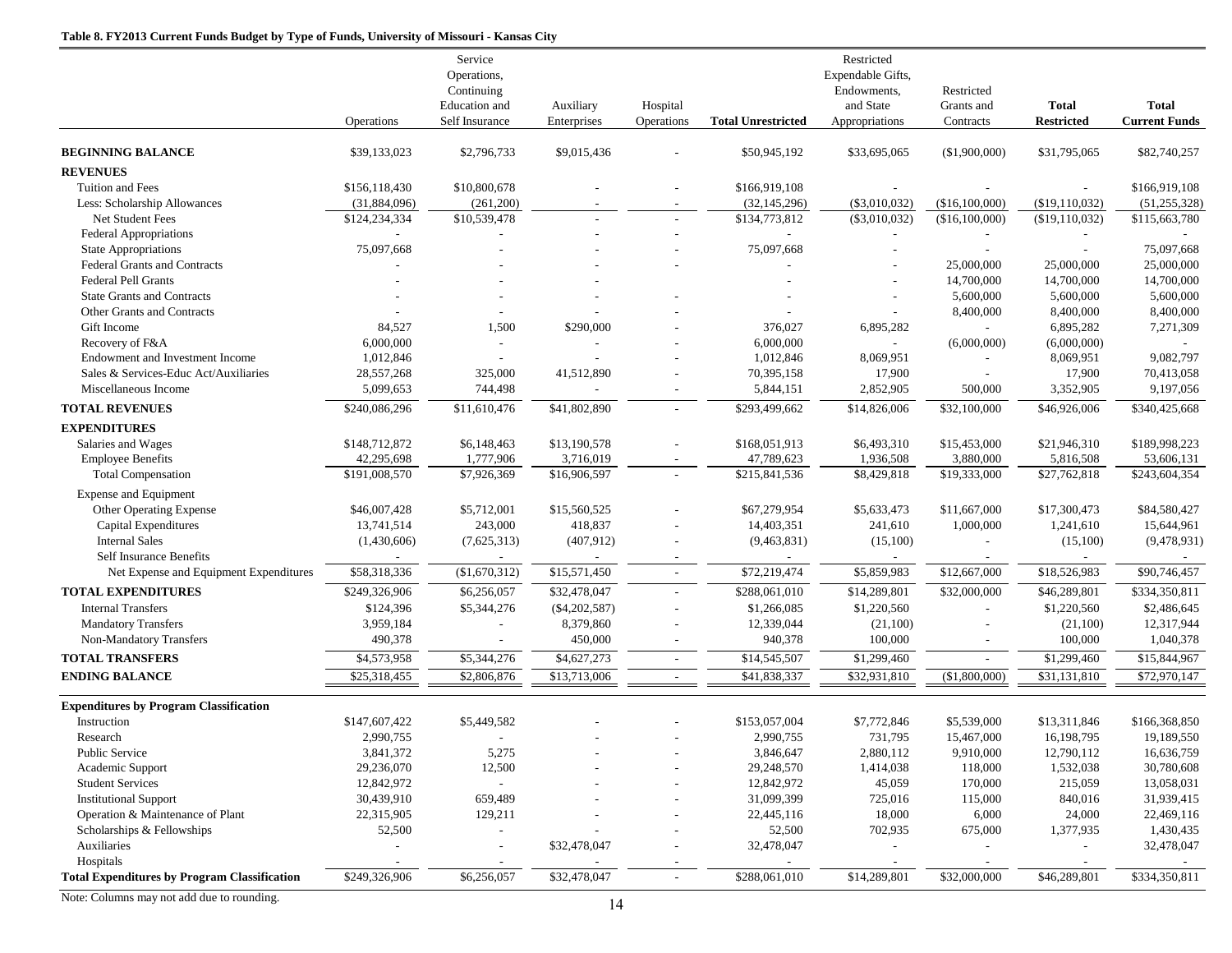#### **Table 9. FY2013 Current Funds Budget by Type of Funds, Missouri University of Science and Technology**

|                                                     | Operations               | Service<br>Operations,<br>Continuing<br>Education and<br>Self Insurance | Auxiliary<br>Enterprises | Hospital<br>Operations   | <b>Total</b><br><b>Unrestricted</b> | Restricted<br>Expendable Gifts,<br>Endowments,<br>and State<br>Appropriations | <b>Restricted Grants</b><br>and Contracts | <b>Total Restricted</b>                  | <b>Total</b><br><b>Current Funds</b> |
|-----------------------------------------------------|--------------------------|-------------------------------------------------------------------------|--------------------------|--------------------------|-------------------------------------|-------------------------------------------------------------------------------|-------------------------------------------|------------------------------------------|--------------------------------------|
| <b>BEGINNING BALANCE</b>                            | \$52,398,905             | \$2,244,342                                                             | \$1,049,610              |                          | \$55,692,857                        | \$17,774,666                                                                  | $(\$900,000)$                             | \$16,874,666                             | \$72,567,523                         |
| <b>REVENUES</b>                                     |                          |                                                                         |                          |                          |                                     |                                                                               |                                           |                                          |                                      |
| Tuition and Fees                                    | \$84,580,277             | \$7,763,429                                                             |                          |                          | \$92,343,706                        |                                                                               |                                           |                                          | \$92,343,706                         |
| Less: Scholarship Allowances                        | (23, 551, 217)           | (35,500)                                                                |                          |                          | (23, 586, 717)                      | $(\$3,700,358)$                                                               | $(\$8,800,000)$                           | (\$12,500,358)                           | (36,087,075)                         |
| Net Student Fees                                    | \$61,029,060             | \$7,727,929                                                             |                          |                          | \$68,756,989                        | $(\$3,700,358)$                                                               | $(\$8,800,000)$                           | (\$12,500,358)                           | \$56,256,631                         |
| <b>Federal Appropriations</b>                       | $\overline{\phantom{a}}$ |                                                                         |                          | $\overline{a}$           | $\overline{\phantom{a}}$            |                                                                               | $\overline{\phantom{a}}$                  | $\sim$                                   |                                      |
| <b>State Appropriations</b>                         | 43,850,214               |                                                                         |                          |                          | 43,850,214                          |                                                                               |                                           |                                          | 43,850,214                           |
| <b>Federal Grants and Contracts</b>                 |                          |                                                                         |                          |                          |                                     |                                                                               | 21,500,000                                | 21,500,000                               | 21,500,000                           |
| <b>Federal Pell Grants</b>                          |                          |                                                                         |                          |                          |                                     |                                                                               | 6,350,000                                 | 6,350,000                                | 6,350,000                            |
| <b>State Grants and Contracts</b>                   |                          |                                                                         |                          |                          |                                     |                                                                               | 2,000,000                                 | 2,000,000                                | 2,000,000                            |
| Other Grants and Contracts                          |                          |                                                                         |                          |                          |                                     |                                                                               | 13,500,000                                | 13,500,000                               | 13,500,000                           |
| Gift Income                                         | 575,050                  |                                                                         |                          |                          | 575,050                             | 3,140,714                                                                     | $\mathcal{L}_{\mathcal{A}}$               | 3,140,714                                | 3,715,764                            |
| Recovery of F&A                                     | 6,500,000                |                                                                         |                          |                          | 6,500,000                           |                                                                               | (6,500,000)                               | (6,500,000)                              |                                      |
| Endowment and Investment Income                     | 950,265                  |                                                                         | \$50,000                 |                          | 1,000,265                           | 5,079,386                                                                     | $\overline{\phantom{a}}$                  | 5,079,386                                | 6,079,651                            |
| Sales & Services-Educ Act/Auxiliaries               | 643,602                  | 29,435                                                                  | 17,169,060               | $\overline{a}$           | 17,842,097                          |                                                                               |                                           | $\overline{\phantom{a}}$                 | 17,842,097                           |
| Miscellaneous Income                                | 1,618,404                | 274,450                                                                 |                          |                          | 1,892,854                           | 120,000                                                                       | 500,000                                   | 620,000                                  | 2,512,854                            |
| <b>TOTAL REVENUES</b>                               | \$115,166,595            | \$8,031,814                                                             | \$17,219,060             | $\overline{\phantom{a}}$ | \$140,417,469                       | \$4,639,742                                                                   | \$28,550,000                              | \$33,189,742                             | \$173,607,211                        |
| <b>EXPENDITURES</b>                                 |                          |                                                                         |                          |                          |                                     |                                                                               |                                           |                                          |                                      |
| Salaries and Wages                                  | \$71,716,920             | \$3,336,548                                                             | \$2,883,600              |                          | \$77,937,068                        | \$1,767,230                                                                   | \$14,000,000                              | \$15,767,230                             | \$93,704,298                         |
| <b>Employee Benefits</b>                            | 21,381,503               | 1,116,696                                                               | 880,221                  | $\overline{\phantom{a}}$ | 23,378,420                          | 267,079                                                                       | 2,500,000                                 | 2,767,079                                | 26,145,499                           |
| <b>Total Compensation</b>                           | \$93,098,423             | \$4,453,244                                                             | \$3,763,821              |                          | \$101,315,488                       | \$2,034,309                                                                   | \$16,500,000                              | \$18,534,309                             | \$119,849,797                        |
| <b>Expense and Equipment</b>                        |                          |                                                                         |                          |                          |                                     |                                                                               |                                           |                                          |                                      |
| Other Operating Expense                             | \$25,314,927             | \$8,656,653                                                             | \$7,433,709              |                          | \$41,405,289                        | \$2,330,585                                                                   | \$8,645,000                               | \$10,975,585                             | \$52,380,874                         |
| Capital Expenditures                                | 6,115,890                | 232,000                                                                 | 225,000                  |                          | 6,572,890                           | 1,121,793                                                                     | 3,000,000                                 | 4,121,793                                | 10,694,683                           |
| <b>Internal Sales</b>                               | (1,644,080)              | (10,860,943)                                                            | (703,000)                |                          | (13,208,023)                        | (10,000)                                                                      | $\overline{\phantom{a}}$                  | (10,000)                                 | (13,218,023)                         |
| Self Insurance Benefits                             | 1,700                    |                                                                         |                          |                          | 1,700                               |                                                                               |                                           | $\sim$                                   | 1,700                                |
| Net Expense and Equipment Expenditures              | \$29,788,437             | $(\$1,972,290)$                                                         | \$6,955,709              | $\sim$                   | \$34,771,856                        | \$3,442,378                                                                   | \$11,645,000                              | \$15,087,378                             | \$49,859,234                         |
| <b>TOTAL EXPENDITURES</b>                           | \$122,886,860            | \$2,480,954                                                             | \$10,719,530             |                          | \$136,087,344                       | \$5,476,687                                                                   | \$28,145,000                              | \$33,621,687                             | \$169,709,031                        |
| <b>Internal Transfers</b>                           | $(\$5,571,235)$          | \$5,633,704                                                             |                          |                          | \$62,469                            | \$42,750                                                                      | \$500,000                                 | \$542,750                                | \$605,219                            |
| <b>Mandatory Transfers</b>                          | 1,210,882                |                                                                         | \$5,142,202              |                          | 6,353,084                           | (115,000)                                                                     |                                           | (115,000)                                | 6,238,084                            |
| Non-Mandatory Transfers                             | 100,000                  | (48, 820)                                                               | 1,300,000                | $\overline{a}$           | 1,351,180                           | $\overline{\phantom{a}}$                                                      |                                           |                                          | 1,351,180                            |
| <b>TOTAL TRANSFERS</b>                              | $(\$4,260,353)$          | \$5,584,884                                                             | \$6,442,202              | $\overline{a}$           | \$7,766,733                         | $(\$72,250)$                                                                  | \$500,000                                 | \$427,750                                | \$8,194,483                          |
| <b>ENDING BALANCE</b>                               | \$48,938,993             | \$2,210,318                                                             | \$1,106,938              | $\overline{\phantom{a}}$ | \$52,256,249                        | \$17,009,971                                                                  | $(\$995,000)$                             | \$16,014,971                             | \$68,271,220                         |
|                                                     |                          |                                                                         |                          |                          |                                     |                                                                               |                                           |                                          |                                      |
| <b>Expenditures by Program Classification</b>       |                          |                                                                         |                          |                          |                                     |                                                                               |                                           |                                          |                                      |
| Instruction                                         | \$70,152,330             | \$2,258,757                                                             |                          |                          | \$72,411,087                        | \$3,999,299                                                                   | \$3,287,000                               | \$7,286,299                              | \$79,697,386                         |
| Research                                            | 4,469,796                |                                                                         |                          |                          | 4,469,796                           | 248,241                                                                       | 23,217,000                                | 23,465,241                               | 27,935,037                           |
| <b>Public Service</b>                               | 952,891                  | 43,735                                                                  |                          |                          | 996,626                             | 274,171                                                                       | 1,371,000                                 | 1,645,171                                | 2,641,797                            |
| Academic Support                                    | 6,392,727                | (7,750)                                                                 |                          |                          | 6,384,977                           | 162,311                                                                       | $\overline{\phantom{a}}$                  | 162,311                                  | 6,547,288                            |
| <b>Student Services</b>                             | 13,741,494               |                                                                         |                          |                          | 13,741,494                          | 413,156                                                                       |                                           | 413,156                                  | 14,154,650                           |
| <b>Institutional Support</b>                        | 9,802,779                | 343,750                                                                 |                          |                          | 10,146,529                          | 77,507                                                                        | (8,000)                                   | 69,507                                   | 10,216,036                           |
| Operation & Maintenance of Plant                    | 17,374,843               | (157, 538)                                                              |                          |                          | 17,217,305                          | 63,000                                                                        |                                           | 63,000                                   | 17,280,305                           |
| Scholarships & Fellowships                          |                          |                                                                         |                          |                          |                                     | 239,002                                                                       | 278,000                                   | 517,002                                  | 517,002                              |
| Auxiliaries<br>Hospitals                            |                          | $\overline{\phantom{a}}$                                                | \$10,719,530             | $\overline{\phantom{a}}$ | 10,719,530                          |                                                                               |                                           |                                          | 10,719,530                           |
| <b>Total Expenditures by Program Classification</b> |                          |                                                                         |                          |                          | \$136,087,344                       |                                                                               |                                           | $\overline{\phantom{a}}$<br>\$33,621,687 | \$169,709,031                        |
|                                                     | \$122,886,860            | \$2,480,954                                                             | \$10,719,530             | $\sim$                   |                                     | \$5,476,687                                                                   | \$28,145,000                              |                                          |                                      |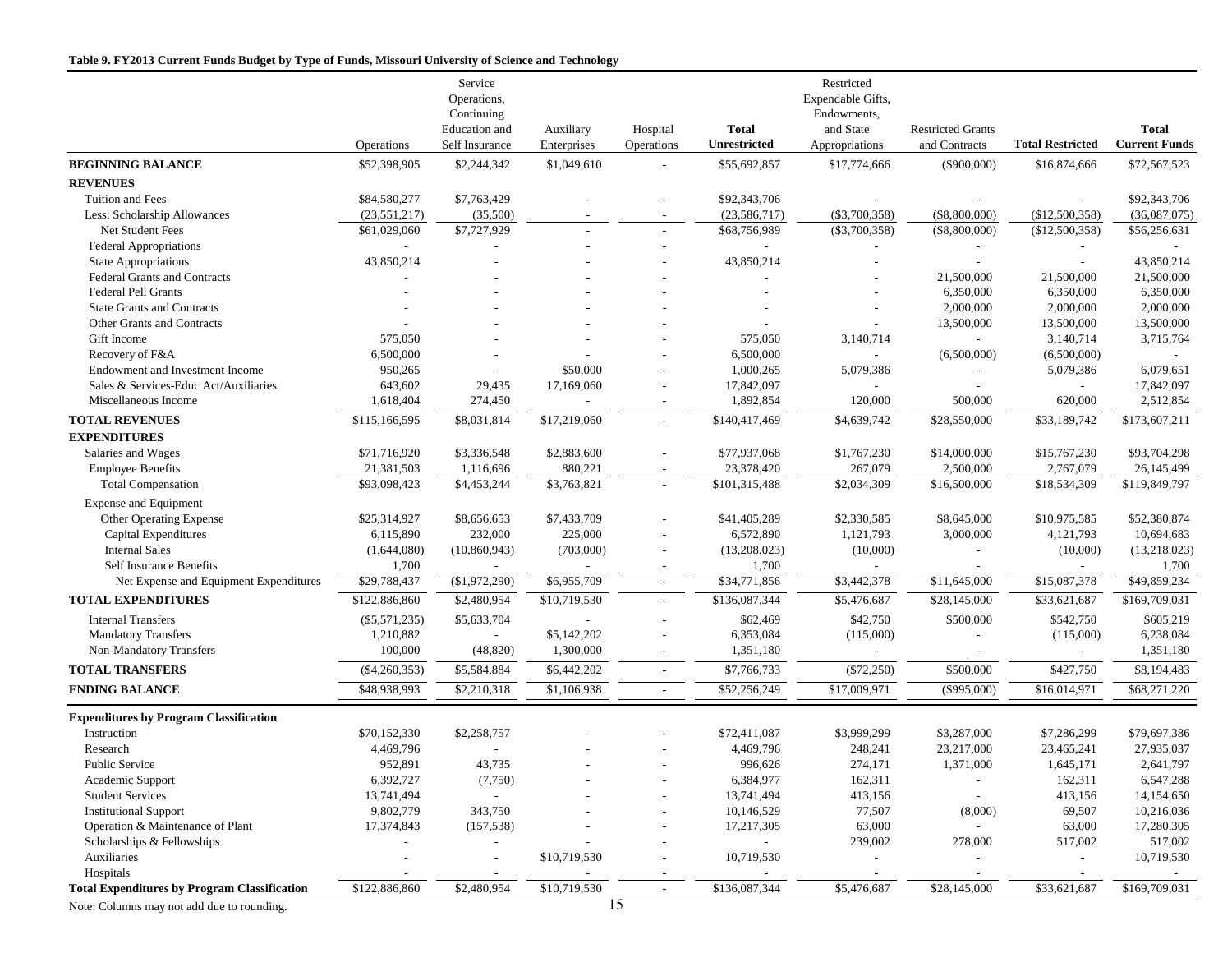#### **Table 10. FY2013 Current Funds Budget by Type of Funds, University of Missouri - St. Louis**

|                                                     | Operations    | Service<br>Operations,<br>Continuing<br>Education and<br>Self Insurance | Auxiliary<br>Enterprises | Hospital<br>Operations   | <b>Total</b><br>Unrestricted | Restricted<br>Expendable Gifts,<br>Endowments,<br>and State<br>Appropriations | Restricted<br>Grants and<br>Contracts | <b>Total</b><br><b>Restricted</b> | <b>Total</b><br><b>Current Funds</b> |
|-----------------------------------------------------|---------------|-------------------------------------------------------------------------|--------------------------|--------------------------|------------------------------|-------------------------------------------------------------------------------|---------------------------------------|-----------------------------------|--------------------------------------|
| <b>BEGINNING BALANCE</b>                            | \$51,994,000  | \$4,319,047                                                             | (\$1,507,927)            |                          | \$54,805,120                 | \$15,491,662                                                                  | (\$1,000,000)                         | \$14,491,662                      | \$69,296,782                         |
| <b>REVENUES</b>                                     |               |                                                                         |                          |                          |                              |                                                                               |                                       |                                   |                                      |
| Tuition and Fees                                    | \$99,097,770  | \$9,109,200                                                             |                          |                          | \$108,206,970                |                                                                               |                                       |                                   | \$108,206,970                        |
| Less: Scholarship Allowances                        | (17,027,449)  | (1,646,430)                                                             |                          |                          | (18, 673, 879)               | (\$1,543,542)                                                                 | $(\$17,200,000)$                      | (\$18,743,542)                    | (37, 417, 421)                       |
| Net Student Fees                                    | \$82,070,321  | \$7,462,770                                                             |                          |                          | \$89,533,091                 | $(\$1,543,542)$                                                               | (\$17,200,000)                        | (\$18,743,542)                    | \$70,789,549                         |
| <b>Federal Appropriations</b>                       | $\sim$        |                                                                         |                          | $\overline{a}$           |                              | $\overline{\phantom{a}}$                                                      |                                       |                                   |                                      |
| State Appropriations                                | 53,245,542    |                                                                         |                          |                          | 53, 245, 542                 |                                                                               |                                       |                                   | 53,245,542                           |
| <b>Federal Grants and Contracts</b>                 |               |                                                                         |                          |                          |                              |                                                                               | 11,000,000                            | 11,000,000                        | 11,000,000                           |
| <b>Federal Pell Grants</b>                          |               |                                                                         |                          |                          |                              |                                                                               | 16,700,000                            | 16,700,000                        | 16,700,000                           |
| <b>State Grants and Contracts</b>                   |               |                                                                         |                          |                          |                              |                                                                               | 4,100,000                             | 4,100,000                         | 4,100,000                            |
| Other Grants and Contracts                          |               |                                                                         |                          |                          |                              |                                                                               | 5,400,000                             | 5,400,000                         | 5,400,000                            |
| Gift Income                                         | 452,907       |                                                                         |                          |                          | 452,907                      | 7,304,493                                                                     | $\sim$                                | 7,304,493                         | 7,757,400                            |
| Recovery of F&A                                     | 3,500,000     |                                                                         |                          |                          | 3,500,000                    |                                                                               | (3,500,000)                           | (3,500,000)                       |                                      |
| Endowment and Investment Income                     | 512,437       |                                                                         |                          |                          | 512,437                      | 3,176,787                                                                     |                                       | 3,176,787                         | 3,689,224                            |
| Sales & Services-Educ Act/Auxiliaries               | 935,171       | 10,200                                                                  | \$19,565,667             |                          | 20,511,038                   |                                                                               |                                       | $\sim$                            | 20,511,038                           |
| Miscellaneous Income                                | 2,112,206     | 917,071                                                                 |                          |                          | 3,029,277                    | 245,587                                                                       |                                       | 245,587                           | 3,274,864                            |
| <b>TOTAL REVENUES</b>                               | \$142,828,584 | \$8,390,041                                                             | \$19,565,667             | $\sim$                   | \$170,784,292                | \$9,183,325                                                                   | \$16,500,000                          | \$25,683,325                      | \$196,467,617                        |
| <b>EXPENDITURES</b>                                 |               |                                                                         |                          |                          |                              |                                                                               |                                       |                                   |                                      |
| Salaries and Wages                                  | \$84,657,871  | \$5,090,819                                                             | \$3,165,842              |                          | \$92,914,532                 | \$2,819,647                                                                   | \$8,400,000                           | \$11,219,647                      | \$104,134,179                        |
| <b>Employee Benefits</b>                            | 26,060,816    | 1,400,266                                                               | 940,639                  | $\overline{\phantom{a}}$ | 28,401,721                   | 702,491                                                                       | 2,350,000                             | 3,052,491                         | 31,454,212                           |
| <b>Total Compensation</b>                           | \$110,718,686 | \$6,491,085                                                             | \$4,106,481              | $\sim$                   | \$121,316,252                | \$3,522,138                                                                   | \$10,750,000                          | \$14,272,138                      | \$135,588,390                        |
| <b>Expense and Equipment</b>                        |               |                                                                         |                          |                          |                              |                                                                               |                                       |                                   |                                      |
| Other Operating Expense                             | \$30,598,266  | \$5,325,335                                                             | \$10,919,909             |                          | \$46,843,510                 | \$4,229,154                                                                   | \$5,250,000                           | \$9,479,154                       | \$56,322,664                         |
| <b>Capital Expenditures</b>                         | 5,607,260     | 13,500                                                                  | 2,000                    |                          | 5,622,760                    | 242,050                                                                       | 500,000                               | 742,050                           | 6,364,810                            |
| <b>Internal Sales</b>                               | (2,173,601)   | (5,277,505)                                                             | (722, 500)               |                          | (8,173,606)                  | (7,500)                                                                       |                                       | (7,500)                           | (8,181,106)                          |
| Self Insurance Benefits                             |               |                                                                         |                          |                          |                              |                                                                               |                                       |                                   |                                      |
| Net Expense and Equipment Expenditures              | \$34,031,925  | \$61,330                                                                | \$10,199,409             | $\overline{\phantom{a}}$ | \$44,292,664                 | \$4,463,704                                                                   | \$5,750,000                           | \$10,213,704                      | \$54,506,368                         |
| <b>TOTAL EXPENDITURES</b>                           | \$144,750,611 | \$6,552,415                                                             | \$14,305,890             | $\sim$                   | \$165,608,916                | \$7,985,842                                                                   | \$16,500,000                          | \$24,485,842                      | \$190,094,758                        |
| <b>Internal Transfers</b>                           | \$2,586,715   | \$925,536                                                               | (\$1,696,265)            | $\overline{a}$           | \$1,815,986                  | \$33,132                                                                      |                                       | \$33,132                          | \$1,849,118                          |
| <b>Mandatory Transfers</b>                          | 438,788       |                                                                         | 5,234,000                |                          | 5,672,788                    |                                                                               |                                       |                                   | 5,672,788                            |
| Non-Mandatory Transfers                             | 3,090,864     |                                                                         | 2,256,000                | $\overline{a}$           | 5,346,864                    | 56,944                                                                        |                                       | 56,944                            | 5,403,808                            |
| <b>TOTAL TRANSFERS</b>                              | \$6,116,367   | \$925,536                                                               | \$5,793,735              | $\sim$                   | \$12,835,638                 | \$90,076                                                                      |                                       | \$90,076                          | \$12,925,714                         |
| <b>ENDING BALANCE</b>                               | \$43,955,606  | \$5,231,137                                                             | $(\$2,041,885)$          | $\sim$                   | \$47,144,858                 | \$16,599,069                                                                  | (\$1,000,000)                         | \$15,599,069                      | \$62,743,927                         |
| <b>Expenditures by Program Classification</b>       |               |                                                                         |                          |                          |                              |                                                                               |                                       |                                   |                                      |
| Instruction                                         | \$72,903,566  | \$4,410,325                                                             |                          |                          | \$77,313,891                 | \$2,561,476                                                                   | \$660,000                             | \$3,221,476                       | \$80,535,367                         |
| Research                                            | 2,891,548     | 210,090                                                                 |                          |                          | 3,101,638                    | 883,617                                                                       | 7,395,000                             | 8,278,617                         | 11,380,255                           |
| <b>Public Service</b>                               | 3,238,805     | 11,625                                                                  |                          |                          | 3,250,430                    | 3,607,282                                                                     | 8,149,000                             | 11,756,282                        | 15,006,712                           |
| Academic Support                                    | 26,180,141    | 919,730                                                                 |                          |                          | 27,099,871                   | 778,639                                                                       | 39,000                                | 817,639                           | 27,917,510                           |
| <b>Student Services</b>                             | 8,670,136     |                                                                         |                          |                          | 8,670,136                    | 71,036                                                                        | 104,000                               | 175,036                           | 8,845,172                            |
| <b>Institutional Support</b>                        | 15,722,807    | 964,770                                                                 |                          |                          | 16,687,577                   | 60,166                                                                        | 17,000                                | 77,166                            | 16,764,743                           |
| Operation & Maintenance of Plant                    | 15,110,805    | 35,875                                                                  |                          |                          | 15,146,680                   | 587                                                                           |                                       | 587                               | 15, 147, 267                         |
| Scholarships & Fellowships                          | 32,803        | $\qquad \qquad \blacksquare$                                            |                          |                          | 32,803                       | 23,039                                                                        | 63,000                                | 86,039                            | 118,842                              |
| Auxiliaries                                         |               | $\overline{a}$                                                          | \$14,305,890             |                          | 14,305,890                   |                                                                               | 73,000                                | 73,000                            | 14,378,890                           |
| Hospitals                                           |               |                                                                         |                          |                          |                              |                                                                               |                                       | $\overline{\phantom{a}}$          |                                      |
| <b>Total Expenditures by Program Classification</b> | \$144,750,611 | \$6,552,415                                                             | \$14,305,890             | $\overline{\phantom{a}}$ | \$165,608,916                | \$7,985,842                                                                   | \$16,500,000                          | \$24,485,842                      | \$190,094,758                        |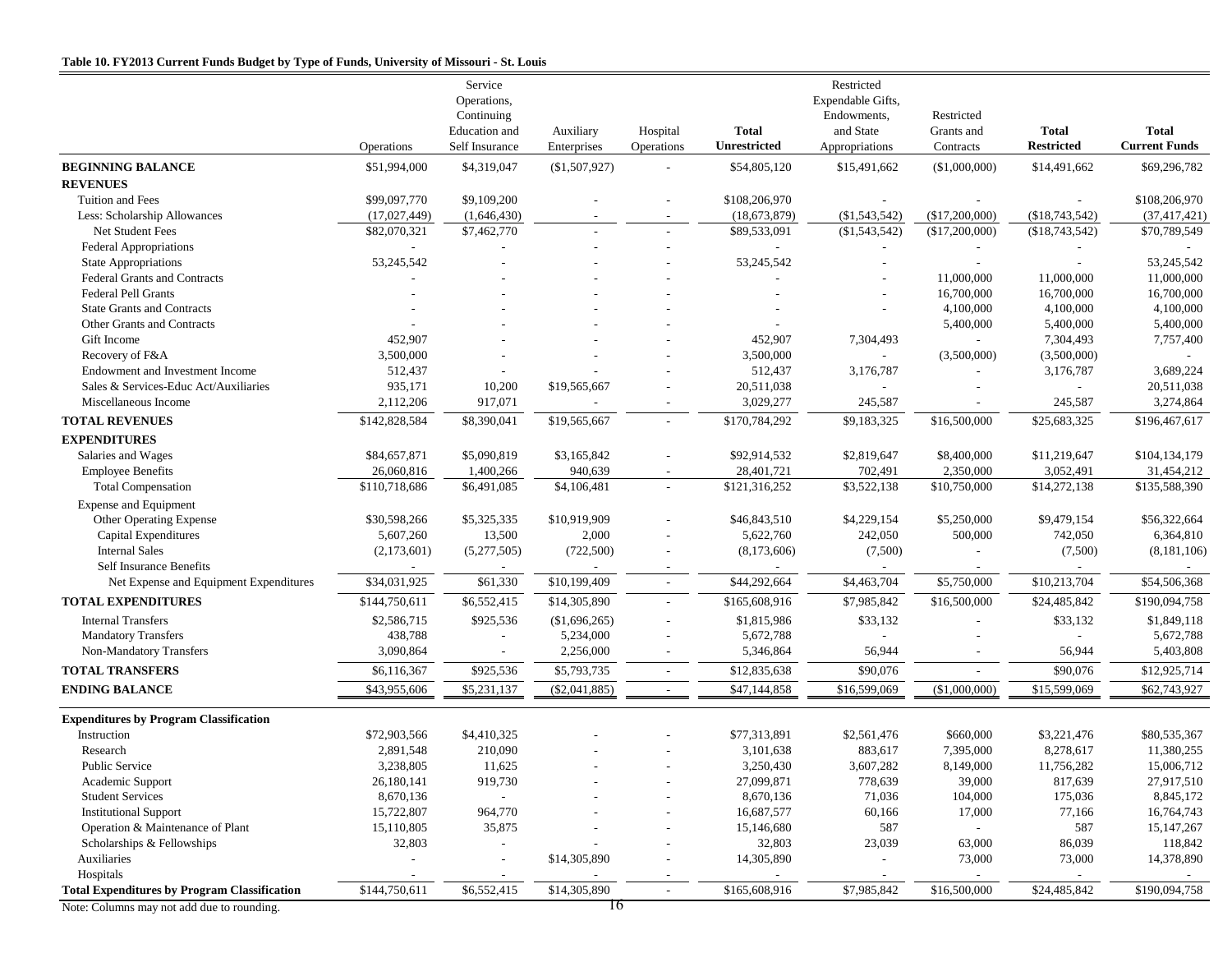#### **Table 11. FY2013 Current Funds Budget by Type of Funds, University of Missouri - System Administration**

|                                                     | Operations      | Service<br>Operations,<br>Continuing<br><b>Education</b> and<br>Self Insurance | Auxiliary<br>Enterprises | Hospital<br>Operations   | <b>Total</b><br><b>Unrestricted</b> | Restricted<br>Expendable Gifts,<br>Endowments,<br>and State<br>Appropriations | Restricted<br>Grants and<br>Contracts | <b>Total Restricted</b>  | <b>Total Current</b><br><b>Funds</b> |
|-----------------------------------------------------|-----------------|--------------------------------------------------------------------------------|--------------------------|--------------------------|-------------------------------------|-------------------------------------------------------------------------------|---------------------------------------|--------------------------|--------------------------------------|
| <b>BEGINNING BALANCE</b>                            | \$20,230,156    | \$100,000                                                                      | \$15,950,378             |                          | \$36,280,534                        | \$667,296                                                                     | (\$1,100,000)                         | $(\$432,704)$            | \$35,847,830                         |
| <b>REVENUES</b>                                     |                 |                                                                                |                          |                          |                                     |                                                                               |                                       |                          |                                      |
| <b>Tuition and Fees</b>                             |                 |                                                                                |                          |                          |                                     |                                                                               |                                       |                          |                                      |
| Less: Scholarship Allowances                        | $(\$21,000)$    |                                                                                |                          |                          | $(\$21,000)$                        |                                                                               |                                       |                          | $(\$21,000)$                         |
| Net Student Fees                                    | $(\$21,000)$    |                                                                                |                          |                          | (\$21,000)                          |                                                                               |                                       |                          | (S21.000)                            |
| <b>Federal Appropriations</b>                       |                 |                                                                                |                          |                          |                                     |                                                                               |                                       |                          |                                      |
| <b>State Appropriations</b>                         | 12,974,372      |                                                                                |                          |                          | 12,974,372                          | \$1,500,000                                                                   |                                       | \$1,500,000              | 14,474,372                           |
| <b>Federal Grants and Contracts</b>                 |                 |                                                                                |                          |                          |                                     |                                                                               | \$1,200,000                           | 1,200,000                | 1,200,000                            |
| <b>Federal Pell Grants</b>                          |                 |                                                                                |                          |                          |                                     |                                                                               |                                       |                          |                                      |
| <b>State Grants and Contracts</b>                   |                 |                                                                                |                          |                          |                                     |                                                                               | 3,100,000                             | 3,100,000                | 3,100,000                            |
| Other Grants and Contracts                          |                 |                                                                                |                          |                          |                                     |                                                                               | $\overline{a}$                        |                          |                                      |
| Gift Income                                         |                 |                                                                                | \$62,000                 |                          | 62,000                              | 121,060                                                                       | $\overline{a}$                        | 121,060                  | 183,060                              |
| Recovery of F&A                                     | 150,000         |                                                                                |                          |                          | 150,000                             | $\sim$                                                                        | (150,000)                             | (150,000)                |                                      |
| Endowment and Investment Income                     | 16,527,856      |                                                                                | 130,000                  |                          | 16,657,856                          | 87,380                                                                        |                                       | 87,380                   | 16,745,236                           |
| Sales & Services-Educ Act/Auxiliaries               | 2,000           |                                                                                | 23,601,854               |                          | 23,603,854                          | $\overline{a}$                                                                |                                       | $\sim$                   | 23,603,854                           |
| Miscellaneous Income                                | 5,011,856       | \$431,168                                                                      |                          |                          | 5,443,024                           | 85,701                                                                        |                                       | 85,701                   | 5,528,725                            |
| <b>TOTAL REVENUES</b>                               | \$34,645,084    | \$431,168                                                                      | \$23,793,854             |                          | \$58,870,106                        | \$1,794,141                                                                   | \$4,150,000                           | \$5,944,141              | \$64,814,247                         |
| <b>EXPENDITURES</b>                                 |                 |                                                                                |                          |                          |                                     |                                                                               |                                       |                          |                                      |
| Salaries and Wages                                  | \$24,655,009    | \$351,952                                                                      | \$5,645,580              |                          | \$30,652,541                        | \$64,380                                                                      | \$200,000                             | \$264,380                | \$30,916,921                         |
| <b>Employee Benefits</b>                            | 8,393,048       | 119,065                                                                        | 1,807,155                |                          | 10,319,268                          | 10,050                                                                        | 67,000                                | 77,050                   | 10,396,318                           |
| <b>Total Compensation</b>                           | \$33,048,057    | \$471,017                                                                      | \$7,452,735              |                          | \$40,971,809                        | \$74,430                                                                      | \$267,000                             | \$341,430                | \$41,313,239                         |
| <b>Expense and Equipment</b>                        |                 |                                                                                |                          |                          |                                     |                                                                               |                                       |                          |                                      |
| Other Operating Expense                             | \$14,013,522    | \$561,308                                                                      | \$19,322,680             |                          | \$33,897,510                        | \$1,745,970                                                                   | \$3,883,000                           | \$5,628,970              | \$39,526,480                         |
| Capital Expenditures                                | 406,390         |                                                                                | 45,728                   |                          | 452,118                             |                                                                               |                                       |                          | 452,118                              |
| <b>Internal Sales</b>                               | (1,008,130)     |                                                                                | (2,113,403)              |                          | (3, 121, 533)                       |                                                                               |                                       |                          | (3, 121, 533)                        |
| <b>Self Insurance Benefits</b>                      | (1,000,000)     |                                                                                |                          |                          | (1,000,000)                         |                                                                               |                                       |                          | (1,000,000)                          |
| Net Expense and Equipment Expenditures              | \$12,411,782    | \$561,308                                                                      | \$17,255,005             |                          | \$30,228,095                        | \$1,745,970                                                                   | \$3,883,000                           | \$5,628,970              | \$35,857,065                         |
| <b>TOTAL EXPENDITURES</b>                           | \$45,459,839    | \$1,032,325                                                                    | \$24,707,740             |                          | \$71,199,904                        | \$1,820,400                                                                   | \$4,150,000                           | \$5,970,400              | \$77,170,304                         |
| <b>Internal Transfers</b>                           | (\$11,222,390)  | $(\$540,629)$                                                                  |                          |                          | (\$11,763,019)                      | \$35,000                                                                      |                                       | \$35,000                 | (\$11,728,019)                       |
| <b>Mandatory Transfers</b>                          |                 |                                                                                |                          |                          |                                     |                                                                               |                                       | $\overline{\phantom{a}}$ |                                      |
| Non-Mandatory Transfers                             | 1,291,544       | (120, 694)                                                                     |                          |                          | 1,170,850                           |                                                                               |                                       | $\sim$                   | 1,170,850                            |
| <b>TOTAL TRANSFERS</b>                              | $(\$9,930,846)$ | $(\$661,323)$                                                                  |                          |                          | (\$10,592,169)                      | \$35,000                                                                      |                                       | \$35,000                 | (\$10,557,169)                       |
| <b>ENDING BALANCE</b>                               | \$19,346,247    | \$160,166                                                                      | \$15,036,492             | $\overline{\phantom{a}}$ | \$34,542,905                        | \$606,037                                                                     | (\$1,100,000)                         | $(\$493,963)$            | \$34,048,942                         |
| <b>Expenditures by Program Classification</b>       |                 |                                                                                |                          |                          |                                     |                                                                               |                                       |                          |                                      |
| Instruction                                         | \$1,369,560     |                                                                                |                          |                          | \$1,369,560                         | \$220,000                                                                     |                                       | \$220,000                | \$1,589,560                          |
| Research                                            | 153,000         |                                                                                |                          |                          | 153,000                             | 1,500,000                                                                     | \$32,000                              | 1,532,000                | 1,685,000                            |
| <b>Public Service</b>                               | 997,847         | \$521,696                                                                      |                          |                          | 1,519,543                           | 25,000                                                                        | 4,118,000                             | 4,143,000                | 5,662,543                            |
| Academic Support                                    | 1,682,225       |                                                                                |                          |                          | 1,682,225                           | 75,400                                                                        |                                       | 75,400                   | 1,757,625                            |
| <b>Student Services</b>                             | 2,409,252       |                                                                                |                          |                          | 2,409,252                           |                                                                               |                                       |                          | 2,409,252                            |
| <b>Institutional Support</b>                        | 37,876,382      | 510,629                                                                        |                          |                          | 38,387,011                          |                                                                               |                                       |                          | 38,387,011                           |
| Operation & Maintenance of Plant                    | 971,573         |                                                                                |                          |                          | 971,573                             |                                                                               |                                       |                          | 971,573                              |
| Scholarships & Fellowships                          |                 |                                                                                |                          |                          | $\overline{a}$                      |                                                                               |                                       |                          |                                      |
| Auxiliaries                                         |                 |                                                                                | \$24,707,740             |                          | 24,707,740                          |                                                                               |                                       |                          | 24,707,740                           |
| Hospitals                                           |                 |                                                                                |                          |                          |                                     |                                                                               |                                       |                          |                                      |
| <b>Total Expenditures by Program Classification</b> | \$45,459,839    | \$1,032,325                                                                    | \$24,707,740             | $\sim$                   | \$71,199,904                        | \$1,820,400                                                                   | \$4,150,000                           | \$5,970,400              | \$77,170,304                         |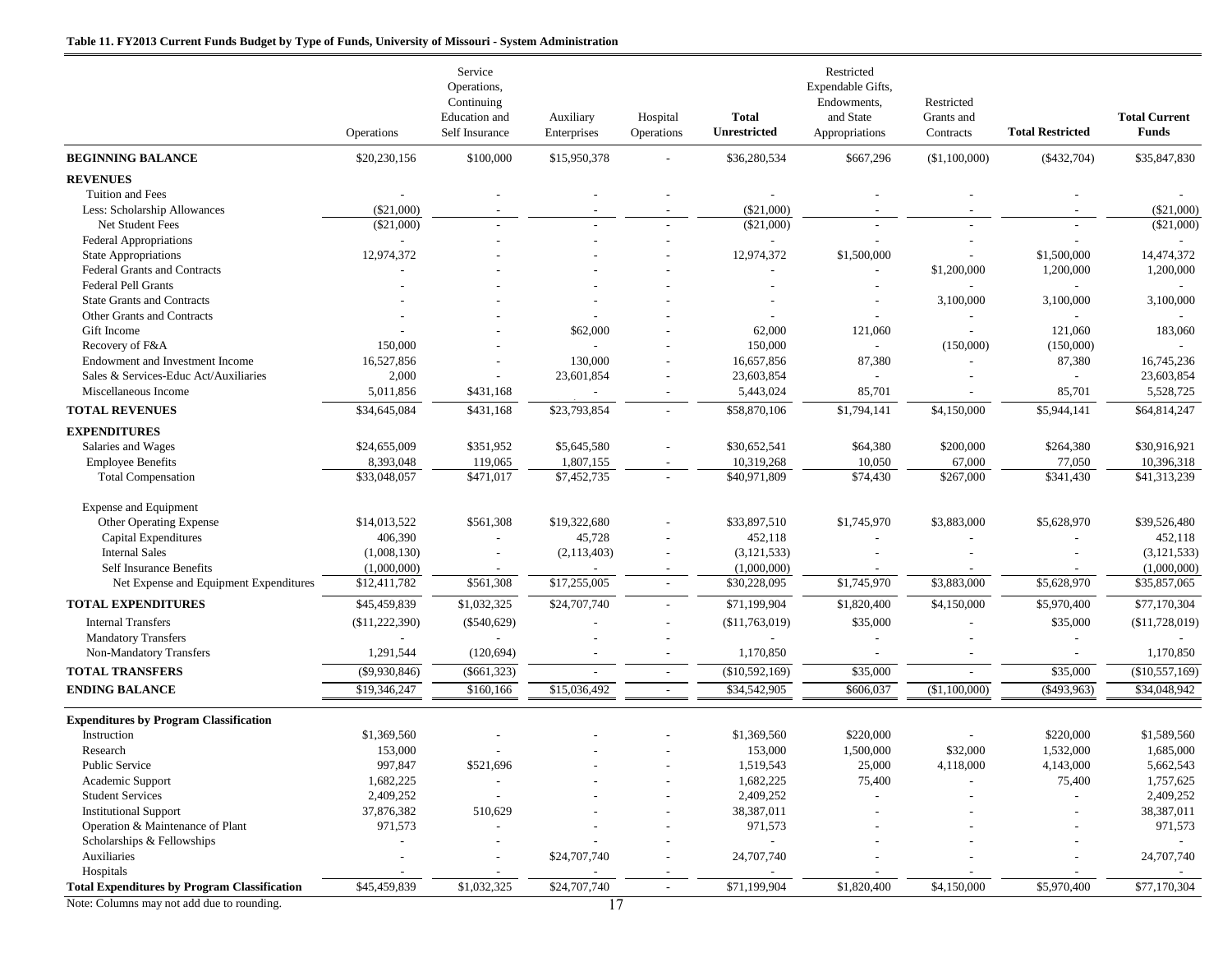#### **Table 12. FY2013 Current Funds Budget by Type of Funds, University of Missouri - University-wide Resources & University Bank**

|                                                     | Operations   | Service Operations,<br>Continuing<br><b>Education</b> and Self<br>Insurance | Auxiliary<br>Enterprises | Hospital<br>Operations   | <b>Total</b><br><b>Unrestricted</b> | Restricted<br>Expendable Gifts,<br>Endowments,<br>and State<br>Appropriations | Restricted<br>Grants and<br>Contracts | <b>Total Restricted</b> | <b>Total</b><br><b>Current Funds</b> |
|-----------------------------------------------------|--------------|-----------------------------------------------------------------------------|--------------------------|--------------------------|-------------------------------------|-------------------------------------------------------------------------------|---------------------------------------|-------------------------|--------------------------------------|
| <b>BEGINNING BALANCE</b>                            |              |                                                                             |                          |                          |                                     |                                                                               |                                       |                         |                                      |
|                                                     | \$34,950,000 | \$108,798,388                                                               |                          |                          | \$143,748,388                       | \$6,400                                                                       |                                       | \$6,400                 | \$143,754,788                        |
| <b>REVENUES</b>                                     |              |                                                                             |                          |                          |                                     |                                                                               |                                       |                         |                                      |
| Tuition and Fees                                    |              |                                                                             |                          |                          |                                     |                                                                               |                                       |                         |                                      |
| Less: Scholarship Allowances                        | $(\$40,000)$ |                                                                             |                          |                          | $(\$40,000)$<br>( \$40,000)         | (\$1,800)                                                                     |                                       | (\$1,800)               | $(\$41,800)$<br>( \$41, 800)         |
| Net Student Fees                                    | (\$40,000)   |                                                                             |                          |                          |                                     | (\$1,800)                                                                     |                                       | (\$1,800)               |                                      |
| Federal Appropriations                              | 5,607,095    |                                                                             |                          |                          | 5,607,095                           |                                                                               |                                       |                         | 5,607,095                            |
| <b>State Appropriations</b>                         |              |                                                                             |                          |                          |                                     |                                                                               |                                       |                         |                                      |
| Federal Grants and Contracts<br>Federal Pell Grants |              |                                                                             |                          |                          |                                     |                                                                               |                                       |                         |                                      |
| <b>State Grants and Contracts</b>                   |              |                                                                             |                          |                          |                                     |                                                                               |                                       |                         |                                      |
| Other Grants and Contracts                          |              |                                                                             |                          |                          |                                     |                                                                               |                                       |                         |                                      |
| Gift Income                                         |              |                                                                             |                          |                          |                                     |                                                                               |                                       |                         |                                      |
|                                                     |              |                                                                             |                          |                          |                                     |                                                                               |                                       |                         |                                      |
| Recovery of F&A<br>Endowment and Investment Income  | 1,100,000    | \$5,386,470                                                                 |                          |                          | 6,486,470                           | (5,039,995)                                                                   |                                       | (5,039,995)             | 1,446,475                            |
| Sales & Services-Educ Act/Auxiliaries               |              |                                                                             |                          |                          |                                     |                                                                               |                                       |                         |                                      |
| Miscellaneous Income                                |              |                                                                             |                          |                          |                                     |                                                                               |                                       |                         |                                      |
|                                                     |              |                                                                             |                          |                          |                                     |                                                                               |                                       |                         |                                      |
| <b>TOTAL REVENUES</b>                               | \$6,667,095  | \$5,386,470                                                                 |                          |                          | \$12,053,565                        | $(\$5,041,795)$                                                               |                                       | $(\$5,041,795)$         | \$7,011,770                          |
| <b>EXPENDITURES</b>                                 |              |                                                                             |                          |                          |                                     |                                                                               |                                       |                         |                                      |
| Salaries and Wages                                  |              | \$611,000                                                                   |                          |                          | \$611,000                           |                                                                               |                                       |                         | \$611,000                            |
| <b>Employee Benefits</b>                            |              | 204,000                                                                     |                          |                          | 204,000                             |                                                                               |                                       |                         | 204,000                              |
| <b>Total Compensation</b>                           |              | \$815,000                                                                   |                          |                          | \$815,000                           |                                                                               |                                       |                         | \$815,000                            |
| <b>Expense and Equipment</b>                        |              |                                                                             |                          |                          |                                     |                                                                               |                                       |                         |                                      |
| <b>Other Operating Expense</b>                      | \$260,000    | \$678,739                                                                   |                          |                          | \$938,739                           |                                                                               |                                       |                         | \$938,739                            |
| Capital Expenditures                                |              |                                                                             |                          |                          |                                     |                                                                               |                                       |                         |                                      |
| <b>Internal Sales</b>                               |              |                                                                             |                          |                          |                                     |                                                                               |                                       |                         |                                      |
| Self Insurance Benefits                             |              | (4,861,244)                                                                 |                          |                          | (4,861,244)                         |                                                                               |                                       |                         | (4,861,244)                          |
| Net Expense and Equipment Expenditures              | \$260,000    | ( \$4,182,505)                                                              | $\sim$                   | $\overline{\phantom{a}}$ | $(\$3,922,505)$                     | $\overline{\phantom{a}}$                                                      | $\sim$                                | $\omega$                | $(\$3,922,505)$                      |
| <b>TOTAL EXPENDITURES</b>                           | \$260,000    | $(\$3,367,505)$                                                             |                          |                          | $(\$3,107,505)$                     |                                                                               |                                       |                         | $(\$3,107,505)$                      |
| <b>Internal Transfers</b>                           |              | \$42,000                                                                    |                          |                          | \$42,000                            |                                                                               |                                       | L,                      | \$42,000                             |
| <b>Mandatory Transfers</b>                          |              |                                                                             |                          |                          |                                     |                                                                               |                                       |                         |                                      |
| Non-Mandatory Transfers                             | \$5,567,095  | $\sim$                                                                      |                          |                          | 5,567,095                           | $(\$5,041,795)$                                                               | $\overline{a}$                        | $(\$5,041,795)$         | 525,300                              |
| <b>TOTAL TRANSFERS</b>                              | \$5,567,095  | \$42,000                                                                    | $\sim$                   | $\overline{\phantom{a}}$ | \$5,609,095                         | $(\$5,041,795)$                                                               | $\sim$                                | $(\$5,041,795)$         | \$567,300                            |
| <b>ENDING BALANCE</b>                               | \$35,790,000 | \$117,510,363                                                               | $\sim$                   | $\sim$                   | \$153,300,363                       | \$6,400                                                                       | $\sim$                                | \$6,400                 | \$153,306,763                        |
|                                                     |              |                                                                             |                          |                          |                                     |                                                                               |                                       |                         |                                      |
| <b>Expenditures by Program Classification</b>       |              |                                                                             |                          |                          |                                     |                                                                               |                                       |                         |                                      |
| Instruction                                         |              |                                                                             |                          |                          |                                     |                                                                               |                                       |                         |                                      |
| Research                                            |              |                                                                             |                          |                          |                                     |                                                                               |                                       |                         |                                      |
| <b>Public Service</b>                               |              |                                                                             |                          |                          |                                     |                                                                               |                                       |                         |                                      |
| Academic Support                                    |              |                                                                             |                          |                          |                                     |                                                                               |                                       |                         |                                      |
| <b>Student Services</b>                             |              |                                                                             |                          |                          |                                     |                                                                               |                                       |                         |                                      |
| <b>Institutional Support</b>                        | \$260,000    | $(\$3,367,505)$                                                             |                          |                          | $(\$3,107,505)$                     |                                                                               |                                       |                         | $(\$3,107,505]$                      |
| Operation & Maintenance of Plant                    |              |                                                                             |                          |                          |                                     |                                                                               |                                       |                         |                                      |
| Scholarships & Fellowships                          |              |                                                                             |                          |                          |                                     |                                                                               |                                       |                         |                                      |
| Auxiliaries                                         |              |                                                                             |                          |                          |                                     |                                                                               |                                       |                         |                                      |
| Hospitals                                           |              |                                                                             |                          |                          |                                     |                                                                               |                                       |                         |                                      |
| <b>Total Expenditures by Program Classification</b> | \$260,000    | $(\$3,367,505)$                                                             |                          |                          | ( \$3,107,505)                      |                                                                               |                                       |                         | (\$3,107,505)                        |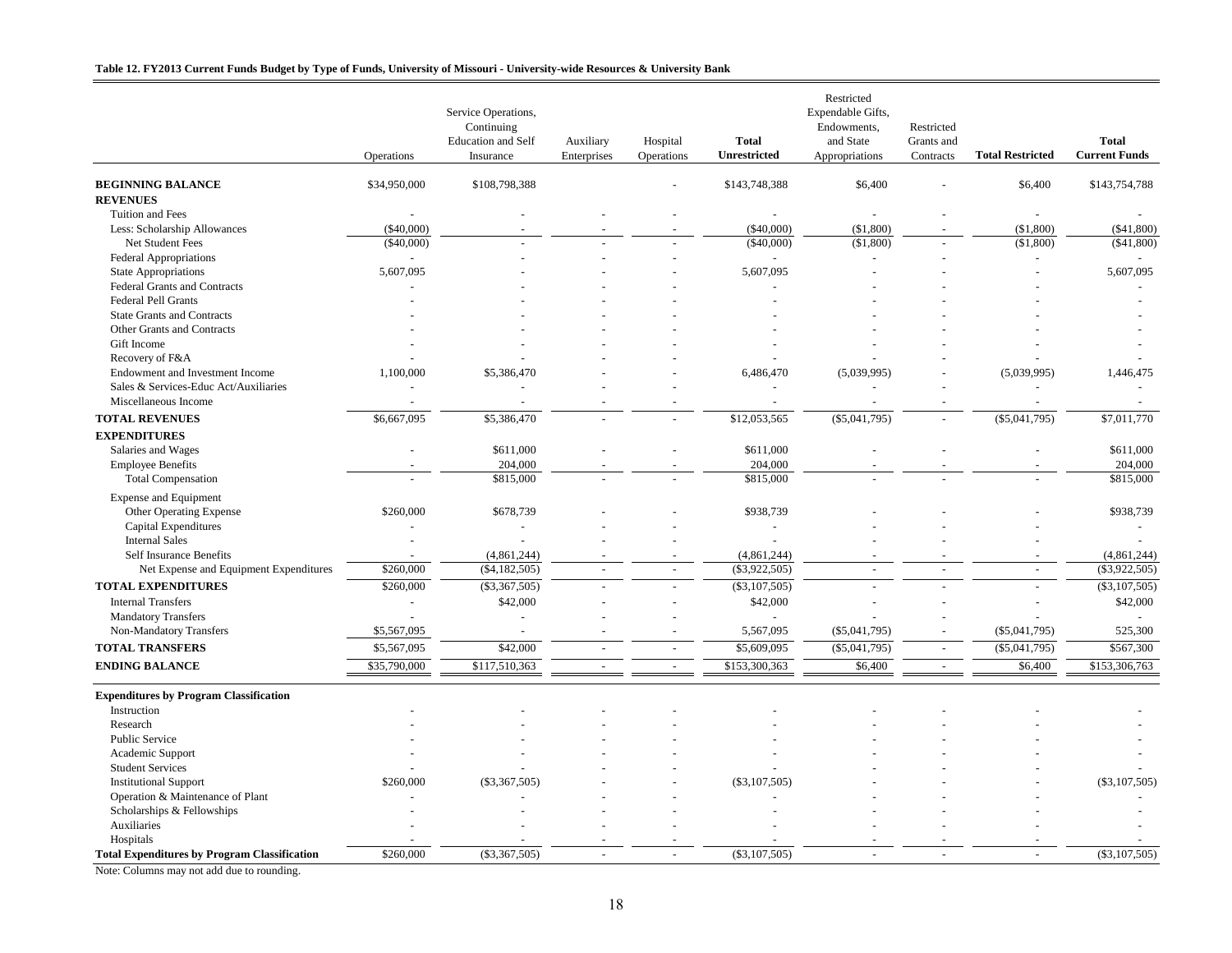## **University of Missouri System**

## **FY2013 Operations Fund Budget Summary**

The operations fund is where the majority of the University's instructional and public service activities are budgeted and accounted for. The operations fund comprises 41.3% of the University's current funds budget. State appropriations are recorded here, with the exception of those appropriations that are line itemed for the University Hospitals and the other Curators' programs. The majority of student fees are also recorded in the operations fund. State appropriations and tuition and fees are the primary sources of revenue in the operations fund.

Table 13 on the following page, displays the FY2013 operations fund budget by source of funds and expenditure category along with the revenue contribution and the expense distribution percentage.

The operations fund revenue budget for the University of Missouri System for fiscal year 2013 totals \$1.1 billion, net of student aid or scholarship allowances of \$161.3 million. Gross tuition and fees total \$714.1 million making them the largest contributor of gross revenues. Scholarship allowances, or financial aid, of \$161.3 million are netted against tuition and fees in accordance with GASB 34/35 resulting in net student fees of \$552.8 million which is the largest source of revenue for the operations fund at 50.0%. State appropriations, in the amount of \$384.0 million, are the second largest source of net revenue at 34.7%. The State of Missouri normally withholds 3.0% of the gross state appropriations; therefore, state funds are budgeted at 97.0% of the amount appropriated less any extra ordinary withholdings or expenditure restrictions. Together, they fund 84.7% of the operations fund budget.

Compensation expenditures make up 77.7% of the operations fund budget. Salaries and wages of \$673.9 million, account for 60.3% of the budget and employee benefits estimated at \$194.5 million account for another 17.4%. Expense and equipment expenditures of \$249.1 million are 22.3% of the total.

Internal transfers into the operations fund are primarily from continuing education and auxiliaries, due to full costing, and internal transfers out are to support research and endowed chairs matching commitments. The result is \$16.3 million net internal transfers into operations. The \$23.4 million of mandatory and non-mandatory transfers out are primarily to the plant fund for debt service, maintenance, repair, and replacement projects including information technology.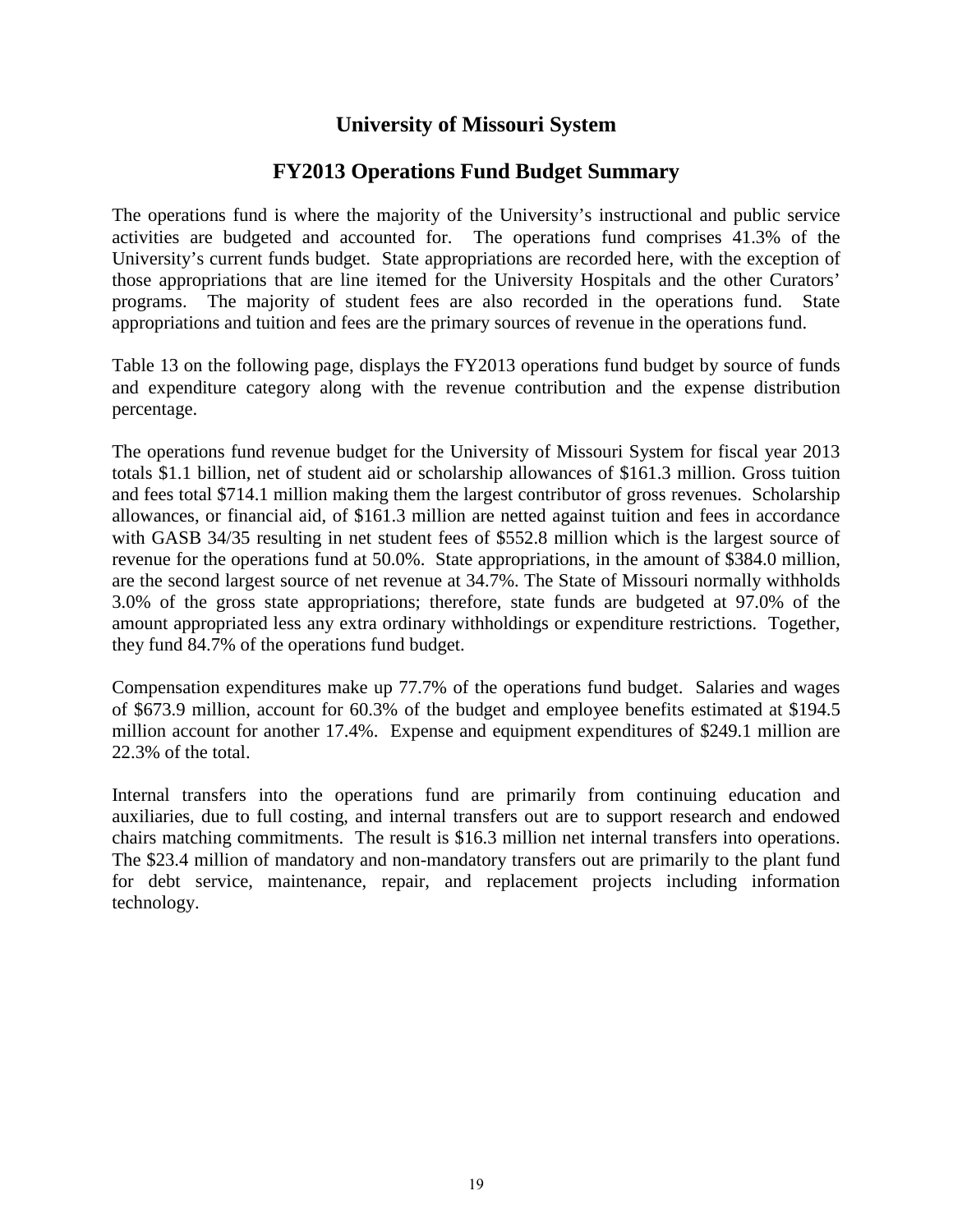|                                               | <b>UM System</b><br><b>Total</b> | Percent<br><b>Distribution</b> |
|-----------------------------------------------|----------------------------------|--------------------------------|
| <b>BUDGETED BEGINNING BALANCE</b>             | \$446,529,469                    |                                |
| <b>REVENUES</b>                               |                                  |                                |
| <b>Gross Tuition and Fees</b>                 | \$714,135,669                    |                                |
| Less: Scholarship Allowances                  | (161, 273, 187)                  |                                |
| Net Tuition and Fees                          | \$552,862,482                    | 50.0%                          |
| <b>Federal Appropriations</b>                 | 14,706,529                       | 1.3%                           |
| <b>State Appropriations</b>                   | 384,020,601                      | 34.7%                          |
| Gift Income                                   | 1,112,484                        | 0.1%                           |
| Recovery of Facilities & Administrative Costs | 52,650,000                       | 4.9%                           |
| <b>Endowment and Investment Income</b>        | 24,159,421                       | 2.2%                           |
| Sales & Services of Educational Activities    | 43,194,914                       | 3.9%                           |
| Miscellaneous Income                          | 32,556,641                       | 2.9%                           |
| <b>TOTAL REVENUES</b>                         | \$1,105,263,072                  | 100.0%                         |
| <b>EXPENDITURES</b>                           |                                  |                                |
| Salaries & Wages                              | \$673,925,374                    | 60.3%                          |
| <b>Employee Benefits</b>                      | 194,543,317                      | 17.4%                          |
| <b>Total Compensation</b>                     | \$868,468,692                    | 77.7%                          |
| Expense & Equipment                           |                                  |                                |
| <b>Other Operating Expenses</b>               | \$243,815,359                    | 21.8%                          |
| Capital Expenditures                          | 40,064,952                       | 3.6%                           |
| Internal Sales & Services                     | (33,757,469)                     | $-3.0%$                        |
| <b>Self Insurance Benefits</b>                | (998, 300)                       | $-0.1%$                        |
| Net Expense & Equipment Expenditures          | \$249,124,542                    | 22.3%                          |
| <b>TOTAL EXPENDITURES</b>                     | \$1,117,593,234                  | 100.0%                         |
| <b>Internal Transfers</b>                     | (\$16,253,382)                   |                                |
| <b>Mandatory Transfers</b>                    | 9,633,963                        |                                |
| <b>Non-Mandatory Transfers</b>                | 13,738,394                       |                                |
| <b>TOTAL TRANSFERS</b>                        | \$7,118,975                      |                                |
| <b>ENDING BALANCE</b>                         | \$427,080,331                    |                                |

## **Table 13. University of Missouri System FY2013 Operations Fund Budget**

Note: Columns may not add due to rounding.

Table 14 on the following page displays the percentage distribution of FY2013 operations fund net revenues by major source for each campus, UM Extension, UM System Administration, University-wide Resources and University Bank.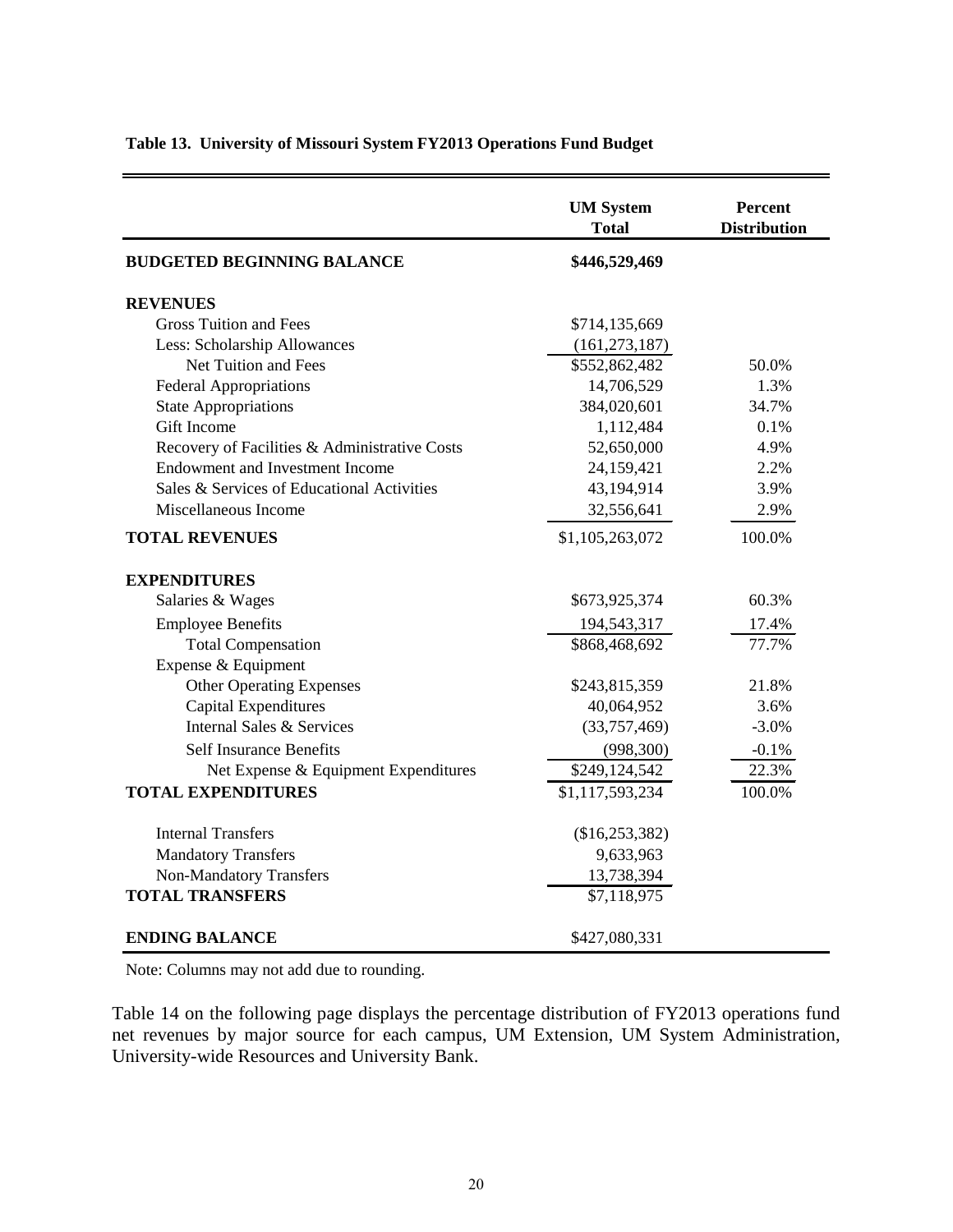|                                       |         | <b>UM</b>        |             |        |             | <b>UM</b><br><b>System</b> | <b>U-wide</b><br><b>Resources</b> | <b>System</b> |
|---------------------------------------|---------|------------------|-------------|--------|-------------|----------------------------|-----------------------------------|---------------|
|                                       | MU      | <b>Extension</b> | <b>UMKC</b> | S&T    | <b>UMSL</b> | Admin.                     | & UBANK                           | <b>Total</b>  |
| Net Tuition and Fees                  | 54.0%   | 0.0%             | 51.7%       | 53.0%  | 57.5%       | $-0.1%$                    | $-0.6%$                           | 50.0%         |
| <b>Federal Appropriations</b>         | 0.8%    | 28.9%            | $0.0\%$     | 0.0%   | 0.0%        | $0.0\%$                    | 0.0%                              | 1.3%          |
| <b>State Appropriations</b>           | 31.9%   | 67.0%            | 31.3%       | 38.1%  | 37.3%       | 37.4%                      | 84.1%                             | 34.7%         |
| Gift Income                           | $0.0\%$ | $0.0\%$          | $0.0\%$     | 0.5%   | 0.3%        | $0.0\%$                    | 0.0%                              | 0.1%          |
| Recovery of F&A                       | 6.9%    | 0.0%             | 2.5%        | 5.6%   | 2.5%        | 0.4%                       | 0.0%                              | 4.8%          |
| Endowment & Investment Income         | 0.7%    | 0.0%             | 0.4%        | 0.8%   | 0.3%        | 47.7%                      | 16.5%                             | 2.3%          |
| Sales & Services-Education Activities | 2.5%    | 0.2%             | 11.9%       | 0.6%   | $0.7\%$     | $0.0\%$                    | $0.0\%$                           | 3.9%          |
| Miscellaneous Income                  | 3.2%    | 3.9%             | 2.2%        | 1.4%   | 1.4%        | 14.6%                      | $0.0\%$                           | 2.9%          |
| <b>Total Revenues</b>                 | 100.0%  | 100.0%           | 100.0%      | 100.0% | 100.0%      | 100.0%                     | 100.0%                            | 100.0%        |

**Table 14. Percentage Distribution of FY2013 Operations Fund Revenue Budgets by Major Source, by Campus**

Note: University of Missouri Extension is a cooperative effort administered by the University of Missouri - MU

Tuition and fees (net of scholarship allowances) and state appropriations are the primary sources of revenue for all four campuses. These two sources of revenue fund 85.9% of the operations fund budget at the University of Missouri-Columbia, 83.0% at the University of Missouri-Kansas City, 91.1% at Missouri University of Science and Technology, and 94.8% at the University of Missouri-St. Louis. University of Missouri Extension is funded primarily by state and federal appropriations. At the University of Missouri System Administration, University-wide Resources and University Bank the major sources of funds are state appropriations and endowment and investment income.

Table 15 displays the percentage distribution of the operations fund expenditure budgets by object of expense by campus for FY2013. Compensation accounts for the majority of the expenditures for each unit except University-wide Resources and University Bank, which primarily budgets funds that are used for Endowed Chairs.

|                           |        |                  |        |        |             | <b>UM</b>     | <b>U-wide</b>    |               |
|---------------------------|--------|------------------|--------|--------|-------------|---------------|------------------|---------------|
|                           |        | UM               |        |        |             | <b>System</b> | <b>Resources</b> | <b>System</b> |
|                           | MU     | <b>Extension</b> | UMKC   | S&T    | <b>UMSL</b> | Admin.        | & UBANK          | Total         |
| Salaries & Wages          | 61.6%  | 67.5%            | 59.6%  | 58.4%  | 58.5%       | 54.2%         | 0.0%             | 60.3%         |
| <b>Employee Benefits</b>  | 17.0%  | 22.0%            | 17.0%  | 17.4%  | 18.0%       | 18.5%         | 0.0%             | 17.4%         |
| <b>Total Compensation</b> | 78.6%  | 89.5%            | 76.6%  | 75.8%  | 76.5%       | 72.7%         | $0.0\%$          | 77.7%         |
| Expense and Equipment     | 18.6%  | 10.5%            | 17.9%  | 19.2%  | 19.6%       | 26.4%         | 100.0%           | 18.7%         |
| Capital Expenditures      | 2.8%   | $0.0\%$          | 5.5%   | 5.0%   | 3.9%        | 0.9%          | 0.0%             | 3.6%          |
| <b>Total Expenditures</b> | 100.0% | 100.0%           | 100.0% | 100.0% | 100.0%      | 100.0%        | 100.0%           | 100.0%        |

Note: University of Missouri Extension is a cooperative effort administered by the University of Missouri - MU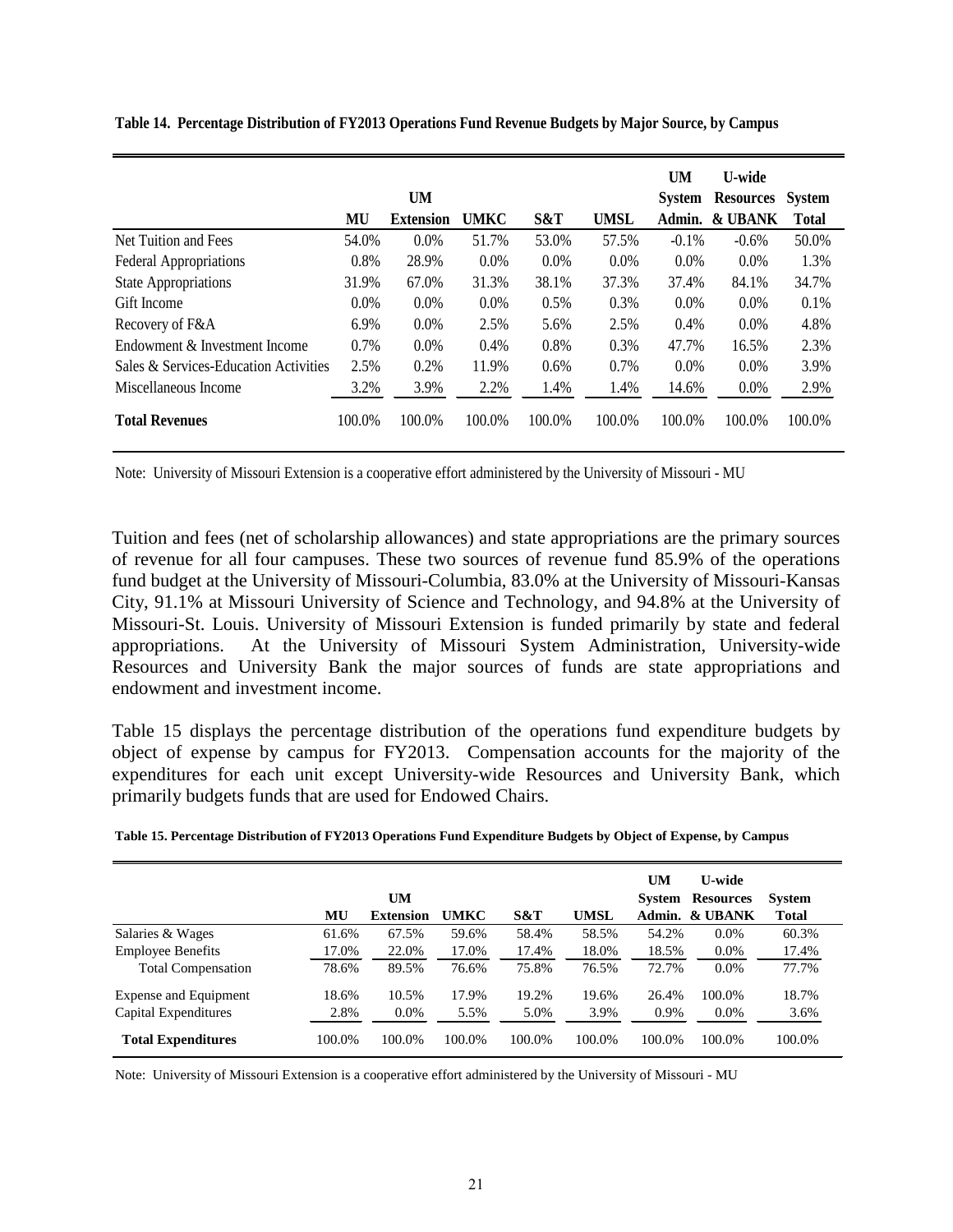As shown in Table 16 on the following page, 60.3% of the recurring expenditures for the University system in the operations fund budget are devoted to the primary missions of instruction, research, and public service. When academic support is included, this distribution reaches 72.5%. Other classifications are student services of 5.9%, institutional support of 11.4%, operation & maintenance of physical plant of 10.2%, and scholarships and fellowships less than 0.1%. Most student aid is shown as scholarship allowances, a reduction of tuition and fee income, as directed by GASB 34/35 instead of being shown as scholarships and fellowships expenditures.

|                                  |         | <b>UM</b>        |             |         |             | <b>UM</b><br><b>System</b> | <b>U-wide</b><br><b>Resources</b> | <b>System</b> |
|----------------------------------|---------|------------------|-------------|---------|-------------|----------------------------|-----------------------------------|---------------|
|                                  | MU      | <b>Extension</b> | <b>UMKC</b> | S&T     | <b>UMSL</b> | Admin.                     | & UBANK                           | <b>Total</b>  |
| Instruction                      | 52.5%   | $0.0\%$          | 59.2%       | 57.1%   | 50.4%       | 3.0%                       | $0.0\%$                           | 50.4%         |
| Research                         | 8.9%    | $0.0\%$          | 1.2%        | 3.6%    | 2.0%        | 0.3%                       | $0.0\%$                           | 5.0%          |
| <b>Public Service</b>            | 1.2%    | 100.0%           | 1.5%        | 0.8%    | 2.2%        | 2.2%                       | $0.0\%$                           | 4.9%          |
| Academic Support                 | 14.2%   | $0.0\%$          | 11.7%       | 5.2%    | 18.1%       | 3.7%                       | 0.0%                              | 12.2%         |
| <b>Student Services</b>          | 5.5%    | $0.0\%$          | 5.2%        | 11.2%   | 6.0%        | 5.3%                       | $0.0\%$                           | 5.9%          |
| <b>Institutional Support</b>     | 6.5%    | $0.0\%$          | 12.2%       | 8.0%    | 10.9%       | 83.4%                      | 100.0%                            | 11.4%         |
| Operation & Maintenance of Plant | 11.2%   | $0.0\%$          | 9.0%        | 14.1%   | 10.4%       | 2.1%                       | $0.0\%$                           | 10.2%         |
| Scholarships & Fellowships       | $0.0\%$ | 0.0%             | $0.0\%$     | $0.0\%$ | 0.0%        | $0.0\%$                    | $0.0\%$                           | $0.0\%$       |
| <b>Total Expenditures</b>        | 100.0%  | 100.0%           | 100.0%      | 100.0%  | 100.0%      | 100.0%                     | 100.0%                            | 100.0%        |

**Table 16. Percentage Distribution of FY2013 Operations Fund Expenditure Budgets by Program Classification, by Campus**

Note 1: University of Missouri Extension is a cooperative effort administered by the University of Missouri - MU

Note 2: The majority of student aid is treated as a reduction of revenue rather than as a scholarship expense.

Tables A1 through A7 in the appendix present the operations fund expenditure budgets by administrative division for each campus, University of Missouri Extension, UM System Administration, University-wide Resources, and University Bank. The tables provide summary totals for salaries and wages, employee benefits, other operating expenses, capital expenditures, and transfers (by type), for each college, school, and division.

Tables A8 through A15 in the appendix present the operations fund budget by minor program classification (PCS) category for the campuses, University of Missouri Extension, UM System Administration, University-wide Resources, and University Bank. The tables provide summary totals for salaries and wages, employee benefits, other operating expenses, capital expenditures, and transfers.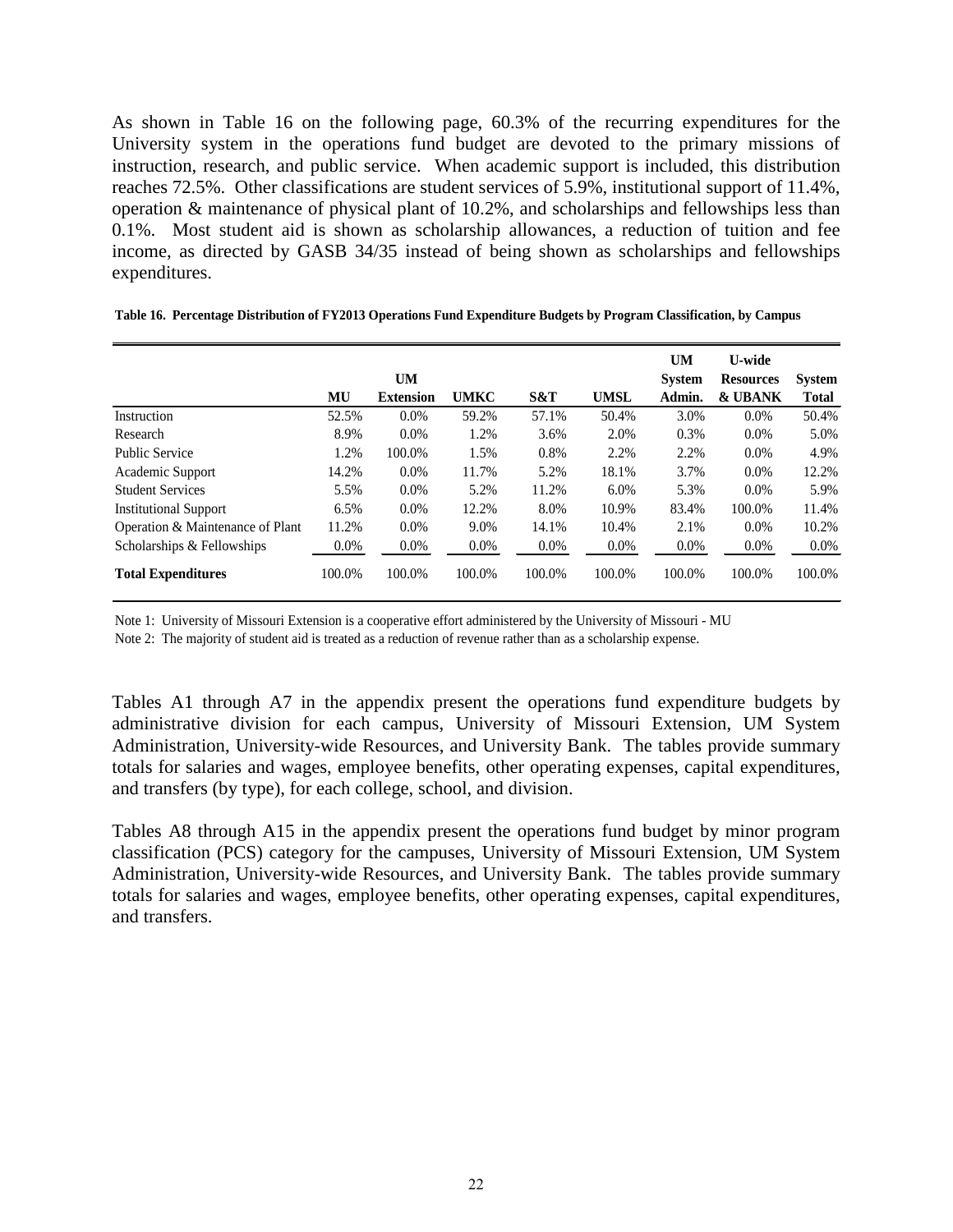## **FY2013 Other Curators' Programs Budget Summary**

In addition to the general state appropriation for the operations of the University, the Curators receive line-itemed state appropriations for the Missouri Rehabilitation Center (MRC) part of MU Healthcare, Missouri Kidney Program, Missouri Telehealth Network, Spinal Cord Injury Research, and the State Historical Society of Missouri.

Table 17 presents summary budget data for the Missouri Kidney Program, Missouri Telehealth Network, and Spinal Cord Injury Research. These programs are recorded as restricted current funds.

|                                                                         | Missouri<br>Kidney<br>Program<br>Fund 2010 | Missouri<br>Telehealth<br><b>Network</b><br>Fund 2015 | Spinal Cord<br>Injury<br>Research<br><b>Fund 2050</b> |
|-------------------------------------------------------------------------|--------------------------------------------|-------------------------------------------------------|-------------------------------------------------------|
| <b>BEGINNING BALANCE</b>                                                |                                            |                                                       |                                                       |
| <b>REVENUES</b><br><b>State Appropriations</b><br><b>TOTAL REVENUES</b> | \$1,455,000<br>\$1,455,000                 | \$437,640<br>\$437,640                                | \$1,500,000<br>\$1,500,000                            |
| <b>EXPENDITURES &amp; TRANSFERS</b>                                     |                                            |                                                       |                                                       |
| Salaries & Wages                                                        | \$219,413                                  | \$332,321                                             | \$19,380                                              |
| <b>Employee Benefits</b>                                                | 66,752                                     | 91,040                                                | 6,600                                                 |
| <b>Expense and Equipment</b>                                            | 1,168,835                                  | 14,279                                                | 1,474,020                                             |
| <b>TOTAL EXPENDITURES</b>                                               | \$1,455,000                                | \$437,640                                             | \$1,500,000                                           |
| <b>TRANSFERS</b>                                                        |                                            |                                                       |                                                       |
| <b>TOTAL EXPENDITURES AND TRANSFERS</b>                                 | \$1,455,000                                | \$437,640                                             | \$1,500,000                                           |
| <b>ENDING BALANCE</b>                                                   |                                            |                                                       |                                                       |

#### **Table 17. FY2013 Operating Budget Summaries for the Missouri Kidney Program, the Missouri Telehealth Network, and Spinal Cord Injury Research**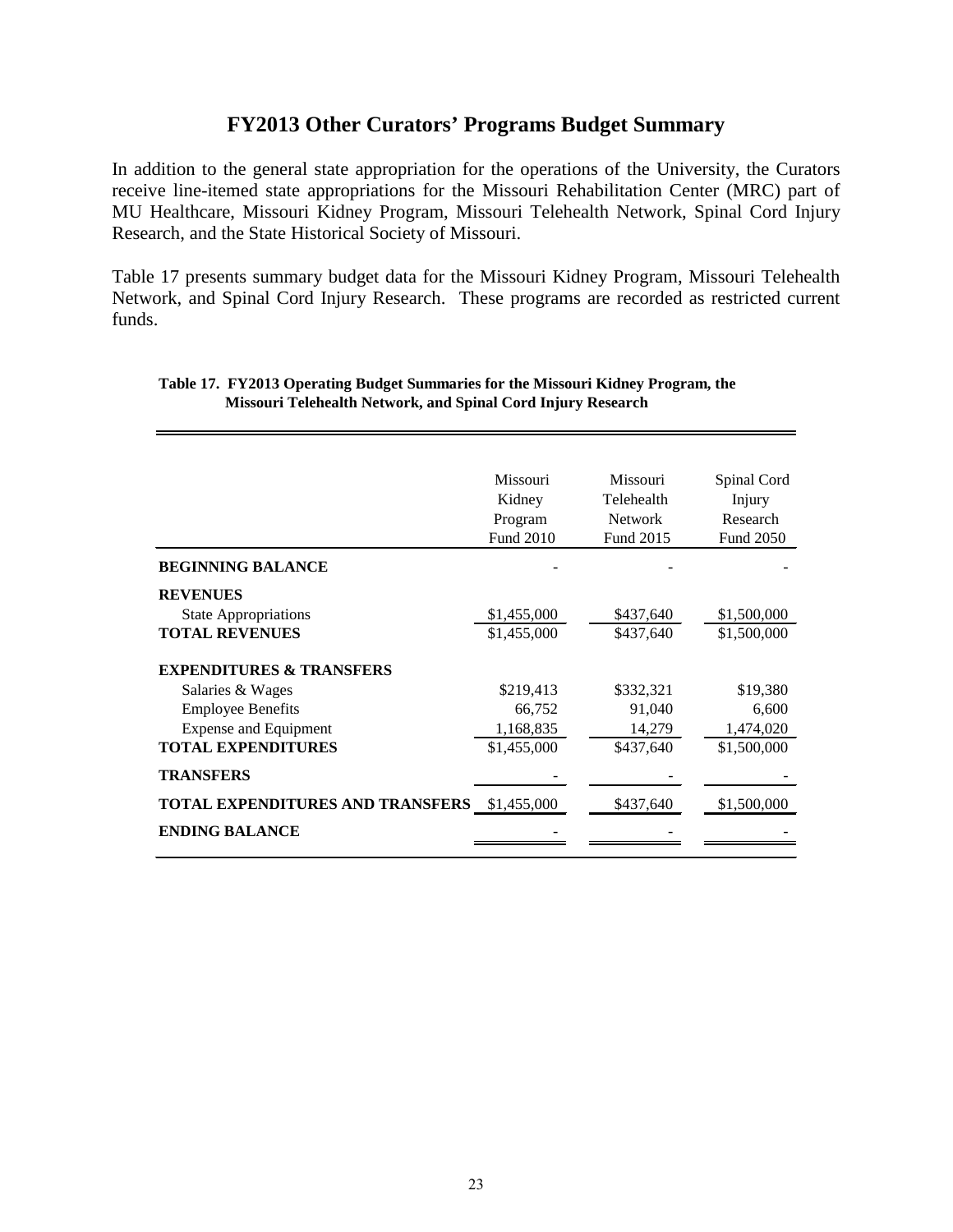Table 18 is a budget summary of the activities of the Missouri Research and Education Network (MOREnet) and provides separate budgets by type of fund. MOREnet does not anticipate receiving any state appropriations in FY2013 due to budget cuts and expenditure restrictions.

|                                         | Auxiliary<br>Operations<br>Fund 0611 | <b>FY Estimate</b><br>of Grants &<br>Contracts<br>Project<br><b>Budgets</b> | Total for<br><b>MOREnet</b> |
|-----------------------------------------|--------------------------------------|-----------------------------------------------------------------------------|-----------------------------|
| <b>BEGINNING BALANCE</b>                | \$12,809,107                         |                                                                             | \$12,809,107                |
| <b>REVENUES</b>                         |                                      |                                                                             |                             |
| <b>Research Grants</b>                  |                                      | \$6,493                                                                     | \$6,493                     |
| Gift Income                             | \$62,000                             |                                                                             | 62,000                      |
| Recovery of F&A                         |                                      |                                                                             |                             |
| <b>Investment Income</b>                | 130,000                              |                                                                             | 130,000                     |
| Miscellaneous Income                    | 22,183,854                           |                                                                             | 22,183,854                  |
| <b>TOTAL REVENUES</b>                   | \$22,375,854                         | \$6,493                                                                     | \$22,382,347                |
| <b>EXPENDITURES &amp; TRANSFERS</b>     |                                      |                                                                             |                             |
| Salaries & Wages                        | \$4,293,354                          | \$3,368                                                                     | \$4,296,722                 |
| <b>Employee Benefits</b>                | \$1,349,156                          | \$918                                                                       | \$1,350,074                 |
| <b>Expense and Equipment</b>            |                                      |                                                                             |                             |
| <b>Other Operating Expenses</b>         | \$18,752,680                         |                                                                             | \$18,752,680                |
| <b>Capital Expenditures</b>             | 38,728                               |                                                                             | 38,728                      |
| Internal Sales & Services               | (2,107,403)                          |                                                                             | (2,107,403)                 |
| Net Expense and Equipment Expenditures  | \$16,684,005                         |                                                                             | \$16,684,005                |
| <b>TOTAL EXPENDITURES</b>               | \$22,326,515                         | \$4,286                                                                     | \$22,330,801                |
| <b>TRANSFERS</b> (Non-Mandatory)        |                                      | 2,207                                                                       | 2,207                       |
| <b>TOTAL EXPENDITURES AND TRANSFERS</b> | \$22,326,515                         | \$6,493                                                                     | \$22,333,008                |
| <b>ENDING BALANCE</b>                   | \$12,858,446                         |                                                                             | \$12,858,446                |

**Table 18. FY2013 Operating Budget Summary for the Missouri Research and Education Network (MOREnet)**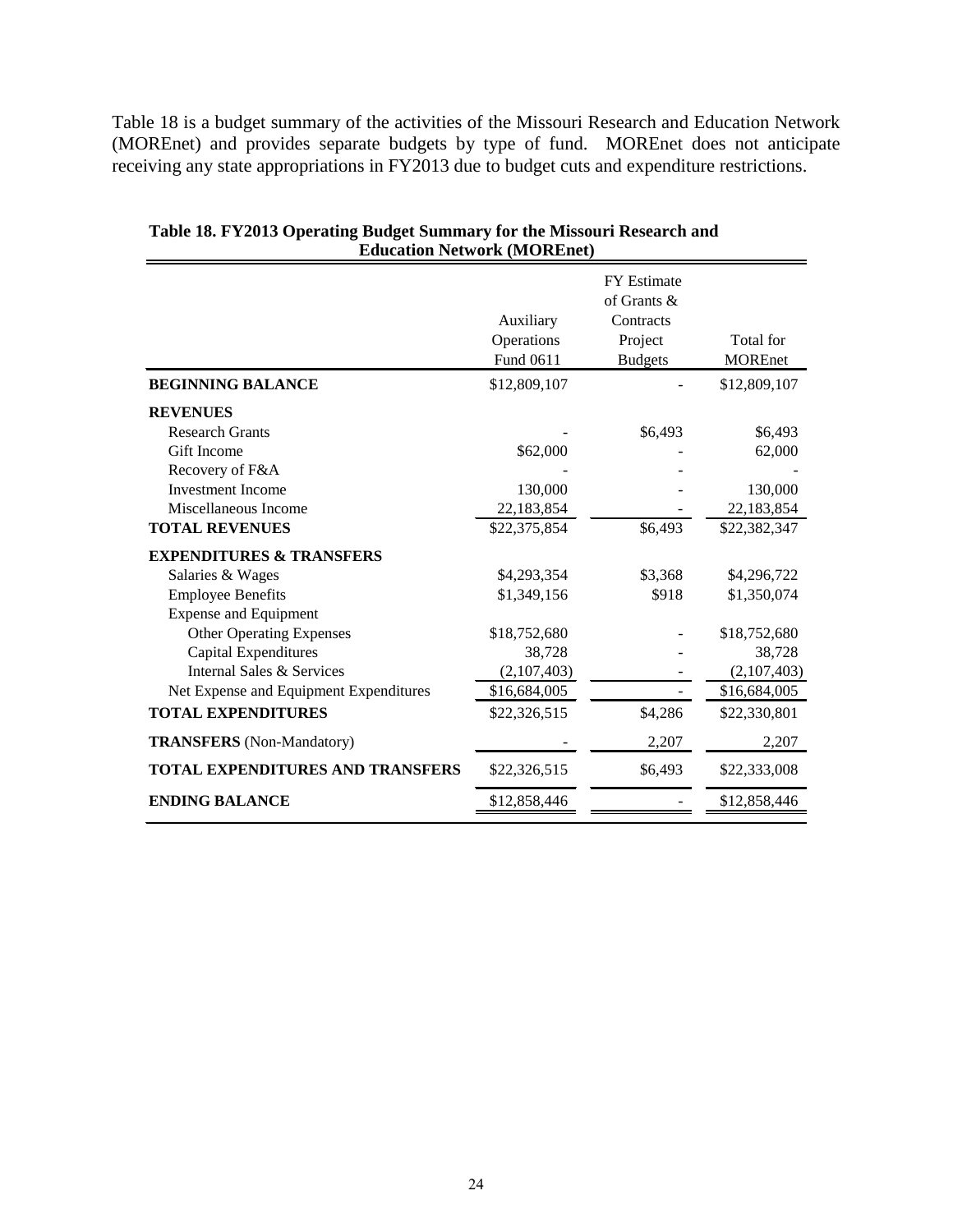Table 19 presents a budget summary for the State Historical Society of Missouri. The operations are recorded as agency funds. The summary represents the portion of their budget funded by state appropriations. This is the original budget approved by the board of trustees prior to the Governor's spending restrictions of \$100,000, which will be accommodated as a current year budget adjustment.

|                                         | <b>State Historical</b><br>Society<br>Fund 6030 |
|-----------------------------------------|-------------------------------------------------|
| <b>BEGINNING BALANCE</b>                | \$240,000                                       |
| <b>REVENUES</b>                         |                                                 |
| <b>State Appropriations</b>             | \$1,384,777                                     |
| Gift Income                             | 56,353                                          |
| Sales & Services                        |                                                 |
| Miscellaneous Income                    | 528,073                                         |
| <b>TOTAL REVENUES</b>                   | \$1,969,203                                     |
| <b>EXPENDITURES &amp; TRANSFERS</b>     |                                                 |
| Salaries & Wages                        | \$1,505,567                                     |
| <b>Employee Benefits</b>                | 527,000                                         |
| <b>Expense and Equipment</b>            | 86,000                                          |
| <b>TOTAL EXPENDITURES</b>               | \$2,118,567                                     |
| <b>TRANSFERS</b>                        |                                                 |
| <b>TOTAL EXPENDITURES AND TRANSFERS</b> | \$2,118,567                                     |
| <b>ENDING BALANCE</b>                   | \$90,636                                        |

**Table 19. FY2013 Other Curators' Program Agency Fund Budget**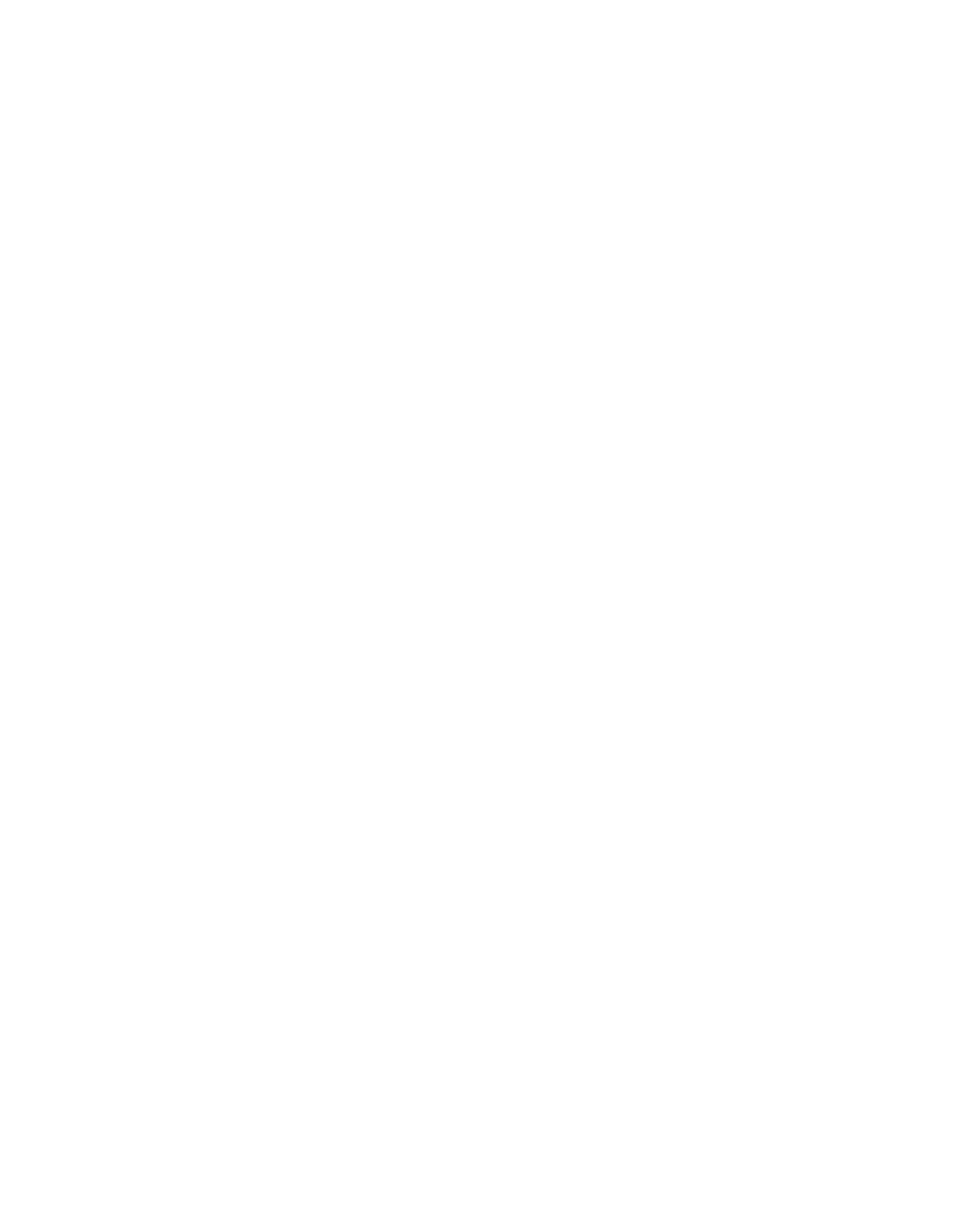**University of Missouri System Operating Budget Fiscal Year 2013** 

**Appendix**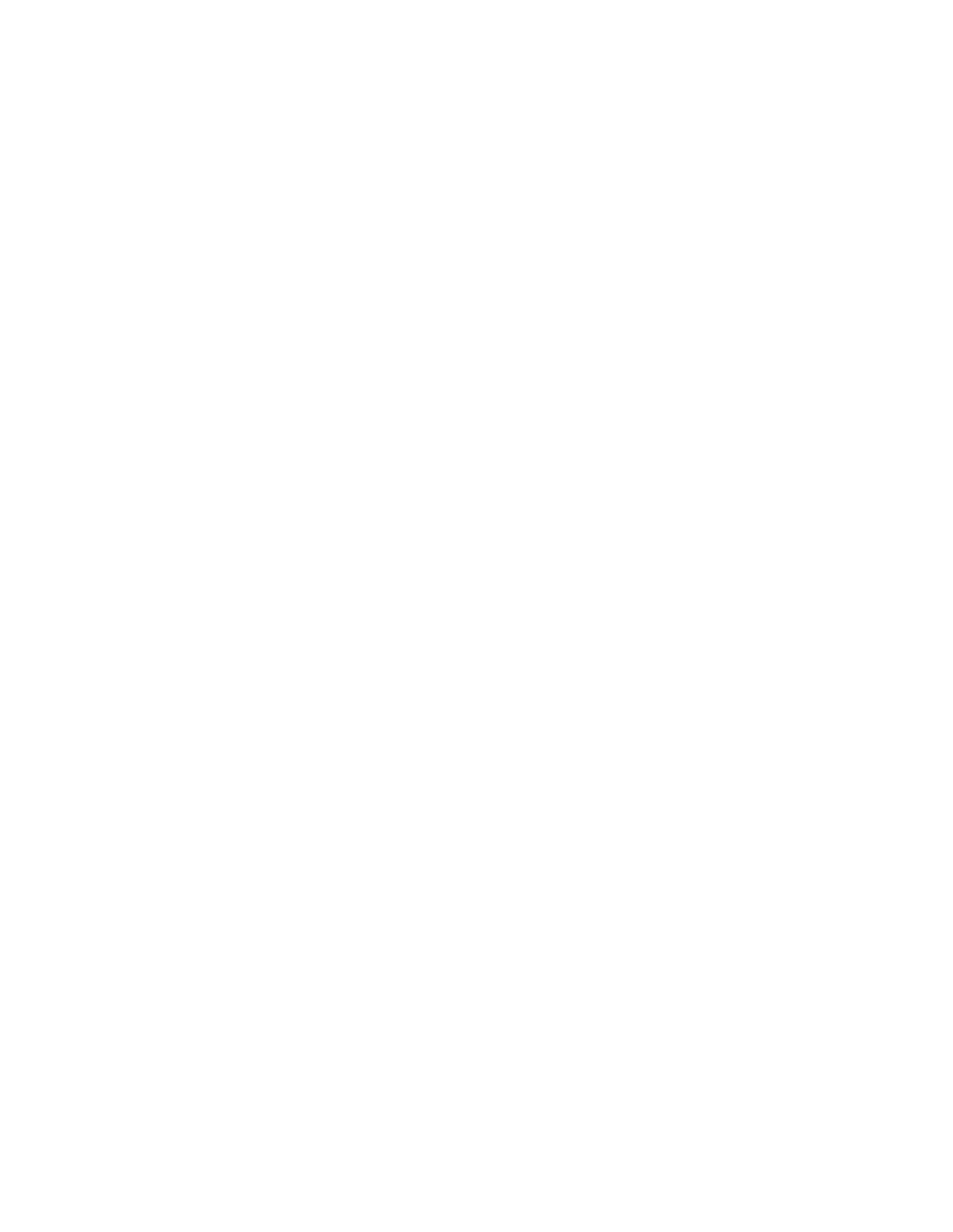#### **Table A1. FY2013, Operations Fund, Original Expenditure Budget, University of Missouri - Columbia, by Administrative Unit and Major Object of Expense**

|                                                                                             | Salaries &<br>Wages        | <b>Staff Benefits</b>    | Other Operating<br>Expenses<br>(1) | Capital<br>Expenditures | <b>Total Expenditures</b>  | <b>Internal Transfers</b> | Mandatory and<br>Non-Mandatory<br>Transfers | <b>Total Expenditures</b><br>& Transfers |
|---------------------------------------------------------------------------------------------|----------------------------|--------------------------|------------------------------------|-------------------------|----------------------------|---------------------------|---------------------------------------------|------------------------------------------|
|                                                                                             |                            |                          |                                    |                         |                            |                           |                                             |                                          |
| College/School/Division<br>Vice-Chancellor-Health Affairs<br>Vice-Chancellor-Health Affairs | \$1,425,394                | \$431,089                | \$421,095                          |                         | \$2,277,578                | \$69,652                  |                                             | \$2,347,230                              |
| Chancellor<br>Chancellor                                                                    | \$1,358,193                | \$433,943                | \$203,577                          |                         | \$1,995,713                | (\$100,000)               |                                             | \$1,895,713                              |
| University Affairs<br><b>University Affairs</b>                                             | \$1,988,224                | \$634,471                | \$889,017                          |                         | \$3,511,713                |                           |                                             | \$3,511,713                              |
| <b>Intercollegiate Athletics</b><br><b>Intercollegiate Athletics</b>                        | \$1,200,099                | \$296,251                | \$358,125                          | \$15,000                | \$1,869,475                | $(\$1,426,782)$           |                                             | \$442,693                                |
| Campus Budget                                                                               |                            |                          |                                    |                         |                            |                           |                                             |                                          |
| Campus Budget                                                                               | \$238,335                  | \$80,724                 | \$1,561                            |                         | \$320,620                  |                           |                                             | \$320,620                                |
| <b>Administrative Services</b>                                                              |                            |                          |                                    |                         |                            |                           |                                             |                                          |
| <b>Business Services</b>                                                                    | \$2,202,456                | \$712,274                | \$565,880                          | \$71,075                | \$3,551,685                | $(\$8,750)$               |                                             | \$3,542,935                              |
| Business Services-Gen Admin                                                                 | 1,307,040                  | 398,952                  | 3,207,274                          | 42,000                  | 4,955,266                  | 328,000                   | \$127,000                                   | 5,410,266                                |
| <b>Administrative Services</b>                                                              | 5,733,553                  | 1,628,466                | 1,041,763                          | 3,887,850               | 8,403,782                  | 988,000                   |                                             | 9,391,782                                |
| <b>Campus Facilities</b><br><b>Total Administrative Services</b>                            | 10,689,081<br>\$19,932,130 | 3,562,244<br>\$6,301,936 | 38,215,751<br>\$43,030,669         | $\overline{54,000,925}$ | 56,354,927<br>\$73,265,660 | (15,000)<br>\$1,292,250   | 2,811,640<br>\$2,938,640                    | 59,151,567<br>\$77,496,550               |
|                                                                                             |                            |                          |                                    |                         |                            |                           |                                             |                                          |
| VC Dev and Alumni Relations                                                                 |                            |                          |                                    |                         |                            |                           |                                             |                                          |
| Alumni & Development                                                                        | \$8,082,108                | \$2,694,856              | $(\$421,554)$                      |                         | \$10,355,410               | \$22,300                  |                                             | \$10,377,710                             |
| Executive Vice Chancellor & Provost                                                         |                            |                          |                                    |                         |                            |                           |                                             |                                          |
| Information & Access Tech Svcs                                                              | \$6,653,869                | \$2,102,431              | \$5,865,066                        |                         | \$14,621,366               | \$12,675,319              | \$133,256                                   | \$27,429,941                             |
| <b>Enrollment Management</b>                                                                | 5,300,587                  | 1,636,882                | 1,641,250                          |                         | 8,578,719                  | (314, 161)                |                                             | 8,264,558                                |
| Office of Research                                                                          | 16,033,839                 | 4,798,523                | 3,771,528                          | \$2,501,682             | 27,105,572                 | 9,082,045                 | 553,884                                     | 36,741,501                               |
| Provost                                                                                     | 11,320,591                 | 3,305,854                | 4,290,928                          | 26,500                  | 18,943,873                 | (193, 042)                |                                             | 18,750,831                               |
| Ag, Food & Nat. Resources                                                                   |                            |                          |                                    |                         |                            |                           |                                             |                                          |
| Agriculture - College                                                                       | 20,084,432                 | 5,131,640                | 4,706,856                          | 311,731                 | 30,234,659                 | (5,052,127)               |                                             | 25,182,533                               |
| Ag Experiment Station                                                                       | 5,092,627                  | 1,820,785                | 4,520,547                          | 455,100                 | 11,889,059                 | 4,227,611                 |                                             | 16,116,669                               |
| Total Ag, Food & Nat. Resources                                                             | 25,177,059                 | 6,952,425                | 9,227,403                          | 766,831                 | 42,123,718                 | (824, 516)                |                                             | 41,299,202                               |
| Library                                                                                     | 6,255,675                  | 1,998,599                | 9,007,833                          | 1,934,704               | 19,196,811                 | (695, 236)                |                                             | 18,501,575                               |
| Arts & Science                                                                              | 61,845,652                 | 16,768,954               | 7,054,096                          | 532,873                 | 86,201,575                 | (5,316,971)               | 8,596                                       | 80,893,200                               |
| <b>Business</b>                                                                             | 13,436,950                 | 3,875,504                | 2,731,296                          |                         | 20,043,750                 | (98, 627)                 | $\sim$                                      | 19,945,123                               |
| Education                                                                                   | 13,493,454                 | 3,910,435                | 2,853,291                          | 52,000                  | 20,309,180                 | (2,888,799)               |                                             | 17,420,381                               |
| Engineering                                                                                 | 15,434,822                 | 4,284,947                | 3,330,165                          | 479,000                 | 23,528,934                 | (2,679,759)               | $\overline{\phantom{a}}$                    | 20,849,175                               |
| <b>Extension/Continuing Education</b>                                                       | 1,510,428                  | 503,718                  | 414,166                            |                         | 2,428,312                  | 116,646                   |                                             | 2,544,958                                |
| Graduate School<br>Human Environmental Sciences                                             | 2,923,479                  | 1,053,047                | 401,058                            | 75,000<br>322,000       | 4,452,584                  | (23, 363)                 | $\sim$                                      | 4,429,221<br>11,179,389                  |
| Truman School of Public Affairs                                                             | 7,756,201<br>2,215,250     | 2,278,734<br>601,849     | 1,293,730<br>130,412               |                         | 11,650,665<br>2,947,511    | (471, 276)<br>(562, 624)  |                                             | 2,384,887                                |
| Journalism                                                                                  | 8,319,280                  | 2,394,674                | 2,612,032                          |                         | 13,325,986                 | (194, 668)                | 9,260                                       | 13,140,578                               |
| Law                                                                                         | 6,406,106                  | 2,066,057                | 1,018,760                          | 439,506                 | 9,930,429                  | (84, 257)                 |                                             | 9,846,172                                |
| Medicine                                                                                    | 42,207,583                 | 11,647,521               | (16, 273, 128)<br>$\ast$           | 2,237,977               | 39,819,953                 | (4,640,210)               | 500,000                                     | 35,679,743                               |
| School of Health Professions                                                                | 8,531,863                  | 2,749,914                | 1,360,244                          | 55,500                  | 12,697,521                 | (3,862,679)               |                                             | 8,834,842                                |
| Nursing                                                                                     | 3,624,640                  | 1,101,415                | 439,666                            |                         | 5,165,721                  | (1,510,725)               |                                             | 3,654,996                                |
| Veterinary Medicine                                                                         | 16,259,801                 | 542,613                  | 2,263,897                          | 464,400                 | 19,530,711                 | (66, 705)                 |                                             | 19,464,006                               |
| Food for the 21st Century                                                                   | 3,291,590                  | 906,237                  | 1,432,808                          | 45,000                  | 5,675,635                  |                           |                                             | 5,675,635                                |
| <b>Total Provost</b>                                                                        | \$277,998,719              | \$75,480,333             | \$44,866,502                       | \$9,932,973             | \$408,278,526              | $(\$2,553,608)$           | \$1,204,996                                 | \$406,929,914                            |
| Vice Chancellor Student Affairs                                                             |                            |                          |                                    |                         |                            |                           |                                             |                                          |
| <b>Student Affairs</b>                                                                      | \$5,375,273                | \$1,399,193              | \$4,254,874                        | \$235,000               | \$11,264,340               | $(\$777,862)$             | \$265,500                                   | \$10,751,978                             |
| Campus Department                                                                           |                            |                          |                                    |                         |                            |                           |                                             |                                          |
| Recovery                                                                                    |                            |                          | $(\$9,766,798)$                    |                         | (\$9,766,798)              |                           |                                             | $(\$9,766,798)$                          |
| <b>Campus Departments</b>                                                                   |                            | $\overline{\phantom{a}}$ | 12,179,333                         |                         | 12,179,333                 | \$6,311,049               | \$2,664,486                                 | 21,154,868                               |
| Campus Scholarships Fellowship                                                              |                            | \$50                     |                                    |                         | 50                         | (3,921,487)               |                                             | (3,921,437)                              |
|                                                                                             |                            | \$50                     | \$2,412,535                        |                         | \$2,412,585                | \$2,389,562               | \$2,664,486                                 | \$7,466,633                              |
| <b>Total Expenditures and Transfers</b>                                                     | \$317,598,475              | \$87,752,847             | \$96,016,401                       | \$14,183,898            | \$515,551,621              | (\$1,084,488)             | \$7,073,622                                 | \$521,540,755                            |
|                                                                                             |                            |                          |                                    |                         |                            |                           |                                             |                                          |

Note: Columns may not add due to rounding.

\*The negative amount represents hospital support which is reported as internal sales and services.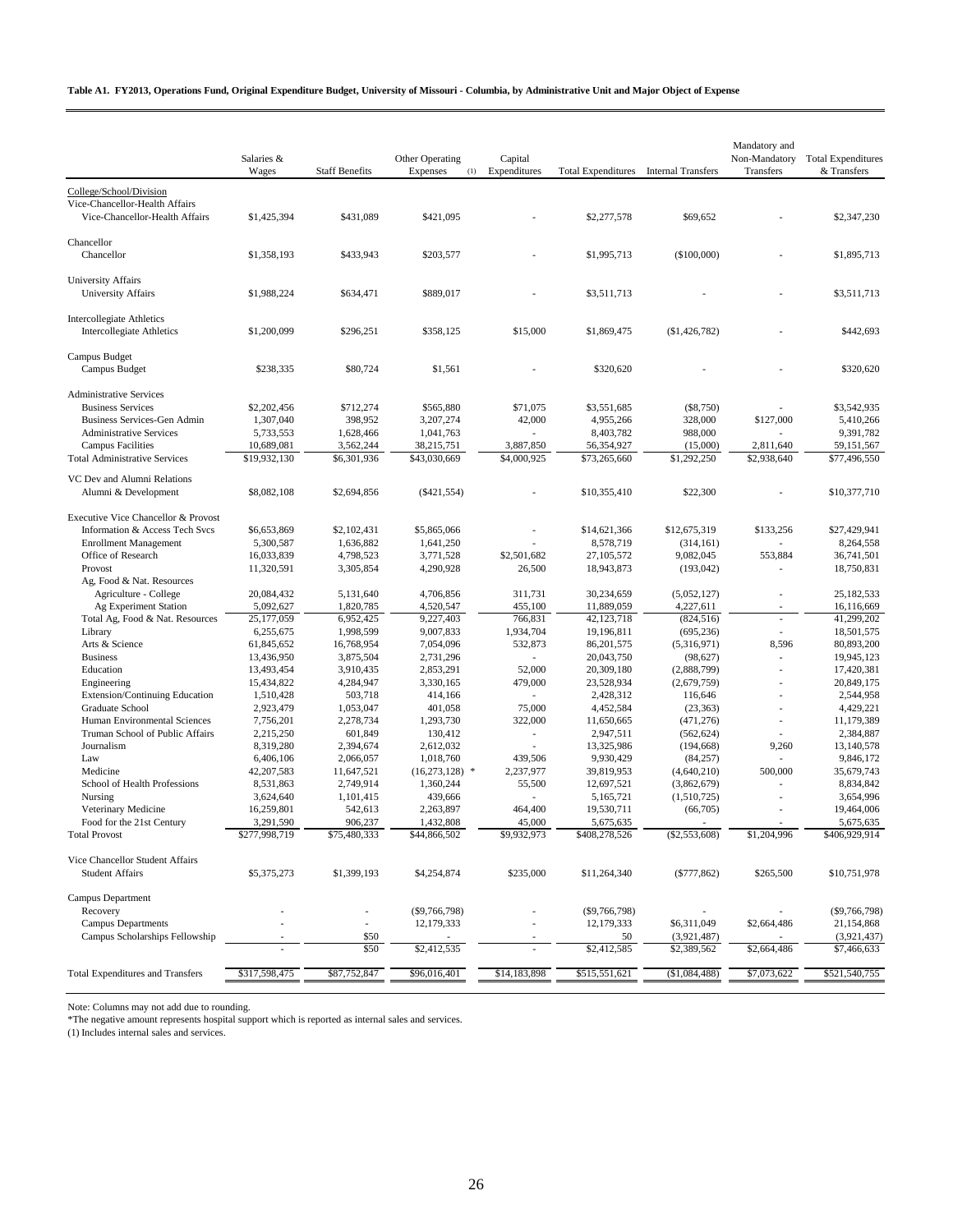|                                   | Salaries &<br>Wages | Staff<br><b>Benefits</b> | Other<br>Operating<br><b>Expenses</b> | Capital<br>Expendit<br>(1)<br>ures | Total<br>Expenditures | Internal<br><b>Transfers</b> | Mandatory<br>and Non-<br>Mandatory<br><b>Transfers</b> | Total<br>Expenditures &<br><b>Transfers</b> |
|-----------------------------------|---------------------|--------------------------|---------------------------------------|------------------------------------|-----------------------|------------------------------|--------------------------------------------------------|---------------------------------------------|
| College/School/Division           |                     |                          |                                       |                                    |                       |                              |                                                        |                                             |
| VP for Outreach & Extension       |                     |                          |                                       |                                    |                       |                              |                                                        |                                             |
| <b>Regional Programming</b>       | \$11,823,526        | \$4,004,628              |                                       |                                    | \$15,828,154          |                              |                                                        | \$15,828,154                                |
| Agriculture & Natural Res         | 3,879,183           | 1,100,454                | \$507,658                             | \$10,000                           | 5,497,294             | $(\$211,275)$                |                                                        | 5,286,020                                   |
| Business & Industry               | 529,309             | 174,505                  | 99,722                                |                                    | 803,536               | (36,055)                     |                                                        | 767,481                                     |
| Human Environmental Sciences      | 2,887,327           | 940,764                  | 436,848                               | $\overline{\phantom{0}}$           | 4,264,939             | (245,092)                    |                                                        | 4,019,847                                   |
| Youth                             | 1,652,028           | 543,141                  | 313,700                               | $\overline{\phantom{a}}$           | 2,508,869             | (78, 133)                    |                                                        | 2,430,736                                   |
| <b>Community Development</b>      | 1,127,814           | 320,935                  | 182,915                               |                                    | 1,631,664             | 45,606                       |                                                        | 1,677,270                                   |
| Health                            | 77.079              | 26,107                   | 9,165                                 |                                    | 112,351               |                              |                                                        | 112,351                                     |
| Vet Med                           | 115,913             | 39,259                   | 8,790                                 |                                    | 163,962               |                              |                                                        | 163,962                                     |
| Administration                    | 2,248,269           | 758,870                  | 209,930                               |                                    | 3,217,069             |                              |                                                        | 3,217,069                                   |
| Program Support                   | 2,243,780           | 750,743                  | 2,335,036                             |                                    | 5,329,559             | (561, 431)                   | \$150,000                                              | 4,918,128                                   |
| Total for VP Outreach & Extension | \$26,584,228        | \$8,659,406              | \$4,103,764                           | \$10,000                           | \$39,357,398          | (\$1,086,380)                | \$150,000                                              | \$38,421,018                                |
|                                   |                     |                          |                                       |                                    |                       |                              |                                                        |                                             |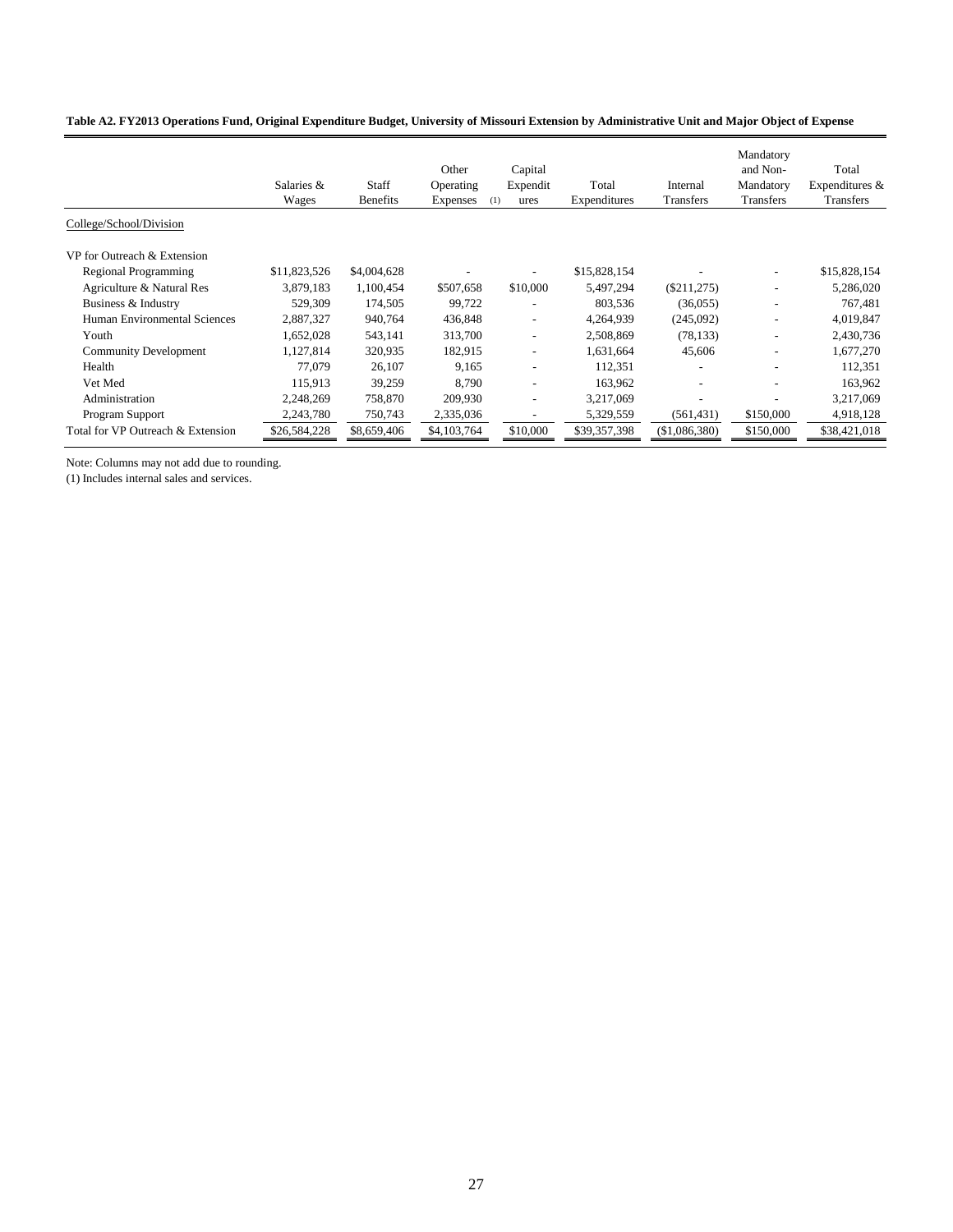#### **Table A3. FY2013, Operations Fund, Original Expenditure Budget, University of Missouri - Kansas City by Administrative Unit and Major Object of Expense**

|                                           | Salaries &      |                       | Other Operating | Capital              | Total         | Internal       | Mandatory &<br>Non-<br>Mandatory | Total<br>Expenditures |
|-------------------------------------------|-----------------|-----------------------|-----------------|----------------------|---------------|----------------|----------------------------------|-----------------------|
|                                           | Wages           | <b>Staff Benefits</b> | Expense         | (1) Expenditures     | Expenditures  | Transfers      | Transfers                        | & Transfers           |
| College/School/Division                   |                 |                       |                 |                      |               |                |                                  |                       |
| Chancellor                                |                 |                       |                 |                      |               |                |                                  |                       |
| Chancellor                                | \$528,235       | \$176,561             | \$153,550       |                      | \$858,346     | \$9,802        |                                  | \$868,148             |
| Vice Chancellor Student Affairs           |                 |                       |                 |                      |               |                |                                  |                       |
| Vice Chancellor Student Affairs           | \$6,082,262     | \$1,834,982           | \$2,559,187     |                      | \$10,476,431  | \$61,358       | \$411,489                        | \$10,949,278          |
| <b>External Affairs</b>                   |                 |                       |                 |                      |               |                |                                  |                       |
| Marketing and Communications              | \$1,243,441     | \$413,584             | \$590,644       |                      | \$2,247,669   | \$15,135       |                                  | \$2,262,804           |
| VC Administration & Finance               |                 |                       |                 |                      |               |                |                                  |                       |
| VC Administration & Finance               | \$7,915,379     | \$2,659,275           | \$13,457,781    | \$4,430,413          | \$28,462,848  | $(\$782,753)$  | \$2,293,585                      | \$29,973,680          |
| Provost                                   |                 |                       |                 |                      |               |                |                                  |                       |
| <b>University College</b>                 | \$361,000       | \$103,517             | \$32,360        |                      | \$496,877     | $(\$530,605)$  |                                  | $(\$33,728)$          |
| School of Computing & Engr                | 5,281,089       | 1,495,948             | 464,483         |                      | 7,241,520     | 37,997         |                                  | 7,279,517             |
| School of Computing & Engr                | 5,395,583       | 1,624,519             | 2,818,182       | \$282,500            | 10,120,784    | (751, 469)     |                                  | 9,369,315             |
| <b>Information Services</b>               | 1,473,122       | 453,187               | 496,230         |                      | 2,422,539     | (972, 687)     |                                  | 1,449,852             |
| VC Academic Affairs                       | 23,129,586      | 6,143,254             | 2,314,582       | 77,250               | 31,664,672    | (6,838,407)    |                                  | 24,826,265            |
| College of Arts & Sciences                | 4,531,908       | 1,459,353             | 555,581         | ÷,                   | 6,546,842     | (259, 668)     | $\sim$                           | 6,287,174             |
| School of Management                      | 8,473,073       | 2,484,692             | 1,473,610       |                      | 12,431,375    | 125,926        |                                  | 12,557,301            |
| Computer Sci Telecommunication            | $\omega$        | $\blacksquare$        | $\blacksquare$  | $\ddot{\phantom{1}}$ | ÷.            | $\omega$       | $\overline{\phantom{a}}$         | $\sim$                |
| Conservatory of Music                     | 5,325,332       | 1,602,265             | 674,886         |                      | 7,602,483     | (1,227,120)    | \$21.415                         | 6,396,778             |
| School of Dentistry                       | 13,503,379      | 4,339,245             | 1,916,120       | 731,000              | 20,489,744    | 211,808        |                                  | 20,701,552            |
| School of Education                       | 4,480,307       | 1,405,961             | 565,212         | ÷,                   | 6,451,480     | (243, 450)     |                                  | 6,208,030             |
| Engineering                               |                 | $\omega$              | $\omega$        |                      |               |                |                                  |                       |
| School of Graduate Studies                | 556,347         | 138,123               | 56,529          |                      | 750,999       | 20,879         |                                  | 771,878               |
| School of Law                             | 6,308,997       | 2,137,919             | 729,804         | 495,000              | 9,671,720     | (52, 298)      |                                  | 9,619,422             |
| Libraries                                 | 3,649,745       | 1,146,384             | 1,861,698       | 514,532              | 7,172,359     | (16,981)       | $\sim$                           | 7,155,378             |
| School of Medicine                        | 33,283,243      | 7,378,405             | 4,998,688       | 3,395,819            | 49,056,155    | 309,848        |                                  | 49,366,003            |
| School of Nursing                         | 5,540,668       | 1,638,084             | 560,802         | ÷.                   | 7,739,554     | (105, 861)     |                                  | 7,633,693             |
| School of Pharmacy                        | 7,877,322       | 2,486,517             | 1,927,302       | 3,815,000            | 16,106,141    | 255,654        |                                  | 16,361,795            |
| Office of Cultural Events                 | 628,132         | 212,748               | 267             |                      | 841,147       | 66,886         |                                  | 908,033               |
| Continuint Education & Extension          |                 |                       | ÷,              | ÷,                   |               |                |                                  |                       |
| Institute for Human Dev                   | 358,221         | 121,393               | 39,909          |                      | 519,523       | 52,960         |                                  | 572,483               |
| Research                                  | 1,712,711       | 544,220               | 265,955         |                      | 2,522,886     | (166, 782)     |                                  | 2,356,104             |
| <b>Total Provost</b>                      | \$131,869,765   | \$36,915,734          | \$21,752,200    | \$9,311,101          | \$199,848,800 | (\$10,083,370) | \$21,415                         | \$189,786,845         |
| VC University Advancement                 |                 |                       |                 |                      |               |                |                                  |                       |
| VC for University Advancement             | \$2,276,545     | \$746,608             | \$1,610,865     |                      | \$4,634,018   | \$39,700       |                                  | \$4,673,718           |
| Diversity                                 |                 |                       |                 |                      |               |                |                                  |                       |
| Diversity                                 | \$616,832       | \$197,396             | \$399,090       |                      | \$1,213,318   | \$7,977        |                                  | \$1,221,295           |
|                                           |                 |                       |                 |                      |               |                |                                  |                       |
| Human Resources<br><b>Human Resources</b> | \$778,185       | \$254,363             | \$140,812       |                      | \$1,173,360   | \$15,066       |                                  | \$1,188,426           |
|                                           |                 |                       |                 |                      |               |                |                                  |                       |
| Campus Wide                               |                 |                       |                 |                      |               |                |                                  |                       |
| Campus Accounts                           | $(\$2,597,772)$ | $(\$902,805)$         | \$3,912,693     |                      | \$412,116     | \$10,258,681   | \$1,723,073                      | \$12,393,870          |
| Campus Scholarships & Waivers             |                 |                       |                 |                      |               |                |                                  |                       |
| Campus Scholarships & Waivers             |                 |                       |                 |                      |               | \$582,800      |                                  | \$582,800             |
| Total Expenditures & Transfers            | \$148,712,872   | \$42,295,698          | \$44,576,822    | \$13,741,514         | \$249,326,906 | \$124,396      | \$4,449,562                      | \$253,900,864         |

Note: Columns may not add due to rounding.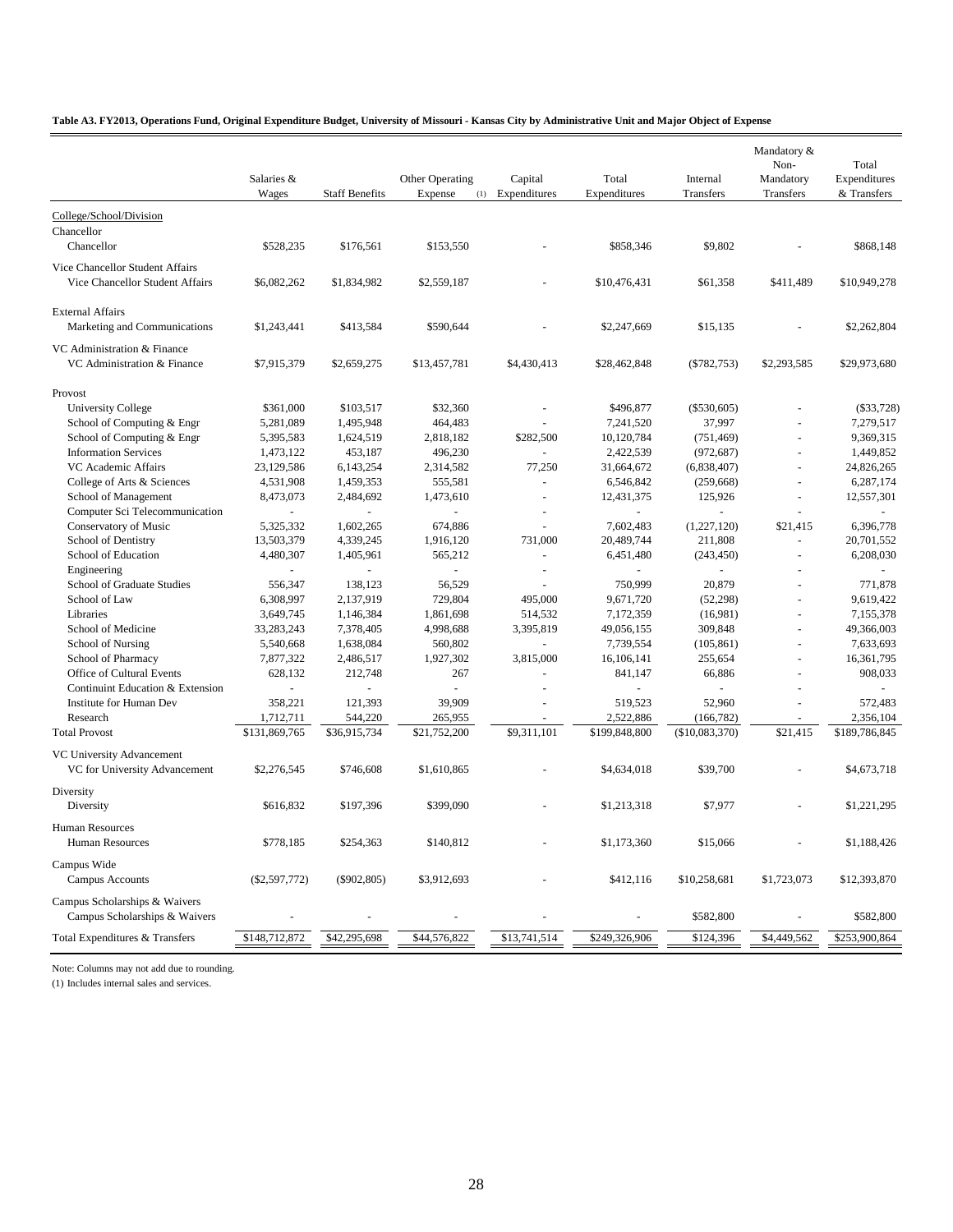#### **Table A4. FY2013 Operations Fund, Original Expenditure Budget, Missouri University of Science and Technology, by Administrative Unit and Major Object of Expense**

|                                         | Salaries &<br>Wages | <b>Staff Benefits</b> | Other<br>Operating<br>Expenses | Capital<br>Expenditures<br>(1) | Total<br>Expenditures | Internal<br>Transfers | Mandatory and<br>Non-Mandatory<br>Transfers | Total<br>Expenditures &<br>Transfers |
|-----------------------------------------|---------------------|-----------------------|--------------------------------|--------------------------------|-----------------------|-----------------------|---------------------------------------------|--------------------------------------|
| College/School/Division                 |                     |                       |                                |                                |                       |                       |                                             |                                      |
| Provost                                 |                     |                       |                                |                                |                       |                       |                                             |                                      |
| Academic & Instruction Depts            | \$38,166,982        | \$11,288,933          | \$3,815,693                    | \$570,604                      | \$53,842,212          | $(\$69,639)$          |                                             | \$53,772,573                         |
| Info Access & Tech Services             | 3,688,199           | 1,238,425             | 2,307,228                      |                                | 7,233,852             |                       |                                             | 7,233,852                            |
| Global Learning                         | 1,586,107           | 405,800               | 1,838,622                      | 137,000                        | 3,967,529             | (5,609,704)           |                                             | (1,642,175)                          |
| <b>Undergraduate Studies</b>            | 974,948             | 284,671               | 474,730                        | 40,000                         | 1,774,349             |                       |                                             | 1,774,349                            |
| <b>Sponsored Programs</b>               | 2,572,626           | 659,902               | 701,988                        | 1,177,300                      | 5,111,816             | (183, 287)            | \$276,717                                   | 5,205,246                            |
| <b>Enrollment Management</b>            | 2,811,360           | 900,136               | 1,277,793                      |                                | 4,989,289             | (131,200)             |                                             | 4,858,089                            |
| Provost                                 | 7.095.007           | 1.967.747             | 1,134,207                      | 1,319,093                      | 11,516,054            | 131,786               |                                             | 11,647,840                           |
| <b>Graduate Studies</b>                 | 540,930             | 124,916               | 61,305                         |                                | 727,151               |                       |                                             | 727,151                              |
| <b>Total Provost</b>                    | \$57,436,159        | \$16,870,530          | \$11,611,566                   | \$3,243,997                    | \$89,162,252          | $(\$5,862,044)$       | \$276,717                                   | \$83,576,925                         |
| Chancellor                              |                     |                       |                                |                                |                       |                       |                                             |                                      |
| Chancellors Office                      | \$1,086,676         | \$348,203             | \$402,157                      |                                | \$1,837,036           |                       |                                             | \$1,837,036                          |
| Office of Administrative Services       |                     |                       |                                |                                |                       |                       |                                             |                                      |
| Office of Administrative Services       | \$5,697,221         | \$1,892,578           | \$4,065,005                    | \$2,836,893                    | \$14,491,697          | $(\$370,053)$         | \$895,874                                   | \$15,017,518                         |
| Office of Student Affairs               |                     |                       |                                |                                |                       |                       |                                             |                                      |
| Office of Student Affairs               | \$3,497,692         | \$1,069,880           | \$2,285,838                    | \$35,000                       | \$6,888,410           | $(\$933,800)$         | \$77,443                                    | \$6,032,053                          |
| Office of University Advancement        |                     |                       |                                |                                |                       |                       |                                             |                                      |
| Office of University Advancement        | \$2,705,436         | \$876,429             | \$516,974                      |                                | \$4,098,839           | (\$17,750)            |                                             | \$4,081,089                          |
| Campus Departments                      |                     |                       |                                |                                |                       |                       |                                             |                                      |
| <b>Chancellors Campus Dept - Campus</b> | \$1,293,736         | \$323,883             | \$4,791,007                    |                                | \$6,408,626           | \$1,612,412           | \$60,848                                    | \$8,081,886                          |
| Total Expenditures & Transfers          | \$71,716,920        | \$21,381,503          | \$23,672,547                   | \$6,115,890                    | \$122,886,860         | $(\$5,571,235)$       | \$1,310,882                                 | \$118,626,507                        |

Note: Columns may not add due to rounding.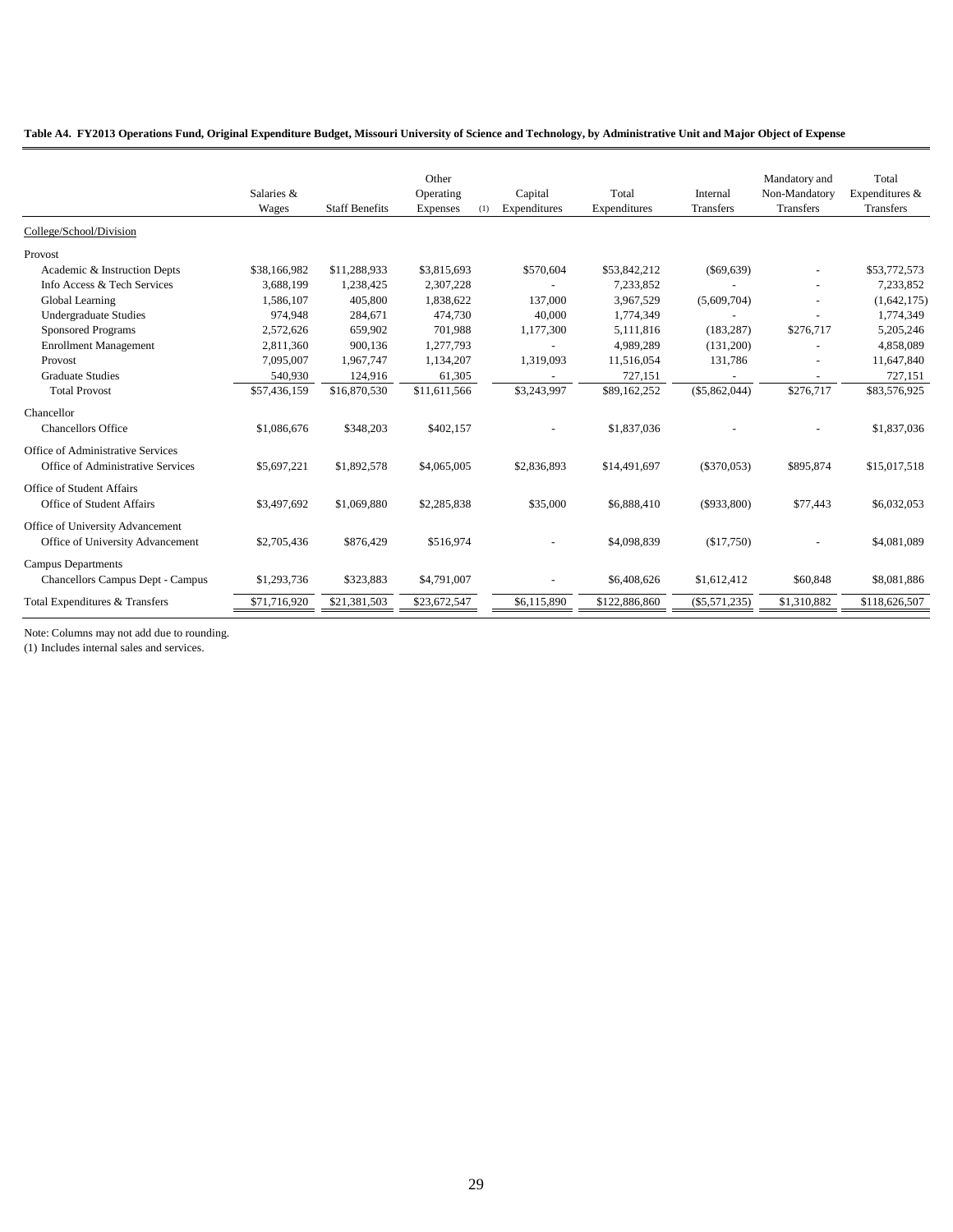#### **Table A5. FY2013 Operations Fund, Original Expenditure Budget, University of Missouri - St. Louis by Administrative Unit and Major Object of Expense**

|                                                       |                        |                        | Other                 |                             |                          |                             | Mandatory<br>and Non-            | Total                       |
|-------------------------------------------------------|------------------------|------------------------|-----------------------|-----------------------------|--------------------------|-----------------------------|----------------------------------|-----------------------------|
|                                                       | Salaries &<br>Wages    | <b>Staff Benefits</b>  | Operating<br>Expenses | Capital<br>(1) Expenditures | Total<br>Expenditures    | Internal<br>Transfers       | Mandatory<br>Transfers           | Expenditures<br>& Transfers |
| College/School/Division                               |                        |                        |                       |                             |                          |                             |                                  |                             |
| Provost                                               |                        |                        |                       |                             |                          |                             |                                  |                             |
| College of Fine Arts & Commun                         | \$5,941,978            | \$1,633,667            | \$223,800             |                             | \$7,799,445              | $(\$460,198)$               | \$50,000                         | \$7,389,247                 |
| College of Arts & Sciences                            | 21,110,256             | 6,344,396              | 1,690,908             | \$165,500                   | 29,311,060               | (1,407,628)                 | $\overline{a}$                   | 27,903,432                  |
| College of Business Administration                    | 8,421,074              | 2,586,971              | 376,200               |                             | 11,384,245               | (739, 665)                  | L,                               | 10,644,580                  |
| College of Education<br>Graduate School               | 7,115,002              | 2,105,635              | 545,910               | 700                         | 9,767,247                | (845, 863)                  | $\overline{a}$<br>$\overline{a}$ | 8,921,384<br>1,058,875      |
| <b>Extension Division</b>                             | 713,192<br>1,691,695   | 200,157<br>448,150     | 130,026<br>320,755    |                             | 1,043,375<br>2,460,600   | 15,500<br>(410,967)         | 185,788                          | 2,235,421                   |
| Libraries                                             |                        |                        |                       |                             |                          |                             |                                  | 5,608,660                   |
| College of Optometry                                  | 2,148,136<br>3,325,400 | 667,198<br>1,106,275   | 408,515<br>676,325    | 2,543,100<br>150,000        | 5,766,949<br>5,258,000   | (158, 289)<br>$\mathcal{L}$ | $\overline{a}$                   | 5,258,000                   |
| VC Academic Affairs                                   | 1,666,654              | 539,444                | 187,304               |                             | 2,393,402                | 1,908,221                   | $\overline{a}$                   | 4,301,623                   |
| Vice Provost Student Affairs                          | 5,153,972              | 1,639,901              | 2,023,857             | 6,000                       | 8,823,730                | (25,000)                    | L,                               | 8,798,730                   |
| College of Nursing                                    | 5,885,470              | 1,801,869              | 3,550,818             | 120,000                     | 11,358,157               | 92,450                      | L,                               | 11,450,607                  |
| Honors College                                        | 685,145                | 195,434                | 39,000                | $\blacksquare$              | 919,579                  | 11,000                      |                                  | 930,579                     |
| Office of Int. Studies & Programs                     | 1,067,916              | 329,477                | 297,980               |                             | 1,695,373                | (95,000)                    | $\overline{a}$                   | 1,600,373                   |
| Center for the Humanities                             | 67,100                 | 22,690                 | 2,800                 | $\overline{a}$              | 92,590                   | $\overline{\phantom{a}}$    | $\overline{a}$                   | 92,590                      |
| UMSL/Washington Univ. Engineer                        | 129,856                | 42,639                 | 2,778,664             | $\overline{\phantom{a}}$    | 2,951,159                |                             |                                  | 2,951,159                   |
| VP Research                                           | 1,591,979              | 524,108                | 394,516               |                             | 2,510,603                | (441, 100)                  | 165,200                          | 2,234,703                   |
| <b>Public Policy Research Centers</b>                 | 324,984                | 98,973                 | 22,100                |                             | 446,057                  | (14, 832)                   |                                  | 431,225                     |
| <b>Total Provost</b>                                  | \$67,039,810           | \$20,286,984           | \$13,669,478          | \$2,985,300                 | \$103,981,572            | $(\$2,571,371)$             | \$400,988                        | \$101,811,189               |
| Chancellor                                            |                        |                        |                       |                             |                          |                             |                                  |                             |
| Chancellor-Special Units                              | \$315,356              | \$104,189              | \$46,805              |                             | \$466,350                |                             |                                  | \$466,350                   |
| Chancellor                                            | 430,990                | 168,602                | 152,350               |                             | 751,942                  | $\overline{\phantom{a}}$    | $\qquad \qquad -$                | 751,942                     |
| <b>Total Chancellor</b>                               | \$746,346              | \$272,791              | \$199,155             |                             | \$1,218,292              | $\overline{a}$              |                                  | \$1,218,292                 |
| Budget Development & Planning                         |                        |                        |                       |                             |                          |                             |                                  |                             |
| Budget Development & Planning                         | \$1,178,210            | \$399,053              | $(\$245,454)$         | \$2,000,000                 | \$3,331,809              | \$3,122,605                 | \$350,000                        | \$6,804,414                 |
| VC for Managerial & Tech Services                     |                        |                        |                       |                             |                          |                             |                                  |                             |
| <b>Institutional Safety</b>                           | \$1,185,000            | \$378,000              | \$192,410             | \$5,000                     | \$1,760,410              | $\overline{\phantom{a}}$    |                                  | \$1,760,410                 |
| <b>Campus Facilities Management</b>                   | 3,993,000              | 1,313,000              | 8,785,890             | 10,000                      | 14, 101, 890             | \$581,000                   | \$1,203,000                      | 15,885,890                  |
| <b>Human Resources</b>                                | 682,468                | 224,077                | 45,066                | $\overline{\phantom{a}}$    | 951,611                  | (25,000)                    |                                  | 926,611                     |
| <b>Information Technology Services</b>                | 4,485,445              | 1,370,175              | 4,163,511             | 606,960                     | 10,626,091               | 1,519,249                   | 1,581,400                        | 13,726,740                  |
| VC for Managerial & Technological                     | 517,000                | 167,366                | 13,190                | $\overline{\phantom{a}}$    | 697,556                  | $\mathcal{L}$               |                                  | 697,556                     |
| Finance                                               | 796,541                | 259,154                | 197,507               |                             | 1,253,202                | (12,500)                    | (5,736)                          | 1,234,966                   |
| <b>Business Services</b>                              | 281,158                | 94,096                 | 5,508                 |                             | 380,762                  |                             |                                  | 380,762                     |
| Total VC for Managerial & Tech Services               | \$11,940,612           | \$3,805,868            | \$13,403,082          | \$621,960                   | \$29,771,522             | \$2,062,749                 | \$2,778,664                      | \$34,612,935                |
| VC Advancement                                        |                        |                        |                       |                             |                          |                             |                                  |                             |
| College and Units                                     | \$546,158              | \$216,913              | \$56,959              |                             | \$820,030                | \$52,968                    |                                  | \$872,998                   |
| Alumni & Community Relations                          | 284,189                | 96,583                 | 193,802               |                             | 574,574                  | 83,000                      |                                  | 657,574                     |
| University Advt Marketing                             | 1,017,097              | 337,883                | 904,581               |                             | 2,259,561                | (144, 681)                  |                                  | 2,114,880                   |
| Univ Advancement Adm                                  | 366,301                | 124,066                | 22,921                |                             | 513,288                  | 169,980                     |                                  | 683,268                     |
| University Campaign                                   | 863,503                | 291,707                | 147,643               |                             | 1,302,853                | (233, 535)                  |                                  | 1,069,318                   |
| <b>KWMU Radio</b>                                     | 184,000                | 62,415                 | 2,000                 |                             | 248,415                  |                             |                                  | 248,415                     |
| <b>Development Pending</b>                            |                        |                        |                       |                             | $\overline{\phantom{a}}$ |                             |                                  |                             |
| University Advancement<br><b>Total VC Development</b> | 491,645<br>\$3,752,893 | 166,553<br>\$1,296,120 | 70,498<br>\$1,398,404 | $\overline{\phantom{a}}$    | 728,696<br>\$6,447,417   | 45,000<br>(\$27,268)        | $\overline{a}$                   | 773,696<br>\$6,420,149      |
|                                                       |                        |                        |                       |                             |                          |                             |                                  |                             |
| <b>Total Expenditures and Transfers</b>               | \$84,657,871           | \$26,060,816           | \$28,424,665          | \$5,607,260                 | \$144,750,611            | \$2,586,715                 | \$3,529,652                      | \$150,866,978               |

Note: Columns may not add due to rounding.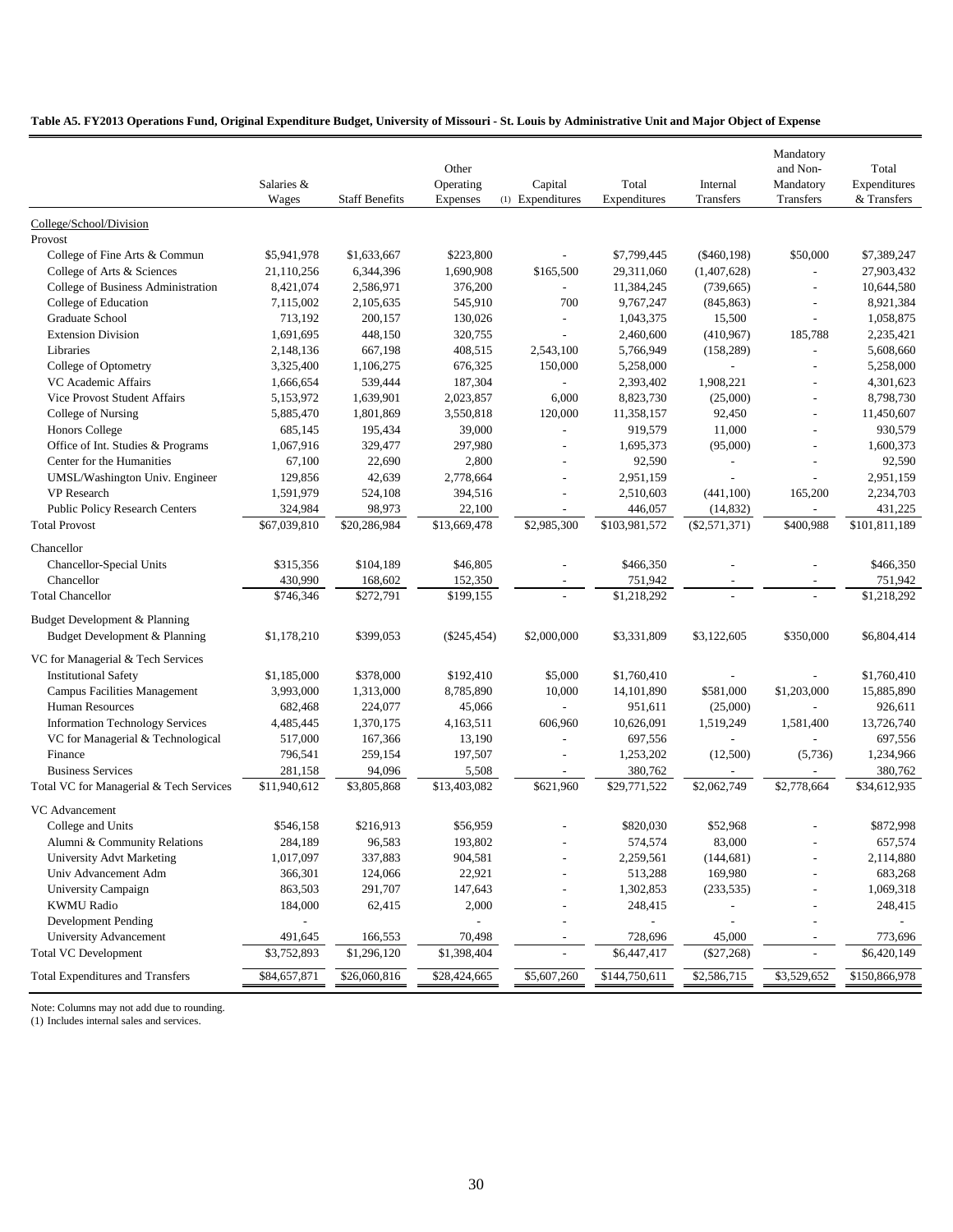**Table A6. FY2013, Operations Fund, Original Expenditure Budget, UM - System Administration by Administrative Unit and Major Object of Expense**

|                                                                      | Salaries &<br>Wages | Staff<br><b>Benefits</b> | Other<br>Operating<br><b>Expenses</b> | Capital<br>(1) Expenditures | Total<br>Expenditures | Internal<br><b>Transfers</b> | Mandatory<br>and Non-<br>Mandatory<br>Transfers | Total<br>Expenditures<br>& Transfers |
|----------------------------------------------------------------------|---------------------|--------------------------|---------------------------------------|-----------------------------|-----------------------|------------------------------|-------------------------------------------------|--------------------------------------|
| College/School/Division                                              |                     |                          |                                       |                             |                       |                              |                                                 |                                      |
| <b>Board of Curators</b><br><b>Board of Curators</b>                 | \$131,760           | \$40,301                 | \$216,200                             |                             | \$388,261             | (\$137,200)                  |                                                 | \$251,061                            |
| President                                                            |                     |                          |                                       |                             |                       |                              |                                                 |                                      |
| President                                                            | \$1,067,890         | \$318,285                | \$415,647                             |                             | \$1,801,822           | $(\$335,500)$                |                                                 | \$1,466,322                          |
| Strategic Communications                                             | 372,422             | 124,448                  | 118,600                               |                             | 615,470               |                              |                                                 | 615,470                              |
| <b>Total President</b>                                               | \$1,440,312         | \$442,733                | \$534,247                             |                             | \$2,417,292           | $(\$335,500)$                |                                                 | \$2,081,792                          |
| General Counsel<br>General Counsel                                   | \$1,804,302         | \$606,749                | \$493,057                             |                             | \$2,904,108           | (\$150,000)                  |                                                 | \$2,754,108                          |
| <b>Government Relations</b>                                          |                     |                          |                                       |                             |                       |                              |                                                 |                                      |
| <b>Government Relations</b>                                          | \$669,381           | \$223,364                | \$426,419                             |                             | \$1,319,164           | $(\$794,000)$                |                                                 | \$525,164                            |
| <b>Human Resources</b>                                               |                     |                          |                                       |                             |                       |                              |                                                 |                                      |
| <b>VP</b> - Human Resources                                          | \$1,324,529         | \$620,904                | $(\$395,579)$                         |                             | \$1,549,854           | $(\$584,200)$                |                                                 | \$965,654                            |
| <b>Information Systems</b>                                           |                     |                          |                                       |                             |                       |                              |                                                 |                                      |
| Admin Info Technology Services                                       | \$6,077,485         | \$2,058,444              | \$5,049,369                           | \$148,368                   | \$13,333,666          | (\$12,612,297)               | \$484,213                                       | \$1,205,582                          |
| VP Information Systems                                               | 1,022,829           | 346,703                  | 188,421                               | $\overline{a}$              | 1,557,953             | (487, 179)                   | 257,710                                         | 1,328,484                            |
| UM Information & Computing Svc                                       | 316,824             | 107,308                  | 56,750                                | $\overline{a}$              | 480,882               | $\overline{a}$               | $\overline{a}$                                  | 480,882                              |
| Telecommunications                                                   | 137,744             | 46,654                   | 1,465,816                             |                             | 1,650,214             | (292, 028)                   | 364,865                                         | 1,723,051                            |
| <b>IT Systems Support</b>                                            | 828,493             | 280,611                  | 526,685                               |                             | 1,635,789             | (2,200,966)                  | 584,487                                         | 19,310                               |
| <b>Total Information Systems</b>                                     | \$8,383,375         | \$2,839,720              | \$7,287,041                           | \$148,368                   | \$18,658,504          | (\$15,592,470)               | \$1,691,275                                     | \$4,757,309                          |
| VP Academic Affairs                                                  |                     |                          |                                       |                             |                       |                              |                                                 |                                      |
| E-Learning                                                           | \$451,180           | \$152,820                | \$737,000                             |                             | \$1,341,000           | \$505,000                    | $\overline{a}$                                  | \$1,846,000                          |
| VP Academic Affairs Office                                           | 574,807             | 187,914                  | 475,679                               |                             | 1,238,400             | (78, 410)                    |                                                 | 1,159,990                            |
| <b>Western Historical Manuscripts</b>                                |                     |                          | 528,073                               |                             | 528,073               |                              | $\overline{a}$                                  | 528,073                              |
| <b>Total VP Academic Affairs</b>                                     | \$1,025,987         | \$340,734                | \$1,740,752                           |                             | \$3,107,473           | \$426,590                    |                                                 | \$3,534,063                          |
| VP Finance & Administration                                          |                     |                          |                                       |                             |                       |                              |                                                 |                                      |
| VP Finance & Administration                                          | \$552,828           | \$187,243                | \$790,255                             | \$257,022                   | \$1,787,348           |                              |                                                 | \$1,787,348                          |
| <b>Internal Auditing</b>                                             | $\overline{a}$      | $\overline{a}$           | 1,073,600                             | $\overline{a}$              | 1,073,600             |                              | $\overline{\phantom{a}}$                        | 1,073,600                            |
| Controller                                                           | 1,728,984           | 583,200                  | 791,907                               |                             | 3,104,091             | (\$361,692)                  |                                                 | 2,742,399                            |
| Planning, Budget & Inst. Research                                    | 781,866             | 254,540                  | 72,973                                | $\overline{a}$              | 1,109,379             | (17,500)                     | $\overline{\phantom{a}}$                        | 1,091,879                            |
| Procurement-Sourcing & Supply Chain                                  | 3,900,132           | 1,320,575                | (1,872,712)                           | $\overline{a}$              | 3,347,995             |                              | (\$1,293)                                       | 3,346,702                            |
| <b>Management Services</b>                                           | 1,313,785           | 435,789                  | 448,320                               | 1.000                       | 2,198,894             | $\overline{a}$               | 201,562                                         | 2,400,456                            |
| <b>Treasurer's Office</b>                                            | 718,264             | 231,999                  | (950, 263)                            |                             |                       |                              |                                                 |                                      |
| Total VP Finance & Administration                                    | \$8,995,859         | \$3,013,346              | \$354,080                             | \$258,022                   | \$12,621,307          | (\$379,192)                  | \$200,269                                       | \$12,442,384                         |
| VP Research & Economic Development<br>VP Research & Economic Develop | \$879,504           | \$265,197                | \$4,476,481                           |                             | \$5,621,182           | \$2,200,000                  | $(\$600,000)$                                   | \$7,221,182                          |
| <b>Campus Wide Departments</b>                                       |                     |                          |                                       |                             |                       |                              |                                                 |                                      |
| <b>Campus Wide Departments</b>                                       |                     |                          | $(\$3,127,306)$                       |                             | $(\$3,127,306)$       | \$4,123,582                  |                                                 | \$996,276                            |
| <b>Total General Operating Budget</b>                                | \$24,655,009        | \$8,393,048              | \$12,005,392                          | \$406,390                   | \$45,459,839          | (\$11,222,390)               | \$1,291,544                                     | \$35,528,993                         |

Note: Columns may not add due to rounding.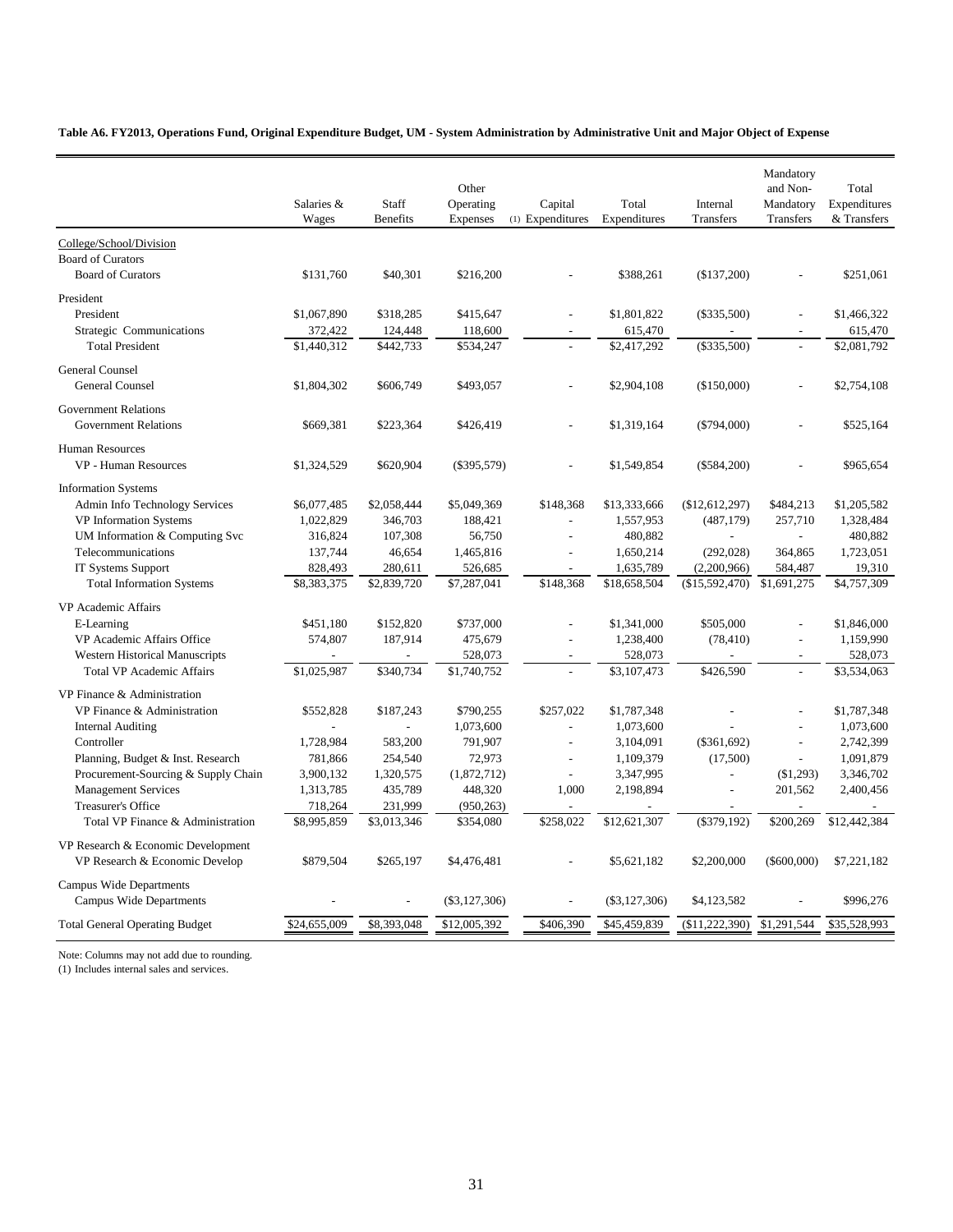#### **Table A7. FY2013, Operations Fund, Original Expenditure Budget, University of Missouri - University-wide Resources & University Bank by Administrative Unit and Major Object of Expense**

|                                                        | Salaries &<br>Wages      | Staff<br><b>Benefits</b> | Other<br>Operating<br>Expenses | Capital<br>Expenditures  | Total<br>Expenditures | Internal<br>Transfers | Mandatory<br>and Non-<br>Mandatory<br><b>Transfers</b> | Total<br>Expenditures<br>& Transfers |
|--------------------------------------------------------|--------------------------|--------------------------|--------------------------------|--------------------------|-----------------------|-----------------------|--------------------------------------------------------|--------------------------------------|
| College/School/Division                                |                          |                          |                                |                          |                       |                       |                                                        |                                      |
| University-wide Resources<br>University-wide Resources | $\overline{\phantom{a}}$ | ٠                        | -                              | $\overline{\phantom{a}}$ |                       | $\sim$                | \$5,567,095                                            | \$5,567,095                          |
| UniversityBank<br><b>Treasurer Office</b>              | $\overline{\phantom{a}}$ | ۰.                       | \$260,000                      | $\sim$                   | \$260,000             |                       | ۰                                                      | 260,000                              |
| Total Expenditures & Transfers                         |                          |                          | \$260,000                      |                          | \$260,000             |                       | \$5,567,095                                            | \$5,827,095                          |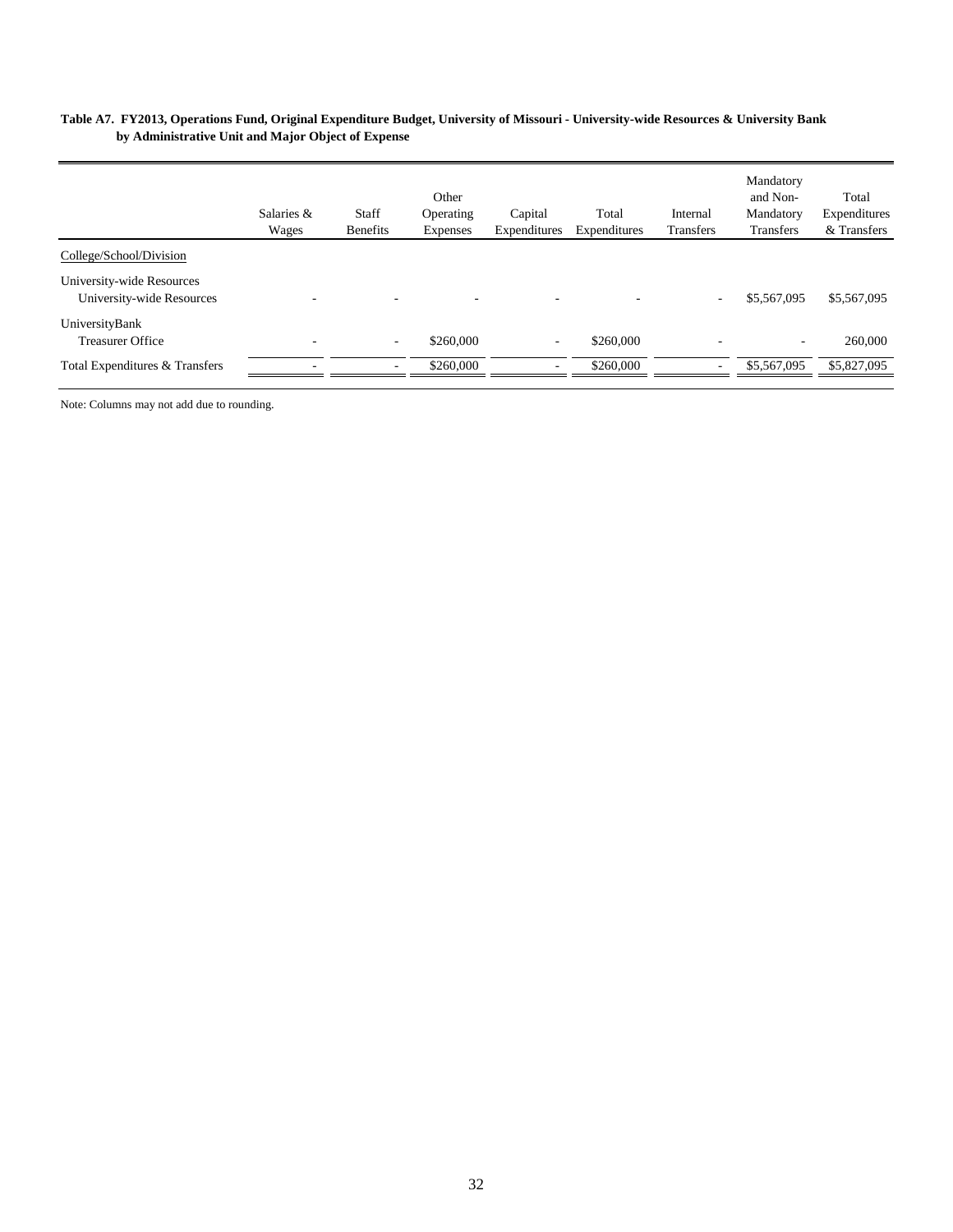#### **Table A8. FY2013 Operations Fund, Budgeted Expenditures by Program by Major Object of Expense, University of Missouri - Consolidated**

|                                             | Salaries & Wages | Employee<br><b>Benefits</b> | Other Operating<br>Expenses<br>(1) | Capital<br>Expenditures  | Total<br>Expenditures | Internal<br>Transfers | Mandatory<br>and Non-<br>Mandatory<br>Transfers | Total<br>Expenditures &<br>Transfers |
|---------------------------------------------|------------------|-----------------------------|------------------------------------|--------------------------|-----------------------|-----------------------|-------------------------------------------------|--------------------------------------|
|                                             |                  |                             |                                    |                          |                       |                       |                                                 |                                      |
| <b>Instruction</b>                          |                  |                             |                                    |                          |                       |                       |                                                 |                                      |
| On-Campus General Academic Inst             | \$392,928,634    | \$105,687,237               | \$43,280,408                       | \$12,023,609             | \$553,919,887         | (\$12,483,522)        | \$3,798,381                                     | \$545,234,746                        |
| <b>Community Education</b>                  | 2,190,372        | 647,697                     | 643,815                            | 10,000                   | 3,491,884             | (606, 607)            | $\sim$                                          | 2,885,277                            |
| Off-Campus General Academic Inst            | 1,101,530        | 306,908                     | 3,889,414                          |                          | 5,297,852             | (7,570,410)           | $\overline{\phantom{a}}$                        | (2,272,558)                          |
| <b>Total Instruction</b>                    | \$396,220,536    | \$106,641,842               | \$47,813,637                       | \$12,033,609             | \$562,709,623         | $(\$20,660,539)$      | \$3,798,381                                     | \$545,847,465                        |
| <b>Research</b>                             |                  |                             |                                    |                          |                       |                       |                                                 |                                      |
| <b>Institutes and Research Centers</b>      | \$26,864,713     | \$7,789,374                 | \$7,401,603                        | \$1,353,168              | \$43,408,858          | (\$1,613,978)         | \$100,000                                       | \$41,894,880                         |
| Individual and Project Research             | 3,815,457        | 889,564                     | 5,621,914                          | 2,360,625                | 12,687,560            | (1,275,350)           | 165,200                                         | 11,577,410                           |
| <b>Total Research</b>                       | \$30,680,170     | \$8,678,938                 | \$13,023,518                       | \$3,713,793              | \$56,096,418          | $(\$2,889,328)$       | \$265,200                                       | \$53,472,290                         |
|                                             |                  |                             |                                    |                          |                       |                       |                                                 |                                      |
| <b>Public Service</b>                       |                  |                             |                                    |                          |                       |                       |                                                 |                                      |
| <b>Community Service</b>                    | \$7,728,725      | \$2,312,315                 | \$3,871,898                        | \$66,263                 | \$13,979,200          | $(\$272,609)$         | $(\$414,023)$                                   | \$13,292,568                         |
| Cooperative Extension Service               | 26,825,956       | 8,728,285                   | 4, 141, 519                        | 10,000                   | 39,705,760            | (1,458,406)           | 150,000                                         | 38,397,354                           |
| <b>Public Broadcasting Service</b>          | 679,801          | 239,981                     | 121,700                            | 61,075                   | 1,102,557             |                       |                                                 | 1,102,557                            |
| <b>Total Public Service</b>                 | \$35,234,482     | \$11,280,580                | \$8,135,117                        | \$137,338                | \$54,787,517          | (\$1,731,015)         | $(\$264,023)$                                   | \$52,792,479                         |
| <b>Academic Support</b>                     |                  |                             |                                    |                          |                       |                       |                                                 |                                      |
| Libraries                                   | \$14,856,205     | \$4,722,537                 | \$12,410,866                       | \$7,148,935              | \$39,138,543          | $(\$905,007)$         | ÷,                                              | \$38,233,536                         |
| Museums and Galleries                       | 1,044,411        | 299,045                     | 108,169                            |                          | 1,451,625             | (2,429)               |                                                 | 1,449,196                            |
| <b>Educational Media Services</b>           | 4,341,268        | 1,237,994                   | (352,962)                          | 82,000                   | 5,308,300             | (145,983)             | \$11,600                                        | 5,173,917                            |
| <b>Ancillary Support</b>                    | 13,863,568       | 4,200,733                   | 7,468,741                          | 709,110                  | 26, 242, 152          | 3,540,359             | 1,638,976                                       | 31,421,487                           |
| Acad Admin & Personnel Develop              | 39,695,229       | 11,895,675                  | 12,471,121                         | 250,922                  | 64,312,947            | 10,803,547            | 6,014,095                                       | 81,130,589                           |
| <b>Total Academic Support</b>               | \$73,800,681     | \$22,355,984                | \$32,105,935                       | \$8,190,967              | \$136,453,567         | \$13,290,487          | \$7,664,671                                     | \$157,408,725                        |
|                                             |                  |                             |                                    |                          |                       |                       |                                                 |                                      |
| <b>Student Services</b>                     |                  |                             |                                    |                          |                       |                       |                                                 |                                      |
| <b>Student Services Administration</b>      | \$9,493,216      | \$2,835,766                 | \$3,767,344                        | \$388,368                | \$16,484,694          | (\$1,638,013)         | \$582,872                                       | \$15,429,553                         |
| Social and Cultural Development             | 6,379,066        | 1,685,454                   | 7,500,939                          | 67,400                   | 15,632,859            | 1,273,108             | 326,348                                         | 17,232,315                           |
| Counseling and Career Guidance              | 4,823,881        | 2,671,984                   | 757,341                            | 6,000                    | 8,259,206             | (2,371,845)           | $\overline{a}$                                  | 5,887,361                            |
| Financial Aid Administration                | 3,907,518        | 1,270,899                   | 335,761                            |                          | 5,514,178             | (308, 141)            | ÷,                                              | 5,206,037                            |
| <b>Student Health Services</b>              | 764,962          | 225,311                     | 131,422                            | $\overline{\phantom{a}}$ | 1,121,695             | (118, 439)            | $\overline{\phantom{a}}$                        | 1,003,256                            |
| Student Admission & Records                 | 10,816,450       | 3,505,120                   | 4,727,483                          | $\overline{\phantom{a}}$ | 19,049,053            | (855,930)             |                                                 | 18,193,123                           |
| <b>Total Student Services</b>               | \$36,185,093     | \$12,194,533                | \$17,220,290                       | \$461,768                | \$66,061,684          | $(\$4,019,260)$       | \$909,220                                       | \$62,951,644                         |
| <b>Institutional Support</b>                |                  |                             |                                    |                          |                       |                       |                                                 |                                      |
| <b>Executive Management</b>                 | \$15,391,060     | \$5,010,347                 | \$133,926                          |                          | \$20,535,333          | \$3,814,137           |                                                 | \$24,349,470                         |
| <b>Fiscal Operations</b>                    | 7,244,520        | 2,347,199                   | 10,315,545                         | \$260,022                | 20,167,286            | 5,690,158             | \$181,402                                       | 26,038,846                           |
| General Administration                      | 33,609,512       | 11,046,448                  | 9,069,827                          | 356,000                  | 54,081,787            | (1,786,362)           | 1,887,559                                       | 54,182,984                           |
| Public Relations and Develop                | 20,943,086       | 6,911,146                   | 4,913,686                          | 10,000                   | 32,777,917            | (773, 155)            |                                                 | 32,004,762                           |
| <b>Total Institutional Support</b>          | \$77,188,178     | \$25,315,139                | \$24,432,984                       | \$626,022                | \$127,562,323         | \$6,944,778           | \$2,068,961                                     | \$136,576,062                        |
|                                             |                  |                             |                                    |                          |                       |                       |                                                 |                                      |
| <b>Operation &amp; Maintenance of Plant</b> |                  |                             |                                    |                          |                       |                       |                                                 |                                      |
| Physical Plant Administration               | \$3,063,924      | \$993,336                   | $(\$343,253)$                      | \$76,850                 | \$3,790,857           | \$61,000              | \$3,201,026                                     | \$7,052,883                          |
| <b>Building Maintenance</b>                 | 6,631,102        | 2,214,687                   | 12,717,608                         | 12,207,704               | 33,771,101            | (945, 851)            | 2,400,446                                       | 35,225,696                           |
| <b>Custodial Services</b>                   | 9,183,182        | 3,019,430                   | 1,534,099                          | 59,000                   | 13,795,711            | (611, 652)            |                                                 | 13,184,059                           |
| <b>Utilities</b>                            | 1,237,454        | 419,514                     | 41,885,561                         | 45,900                   | 43,588,429            | (268, 676)            | 1,038,415                                       | 44,358,168                           |
| Landscape and Grounds Maint                 | 1,731,259        | 539,848                     | 7,931,937                          | 15,000                   | 10,218,045            | (439,079)             |                                                 | 9,778,966                            |
| Major Repairs and Renovations               | 79,770           | 27,625                      | 2,098,238                          | 2,497,001                | 4,702,634             | (295,000)             | 750,000                                         | 5,157,634                            |
| Security and Safety                         | 2,630,284        | 861,598                     | 367,007                            |                          | 3,858,889             | (42,000)              |                                                 | 3,816,889                            |
| Total Oper. & Maint. of Plant               | \$24,556,975     | \$8,076,038                 | \$66,191,198                       | \$14,901,455             | \$113,725,666         | $(\$2,541,258)$       | \$7,389,887                                     | \$118,574,295                        |
| <b>Scholarships &amp; Fellowships</b>       |                  |                             |                                    |                          |                       |                       |                                                 |                                      |
| Scholarships                                |                  |                             | \$94,678                           |                          | \$94,678              | $(\$3,576,687)$       |                                                 | $(\$3,482,009)$                      |
| Fellowships                                 | \$59,260         | \$263                       | 42,235                             |                          | 101,758               | (74,500)              |                                                 | 27,258                               |
| <b>Total Scholarships &amp; Fellowships</b> | \$59,260         | \$263                       | \$136,913                          |                          | \$196,436             | $(\$3,651,187)$       |                                                 | $(\$3,454,751)$                      |
| <b>Transfers</b>                            |                  | $\equiv$                    |                                    |                          |                       | $(\$996,060)$         | \$1,540,060                                     | \$544,000                            |
| <b>Total Expenditures &amp; Transfers</b>   | \$673,925,374    | \$194,543,317               | \$209,059,590                      | \$40,064,952             | \$1,117,593,234       | $(\$16,253,382)$      | \$23,372,357                                    | \$1,124,712,210                      |
|                                             |                  |                             |                                    |                          |                       |                       |                                                 |                                      |

Note: Columns may not add due to rounding.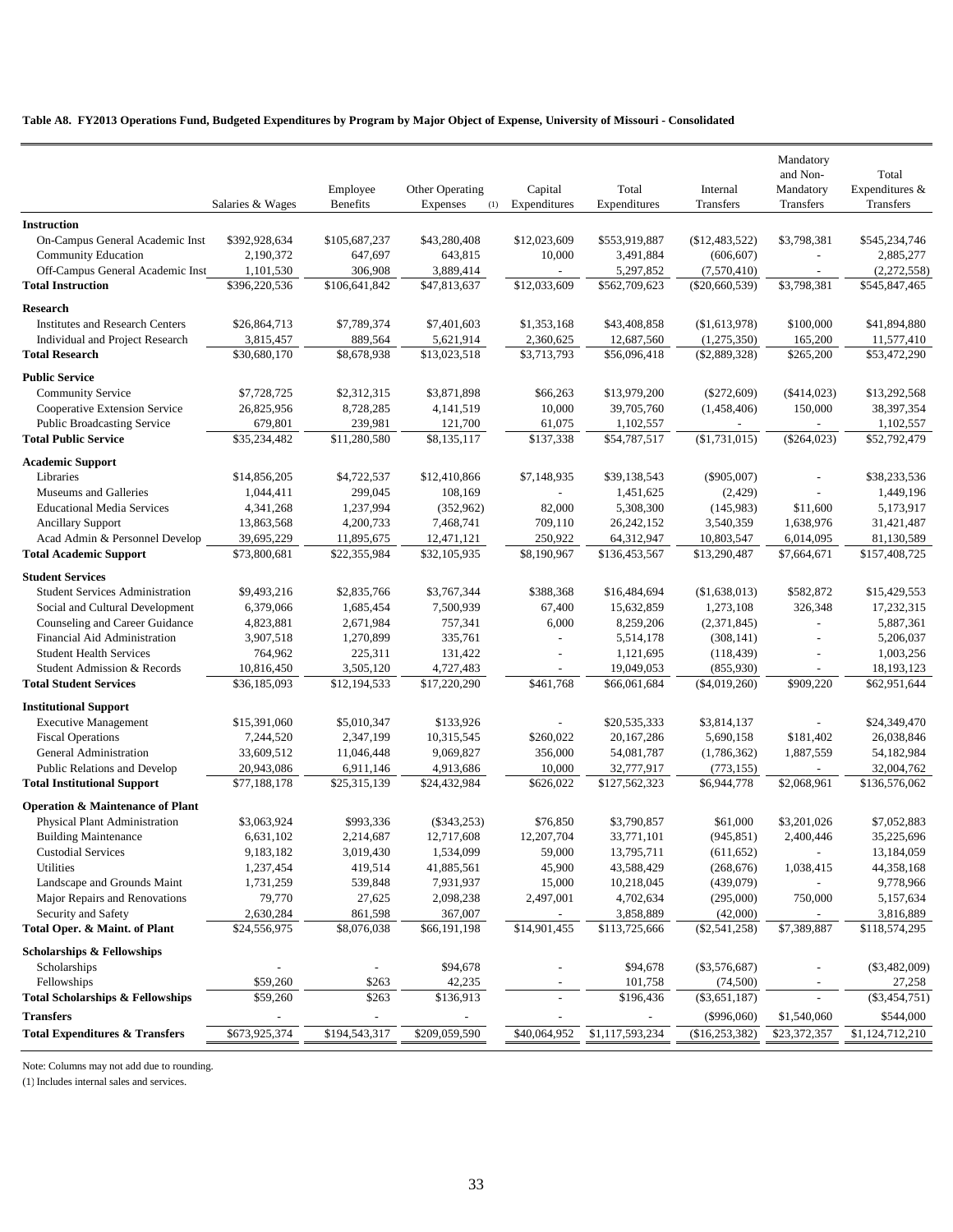#### **Table A9. FY2013 Operations Fund, Budgeted Expenditures by Program by Major Object of Expense, University of Missouri - Columbia**

|                                             |               |                 |                 |                          |               |                 | Mandatory   |                 |
|---------------------------------------------|---------------|-----------------|-----------------|--------------------------|---------------|-----------------|-------------|-----------------|
|                                             |               |                 |                 |                          |               |                 | and Non-    | Total           |
|                                             | Salaries &    | Employee        | Other Operating | Capital                  | Total         | Internal        | Mandatory   | Expenditures &  |
|                                             | Wages         | <b>Benefits</b> | Expenses        | (1) Expenditures         | Expenditures  | Transfers       | Transfers   | Transfers       |
| <b>Instruction</b>                          |               |                 |                 |                          |               |                 |             |                 |
| On-Campus General Academic Inst.            | \$194,638,454 | \$49,378,378    | \$18,204,102    | \$4,048,595              | \$266,269,529 | (\$10,502,215)  | \$3,726,966 | \$259,494,280   |
| Community Education                         | 1,955,415     | 582,651         | 504,431         | 10,000                   | 3,052,497     | (631, 607)      |             | 2,420,890       |
| Off-Campus General Academic Inst.           | 204,790       | 52,031          | 1,097,899       | ÷,                       | 1,354,720     | (2,080,943)     |             | (726, 223)      |
| <b>Total Instruction</b>                    | \$196,798,659 | \$50,013,060    | \$19,806,432    | \$4,058,595              | \$270,676,746 | (\$13,214,765)  | \$3,726,966 | \$261,188,947   |
| <b>Research</b>                             |               |                 |                 |                          |               |                 |             |                 |
| <b>Institutes and Research Centers</b>      | \$23,499,586  | \$6,918,149     | \$6,723,236     | \$1,228,168              | \$38,369,139  | (\$1,159,501)   |             | \$37,209,638    |
| Individual and Project Research             | 1,706,656     | 381,942         | 3,096,166       | 2,022,415                | 7,207,179     | (1,981,398)     |             | 5,225,781       |
| <b>Total Research</b>                       | \$25,206,242  | \$7,300,091     | \$9,819,402     | \$3,250,583              | \$45,576,318  | $(\$3,140,899)$ |             | \$42,435,419    |
|                                             |               |                 |                 |                          |               |                 |             |                 |
| <b>Public Service</b>                       |               |                 |                 |                          |               |                 |             |                 |
| <b>Community Service</b>                    | \$3,329,105   | \$941,863       | \$1,522,976     | \$66,263                 | \$5,860,207   | $(\$343,123)$   | \$9,260     | \$5,526,344     |
| Cooperative Extension Service               |               |                 |                 | ä,                       |               |                 |             |                 |
| <b>Public Broadcasting Service</b>          | 312,726       | 124,071         | 56,125          | 61,075                   | 553,997       |                 |             | 553,997         |
| <b>Total Public Service</b>                 | \$3,641,831   | \$1,065,934     | \$1,579,101     | \$127,338                | \$6,414,204   | (\$343,123)     | \$9,260     | \$6,080,341     |
| <b>Academic Support</b>                     |               |                 |                 |                          |               |                 |             |                 |
| Libraries                                   | \$7,124,414   | \$2,279,885     | \$9,033,140     | \$2,319,210              | \$20,756,649  | $(\$729,737)$   |             | \$20,026,912    |
| Museums and Galleries                       | 620,239       | 164,867         | 52,253          | $\overline{\phantom{a}}$ | 837,359       | (2, 429)        |             | 834,930         |
| <b>Educational Media Services</b>           | 1,752,208     | 555,926         | 168,203         | $\omega$                 | 2,476,337     | 370,276         | \$11,600    | 2,858,213       |
| <b>Ancillary Support</b>                    | 8,936,024     | 2,607,477       | 6,058,868       | 107,000                  | 17,709,369    | 4,729,065       | 57,576      | 22,496,010      |
| Acad Admin & Personnel Develop              | 20,022,094    | 5,952,466       | 5,110,208       | 97,922                   | 31,182,690    | 8,559,740       | 97,000      | 39,839,430      |
| <b>Total Academic Support</b>               | \$38,454,979  | \$11,560,621    | \$20,422,672    | \$2,524,132              | \$72,962,404  | \$12,926,915    | \$166,176   | \$86,055,495    |
|                                             |               |                 |                 |                          |               |                 |             |                 |
| <b>Student Services</b>                     |               |                 |                 |                          |               |                 |             |                 |
| <b>Student Services Administration</b>      | \$3,227,319   | \$867,909       | \$1,386,724     | \$240,000                | \$5,721,952   | $(\$503,218)$   |             | \$5,218,734     |
| Social and Cultural Development             | 2,959,189     | 738,953         | 3,133,830       | 20,400                   | 6,852,372     | 129,298         | \$265,500   | 7,247,170       |
| Counseling and Career Guidance              | 2,395,689     | 1,900,611       | 363,103         | ×,                       | 4,659,403     | (1,485,514)     |             | 3,173,889       |
| Financial Aid Administration                | 1,676,417     | 531,234         | 113,196         | ×,                       | 2,320,847     |                 |             | 2,320,847       |
| <b>Student Health Services</b>              | 145,462       | 16,653          | 9,324           |                          | 171,439       | (118, 439)      |             | 53,000          |
| Student Admission & Records                 | 4,817,891     | 1,567,287       | 2,286,639       |                          | 8,671,817     | (596, 124)      |             | 8,075,693       |
| <b>Total Student Services</b>               | \$15,221,967  | \$5,622,647     | \$7,292,816     | \$260,400                | \$28,397,830  | $(\$2,573,997)$ | \$265,500   | \$26,089,333    |
| <b>Institutional Support</b>                |               |                 |                 |                          |               |                 |             |                 |
| <b>Executive Management</b>                 | \$4,723,184   | \$1,510,436     | (\$1,133,938)   |                          | \$5,099,682   | \$2,352,508     |             | \$7,452,190     |
| <b>Fiscal Operations</b>                    | 3,347,696     | 1,071,953       | 448,721         | ÷,                       | 4,868,370     | (2,050)         |             | 4,866,320       |
| General Administration                      | 8,470,771     | 2,537,779       | (1,697,641)     |                          | 9,310,909     | 8,906,763       | \$94,080    | 18,311,752      |
| Public Relations and Development            | 10,228,860    | 3,343,654       | 598,971         | \$10,000                 | 14, 181, 484  | (380,771)       |             | 13,800,713      |
| <b>Total Institutional Support</b>          | \$26,770,511  | \$8,463,822     | (\$1,783,887)   | \$10,000                 | \$33,460,445  | \$10,876,450    | \$94,080    | \$44,430,975    |
| <b>Operation &amp; Maintenance of Plant</b> |               |                 |                 |                          |               |                 |             |                 |
| Physical Plant Administration               | \$1,282,286   | \$419,792       | $(\$361,914)$   | \$21,850                 | \$1,362,014   | $(\$30,000)$    |             | \$1,332,014     |
| <b>Building Maintenance</b>                 | 4,610,023     | 1,537,707       | 4,459,020       | 3,891,000                | 14,497,750    | (504, 851)      | \$1,023,225 | 15,016,124      |
| <b>Custodial Services</b>                   | 3,999,343     | 1,270,707       | 967,981         | 25,000                   | 6,263,031     | (612, 652)      |             | 5,650,379       |
| Utilities                                   |               |                 | 32,931,674      | $\omega$                 | 32,931,674    | ÷.              | 1,038,415   | 33,970,089      |
| Landscape and Grounds Maintenance           | 1,098,738     | 336,734         | 598,695         | 15,000                   | 2,049,168     | (441,079)       |             | 1,608,089       |
| Major Repairs and Renovations               |               |                 | 84,200          | ٠                        | 84,200        | (15,000)        | 750,000     | 819,200         |
| Security and Safety                         | 509,136       | 161,622         | 93,945          |                          | 764,703       |                 |             | 764,703         |
| Total Operation & Maint of Plant            | \$11,499,526  | \$3,726,562     | \$38,773,602    | \$3,952,850              | \$57,952,540  | (\$1,603,582)   | \$2,811,640 | \$59,160,598    |
|                                             |               |                 |                 |                          |               |                 |             |                 |
| <b>Scholarships &amp; Fellowships</b>       |               |                 |                 |                          |               |                 |             |                 |
| Scholarships                                |               |                 | \$94,678        |                          | \$94,678      | $(\$3,921,487)$ |             | $(\$3,826,809)$ |
| Fellowships                                 | \$4,760       | \$110           | 11,585          |                          | 16,455        | (90,000)        |             | (73, 545)       |
| <b>Total Scholarships &amp; Fellowships</b> | \$4,760       | \$110           | \$106,263       |                          | \$111,133     | $(\$4,011,487)$ |             | $(\$3,900,354)$ |
| <b>Total Operating Expenditures</b>         | \$317,598,475 | \$87,752,847    | \$96,016,401    | \$14,183,898             | \$515,551,621 | (\$1,084,488)   | \$7,073,622 | \$521,540,755   |
|                                             |               |                 |                 |                          |               |                 |             |                 |

Note: Columns may not add due to rounding.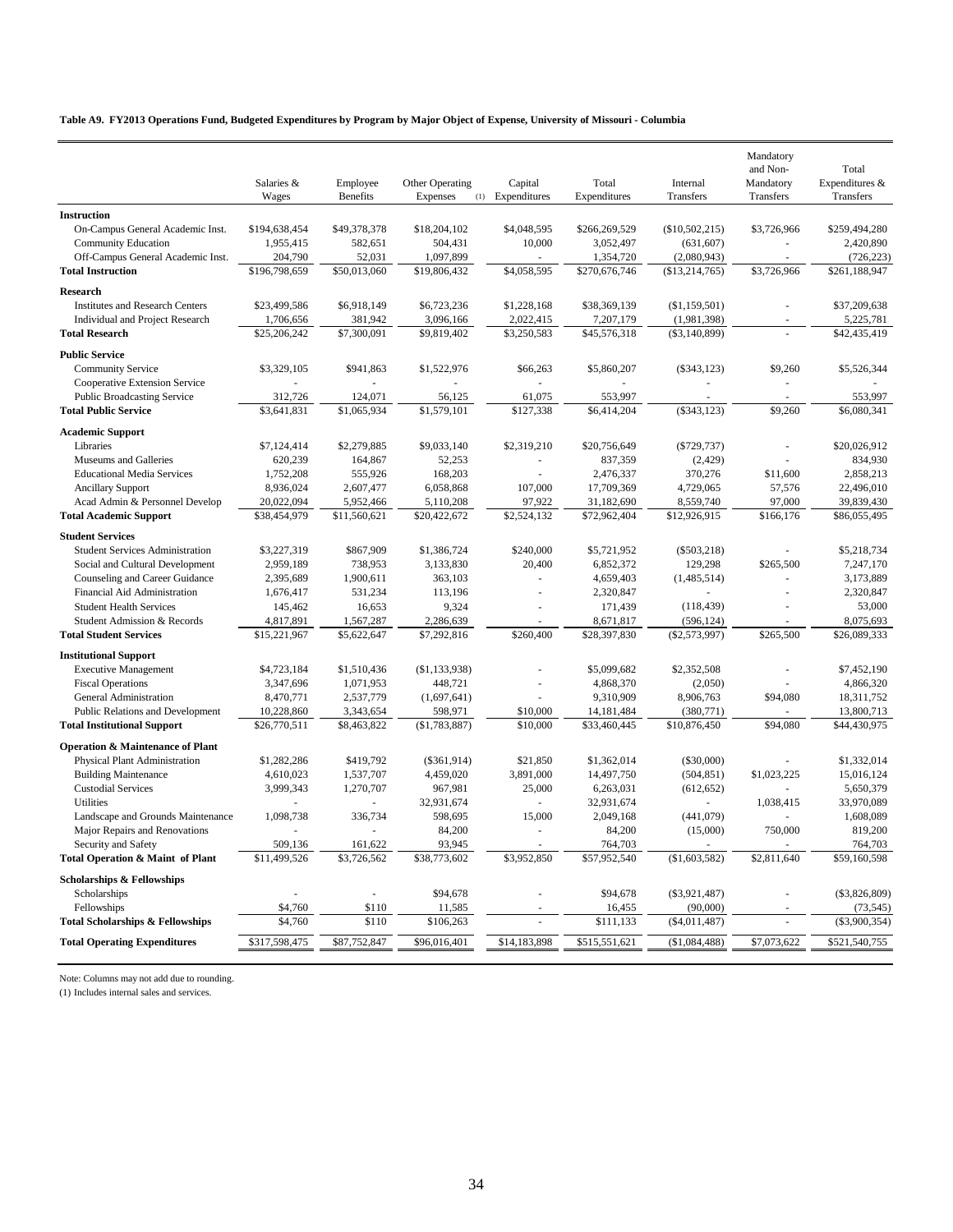#### **Table A10. FY2013 Operations Fund, Budgeted Expenditures by Program by Major Object of Expense, University of Missouri Extension**

| <b>Instruction</b><br>On-Campus General Academic Inst.<br><b>Community Education</b><br>Off-Campus General Academic Inst.<br><b>Total Instruction</b><br>Research<br><b>Institutes and Research Centers</b><br>\$9,921<br>\$5,079<br>\$15,000<br>\$15,000<br>Individual and Project Research<br>\$9,921<br>\$5,079<br>\$15,000<br>\$15,000<br><b>Total Research</b><br><b>Public Service</b><br><b>Community Service</b><br>\$8,630<br>\$8,630<br>(\$11,057)<br>(\$2,427)<br>Cooperative Extension Service<br>\$26,574,307<br>\$8,654,327<br>4,095,134<br>\$10,000<br>39, 333, 768<br>(1,075,323)<br>\$150,000<br>38,408,445<br><b>Public Broadcasting Service</b><br>\$26,574,307<br>\$10,000<br>\$39,342,398<br>(\$1,086,380)<br>\$150,000<br><b>Total Public Service</b><br>\$8,654,327<br>\$4,103,764<br>\$38,406,018<br><b>Academic Support</b><br>Libraries<br>Museums and Galleries<br><b>Educational Media Services</b><br><b>Ancillary Support</b><br>Acad Admin & Personnel Develop<br><b>Total Academic Support</b><br><b>Student Services</b><br><b>Student Services Administration</b><br>Social and Cultural Development<br>Counseling and Career Guidance<br>Financial Aid Administration<br><b>Student Health Services</b><br>Student Admission & Records<br><b>Total Student Services</b><br><b>Institutional Support</b><br><b>Executive Management</b><br><b>Fiscal Operations</b><br>General Administration<br>Public Relations and Development<br><b>Total Institutional Support</b><br><b>Operation &amp; Maintenance of Plant</b><br>Physical Plant Administration<br><b>Building Maintenance</b><br><b>Custodial Services</b><br>Utilities<br>Landscape and Grounds Maintenance<br>Major Repairs and Renovations<br>Security and Safety<br>Total Operation & Maint of Plant<br><b>Scholarships &amp; Fellowships</b><br>Scholarships<br>Fellowships<br><b>Total Scholarships &amp; Fellowships</b><br><b>Total Operating Expenditures</b><br>\$26,584,228<br>\$8,659,406<br>\$4,103,764<br>\$10,000<br>\$39,357,398<br>(\$1,086,380)<br>\$150,000<br>\$38,421,018 | Salaries & Wages | Employee<br>Benefits | Other Operating<br>Expenses<br>(1) | Capital<br>Expenditures | Total<br>Expenditures | Internal<br>Transfers | Mandatory<br>and Non-<br>Mandatory<br>Transfers | Total<br>Expenditures &<br>Transfers |
|-------------------------------------------------------------------------------------------------------------------------------------------------------------------------------------------------------------------------------------------------------------------------------------------------------------------------------------------------------------------------------------------------------------------------------------------------------------------------------------------------------------------------------------------------------------------------------------------------------------------------------------------------------------------------------------------------------------------------------------------------------------------------------------------------------------------------------------------------------------------------------------------------------------------------------------------------------------------------------------------------------------------------------------------------------------------------------------------------------------------------------------------------------------------------------------------------------------------------------------------------------------------------------------------------------------------------------------------------------------------------------------------------------------------------------------------------------------------------------------------------------------------------------------------------------------------------------------------------------------------------------------------------------------------------------------------------------------------------------------------------------------------------------------------------------------------------------------------------------------------------------------------------------------------------------------------------------------------------------------------------------------------------------------------------------------------------------------------|------------------|----------------------|------------------------------------|-------------------------|-----------------------|-----------------------|-------------------------------------------------|--------------------------------------|
|                                                                                                                                                                                                                                                                                                                                                                                                                                                                                                                                                                                                                                                                                                                                                                                                                                                                                                                                                                                                                                                                                                                                                                                                                                                                                                                                                                                                                                                                                                                                                                                                                                                                                                                                                                                                                                                                                                                                                                                                                                                                                           |                  |                      |                                    |                         |                       |                       |                                                 |                                      |
|                                                                                                                                                                                                                                                                                                                                                                                                                                                                                                                                                                                                                                                                                                                                                                                                                                                                                                                                                                                                                                                                                                                                                                                                                                                                                                                                                                                                                                                                                                                                                                                                                                                                                                                                                                                                                                                                                                                                                                                                                                                                                           |                  |                      |                                    |                         |                       |                       |                                                 |                                      |
|                                                                                                                                                                                                                                                                                                                                                                                                                                                                                                                                                                                                                                                                                                                                                                                                                                                                                                                                                                                                                                                                                                                                                                                                                                                                                                                                                                                                                                                                                                                                                                                                                                                                                                                                                                                                                                                                                                                                                                                                                                                                                           |                  |                      |                                    |                         |                       |                       |                                                 |                                      |
|                                                                                                                                                                                                                                                                                                                                                                                                                                                                                                                                                                                                                                                                                                                                                                                                                                                                                                                                                                                                                                                                                                                                                                                                                                                                                                                                                                                                                                                                                                                                                                                                                                                                                                                                                                                                                                                                                                                                                                                                                                                                                           |                  |                      |                                    |                         |                       |                       |                                                 |                                      |
|                                                                                                                                                                                                                                                                                                                                                                                                                                                                                                                                                                                                                                                                                                                                                                                                                                                                                                                                                                                                                                                                                                                                                                                                                                                                                                                                                                                                                                                                                                                                                                                                                                                                                                                                                                                                                                                                                                                                                                                                                                                                                           |                  |                      |                                    |                         |                       |                       |                                                 |                                      |
|                                                                                                                                                                                                                                                                                                                                                                                                                                                                                                                                                                                                                                                                                                                                                                                                                                                                                                                                                                                                                                                                                                                                                                                                                                                                                                                                                                                                                                                                                                                                                                                                                                                                                                                                                                                                                                                                                                                                                                                                                                                                                           |                  |                      |                                    |                         |                       |                       |                                                 |                                      |
|                                                                                                                                                                                                                                                                                                                                                                                                                                                                                                                                                                                                                                                                                                                                                                                                                                                                                                                                                                                                                                                                                                                                                                                                                                                                                                                                                                                                                                                                                                                                                                                                                                                                                                                                                                                                                                                                                                                                                                                                                                                                                           |                  |                      |                                    |                         |                       |                       |                                                 |                                      |
|                                                                                                                                                                                                                                                                                                                                                                                                                                                                                                                                                                                                                                                                                                                                                                                                                                                                                                                                                                                                                                                                                                                                                                                                                                                                                                                                                                                                                                                                                                                                                                                                                                                                                                                                                                                                                                                                                                                                                                                                                                                                                           |                  |                      |                                    |                         |                       |                       |                                                 |                                      |
|                                                                                                                                                                                                                                                                                                                                                                                                                                                                                                                                                                                                                                                                                                                                                                                                                                                                                                                                                                                                                                                                                                                                                                                                                                                                                                                                                                                                                                                                                                                                                                                                                                                                                                                                                                                                                                                                                                                                                                                                                                                                                           |                  |                      |                                    |                         |                       |                       |                                                 |                                      |
|                                                                                                                                                                                                                                                                                                                                                                                                                                                                                                                                                                                                                                                                                                                                                                                                                                                                                                                                                                                                                                                                                                                                                                                                                                                                                                                                                                                                                                                                                                                                                                                                                                                                                                                                                                                                                                                                                                                                                                                                                                                                                           |                  |                      |                                    |                         |                       |                       |                                                 |                                      |
|                                                                                                                                                                                                                                                                                                                                                                                                                                                                                                                                                                                                                                                                                                                                                                                                                                                                                                                                                                                                                                                                                                                                                                                                                                                                                                                                                                                                                                                                                                                                                                                                                                                                                                                                                                                                                                                                                                                                                                                                                                                                                           |                  |                      |                                    |                         |                       |                       |                                                 |                                      |
|                                                                                                                                                                                                                                                                                                                                                                                                                                                                                                                                                                                                                                                                                                                                                                                                                                                                                                                                                                                                                                                                                                                                                                                                                                                                                                                                                                                                                                                                                                                                                                                                                                                                                                                                                                                                                                                                                                                                                                                                                                                                                           |                  |                      |                                    |                         |                       |                       |                                                 |                                      |
|                                                                                                                                                                                                                                                                                                                                                                                                                                                                                                                                                                                                                                                                                                                                                                                                                                                                                                                                                                                                                                                                                                                                                                                                                                                                                                                                                                                                                                                                                                                                                                                                                                                                                                                                                                                                                                                                                                                                                                                                                                                                                           |                  |                      |                                    |                         |                       |                       |                                                 |                                      |
|                                                                                                                                                                                                                                                                                                                                                                                                                                                                                                                                                                                                                                                                                                                                                                                                                                                                                                                                                                                                                                                                                                                                                                                                                                                                                                                                                                                                                                                                                                                                                                                                                                                                                                                                                                                                                                                                                                                                                                                                                                                                                           |                  |                      |                                    |                         |                       |                       |                                                 |                                      |
|                                                                                                                                                                                                                                                                                                                                                                                                                                                                                                                                                                                                                                                                                                                                                                                                                                                                                                                                                                                                                                                                                                                                                                                                                                                                                                                                                                                                                                                                                                                                                                                                                                                                                                                                                                                                                                                                                                                                                                                                                                                                                           |                  |                      |                                    |                         |                       |                       |                                                 |                                      |
|                                                                                                                                                                                                                                                                                                                                                                                                                                                                                                                                                                                                                                                                                                                                                                                                                                                                                                                                                                                                                                                                                                                                                                                                                                                                                                                                                                                                                                                                                                                                                                                                                                                                                                                                                                                                                                                                                                                                                                                                                                                                                           |                  |                      |                                    |                         |                       |                       |                                                 |                                      |
|                                                                                                                                                                                                                                                                                                                                                                                                                                                                                                                                                                                                                                                                                                                                                                                                                                                                                                                                                                                                                                                                                                                                                                                                                                                                                                                                                                                                                                                                                                                                                                                                                                                                                                                                                                                                                                                                                                                                                                                                                                                                                           |                  |                      |                                    |                         |                       |                       |                                                 |                                      |
|                                                                                                                                                                                                                                                                                                                                                                                                                                                                                                                                                                                                                                                                                                                                                                                                                                                                                                                                                                                                                                                                                                                                                                                                                                                                                                                                                                                                                                                                                                                                                                                                                                                                                                                                                                                                                                                                                                                                                                                                                                                                                           |                  |                      |                                    |                         |                       |                       |                                                 |                                      |
|                                                                                                                                                                                                                                                                                                                                                                                                                                                                                                                                                                                                                                                                                                                                                                                                                                                                                                                                                                                                                                                                                                                                                                                                                                                                                                                                                                                                                                                                                                                                                                                                                                                                                                                                                                                                                                                                                                                                                                                                                                                                                           |                  |                      |                                    |                         |                       |                       |                                                 |                                      |
|                                                                                                                                                                                                                                                                                                                                                                                                                                                                                                                                                                                                                                                                                                                                                                                                                                                                                                                                                                                                                                                                                                                                                                                                                                                                                                                                                                                                                                                                                                                                                                                                                                                                                                                                                                                                                                                                                                                                                                                                                                                                                           |                  |                      |                                    |                         |                       |                       |                                                 |                                      |
|                                                                                                                                                                                                                                                                                                                                                                                                                                                                                                                                                                                                                                                                                                                                                                                                                                                                                                                                                                                                                                                                                                                                                                                                                                                                                                                                                                                                                                                                                                                                                                                                                                                                                                                                                                                                                                                                                                                                                                                                                                                                                           |                  |                      |                                    |                         |                       |                       |                                                 |                                      |
|                                                                                                                                                                                                                                                                                                                                                                                                                                                                                                                                                                                                                                                                                                                                                                                                                                                                                                                                                                                                                                                                                                                                                                                                                                                                                                                                                                                                                                                                                                                                                                                                                                                                                                                                                                                                                                                                                                                                                                                                                                                                                           |                  |                      |                                    |                         |                       |                       |                                                 |                                      |
|                                                                                                                                                                                                                                                                                                                                                                                                                                                                                                                                                                                                                                                                                                                                                                                                                                                                                                                                                                                                                                                                                                                                                                                                                                                                                                                                                                                                                                                                                                                                                                                                                                                                                                                                                                                                                                                                                                                                                                                                                                                                                           |                  |                      |                                    |                         |                       |                       |                                                 |                                      |
|                                                                                                                                                                                                                                                                                                                                                                                                                                                                                                                                                                                                                                                                                                                                                                                                                                                                                                                                                                                                                                                                                                                                                                                                                                                                                                                                                                                                                                                                                                                                                                                                                                                                                                                                                                                                                                                                                                                                                                                                                                                                                           |                  |                      |                                    |                         |                       |                       |                                                 |                                      |
|                                                                                                                                                                                                                                                                                                                                                                                                                                                                                                                                                                                                                                                                                                                                                                                                                                                                                                                                                                                                                                                                                                                                                                                                                                                                                                                                                                                                                                                                                                                                                                                                                                                                                                                                                                                                                                                                                                                                                                                                                                                                                           |                  |                      |                                    |                         |                       |                       |                                                 |                                      |
|                                                                                                                                                                                                                                                                                                                                                                                                                                                                                                                                                                                                                                                                                                                                                                                                                                                                                                                                                                                                                                                                                                                                                                                                                                                                                                                                                                                                                                                                                                                                                                                                                                                                                                                                                                                                                                                                                                                                                                                                                                                                                           |                  |                      |                                    |                         |                       |                       |                                                 |                                      |
|                                                                                                                                                                                                                                                                                                                                                                                                                                                                                                                                                                                                                                                                                                                                                                                                                                                                                                                                                                                                                                                                                                                                                                                                                                                                                                                                                                                                                                                                                                                                                                                                                                                                                                                                                                                                                                                                                                                                                                                                                                                                                           |                  |                      |                                    |                         |                       |                       |                                                 |                                      |
|                                                                                                                                                                                                                                                                                                                                                                                                                                                                                                                                                                                                                                                                                                                                                                                                                                                                                                                                                                                                                                                                                                                                                                                                                                                                                                                                                                                                                                                                                                                                                                                                                                                                                                                                                                                                                                                                                                                                                                                                                                                                                           |                  |                      |                                    |                         |                       |                       |                                                 |                                      |
|                                                                                                                                                                                                                                                                                                                                                                                                                                                                                                                                                                                                                                                                                                                                                                                                                                                                                                                                                                                                                                                                                                                                                                                                                                                                                                                                                                                                                                                                                                                                                                                                                                                                                                                                                                                                                                                                                                                                                                                                                                                                                           |                  |                      |                                    |                         |                       |                       |                                                 |                                      |
|                                                                                                                                                                                                                                                                                                                                                                                                                                                                                                                                                                                                                                                                                                                                                                                                                                                                                                                                                                                                                                                                                                                                                                                                                                                                                                                                                                                                                                                                                                                                                                                                                                                                                                                                                                                                                                                                                                                                                                                                                                                                                           |                  |                      |                                    |                         |                       |                       |                                                 |                                      |
|                                                                                                                                                                                                                                                                                                                                                                                                                                                                                                                                                                                                                                                                                                                                                                                                                                                                                                                                                                                                                                                                                                                                                                                                                                                                                                                                                                                                                                                                                                                                                                                                                                                                                                                                                                                                                                                                                                                                                                                                                                                                                           |                  |                      |                                    |                         |                       |                       |                                                 |                                      |
|                                                                                                                                                                                                                                                                                                                                                                                                                                                                                                                                                                                                                                                                                                                                                                                                                                                                                                                                                                                                                                                                                                                                                                                                                                                                                                                                                                                                                                                                                                                                                                                                                                                                                                                                                                                                                                                                                                                                                                                                                                                                                           |                  |                      |                                    |                         |                       |                       |                                                 |                                      |
|                                                                                                                                                                                                                                                                                                                                                                                                                                                                                                                                                                                                                                                                                                                                                                                                                                                                                                                                                                                                                                                                                                                                                                                                                                                                                                                                                                                                                                                                                                                                                                                                                                                                                                                                                                                                                                                                                                                                                                                                                                                                                           |                  |                      |                                    |                         |                       |                       |                                                 |                                      |
|                                                                                                                                                                                                                                                                                                                                                                                                                                                                                                                                                                                                                                                                                                                                                                                                                                                                                                                                                                                                                                                                                                                                                                                                                                                                                                                                                                                                                                                                                                                                                                                                                                                                                                                                                                                                                                                                                                                                                                                                                                                                                           |                  |                      |                                    |                         |                       |                       |                                                 |                                      |
|                                                                                                                                                                                                                                                                                                                                                                                                                                                                                                                                                                                                                                                                                                                                                                                                                                                                                                                                                                                                                                                                                                                                                                                                                                                                                                                                                                                                                                                                                                                                                                                                                                                                                                                                                                                                                                                                                                                                                                                                                                                                                           |                  |                      |                                    |                         |                       |                       |                                                 |                                      |
|                                                                                                                                                                                                                                                                                                                                                                                                                                                                                                                                                                                                                                                                                                                                                                                                                                                                                                                                                                                                                                                                                                                                                                                                                                                                                                                                                                                                                                                                                                                                                                                                                                                                                                                                                                                                                                                                                                                                                                                                                                                                                           |                  |                      |                                    |                         |                       |                       |                                                 |                                      |
|                                                                                                                                                                                                                                                                                                                                                                                                                                                                                                                                                                                                                                                                                                                                                                                                                                                                                                                                                                                                                                                                                                                                                                                                                                                                                                                                                                                                                                                                                                                                                                                                                                                                                                                                                                                                                                                                                                                                                                                                                                                                                           |                  |                      |                                    |                         |                       |                       |                                                 |                                      |
|                                                                                                                                                                                                                                                                                                                                                                                                                                                                                                                                                                                                                                                                                                                                                                                                                                                                                                                                                                                                                                                                                                                                                                                                                                                                                                                                                                                                                                                                                                                                                                                                                                                                                                                                                                                                                                                                                                                                                                                                                                                                                           |                  |                      |                                    |                         |                       |                       |                                                 |                                      |
|                                                                                                                                                                                                                                                                                                                                                                                                                                                                                                                                                                                                                                                                                                                                                                                                                                                                                                                                                                                                                                                                                                                                                                                                                                                                                                                                                                                                                                                                                                                                                                                                                                                                                                                                                                                                                                                                                                                                                                                                                                                                                           |                  |                      |                                    |                         |                       |                       |                                                 |                                      |
|                                                                                                                                                                                                                                                                                                                                                                                                                                                                                                                                                                                                                                                                                                                                                                                                                                                                                                                                                                                                                                                                                                                                                                                                                                                                                                                                                                                                                                                                                                                                                                                                                                                                                                                                                                                                                                                                                                                                                                                                                                                                                           |                  |                      |                                    |                         |                       |                       |                                                 |                                      |
|                                                                                                                                                                                                                                                                                                                                                                                                                                                                                                                                                                                                                                                                                                                                                                                                                                                                                                                                                                                                                                                                                                                                                                                                                                                                                                                                                                                                                                                                                                                                                                                                                                                                                                                                                                                                                                                                                                                                                                                                                                                                                           |                  |                      |                                    |                         |                       |                       |                                                 |                                      |
|                                                                                                                                                                                                                                                                                                                                                                                                                                                                                                                                                                                                                                                                                                                                                                                                                                                                                                                                                                                                                                                                                                                                                                                                                                                                                                                                                                                                                                                                                                                                                                                                                                                                                                                                                                                                                                                                                                                                                                                                                                                                                           |                  |                      |                                    |                         |                       |                       |                                                 |                                      |
|                                                                                                                                                                                                                                                                                                                                                                                                                                                                                                                                                                                                                                                                                                                                                                                                                                                                                                                                                                                                                                                                                                                                                                                                                                                                                                                                                                                                                                                                                                                                                                                                                                                                                                                                                                                                                                                                                                                                                                                                                                                                                           |                  |                      |                                    |                         |                       |                       |                                                 |                                      |
|                                                                                                                                                                                                                                                                                                                                                                                                                                                                                                                                                                                                                                                                                                                                                                                                                                                                                                                                                                                                                                                                                                                                                                                                                                                                                                                                                                                                                                                                                                                                                                                                                                                                                                                                                                                                                                                                                                                                                                                                                                                                                           |                  |                      |                                    |                         |                       |                       |                                                 |                                      |

Note: Columns may not add due to rounding.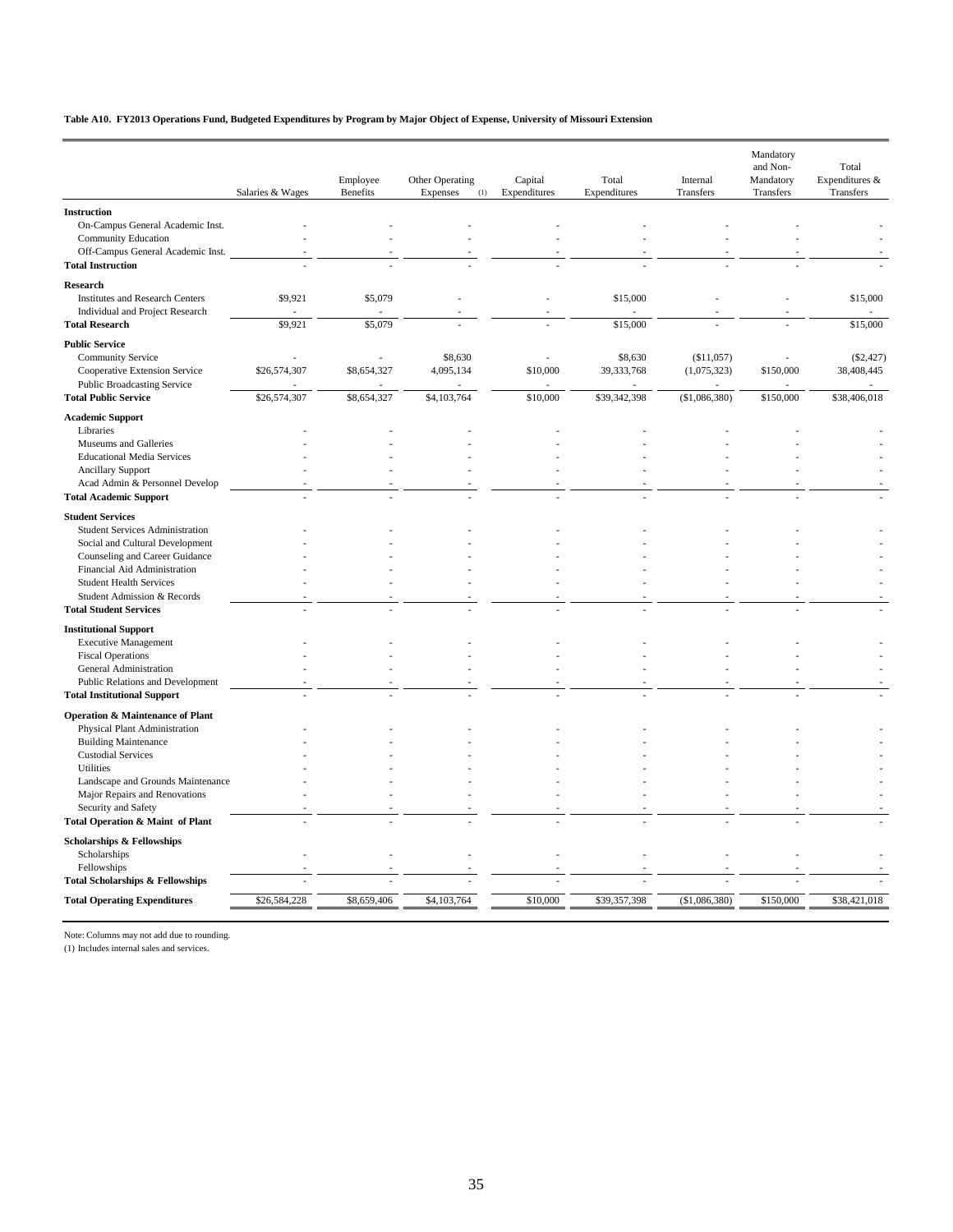|                                             | Salaries &<br>Wages | Employee<br>Benefits | Other Operating<br>Expenses<br>(1) | Capital<br>Expenditures | Total<br>Expenditures | Internal<br>Transfers | Mandatory<br>and Non-<br>Mandatory<br>Transfers | Total<br>Expenditures &<br>Transfers |
|---------------------------------------------|---------------------|----------------------|------------------------------------|-------------------------|-----------------------|-----------------------|-------------------------------------------------|--------------------------------------|
| <b>Instruction</b>                          |                     |                      |                                    |                         |                       |                       |                                                 |                                      |
| On-Campus General Academic Inst.            | \$102,418,431       | \$27,984,222         | \$10,817,451                       | \$6,146,270             | \$147,366,374         | $(\$2,672,738)$       | \$21,415                                        | \$144,715,051                        |
| <b>Community Education</b>                  | 24.499              | 7,921                | 43,930                             |                         | 76,350                |                       |                                                 | 76,350                               |
| Off-Campus General Academic Inst.           | 42,000              | 13,548               | 109,150                            |                         | 164,698               | (93, 200)             |                                                 | 71,498                               |
| <b>Total Instruction</b>                    | \$102,484,930       | \$28,005,691         | \$10,970,531                       | \$6,146,270             | \$147,607,422         | $(\$2,765,938)$       | \$21.415                                        | \$144,862,899                        |
| <b>Research</b>                             |                     |                      |                                    |                         |                       |                       |                                                 |                                      |
| <b>Institutes and Research Centers</b>      | \$225,703           | \$73,161             | \$15,075                           |                         | \$313,939             |                       |                                                 | \$313,939                            |
| Individual and Project Research             | 1,015,886           | 258,243              | 1,316,687                          | \$86,000                | 2,676,816             | $(\$809,212)$         |                                                 | 1,867,604                            |
| <b>Total Research</b>                       | \$1,241,589         | \$331,404            | \$1,331,762                        | \$86,000                | \$2,990,755           | $(\$809,212)$         |                                                 | \$2,181,543                          |
| <b>Public Service</b>                       |                     |                      |                                    |                         |                       |                       |                                                 |                                      |
| <b>Community Service</b>                    | \$2,346,123         | \$754,028            | \$571,124                          |                         | \$3,671,275           | \$331,308             |                                                 | \$4,002,583                          |
| Cooperative Extension Service               | 85,826              | 27,046               | 6,650                              |                         | 119,522               | (115, 892)            |                                                 | 3,630                                |
| <b>Public Broadcasting Service</b>          |                     |                      | 50,575                             |                         | 50,575                |                       |                                                 | 50,575                               |
| <b>Total Public Service</b>                 | \$2,431,949         | \$781,074            | \$628,349                          |                         | \$3,841,372           | \$215,416             |                                                 | \$4,056,788                          |
| <b>Academic Support</b>                     |                     |                      |                                    |                         |                       |                       |                                                 |                                      |
| Libraries                                   | \$4,602,339         | \$1,465,384          | \$2,069,398                        | \$989,532               | \$9,126,653           | (\$16,981)            |                                                 | \$9,109,672                          |
| Museums and Galleries                       | 394,007             | 132,129              | 20,816                             | ÷.                      | 546,952               |                       |                                                 | 546,952                              |
| <b>Educational Media Services</b>           | 956,434             | 275,177              | 200,946                            | 20,000                  | 1,452,557             | (222, 846)            |                                                 | 1,229,711                            |
| <b>Ancillary Support</b>                    | 1,233,532           | 381,527              | 268,927                            | ÷.                      | 1,883,986             | (788, 752)            |                                                 | 1,095,234                            |
| Acad Admin & Personnel Develop              | 10,980,172          | 3,150,173            | 2,062,577                          | 33,000                  | 16,225,922            | (53,200)              |                                                 | 16,172,722                           |
| <b>Total Academic Support</b>               | \$18,166,484        | \$5,404,390          | \$4,622,664                        | \$1,042,532             | \$29,236,070          | (\$1,081,779)         |                                                 | \$28,154,291                         |
| <b>Student Services</b>                     |                     |                      |                                    |                         |                       |                       |                                                 |                                      |
| Student Services Administration             | \$3,054,627         | \$896,783            | \$1,018,965                        | ä,                      | \$4,970,375           | \$1,456,032           | \$411,489                                       | \$6,837,896                          |
| Social and Cultural Development             | 877,338             | 233,709              | 1,077,302                          | \$12,000                | 2,200,349             | 680,810               |                                                 | 2,881,159                            |
| Counseling and Career Guidance              | 1,313,342           | 398,421              | 164,277                            | ÷.                      | 1,876,040             | (861, 331)            |                                                 | 1,014,709                            |
| Financial Aid Administration                | 934,196             | 309,860              | 67,500                             |                         | 1,311,556             | (308, 141)            |                                                 | 1,003,415                            |
| <b>Student Health Services</b>              | <b>College</b>      |                      | ×.                                 | ÷.                      | in 1                  | ÷.                    | ÷                                               | <b>College</b>                       |
| Student Admission & Records                 | 1,643,860           | 545,938              | 294,854                            |                         | 2,484,652             | 133,867               |                                                 | 2,618,519                            |
| <b>Total Student Services</b>               | \$7,823,363         | \$2,384,711          | \$2,622,898                        | \$12,000                | \$12,842,972          | \$1,101,237           | \$411,489                                       | \$14,355,698                         |
| <b>Institutional Support</b>                |                     |                      |                                    |                         |                       |                       |                                                 |                                      |
| <b>Executive Management</b>                 | \$2,152,497         | \$694,140            | \$47,135                           |                         | \$2,893,772           | (\$190, 198)          |                                                 | \$2,703,574                          |
| <b>Fiscal Operations</b>                    | (1,804,733)         | (627, 669)           | 7,189,347                          | \$3,000                 | 4,759,945             | 6,990,785             |                                                 | 11,750,730                           |
| General Administration                      | 9,324,960           | 3,040,285            | 4,634,639                          | 350,000                 | 17,349,884            | (2,792,472)           | \$188,013                                       | 14,745,425                           |
| Public Relations and Development            | 2,949,255           | 964,104              | 1,522,950                          |                         | 5,436,309             | 698,493               |                                                 | 6,134,802                            |
| <b>Total Institutional Support</b>          | \$12,621,979        | \$4,070,860          | \$13,394,071                       | \$353,000               | \$30,439,910          | \$4,706,608           | \$188,013                                       | \$35,334,531                         |
| <b>Operation &amp; Maintenance of Plant</b> |                     |                      |                                    |                         |                       |                       |                                                 |                                      |
| Physical Plant Administration               | \$395,195           | \$133,852            | \$130,256                          | \$55,000                | \$714,303             | \$80,000              | \$1,866,238                                     | \$2,660,541                          |
| <b>Building Maintenance</b>                 | 82,515              | 27,948               | 3,289,764                          | 6,008,312               | 9,408,539             | (105,000)             | 427,347                                         | 9,730,886                            |
| <b>Custodial Services</b>                   | 2,111,248           | 715,079              | 541,480                            | 24,000                  | 3,391,807             | ÷.                    | $\overline{\phantom{a}}$                        | 3,391,807                            |
| Utilities                                   | 382,030             | 129,394              | 112,029                            | 14,400                  | 637,853               | (568, 676)            |                                                 | 69,177                               |
| Landscape and Grounds Maintenance           | $\sim$              | ÷.                   | 6,895,002                          | ÷                       | 6,895,002             | ÷                     |                                                 | 6,895,002                            |
| Major Repairs and Renovations               | ÷                   |                      | ÷                                  |                         | $\sim$                | ÷                     |                                                 |                                      |
| Security and Safety                         | 919,090             | 311,295              | 38,016                             |                         | 1,268,401             |                       |                                                 | 1,268,401                            |
| Total Operation & Maint of Plant            | \$3,890,078         | \$1,317,568          | \$11,006,547                       | \$6,101,712             | \$22,315,905          | $(\$593,676)$         | \$2,293,585                                     | \$24,015,814                         |
| Scholarships & Fellowships                  |                     |                      |                                    |                         |                       |                       |                                                 |                                      |
| Scholarships                                |                     |                      |                                    |                         |                       | \$347,800             |                                                 | \$347,800                            |
| Fellowships                                 | \$52,500            |                      |                                    |                         | \$52,500              |                       |                                                 | 52,500                               |
| <b>Total Scholarships &amp; Fellowships</b> | \$52,500            |                      |                                    |                         | \$52,500              | \$347,800             |                                                 | \$400,300                            |
| <b>Transfers</b>                            |                     |                      |                                    |                         |                       | $(\$996,060)$         | \$1,535,060                                     | \$539,000                            |
| <b>Total Expenditures &amp; Transfers</b>   | \$148,712,872       | \$42,295,698         | \$44,576,822                       | \$13,741,514            | \$249,326,906         | \$124,396             | \$4,449,562                                     | \$253,900,864                        |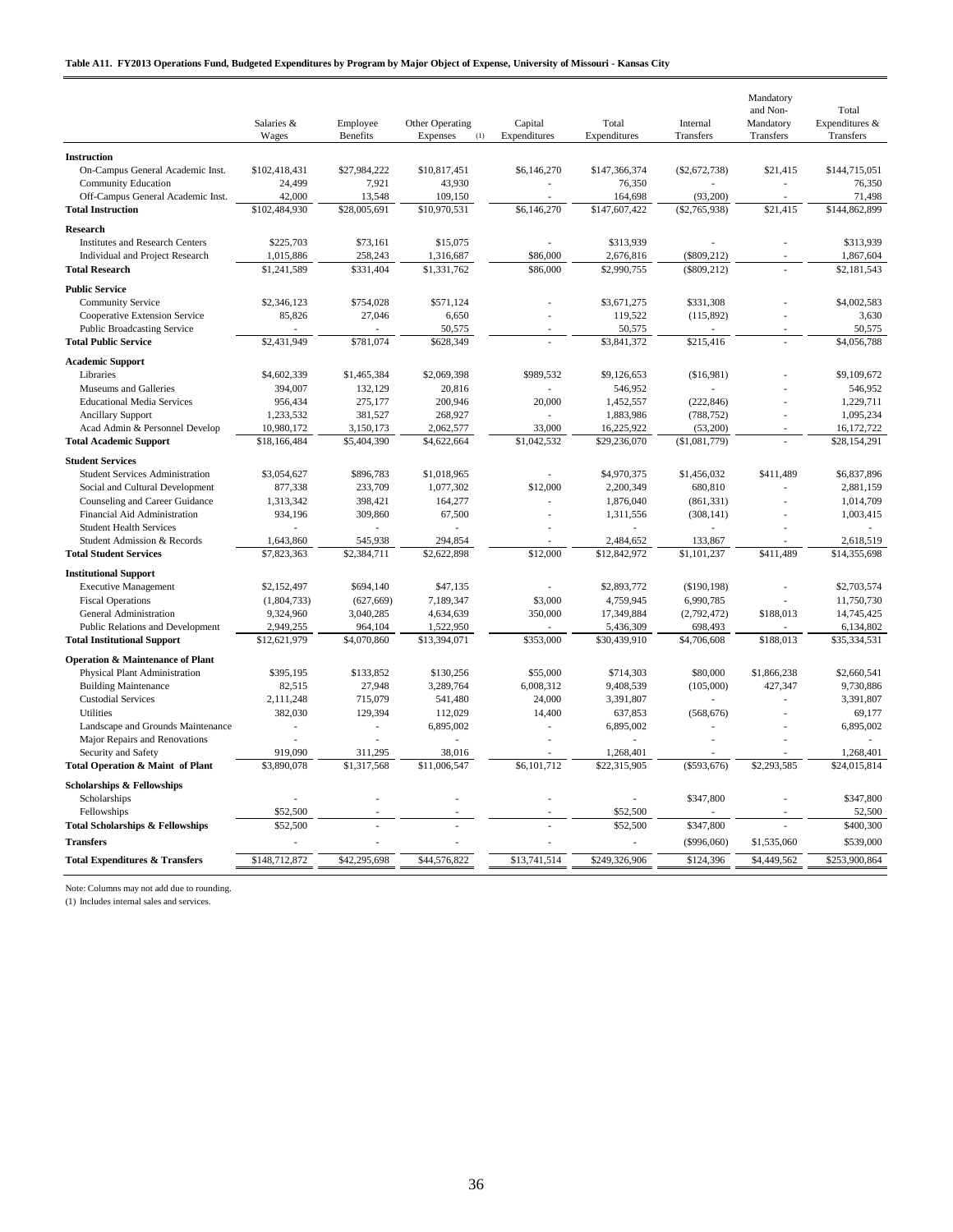|  |  |  | Table A12. FY2013 Operations Fund, Budgeted Expenditures by Program by Major Object of Expense, Missouri University of Science and Technology |  |
|--|--|--|-----------------------------------------------------------------------------------------------------------------------------------------------|--|
|  |  |  |                                                                                                                                               |  |

|                                                                   |                          |                             |                                    |                         |                           |                            | Mandatory<br>and Non-  | Total                       |
|-------------------------------------------------------------------|--------------------------|-----------------------------|------------------------------------|-------------------------|---------------------------|----------------------------|------------------------|-----------------------------|
|                                                                   | Salaries &<br>Wages      | Employee<br><b>Benefits</b> | Other Operating<br>Expenses<br>(1) | Capital<br>Expenditures | Total<br>Expenditures     | Internal<br>Transfers      | Mandatory<br>Transfers | Expenditures &<br>Transfers |
| <b>Instruction</b>                                                |                          |                             |                                    |                         |                           |                            |                        |                             |
| On-Campus General Academic Inst.                                  | \$46,267,201             | \$13,511,194                | \$5,562,495                        | \$1,633,044             | \$66,973,934              | $(\$66,201)$               |                        | \$66,907,733                |
| <b>Community Education</b>                                        | 144,458                  | 47,125                      | 68,554                             |                         | 260,137                   | 15,000                     |                        | 275,137                     |
| Off-Campus General Academic Inst.                                 | 297,755                  | 100,829                     | 2,519,675                          |                         | 2,918,259                 | (5,369,204)                |                        | (2,450,945)                 |
| <b>Total Instruction</b>                                          | \$46,709,414             | \$13,659,148                | \$8,150,724                        | \$1,633,044             | \$70,152,330              | $(\$5,420,405)$            |                        | \$64,731,925                |
| Research                                                          |                          |                             |                                    |                         |                           |                            |                        |                             |
| <b>Institutes and Research Centers</b>                            | \$1,744,134              | \$384,789                   | \$495,608                          | \$125,000               | \$2,749,531               |                            | \$100,000              | \$2,849,531                 |
| Individual and Project Research                                   | 826,565                  | 213,484                     | 558,506                            | 121,710                 | 1,720,265                 | $(\$612,378)$              |                        | 1,107,887                   |
| <b>Total Research</b>                                             | \$2,570,699              | \$598,273                   | \$1,054,114                        | \$246,710               | \$4,469,796               | (S612, 378)                | \$100,000              | \$3,957,418                 |
| <b>Public Service</b>                                             |                          |                             |                                    |                         |                           |                            |                        |                             |
| <b>Community Service</b>                                          | \$226,964                | \$75,421                    | \$309,851                          |                         | \$612,236                 |                            | \$176,717              | \$788,953                   |
| Cooperative Extension Service                                     | 63,823                   | 22,262                      | 5,000                              |                         | 91,085                    | (\$183, 287)               |                        | (92, 202)                   |
| <b>Public Broadcasting Service</b>                                | 183,075                  | 53,495                      | 13,000                             |                         | 249,570                   |                            |                        | 249,570                     |
| <b>Total Public Service</b>                                       | \$473,862                | \$151,178                   | \$327,851                          |                         | \$952,891                 | (\$183, 287)               | \$176,717              | \$946,321                   |
| <b>Academic Support</b>                                           |                          |                             |                                    |                         |                           |                            |                        |                             |
| Libraries                                                         | \$1,001,481              | \$311,819                   | \$381,740                          | \$1,297,093             | \$2,992,133               |                            |                        | \$2,992,133                 |
| <b>Educational Media Services</b>                                 | 774,972                  | 169,692                     | (795, 276)                         | 62,000                  | 211,388                   | (\$150,500)                |                        | 60,888                      |
| <b>Ancillary Support</b>                                          | 380,098                  | 90,656                      | 205,158                            | 5,150                   | 681,062                   | 46,039                     |                        | 727,101                     |
| Acad Admin & Personnel Develop                                    | 1,725,923                | 557,825                     | 224,396                            |                         | 2,508,144                 | (125,000)                  |                        | 2,383,144                   |
| <b>Total Academic Support</b>                                     | \$3,882,474              | \$1,129,992                 | \$16,018                           | \$1,364,243             | \$6,392,727               | $(\$229,461)$              |                        | \$6,163,266                 |
| <b>Student Services</b>                                           |                          |                             |                                    |                         |                           |                            |                        |                             |
| <b>Student Services Administration</b>                            | \$1,381,823              | \$457,697                   | \$433,843                          |                         | \$2,273,363               | (\$88,135)                 | \$77,443               | \$2,262,671                 |
| Social and Cultural Development                                   | 1,845,943                | 518,768                     | 2,154,819                          | \$35,000                | 4,554,530                 | (117,000)                  | 60,848                 | 4,498,378                   |
| Counseling and Career Guidance                                    | 621,795                  | 206,069                     | 179,886                            |                         | 1,007,750                 |                            |                        | 1,007,750                   |
| Financial Aid Administration                                      | 432,741                  | 144,664                     | 48,565                             |                         | 625,970                   |                            |                        | 625,970                     |
| <b>Student Health Services</b><br>Student Admission & Records     | 619,500                  | 208,658                     | 122,098                            |                         | 950,256                   |                            |                        | 950,256                     |
| <b>Total Student Services</b>                                     | 2,090,353<br>\$6,992,155 | 663,451<br>\$2,199,306      | 1,575,822<br>\$4,515,033           | \$35,000                | 4,329,626<br>\$13,741,494 | (269,000)<br>( \$474, 135) | \$138,291              | 4,060,626<br>\$13,405,650   |
|                                                                   |                          |                             |                                    |                         |                           |                            |                        |                             |
| <b>Institutional Support</b>                                      |                          |                             |                                    |                         |                           |                            |                        |                             |
| <b>Executive Management</b>                                       | \$1,425,036              | \$445.755                   | \$267,591                          |                         | \$2,138,382               | \$1,406,227                |                        | \$3,544,609                 |
| <b>Fiscal Operations</b>                                          | 1,421,178                | 477,470                     | 219,190                            |                         | 2,117,838                 | (28,053)                   |                        | 2,089,785                   |
| General Administration<br><b>Public Relations and Development</b> | 803,556<br>2,688,636     | 270,432<br>872,060          | 156,908<br>754,967                 |                         | 1,230,896<br>4,315,663    | 30,007<br>(17,750)         |                        | 1,260,903<br>4,297,913      |
| <b>Total Institutional Support</b>                                | \$6,338,406              | \$2,065,717                 | \$1,398,656                        |                         | \$9,802,779               | \$1,390,431                |                        | \$11,193,210                |
|                                                                   |                          |                             |                                    |                         |                           |                            |                        |                             |
| <b>Operation &amp; Maintenance of Plant</b>                       | \$390,982                | \$127,673                   | \$54,658                           |                         | \$573,313                 |                            |                        | \$573,313                   |
| Physical Plant Administration<br><b>Building Maintenance</b>      | 256,564                  | 87,032                      | 2,356,199                          | \$298,392               | 2,998,187                 | (\$300,000)                | \$895,874              | 3,594,061                   |
| <b>Custodial Services</b>                                         | 1,502,591                | 506,644                     | 96,416                             | 10,000                  | 2,115,651                 |                            |                        | 2,115,651                   |
| <b>Utilities</b>                                                  | 855,424                  | 290,120                     | 4,524,193                          | 31,500                  | 5,701,237                 | 300,000                    |                        | 6,001,237                   |
| Landscape and Grounds Maintenance                                 | 462,521                  | 150,114                     | 166,601                            |                         | 779,236                   |                            |                        | 779,236                     |
| Major Repairs and Renovations                                     | 79,770                   | 27,625                      | 777,038                            | 2,497,001               | 3,381,434                 |                            |                        | 3,381,434                   |
| Security and Safety                                               | 1,202,058                | 388,681                     | 235,046                            |                         | 1,825,785                 | (42,000)                   |                        | 1,783,785                   |
| Total Operation & Maint of Plant                                  | \$4,749,910              | \$1,577,889                 | \$8,210,151                        | \$2,836,893             | \$17,374,843              | (\$42,000)                 | \$895,874              | \$18,228,717                |
|                                                                   |                          |                             |                                    |                         |                           |                            |                        |                             |
| <b>Total Operating Expenditures</b>                               | \$71,716,920             | \$21,381,503                | \$23,672,547                       | \$6,115,890             | \$122,886,860             | $(\$5,571,235)$            | \$1,310,882            | \$118,626,507               |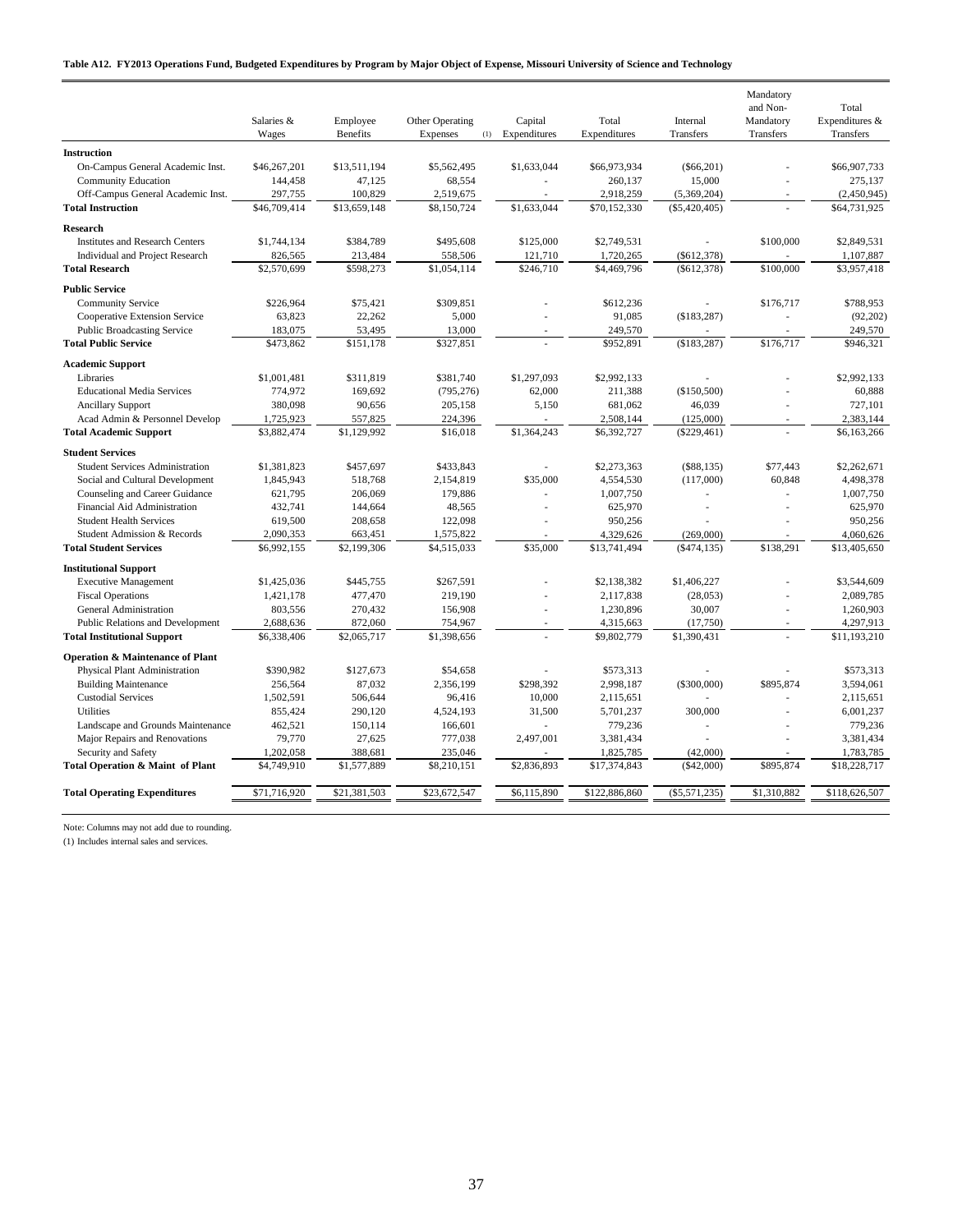| Salaries &<br>Capital<br>Total<br>Mandatory<br>Expenditures &<br>Employee<br>Other Operating<br>Internal<br><b>Benefits</b><br>Expenditures<br>Expenditures<br>Transfers<br>Transfers<br>Wages<br>Expenses<br>(1)<br>Transfers<br><b>Instruction</b><br>\$50,000<br>On-Campus General Academic Inst.<br>\$49,133,368<br>\$14,660,623<br>\$7,950,800<br>\$195,700<br>\$71,940,491<br>\$280,192<br>\$72,270,683<br>10,000<br>26,900<br>102,900<br>10,000<br>112,900<br><b>Community Education</b><br>66,000<br>÷,<br>ä,<br>Off-Campus General Academic Inst.<br>556,985<br>140,500<br>162,690<br>860,175<br>(27,063)<br>833,112<br>÷<br>$\sim$<br>\$49,756,353<br>\$14,811,123<br>\$8,140,390<br>\$195,700<br>\$72,903,566<br>\$50,000<br>\$73,216,695<br><b>Total Instruction</b><br>\$263,129<br><b>Research</b><br>\$144,984<br><b>Institutes and Research Centers</b><br>\$1,275,818<br>\$387,446<br>\$1,808,248<br>$(\$294,477)$<br>\$1,513,771<br>÷,<br>×.<br>266,350<br>35,895<br>650,555<br>\$130,500<br>1,083,300<br>(232, 362)<br>\$165,200<br>1,016,138<br>Individual and Project Research<br>\$2,529,909<br><b>Total Research</b><br>\$1,542,168<br>\$423,341<br>\$795,539<br>\$130,500<br>\$2,891,548<br>$(\$526,839)$<br>\$165,200<br><b>Public Service</b><br>\$2,679.268<br>\$1,750,436<br>\$516,852<br>\$561,717<br>\$2,829,005<br>(\$149,737)<br><b>Community Service</b><br>102,000<br>24,650<br>34,735<br>161,385<br>(83,904)<br>77,481<br>Cooperative Extension Service<br><b>Public Broadcasting Service</b><br>184,000<br>62,415<br>2,000<br>248,415<br>248,415<br>\$2,036,436<br>\$603,917<br>\$598,452<br>\$3,238,805<br>(\$233,641)<br>\$3,005,164<br><b>Total Public Service</b><br><b>Academic Support</b><br>\$2,127,971<br>\$665,449<br>\$398,515<br>\$2,543,100<br>\$5,735,035<br>(\$158,289)<br>\$5,576,746<br>Libraries<br>ä,<br>30,165<br>2,049<br>35,100<br>67,314<br>67,314<br>Museums and Galleries<br>857.654<br>1,168,018<br>(142, 913)<br>1,025,105<br><b>Educational Media Services</b><br>237,199<br>73,165<br>÷,<br>3,313,914<br>1,121,073<br>935,788<br>596,960<br>5,967,735<br>\$1,581,400<br>7.103.142<br><b>Ancillary Support</b><br>(445,993)<br>2,110,751<br>120,000<br>13,242,039<br>350,000<br>16,383,089<br>Acad Admin & Personnel Develop<br>6,587,710<br>4,423,578<br>2,791,050<br>\$12,917,414<br>\$3,260,060<br>\$26,180,141<br>\$1,931,400<br>\$30,155,396<br><b>Total Academic Support</b><br>\$4,136,521<br>\$5,866,146<br>\$2,043,855<br><b>Student Services</b><br>\$1,110,252<br><b>Student Services Administration</b><br>\$711,450<br>\$234,711<br>\$164,091<br>\$1,110,252<br>ä,<br>696,596<br>194,024<br>1,134,488<br>2,025,108<br>\$580,000<br>2,605,108<br>Social and Cultural Development<br>Counseling and Career Guidance<br>493,055<br>166,883<br>50,075<br>\$6,000<br>716,013<br>(25,000)<br>691,013<br>1,255,805<br>Financial Aid Administration<br>864,164<br>285,141<br>106,500<br>1,255,805<br>÷.<br>÷.<br>J.<br>Student Admission & Records<br>2,264,346<br>728,444<br>570,168<br>3,562,958<br>(124, 673)<br>3,438,285<br>\$6,000<br>\$430,327<br>\$9,100,463<br><b>Total Student Services</b><br>\$5,029,611<br>\$1,609,203<br>\$2,025,322<br>\$8,670,136<br><b>Institutional Support</b><br>\$3,038,735<br>\$1,896,074<br>\$660,561<br>\$482,100<br>\$578,800<br>\$3,617,535<br><b>Executive Management</b><br>796,541<br>259,154<br>968,587<br>2,024,282<br>$(\$5,736)$<br>2,006,046<br><b>Fiscal Operations</b><br>(12,500)<br>2,770,235<br>895,686<br>279,944<br>\$5,000<br>3,950,865<br>357,352<br>4,308,217<br>General Administration<br>k,<br>3,919,004<br>1,344,387<br>1,445,534<br>6,708,925<br>6,681,657<br>Public Relations and Development<br>(27, 268)<br>\$5,000<br>\$9,381,854<br>\$3,159,788<br>\$3,176,165<br>\$15,722,807<br>\$896,384<br>(\$5,736)<br>\$16,613,455<br><b>Total Institutional Support</b><br><b>Operation &amp; Maintenance of Plant</b><br>Physical Plant Administration<br>\$570,034<br>\$174,770<br>\$45,850<br>\$790,654<br>\$11,000<br>\$54,000<br>\$855,654<br>1,682,000<br>562,000<br>\$2,010,000<br>6,566,625<br>(36,000)<br>1,334,788<br>7,865,413<br><b>Building Maintenance</b><br>2,312,625<br><b>Custodial Services</b><br>1,000<br>2,026,222<br>1,570,000<br>527,000<br>(71, 778)<br>2,025,222<br>÷.<br><b>Utilities</b><br>3,996,665<br>3,996,665<br>3,996,665<br>ä,<br>53,000<br>2,000<br>496,639<br>Landscape and Grounds Maintenance<br>170,000<br>271,639<br>494,639<br>1,237,000<br>957,000<br>Major Repairs and Renovations<br>1,237,000<br>(280,000)<br>×.<br>$\overline{a}$<br>÷,<br>Security and Safety<br>\$3,992,034<br>\$1,316,770<br>\$7,792,001<br>\$2,010,000<br>\$15,110,805<br>\$1,388,788<br>\$16,197,593<br>Total Operation & Maint of Plant<br>(\$302,000)<br><b>Scholarships &amp; Fellowships</b><br>Scholarships<br>ä,<br>Fellowships<br>\$2,000<br>\$153<br>\$30,650<br>\$32,803<br>\$15,500<br>\$48,303<br><b>Total Scholarships &amp; Fellowships</b><br>\$2,000<br>\$153<br>\$30,650<br>\$32,803<br>\$15,500<br>\$48,303<br>\$84,657,871<br>\$26,060,816<br>\$28,424,665<br>\$5,607,260<br>\$144,750,611<br>\$2,586,715<br>\$150,866,978<br><b>Total Operating Expenditures</b><br>\$3,529,652 |  |  |  | Mandatory<br>and Non- | Total |
|---------------------------------------------------------------------------------------------------------------------------------------------------------------------------------------------------------------------------------------------------------------------------------------------------------------------------------------------------------------------------------------------------------------------------------------------------------------------------------------------------------------------------------------------------------------------------------------------------------------------------------------------------------------------------------------------------------------------------------------------------------------------------------------------------------------------------------------------------------------------------------------------------------------------------------------------------------------------------------------------------------------------------------------------------------------------------------------------------------------------------------------------------------------------------------------------------------------------------------------------------------------------------------------------------------------------------------------------------------------------------------------------------------------------------------------------------------------------------------------------------------------------------------------------------------------------------------------------------------------------------------------------------------------------------------------------------------------------------------------------------------------------------------------------------------------------------------------------------------------------------------------------------------------------------------------------------------------------------------------------------------------------------------------------------------------------------------------------------------------------------------------------------------------------------------------------------------------------------------------------------------------------------------------------------------------------------------------------------------------------------------------------------------------------------------------------------------------------------------------------------------------------------------------------------------------------------------------------------------------------------------------------------------------------------------------------------------------------------------------------------------------------------------------------------------------------------------------------------------------------------------------------------------------------------------------------------------------------------------------------------------------------------------------------------------------------------------------------------------------------------------------------------------------------------------------------------------------------------------------------------------------------------------------------------------------------------------------------------------------------------------------------------------------------------------------------------------------------------------------------------------------------------------------------------------------------------------------------------------------------------------------------------------------------------------------------------------------------------------------------------------------------------------------------------------------------------------------------------------------------------------------------------------------------------------------------------------------------------------------------------------------------------------------------------------------------------------------------------------------------------------------------------------------------------------------------------------------------------------------------------------------------------------------------------------------------------------------------------------------------------------------------------------------------------------------------------------------------------------------------------------------------------------------------------------------------------------------------------------------------------------------------------------------------------------------------------------------------------------------------------------------------------------------------------------------------------------------------------------------------------------------------------------------------------------------------------------------------------------------------------------------------------------------------------------------------------------------------------------------------------------------------------------------------------------------------------------------------------------------------------------|--|--|--|-----------------------|-------|
|                                                                                                                                                                                                                                                                                                                                                                                                                                                                                                                                                                                                                                                                                                                                                                                                                                                                                                                                                                                                                                                                                                                                                                                                                                                                                                                                                                                                                                                                                                                                                                                                                                                                                                                                                                                                                                                                                                                                                                                                                                                                                                                                                                                                                                                                                                                                                                                                                                                                                                                                                                                                                                                                                                                                                                                                                                                                                                                                                                                                                                                                                                                                                                                                                                                                                                                                                                                                                                                                                                                                                                                                                                                                                                                                                                                                                                                                                                                                                                                                                                                                                                                                                                                                                                                                                                                                                                                                                                                                                                                                                                                                                                                                                                                                                                                                                                                                                                                                                                                                                                                                                                                                                                                                                                                         |  |  |  |                       |       |
|                                                                                                                                                                                                                                                                                                                                                                                                                                                                                                                                                                                                                                                                                                                                                                                                                                                                                                                                                                                                                                                                                                                                                                                                                                                                                                                                                                                                                                                                                                                                                                                                                                                                                                                                                                                                                                                                                                                                                                                                                                                                                                                                                                                                                                                                                                                                                                                                                                                                                                                                                                                                                                                                                                                                                                                                                                                                                                                                                                                                                                                                                                                                                                                                                                                                                                                                                                                                                                                                                                                                                                                                                                                                                                                                                                                                                                                                                                                                                                                                                                                                                                                                                                                                                                                                                                                                                                                                                                                                                                                                                                                                                                                                                                                                                                                                                                                                                                                                                                                                                                                                                                                                                                                                                                                         |  |  |  |                       |       |
|                                                                                                                                                                                                                                                                                                                                                                                                                                                                                                                                                                                                                                                                                                                                                                                                                                                                                                                                                                                                                                                                                                                                                                                                                                                                                                                                                                                                                                                                                                                                                                                                                                                                                                                                                                                                                                                                                                                                                                                                                                                                                                                                                                                                                                                                                                                                                                                                                                                                                                                                                                                                                                                                                                                                                                                                                                                                                                                                                                                                                                                                                                                                                                                                                                                                                                                                                                                                                                                                                                                                                                                                                                                                                                                                                                                                                                                                                                                                                                                                                                                                                                                                                                                                                                                                                                                                                                                                                                                                                                                                                                                                                                                                                                                                                                                                                                                                                                                                                                                                                                                                                                                                                                                                                                                         |  |  |  |                       |       |
|                                                                                                                                                                                                                                                                                                                                                                                                                                                                                                                                                                                                                                                                                                                                                                                                                                                                                                                                                                                                                                                                                                                                                                                                                                                                                                                                                                                                                                                                                                                                                                                                                                                                                                                                                                                                                                                                                                                                                                                                                                                                                                                                                                                                                                                                                                                                                                                                                                                                                                                                                                                                                                                                                                                                                                                                                                                                                                                                                                                                                                                                                                                                                                                                                                                                                                                                                                                                                                                                                                                                                                                                                                                                                                                                                                                                                                                                                                                                                                                                                                                                                                                                                                                                                                                                                                                                                                                                                                                                                                                                                                                                                                                                                                                                                                                                                                                                                                                                                                                                                                                                                                                                                                                                                                                         |  |  |  |                       |       |
|                                                                                                                                                                                                                                                                                                                                                                                                                                                                                                                                                                                                                                                                                                                                                                                                                                                                                                                                                                                                                                                                                                                                                                                                                                                                                                                                                                                                                                                                                                                                                                                                                                                                                                                                                                                                                                                                                                                                                                                                                                                                                                                                                                                                                                                                                                                                                                                                                                                                                                                                                                                                                                                                                                                                                                                                                                                                                                                                                                                                                                                                                                                                                                                                                                                                                                                                                                                                                                                                                                                                                                                                                                                                                                                                                                                                                                                                                                                                                                                                                                                                                                                                                                                                                                                                                                                                                                                                                                                                                                                                                                                                                                                                                                                                                                                                                                                                                                                                                                                                                                                                                                                                                                                                                                                         |  |  |  |                       |       |
|                                                                                                                                                                                                                                                                                                                                                                                                                                                                                                                                                                                                                                                                                                                                                                                                                                                                                                                                                                                                                                                                                                                                                                                                                                                                                                                                                                                                                                                                                                                                                                                                                                                                                                                                                                                                                                                                                                                                                                                                                                                                                                                                                                                                                                                                                                                                                                                                                                                                                                                                                                                                                                                                                                                                                                                                                                                                                                                                                                                                                                                                                                                                                                                                                                                                                                                                                                                                                                                                                                                                                                                                                                                                                                                                                                                                                                                                                                                                                                                                                                                                                                                                                                                                                                                                                                                                                                                                                                                                                                                                                                                                                                                                                                                                                                                                                                                                                                                                                                                                                                                                                                                                                                                                                                                         |  |  |  |                       |       |
|                                                                                                                                                                                                                                                                                                                                                                                                                                                                                                                                                                                                                                                                                                                                                                                                                                                                                                                                                                                                                                                                                                                                                                                                                                                                                                                                                                                                                                                                                                                                                                                                                                                                                                                                                                                                                                                                                                                                                                                                                                                                                                                                                                                                                                                                                                                                                                                                                                                                                                                                                                                                                                                                                                                                                                                                                                                                                                                                                                                                                                                                                                                                                                                                                                                                                                                                                                                                                                                                                                                                                                                                                                                                                                                                                                                                                                                                                                                                                                                                                                                                                                                                                                                                                                                                                                                                                                                                                                                                                                                                                                                                                                                                                                                                                                                                                                                                                                                                                                                                                                                                                                                                                                                                                                                         |  |  |  |                       |       |
|                                                                                                                                                                                                                                                                                                                                                                                                                                                                                                                                                                                                                                                                                                                                                                                                                                                                                                                                                                                                                                                                                                                                                                                                                                                                                                                                                                                                                                                                                                                                                                                                                                                                                                                                                                                                                                                                                                                                                                                                                                                                                                                                                                                                                                                                                                                                                                                                                                                                                                                                                                                                                                                                                                                                                                                                                                                                                                                                                                                                                                                                                                                                                                                                                                                                                                                                                                                                                                                                                                                                                                                                                                                                                                                                                                                                                                                                                                                                                                                                                                                                                                                                                                                                                                                                                                                                                                                                                                                                                                                                                                                                                                                                                                                                                                                                                                                                                                                                                                                                                                                                                                                                                                                                                                                         |  |  |  |                       |       |
|                                                                                                                                                                                                                                                                                                                                                                                                                                                                                                                                                                                                                                                                                                                                                                                                                                                                                                                                                                                                                                                                                                                                                                                                                                                                                                                                                                                                                                                                                                                                                                                                                                                                                                                                                                                                                                                                                                                                                                                                                                                                                                                                                                                                                                                                                                                                                                                                                                                                                                                                                                                                                                                                                                                                                                                                                                                                                                                                                                                                                                                                                                                                                                                                                                                                                                                                                                                                                                                                                                                                                                                                                                                                                                                                                                                                                                                                                                                                                                                                                                                                                                                                                                                                                                                                                                                                                                                                                                                                                                                                                                                                                                                                                                                                                                                                                                                                                                                                                                                                                                                                                                                                                                                                                                                         |  |  |  |                       |       |
|                                                                                                                                                                                                                                                                                                                                                                                                                                                                                                                                                                                                                                                                                                                                                                                                                                                                                                                                                                                                                                                                                                                                                                                                                                                                                                                                                                                                                                                                                                                                                                                                                                                                                                                                                                                                                                                                                                                                                                                                                                                                                                                                                                                                                                                                                                                                                                                                                                                                                                                                                                                                                                                                                                                                                                                                                                                                                                                                                                                                                                                                                                                                                                                                                                                                                                                                                                                                                                                                                                                                                                                                                                                                                                                                                                                                                                                                                                                                                                                                                                                                                                                                                                                                                                                                                                                                                                                                                                                                                                                                                                                                                                                                                                                                                                                                                                                                                                                                                                                                                                                                                                                                                                                                                                                         |  |  |  |                       |       |
|                                                                                                                                                                                                                                                                                                                                                                                                                                                                                                                                                                                                                                                                                                                                                                                                                                                                                                                                                                                                                                                                                                                                                                                                                                                                                                                                                                                                                                                                                                                                                                                                                                                                                                                                                                                                                                                                                                                                                                                                                                                                                                                                                                                                                                                                                                                                                                                                                                                                                                                                                                                                                                                                                                                                                                                                                                                                                                                                                                                                                                                                                                                                                                                                                                                                                                                                                                                                                                                                                                                                                                                                                                                                                                                                                                                                                                                                                                                                                                                                                                                                                                                                                                                                                                                                                                                                                                                                                                                                                                                                                                                                                                                                                                                                                                                                                                                                                                                                                                                                                                                                                                                                                                                                                                                         |  |  |  |                       |       |
|                                                                                                                                                                                                                                                                                                                                                                                                                                                                                                                                                                                                                                                                                                                                                                                                                                                                                                                                                                                                                                                                                                                                                                                                                                                                                                                                                                                                                                                                                                                                                                                                                                                                                                                                                                                                                                                                                                                                                                                                                                                                                                                                                                                                                                                                                                                                                                                                                                                                                                                                                                                                                                                                                                                                                                                                                                                                                                                                                                                                                                                                                                                                                                                                                                                                                                                                                                                                                                                                                                                                                                                                                                                                                                                                                                                                                                                                                                                                                                                                                                                                                                                                                                                                                                                                                                                                                                                                                                                                                                                                                                                                                                                                                                                                                                                                                                                                                                                                                                                                                                                                                                                                                                                                                                                         |  |  |  |                       |       |
|                                                                                                                                                                                                                                                                                                                                                                                                                                                                                                                                                                                                                                                                                                                                                                                                                                                                                                                                                                                                                                                                                                                                                                                                                                                                                                                                                                                                                                                                                                                                                                                                                                                                                                                                                                                                                                                                                                                                                                                                                                                                                                                                                                                                                                                                                                                                                                                                                                                                                                                                                                                                                                                                                                                                                                                                                                                                                                                                                                                                                                                                                                                                                                                                                                                                                                                                                                                                                                                                                                                                                                                                                                                                                                                                                                                                                                                                                                                                                                                                                                                                                                                                                                                                                                                                                                                                                                                                                                                                                                                                                                                                                                                                                                                                                                                                                                                                                                                                                                                                                                                                                                                                                                                                                                                         |  |  |  |                       |       |
|                                                                                                                                                                                                                                                                                                                                                                                                                                                                                                                                                                                                                                                                                                                                                                                                                                                                                                                                                                                                                                                                                                                                                                                                                                                                                                                                                                                                                                                                                                                                                                                                                                                                                                                                                                                                                                                                                                                                                                                                                                                                                                                                                                                                                                                                                                                                                                                                                                                                                                                                                                                                                                                                                                                                                                                                                                                                                                                                                                                                                                                                                                                                                                                                                                                                                                                                                                                                                                                                                                                                                                                                                                                                                                                                                                                                                                                                                                                                                                                                                                                                                                                                                                                                                                                                                                                                                                                                                                                                                                                                                                                                                                                                                                                                                                                                                                                                                                                                                                                                                                                                                                                                                                                                                                                         |  |  |  |                       |       |
|                                                                                                                                                                                                                                                                                                                                                                                                                                                                                                                                                                                                                                                                                                                                                                                                                                                                                                                                                                                                                                                                                                                                                                                                                                                                                                                                                                                                                                                                                                                                                                                                                                                                                                                                                                                                                                                                                                                                                                                                                                                                                                                                                                                                                                                                                                                                                                                                                                                                                                                                                                                                                                                                                                                                                                                                                                                                                                                                                                                                                                                                                                                                                                                                                                                                                                                                                                                                                                                                                                                                                                                                                                                                                                                                                                                                                                                                                                                                                                                                                                                                                                                                                                                                                                                                                                                                                                                                                                                                                                                                                                                                                                                                                                                                                                                                                                                                                                                                                                                                                                                                                                                                                                                                                                                         |  |  |  |                       |       |
|                                                                                                                                                                                                                                                                                                                                                                                                                                                                                                                                                                                                                                                                                                                                                                                                                                                                                                                                                                                                                                                                                                                                                                                                                                                                                                                                                                                                                                                                                                                                                                                                                                                                                                                                                                                                                                                                                                                                                                                                                                                                                                                                                                                                                                                                                                                                                                                                                                                                                                                                                                                                                                                                                                                                                                                                                                                                                                                                                                                                                                                                                                                                                                                                                                                                                                                                                                                                                                                                                                                                                                                                                                                                                                                                                                                                                                                                                                                                                                                                                                                                                                                                                                                                                                                                                                                                                                                                                                                                                                                                                                                                                                                                                                                                                                                                                                                                                                                                                                                                                                                                                                                                                                                                                                                         |  |  |  |                       |       |
|                                                                                                                                                                                                                                                                                                                                                                                                                                                                                                                                                                                                                                                                                                                                                                                                                                                                                                                                                                                                                                                                                                                                                                                                                                                                                                                                                                                                                                                                                                                                                                                                                                                                                                                                                                                                                                                                                                                                                                                                                                                                                                                                                                                                                                                                                                                                                                                                                                                                                                                                                                                                                                                                                                                                                                                                                                                                                                                                                                                                                                                                                                                                                                                                                                                                                                                                                                                                                                                                                                                                                                                                                                                                                                                                                                                                                                                                                                                                                                                                                                                                                                                                                                                                                                                                                                                                                                                                                                                                                                                                                                                                                                                                                                                                                                                                                                                                                                                                                                                                                                                                                                                                                                                                                                                         |  |  |  |                       |       |
|                                                                                                                                                                                                                                                                                                                                                                                                                                                                                                                                                                                                                                                                                                                                                                                                                                                                                                                                                                                                                                                                                                                                                                                                                                                                                                                                                                                                                                                                                                                                                                                                                                                                                                                                                                                                                                                                                                                                                                                                                                                                                                                                                                                                                                                                                                                                                                                                                                                                                                                                                                                                                                                                                                                                                                                                                                                                                                                                                                                                                                                                                                                                                                                                                                                                                                                                                                                                                                                                                                                                                                                                                                                                                                                                                                                                                                                                                                                                                                                                                                                                                                                                                                                                                                                                                                                                                                                                                                                                                                                                                                                                                                                                                                                                                                                                                                                                                                                                                                                                                                                                                                                                                                                                                                                         |  |  |  |                       |       |
|                                                                                                                                                                                                                                                                                                                                                                                                                                                                                                                                                                                                                                                                                                                                                                                                                                                                                                                                                                                                                                                                                                                                                                                                                                                                                                                                                                                                                                                                                                                                                                                                                                                                                                                                                                                                                                                                                                                                                                                                                                                                                                                                                                                                                                                                                                                                                                                                                                                                                                                                                                                                                                                                                                                                                                                                                                                                                                                                                                                                                                                                                                                                                                                                                                                                                                                                                                                                                                                                                                                                                                                                                                                                                                                                                                                                                                                                                                                                                                                                                                                                                                                                                                                                                                                                                                                                                                                                                                                                                                                                                                                                                                                                                                                                                                                                                                                                                                                                                                                                                                                                                                                                                                                                                                                         |  |  |  |                       |       |
|                                                                                                                                                                                                                                                                                                                                                                                                                                                                                                                                                                                                                                                                                                                                                                                                                                                                                                                                                                                                                                                                                                                                                                                                                                                                                                                                                                                                                                                                                                                                                                                                                                                                                                                                                                                                                                                                                                                                                                                                                                                                                                                                                                                                                                                                                                                                                                                                                                                                                                                                                                                                                                                                                                                                                                                                                                                                                                                                                                                                                                                                                                                                                                                                                                                                                                                                                                                                                                                                                                                                                                                                                                                                                                                                                                                                                                                                                                                                                                                                                                                                                                                                                                                                                                                                                                                                                                                                                                                                                                                                                                                                                                                                                                                                                                                                                                                                                                                                                                                                                                                                                                                                                                                                                                                         |  |  |  |                       |       |
|                                                                                                                                                                                                                                                                                                                                                                                                                                                                                                                                                                                                                                                                                                                                                                                                                                                                                                                                                                                                                                                                                                                                                                                                                                                                                                                                                                                                                                                                                                                                                                                                                                                                                                                                                                                                                                                                                                                                                                                                                                                                                                                                                                                                                                                                                                                                                                                                                                                                                                                                                                                                                                                                                                                                                                                                                                                                                                                                                                                                                                                                                                                                                                                                                                                                                                                                                                                                                                                                                                                                                                                                                                                                                                                                                                                                                                                                                                                                                                                                                                                                                                                                                                                                                                                                                                                                                                                                                                                                                                                                                                                                                                                                                                                                                                                                                                                                                                                                                                                                                                                                                                                                                                                                                                                         |  |  |  |                       |       |
|                                                                                                                                                                                                                                                                                                                                                                                                                                                                                                                                                                                                                                                                                                                                                                                                                                                                                                                                                                                                                                                                                                                                                                                                                                                                                                                                                                                                                                                                                                                                                                                                                                                                                                                                                                                                                                                                                                                                                                                                                                                                                                                                                                                                                                                                                                                                                                                                                                                                                                                                                                                                                                                                                                                                                                                                                                                                                                                                                                                                                                                                                                                                                                                                                                                                                                                                                                                                                                                                                                                                                                                                                                                                                                                                                                                                                                                                                                                                                                                                                                                                                                                                                                                                                                                                                                                                                                                                                                                                                                                                                                                                                                                                                                                                                                                                                                                                                                                                                                                                                                                                                                                                                                                                                                                         |  |  |  |                       |       |
|                                                                                                                                                                                                                                                                                                                                                                                                                                                                                                                                                                                                                                                                                                                                                                                                                                                                                                                                                                                                                                                                                                                                                                                                                                                                                                                                                                                                                                                                                                                                                                                                                                                                                                                                                                                                                                                                                                                                                                                                                                                                                                                                                                                                                                                                                                                                                                                                                                                                                                                                                                                                                                                                                                                                                                                                                                                                                                                                                                                                                                                                                                                                                                                                                                                                                                                                                                                                                                                                                                                                                                                                                                                                                                                                                                                                                                                                                                                                                                                                                                                                                                                                                                                                                                                                                                                                                                                                                                                                                                                                                                                                                                                                                                                                                                                                                                                                                                                                                                                                                                                                                                                                                                                                                                                         |  |  |  |                       |       |
|                                                                                                                                                                                                                                                                                                                                                                                                                                                                                                                                                                                                                                                                                                                                                                                                                                                                                                                                                                                                                                                                                                                                                                                                                                                                                                                                                                                                                                                                                                                                                                                                                                                                                                                                                                                                                                                                                                                                                                                                                                                                                                                                                                                                                                                                                                                                                                                                                                                                                                                                                                                                                                                                                                                                                                                                                                                                                                                                                                                                                                                                                                                                                                                                                                                                                                                                                                                                                                                                                                                                                                                                                                                                                                                                                                                                                                                                                                                                                                                                                                                                                                                                                                                                                                                                                                                                                                                                                                                                                                                                                                                                                                                                                                                                                                                                                                                                                                                                                                                                                                                                                                                                                                                                                                                         |  |  |  |                       |       |
|                                                                                                                                                                                                                                                                                                                                                                                                                                                                                                                                                                                                                                                                                                                                                                                                                                                                                                                                                                                                                                                                                                                                                                                                                                                                                                                                                                                                                                                                                                                                                                                                                                                                                                                                                                                                                                                                                                                                                                                                                                                                                                                                                                                                                                                                                                                                                                                                                                                                                                                                                                                                                                                                                                                                                                                                                                                                                                                                                                                                                                                                                                                                                                                                                                                                                                                                                                                                                                                                                                                                                                                                                                                                                                                                                                                                                                                                                                                                                                                                                                                                                                                                                                                                                                                                                                                                                                                                                                                                                                                                                                                                                                                                                                                                                                                                                                                                                                                                                                                                                                                                                                                                                                                                                                                         |  |  |  |                       |       |
|                                                                                                                                                                                                                                                                                                                                                                                                                                                                                                                                                                                                                                                                                                                                                                                                                                                                                                                                                                                                                                                                                                                                                                                                                                                                                                                                                                                                                                                                                                                                                                                                                                                                                                                                                                                                                                                                                                                                                                                                                                                                                                                                                                                                                                                                                                                                                                                                                                                                                                                                                                                                                                                                                                                                                                                                                                                                                                                                                                                                                                                                                                                                                                                                                                                                                                                                                                                                                                                                                                                                                                                                                                                                                                                                                                                                                                                                                                                                                                                                                                                                                                                                                                                                                                                                                                                                                                                                                                                                                                                                                                                                                                                                                                                                                                                                                                                                                                                                                                                                                                                                                                                                                                                                                                                         |  |  |  |                       |       |
|                                                                                                                                                                                                                                                                                                                                                                                                                                                                                                                                                                                                                                                                                                                                                                                                                                                                                                                                                                                                                                                                                                                                                                                                                                                                                                                                                                                                                                                                                                                                                                                                                                                                                                                                                                                                                                                                                                                                                                                                                                                                                                                                                                                                                                                                                                                                                                                                                                                                                                                                                                                                                                                                                                                                                                                                                                                                                                                                                                                                                                                                                                                                                                                                                                                                                                                                                                                                                                                                                                                                                                                                                                                                                                                                                                                                                                                                                                                                                                                                                                                                                                                                                                                                                                                                                                                                                                                                                                                                                                                                                                                                                                                                                                                                                                                                                                                                                                                                                                                                                                                                                                                                                                                                                                                         |  |  |  |                       |       |
|                                                                                                                                                                                                                                                                                                                                                                                                                                                                                                                                                                                                                                                                                                                                                                                                                                                                                                                                                                                                                                                                                                                                                                                                                                                                                                                                                                                                                                                                                                                                                                                                                                                                                                                                                                                                                                                                                                                                                                                                                                                                                                                                                                                                                                                                                                                                                                                                                                                                                                                                                                                                                                                                                                                                                                                                                                                                                                                                                                                                                                                                                                                                                                                                                                                                                                                                                                                                                                                                                                                                                                                                                                                                                                                                                                                                                                                                                                                                                                                                                                                                                                                                                                                                                                                                                                                                                                                                                                                                                                                                                                                                                                                                                                                                                                                                                                                                                                                                                                                                                                                                                                                                                                                                                                                         |  |  |  |                       |       |
|                                                                                                                                                                                                                                                                                                                                                                                                                                                                                                                                                                                                                                                                                                                                                                                                                                                                                                                                                                                                                                                                                                                                                                                                                                                                                                                                                                                                                                                                                                                                                                                                                                                                                                                                                                                                                                                                                                                                                                                                                                                                                                                                                                                                                                                                                                                                                                                                                                                                                                                                                                                                                                                                                                                                                                                                                                                                                                                                                                                                                                                                                                                                                                                                                                                                                                                                                                                                                                                                                                                                                                                                                                                                                                                                                                                                                                                                                                                                                                                                                                                                                                                                                                                                                                                                                                                                                                                                                                                                                                                                                                                                                                                                                                                                                                                                                                                                                                                                                                                                                                                                                                                                                                                                                                                         |  |  |  |                       |       |
|                                                                                                                                                                                                                                                                                                                                                                                                                                                                                                                                                                                                                                                                                                                                                                                                                                                                                                                                                                                                                                                                                                                                                                                                                                                                                                                                                                                                                                                                                                                                                                                                                                                                                                                                                                                                                                                                                                                                                                                                                                                                                                                                                                                                                                                                                                                                                                                                                                                                                                                                                                                                                                                                                                                                                                                                                                                                                                                                                                                                                                                                                                                                                                                                                                                                                                                                                                                                                                                                                                                                                                                                                                                                                                                                                                                                                                                                                                                                                                                                                                                                                                                                                                                                                                                                                                                                                                                                                                                                                                                                                                                                                                                                                                                                                                                                                                                                                                                                                                                                                                                                                                                                                                                                                                                         |  |  |  |                       |       |
|                                                                                                                                                                                                                                                                                                                                                                                                                                                                                                                                                                                                                                                                                                                                                                                                                                                                                                                                                                                                                                                                                                                                                                                                                                                                                                                                                                                                                                                                                                                                                                                                                                                                                                                                                                                                                                                                                                                                                                                                                                                                                                                                                                                                                                                                                                                                                                                                                                                                                                                                                                                                                                                                                                                                                                                                                                                                                                                                                                                                                                                                                                                                                                                                                                                                                                                                                                                                                                                                                                                                                                                                                                                                                                                                                                                                                                                                                                                                                                                                                                                                                                                                                                                                                                                                                                                                                                                                                                                                                                                                                                                                                                                                                                                                                                                                                                                                                                                                                                                                                                                                                                                                                                                                                                                         |  |  |  |                       |       |
|                                                                                                                                                                                                                                                                                                                                                                                                                                                                                                                                                                                                                                                                                                                                                                                                                                                                                                                                                                                                                                                                                                                                                                                                                                                                                                                                                                                                                                                                                                                                                                                                                                                                                                                                                                                                                                                                                                                                                                                                                                                                                                                                                                                                                                                                                                                                                                                                                                                                                                                                                                                                                                                                                                                                                                                                                                                                                                                                                                                                                                                                                                                                                                                                                                                                                                                                                                                                                                                                                                                                                                                                                                                                                                                                                                                                                                                                                                                                                                                                                                                                                                                                                                                                                                                                                                                                                                                                                                                                                                                                                                                                                                                                                                                                                                                                                                                                                                                                                                                                                                                                                                                                                                                                                                                         |  |  |  |                       |       |
|                                                                                                                                                                                                                                                                                                                                                                                                                                                                                                                                                                                                                                                                                                                                                                                                                                                                                                                                                                                                                                                                                                                                                                                                                                                                                                                                                                                                                                                                                                                                                                                                                                                                                                                                                                                                                                                                                                                                                                                                                                                                                                                                                                                                                                                                                                                                                                                                                                                                                                                                                                                                                                                                                                                                                                                                                                                                                                                                                                                                                                                                                                                                                                                                                                                                                                                                                                                                                                                                                                                                                                                                                                                                                                                                                                                                                                                                                                                                                                                                                                                                                                                                                                                                                                                                                                                                                                                                                                                                                                                                                                                                                                                                                                                                                                                                                                                                                                                                                                                                                                                                                                                                                                                                                                                         |  |  |  |                       |       |
|                                                                                                                                                                                                                                                                                                                                                                                                                                                                                                                                                                                                                                                                                                                                                                                                                                                                                                                                                                                                                                                                                                                                                                                                                                                                                                                                                                                                                                                                                                                                                                                                                                                                                                                                                                                                                                                                                                                                                                                                                                                                                                                                                                                                                                                                                                                                                                                                                                                                                                                                                                                                                                                                                                                                                                                                                                                                                                                                                                                                                                                                                                                                                                                                                                                                                                                                                                                                                                                                                                                                                                                                                                                                                                                                                                                                                                                                                                                                                                                                                                                                                                                                                                                                                                                                                                                                                                                                                                                                                                                                                                                                                                                                                                                                                                                                                                                                                                                                                                                                                                                                                                                                                                                                                                                         |  |  |  |                       |       |
|                                                                                                                                                                                                                                                                                                                                                                                                                                                                                                                                                                                                                                                                                                                                                                                                                                                                                                                                                                                                                                                                                                                                                                                                                                                                                                                                                                                                                                                                                                                                                                                                                                                                                                                                                                                                                                                                                                                                                                                                                                                                                                                                                                                                                                                                                                                                                                                                                                                                                                                                                                                                                                                                                                                                                                                                                                                                                                                                                                                                                                                                                                                                                                                                                                                                                                                                                                                                                                                                                                                                                                                                                                                                                                                                                                                                                                                                                                                                                                                                                                                                                                                                                                                                                                                                                                                                                                                                                                                                                                                                                                                                                                                                                                                                                                                                                                                                                                                                                                                                                                                                                                                                                                                                                                                         |  |  |  |                       |       |
|                                                                                                                                                                                                                                                                                                                                                                                                                                                                                                                                                                                                                                                                                                                                                                                                                                                                                                                                                                                                                                                                                                                                                                                                                                                                                                                                                                                                                                                                                                                                                                                                                                                                                                                                                                                                                                                                                                                                                                                                                                                                                                                                                                                                                                                                                                                                                                                                                                                                                                                                                                                                                                                                                                                                                                                                                                                                                                                                                                                                                                                                                                                                                                                                                                                                                                                                                                                                                                                                                                                                                                                                                                                                                                                                                                                                                                                                                                                                                                                                                                                                                                                                                                                                                                                                                                                                                                                                                                                                                                                                                                                                                                                                                                                                                                                                                                                                                                                                                                                                                                                                                                                                                                                                                                                         |  |  |  |                       |       |
|                                                                                                                                                                                                                                                                                                                                                                                                                                                                                                                                                                                                                                                                                                                                                                                                                                                                                                                                                                                                                                                                                                                                                                                                                                                                                                                                                                                                                                                                                                                                                                                                                                                                                                                                                                                                                                                                                                                                                                                                                                                                                                                                                                                                                                                                                                                                                                                                                                                                                                                                                                                                                                                                                                                                                                                                                                                                                                                                                                                                                                                                                                                                                                                                                                                                                                                                                                                                                                                                                                                                                                                                                                                                                                                                                                                                                                                                                                                                                                                                                                                                                                                                                                                                                                                                                                                                                                                                                                                                                                                                                                                                                                                                                                                                                                                                                                                                                                                                                                                                                                                                                                                                                                                                                                                         |  |  |  |                       |       |
|                                                                                                                                                                                                                                                                                                                                                                                                                                                                                                                                                                                                                                                                                                                                                                                                                                                                                                                                                                                                                                                                                                                                                                                                                                                                                                                                                                                                                                                                                                                                                                                                                                                                                                                                                                                                                                                                                                                                                                                                                                                                                                                                                                                                                                                                                                                                                                                                                                                                                                                                                                                                                                                                                                                                                                                                                                                                                                                                                                                                                                                                                                                                                                                                                                                                                                                                                                                                                                                                                                                                                                                                                                                                                                                                                                                                                                                                                                                                                                                                                                                                                                                                                                                                                                                                                                                                                                                                                                                                                                                                                                                                                                                                                                                                                                                                                                                                                                                                                                                                                                                                                                                                                                                                                                                         |  |  |  |                       |       |
|                                                                                                                                                                                                                                                                                                                                                                                                                                                                                                                                                                                                                                                                                                                                                                                                                                                                                                                                                                                                                                                                                                                                                                                                                                                                                                                                                                                                                                                                                                                                                                                                                                                                                                                                                                                                                                                                                                                                                                                                                                                                                                                                                                                                                                                                                                                                                                                                                                                                                                                                                                                                                                                                                                                                                                                                                                                                                                                                                                                                                                                                                                                                                                                                                                                                                                                                                                                                                                                                                                                                                                                                                                                                                                                                                                                                                                                                                                                                                                                                                                                                                                                                                                                                                                                                                                                                                                                                                                                                                                                                                                                                                                                                                                                                                                                                                                                                                                                                                                                                                                                                                                                                                                                                                                                         |  |  |  |                       |       |
|                                                                                                                                                                                                                                                                                                                                                                                                                                                                                                                                                                                                                                                                                                                                                                                                                                                                                                                                                                                                                                                                                                                                                                                                                                                                                                                                                                                                                                                                                                                                                                                                                                                                                                                                                                                                                                                                                                                                                                                                                                                                                                                                                                                                                                                                                                                                                                                                                                                                                                                                                                                                                                                                                                                                                                                                                                                                                                                                                                                                                                                                                                                                                                                                                                                                                                                                                                                                                                                                                                                                                                                                                                                                                                                                                                                                                                                                                                                                                                                                                                                                                                                                                                                                                                                                                                                                                                                                                                                                                                                                                                                                                                                                                                                                                                                                                                                                                                                                                                                                                                                                                                                                                                                                                                                         |  |  |  |                       |       |
|                                                                                                                                                                                                                                                                                                                                                                                                                                                                                                                                                                                                                                                                                                                                                                                                                                                                                                                                                                                                                                                                                                                                                                                                                                                                                                                                                                                                                                                                                                                                                                                                                                                                                                                                                                                                                                                                                                                                                                                                                                                                                                                                                                                                                                                                                                                                                                                                                                                                                                                                                                                                                                                                                                                                                                                                                                                                                                                                                                                                                                                                                                                                                                                                                                                                                                                                                                                                                                                                                                                                                                                                                                                                                                                                                                                                                                                                                                                                                                                                                                                                                                                                                                                                                                                                                                                                                                                                                                                                                                                                                                                                                                                                                                                                                                                                                                                                                                                                                                                                                                                                                                                                                                                                                                                         |  |  |  |                       |       |
|                                                                                                                                                                                                                                                                                                                                                                                                                                                                                                                                                                                                                                                                                                                                                                                                                                                                                                                                                                                                                                                                                                                                                                                                                                                                                                                                                                                                                                                                                                                                                                                                                                                                                                                                                                                                                                                                                                                                                                                                                                                                                                                                                                                                                                                                                                                                                                                                                                                                                                                                                                                                                                                                                                                                                                                                                                                                                                                                                                                                                                                                                                                                                                                                                                                                                                                                                                                                                                                                                                                                                                                                                                                                                                                                                                                                                                                                                                                                                                                                                                                                                                                                                                                                                                                                                                                                                                                                                                                                                                                                                                                                                                                                                                                                                                                                                                                                                                                                                                                                                                                                                                                                                                                                                                                         |  |  |  |                       |       |
|                                                                                                                                                                                                                                                                                                                                                                                                                                                                                                                                                                                                                                                                                                                                                                                                                                                                                                                                                                                                                                                                                                                                                                                                                                                                                                                                                                                                                                                                                                                                                                                                                                                                                                                                                                                                                                                                                                                                                                                                                                                                                                                                                                                                                                                                                                                                                                                                                                                                                                                                                                                                                                                                                                                                                                                                                                                                                                                                                                                                                                                                                                                                                                                                                                                                                                                                                                                                                                                                                                                                                                                                                                                                                                                                                                                                                                                                                                                                                                                                                                                                                                                                                                                                                                                                                                                                                                                                                                                                                                                                                                                                                                                                                                                                                                                                                                                                                                                                                                                                                                                                                                                                                                                                                                                         |  |  |  |                       |       |
|                                                                                                                                                                                                                                                                                                                                                                                                                                                                                                                                                                                                                                                                                                                                                                                                                                                                                                                                                                                                                                                                                                                                                                                                                                                                                                                                                                                                                                                                                                                                                                                                                                                                                                                                                                                                                                                                                                                                                                                                                                                                                                                                                                                                                                                                                                                                                                                                                                                                                                                                                                                                                                                                                                                                                                                                                                                                                                                                                                                                                                                                                                                                                                                                                                                                                                                                                                                                                                                                                                                                                                                                                                                                                                                                                                                                                                                                                                                                                                                                                                                                                                                                                                                                                                                                                                                                                                                                                                                                                                                                                                                                                                                                                                                                                                                                                                                                                                                                                                                                                                                                                                                                                                                                                                                         |  |  |  |                       |       |
|                                                                                                                                                                                                                                                                                                                                                                                                                                                                                                                                                                                                                                                                                                                                                                                                                                                                                                                                                                                                                                                                                                                                                                                                                                                                                                                                                                                                                                                                                                                                                                                                                                                                                                                                                                                                                                                                                                                                                                                                                                                                                                                                                                                                                                                                                                                                                                                                                                                                                                                                                                                                                                                                                                                                                                                                                                                                                                                                                                                                                                                                                                                                                                                                                                                                                                                                                                                                                                                                                                                                                                                                                                                                                                                                                                                                                                                                                                                                                                                                                                                                                                                                                                                                                                                                                                                                                                                                                                                                                                                                                                                                                                                                                                                                                                                                                                                                                                                                                                                                                                                                                                                                                                                                                                                         |  |  |  |                       |       |
|                                                                                                                                                                                                                                                                                                                                                                                                                                                                                                                                                                                                                                                                                                                                                                                                                                                                                                                                                                                                                                                                                                                                                                                                                                                                                                                                                                                                                                                                                                                                                                                                                                                                                                                                                                                                                                                                                                                                                                                                                                                                                                                                                                                                                                                                                                                                                                                                                                                                                                                                                                                                                                                                                                                                                                                                                                                                                                                                                                                                                                                                                                                                                                                                                                                                                                                                                                                                                                                                                                                                                                                                                                                                                                                                                                                                                                                                                                                                                                                                                                                                                                                                                                                                                                                                                                                                                                                                                                                                                                                                                                                                                                                                                                                                                                                                                                                                                                                                                                                                                                                                                                                                                                                                                                                         |  |  |  |                       |       |
|                                                                                                                                                                                                                                                                                                                                                                                                                                                                                                                                                                                                                                                                                                                                                                                                                                                                                                                                                                                                                                                                                                                                                                                                                                                                                                                                                                                                                                                                                                                                                                                                                                                                                                                                                                                                                                                                                                                                                                                                                                                                                                                                                                                                                                                                                                                                                                                                                                                                                                                                                                                                                                                                                                                                                                                                                                                                                                                                                                                                                                                                                                                                                                                                                                                                                                                                                                                                                                                                                                                                                                                                                                                                                                                                                                                                                                                                                                                                                                                                                                                                                                                                                                                                                                                                                                                                                                                                                                                                                                                                                                                                                                                                                                                                                                                                                                                                                                                                                                                                                                                                                                                                                                                                                                                         |  |  |  |                       |       |
|                                                                                                                                                                                                                                                                                                                                                                                                                                                                                                                                                                                                                                                                                                                                                                                                                                                                                                                                                                                                                                                                                                                                                                                                                                                                                                                                                                                                                                                                                                                                                                                                                                                                                                                                                                                                                                                                                                                                                                                                                                                                                                                                                                                                                                                                                                                                                                                                                                                                                                                                                                                                                                                                                                                                                                                                                                                                                                                                                                                                                                                                                                                                                                                                                                                                                                                                                                                                                                                                                                                                                                                                                                                                                                                                                                                                                                                                                                                                                                                                                                                                                                                                                                                                                                                                                                                                                                                                                                                                                                                                                                                                                                                                                                                                                                                                                                                                                                                                                                                                                                                                                                                                                                                                                                                         |  |  |  |                       |       |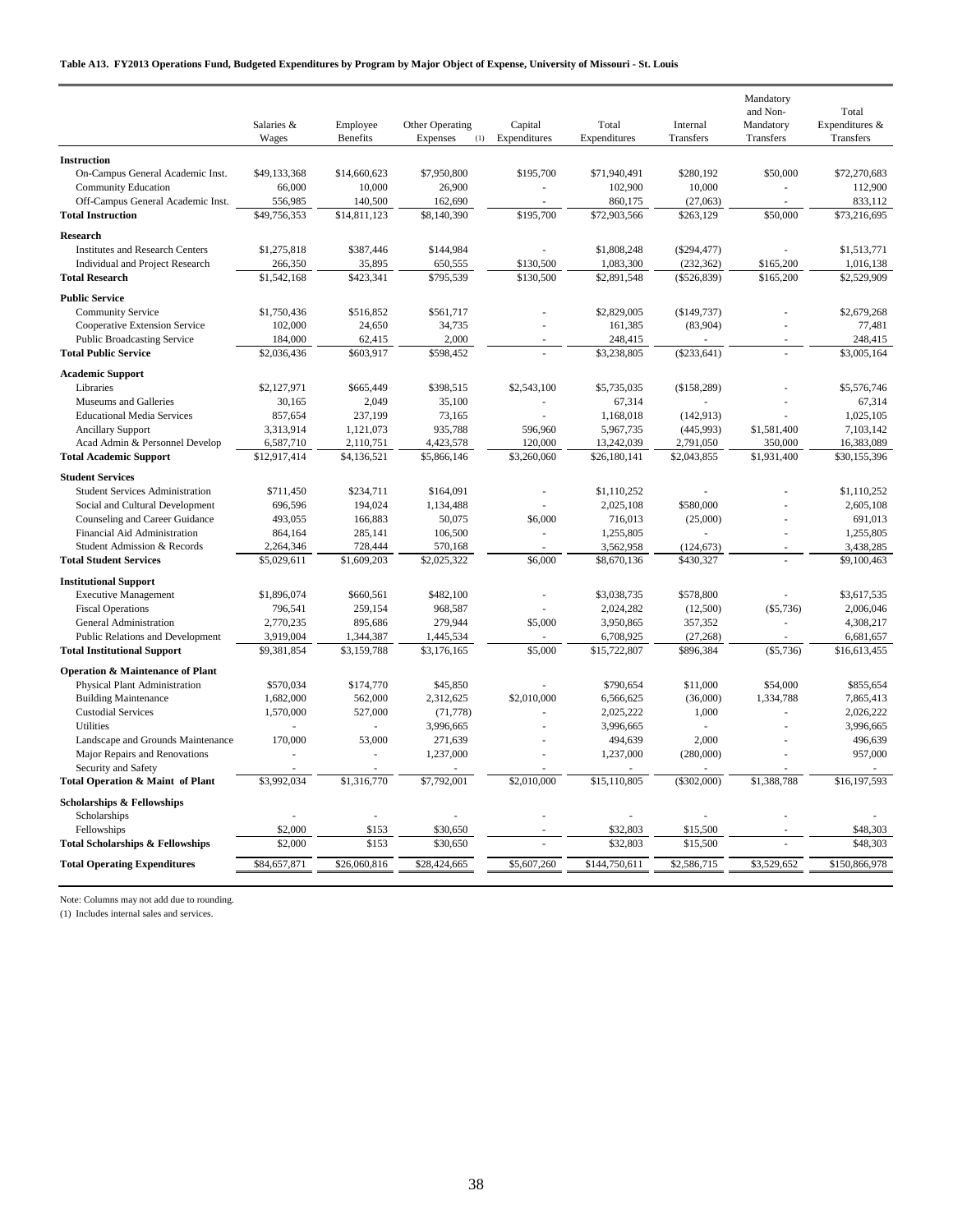|                                                                                  | Salaries &<br>Wages | Employee<br><b>Benefits</b> | Other Operating<br>Expenses | Capital<br>(1) Expenditures | Total<br>Expenditures               | Internal<br>Transfers    | Mandatory<br>and Non-<br>Mandatory<br>Transfers | Total<br>Expenditures &<br>Transfers |
|----------------------------------------------------------------------------------|---------------------|-----------------------------|-----------------------------|-----------------------------|-------------------------------------|--------------------------|-------------------------------------------------|--------------------------------------|
|                                                                                  |                     |                             |                             |                             |                                     |                          |                                                 |                                      |
| <b>Instruction</b><br>On-Campus General Academic Inst.                           | \$471,180           | \$152,820                   | \$745,560                   |                             | \$1,369,560<br>÷,                   | \$477,440                |                                                 | \$1,847,000                          |
| <b>Community Education</b><br>Off-Campus General Academic Inst.                  |                     |                             |                             | $\overline{a}$              | ÷.                                  |                          |                                                 |                                      |
| <b>Total Instruction</b>                                                         | \$471,180           | \$152,820                   | \$745,560                   |                             | \$1,369,560                         | \$477,440                |                                                 | \$1,847,000                          |
| <b>Research</b>                                                                  |                     |                             |                             |                             |                                     |                          |                                                 |                                      |
| <b>Institutes and Research Centers</b><br><b>Individual and Project Research</b> | \$109,550           | \$20,750                    | \$22,700                    |                             | \$153,000                           | (\$160,000)<br>2,360,000 |                                                 | $(\$7,000)$<br>2,360,000             |
| <b>Total Research</b>                                                            | \$109,550           | \$20,750                    | \$22,700                    |                             | \$153,000                           | \$2,200,000              |                                                 | \$2,353,000                          |
| <b>Public Service</b>                                                            |                     |                             |                             |                             |                                     |                          |                                                 |                                      |
| <b>Community Service</b>                                                         | \$76,097            | \$24,150                    | \$897,600                   |                             | \$997,847                           | (\$100,000)              | $(\$600,000)$                                   | \$297,847                            |
| Cooperative Extension Service                                                    |                     |                             | $\sim$                      |                             | $\sim$                              | $\sim$                   |                                                 |                                      |
| <b>Public Broadcasting Service</b>                                               |                     |                             |                             |                             |                                     |                          |                                                 |                                      |
| <b>Total Public Service</b>                                                      | \$76,097            | \$24,150                    | \$897,600                   |                             | \$997,847                           | (\$100,000)              | $(\$600,000)$                                   | \$297,847                            |
| <b>Academic Support</b>                                                          |                     |                             |                             |                             |                                     |                          |                                                 |                                      |
| Libraries<br>Museums and Galleries                                               |                     |                             | \$528,073                   |                             | \$528,073                           |                          |                                                 | \$528,073                            |
| <b>Educational Media Services</b>                                                |                     |                             |                             |                             |                                     |                          |                                                 |                                      |
| <b>Ancillary Support</b>                                                         |                     |                             |                             |                             |                                     |                          |                                                 |                                      |
| Acad Admin & Personnel Develop                                                   | \$379,330           | \$124,460                   | 650,362                     |                             | 1,154,152                           | $(\$369,043)$            |                                                 | 785,109                              |
| <b>Total Academic Support</b>                                                    | \$379,330           | \$124,460                   | \$1,178,435                 |                             | \$1,682,225                         | $(\$369,043)$            |                                                 | \$1,313,182                          |
| <b>Student Services</b>                                                          |                     |                             |                             |                             |                                     |                          |                                                 |                                      |
| <b>Student Services Administration</b>                                           | \$1,117,997         | \$378,666                   | \$763,721                   | \$148,368                   | \$2,408,752                         | (\$2,502,692)            | \$93,940                                        |                                      |
| Social and Cultural Development                                                  |                     |                             | 500                         |                             | 500                                 |                          |                                                 | \$500                                |
| Counseling and Career Guidance                                                   |                     |                             | ÷.                          |                             | ä,                                  |                          |                                                 |                                      |
| Financial Aid Administration                                                     |                     |                             |                             |                             |                                     |                          |                                                 |                                      |
| <b>Student Health Services</b><br>Student Admission & Records                    |                     |                             |                             |                             | ÷,                                  |                          |                                                 |                                      |
| <b>Total Student Services</b>                                                    | \$1,117,997         | \$378,666                   | \$764,221                   | \$148,368                   | \$2,409,252                         | (\$2,502,692)            | \$93,940                                        | \$500                                |
| <b>Institutional Support</b>                                                     |                     |                             |                             |                             |                                     |                          |                                                 |                                      |
| <b>Executive Management</b>                                                      | \$5,194,269         | \$1,699,455                 | \$471,038                   |                             | \$7,364,762                         | $(\$333,200)$            |                                                 | \$7,031,562                          |
| <b>Fiscal Operations</b>                                                         | 3,483,838           | 1,166,291                   | 1,489,700                   | \$257,022                   | 6,396,851                           | (1,258,024)              | \$187,138                                       | 5,325,965                            |
| General Administration                                                           | 12,239,990          | 4,302,266                   | 5,435,977                   | 1,000                       | 21,979,233                          | (8,288,012)              | 1,605,466                                       | 15,296,687                           |
| Public Relations and Development                                                 | 1,157,331           | 386,941                     | 591,264                     |                             | 2,135,536                           | (1,045,859)              |                                                 | 1,089,677                            |
| <b>Total Institutional Support</b>                                               | \$22,075,428        | \$7,554,953                 | \$7,987,979                 | \$258,022                   | \$37,876,382                        | $(\$10,925,095)$         | \$1,792,604                                     | \$28,743,891                         |
| <b>Operation &amp; Maintenance of Plant</b>                                      |                     |                             |                             |                             |                                     |                          |                                                 |                                      |
| Physical Plant Administration                                                    | \$425,427           | \$137,249                   | $(\$212,103)$               |                             | \$350,573                           |                          |                                                 | \$350,573                            |
| <b>Building Maintenance</b>                                                      |                     |                             | 300,000                     |                             | 300,000                             |                          |                                                 | 300,000                              |
| <b>Custodial Services</b><br>Utilities                                           |                     |                             | $\sim$<br>321,000           |                             | $\overline{\phantom{a}}$<br>321,000 |                          |                                                 | 321,000                              |
| Landscape and Grounds Maintenance                                                |                     |                             | $\sim$                      |                             | ÷,                                  |                          |                                                 |                                      |
| Major Repairs and Renovations                                                    |                     |                             |                             |                             |                                     |                          |                                                 |                                      |
| Security and Safety                                                              |                     |                             |                             |                             |                                     |                          |                                                 |                                      |
| Total Operation & Maint of Plant                                                 | \$425,427           | \$137,249                   | \$408,897                   |                             | \$971,573                           |                          |                                                 | \$971,573                            |
| <b>Scholarships &amp; Fellowships</b>                                            |                     |                             |                             |                             |                                     |                          |                                                 |                                      |
| Scholarships                                                                     |                     |                             |                             |                             |                                     | (\$3,000)                |                                                 | $(\$3,000)$                          |
| Fellowships                                                                      |                     |                             |                             |                             |                                     |                          |                                                 |                                      |
| <b>Total Scholarships &amp; Fellowships</b><br><b>Transfers</b>                  |                     |                             |                             |                             |                                     | (\$3,000)                | \$5,000                                         | $(\$3,000)$<br>\$5,000               |
|                                                                                  |                     |                             |                             |                             |                                     |                          |                                                 |                                      |
| <b>Total Expenditures &amp; Transfers</b>                                        | \$24,655,009        | \$8,393,048                 | \$12,005,392                | \$406,390                   | \$45,459,839                        | (\$11,222,390)           | \$1,291,544                                     | \$35,528,993                         |